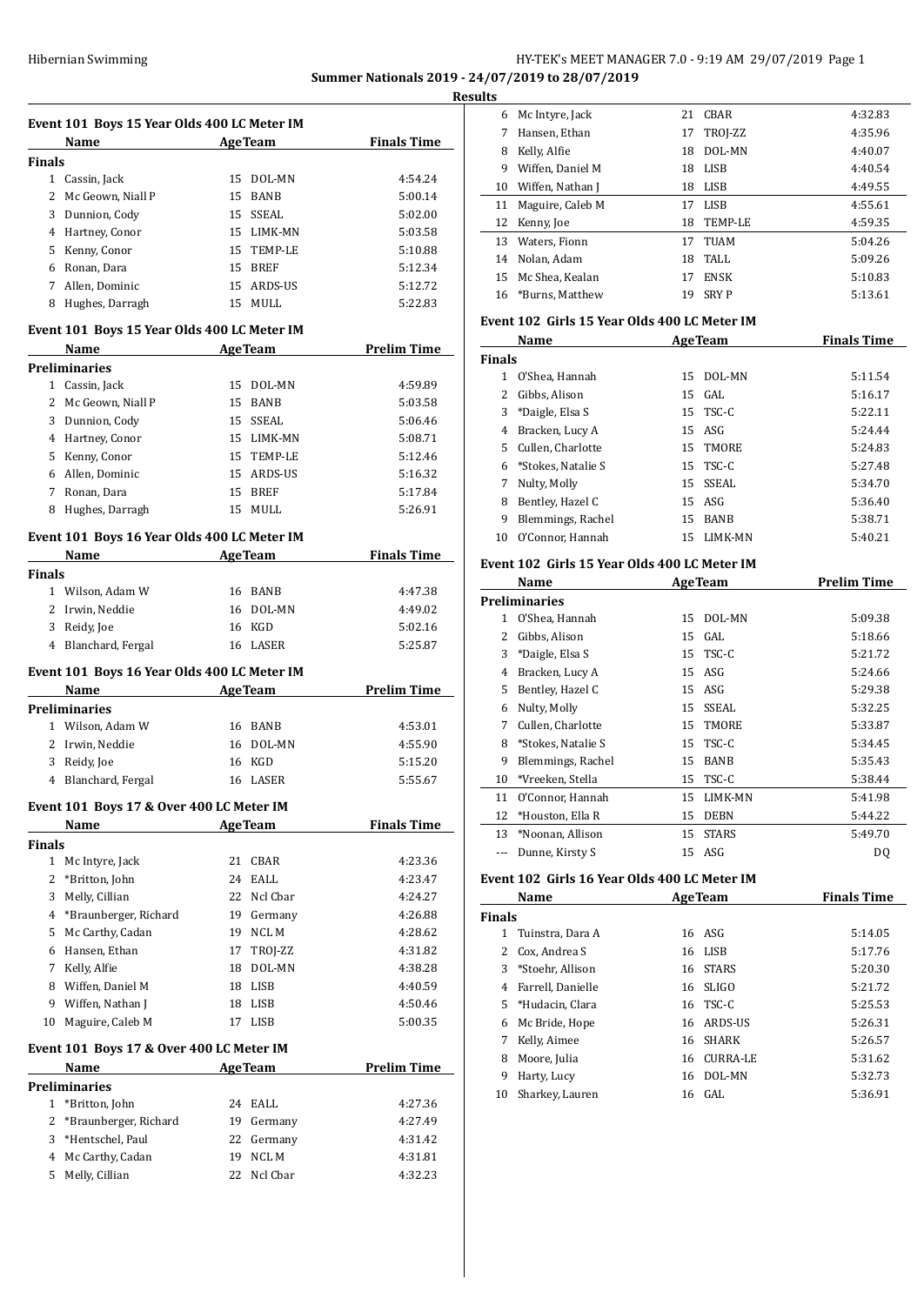## Hibernian Swimming HY-TEK's MEET MANAGER 7.0 - 9:19 AM 29/07/2019 Page 2 **Summer Nationals 2019 - 24/07/2019 to 28/07/2019**

**Results**

|                | Event 102 Girls 16 Year Olds 400 LC Meter IM          |         |                       | <u>ке.</u>         |
|----------------|-------------------------------------------------------|---------|-----------------------|--------------------|
|                | Name                                                  |         | <b>AgeTeam</b>        | <b>Prelim Time</b> |
|                | <b>Preliminaries</b>                                  |         |                       |                    |
| $\mathbf{1}$   | Tuinstra, Dara A                                      |         | 16 ASG                | 5:15.43            |
| $\overline{2}$ | *Stoehr, Allison                                      |         | 16 STARS              | 5:22.78            |
|                | 3 Farrell, Danielle                                   |         | 16 SLIGO              | 5:23.33            |
|                | 4 Cox, Andrea S                                       |         | 16 LISB               | 5:24.41            |
|                | 5 *Hudacin, Clara                                     |         | 16 TSC-C              | 5:29.99            |
|                | 6 Mc Bride, Hope                                      |         | 16 ARDS-US            | 5:31.28            |
| 7              | Kelly, Aimee                                          |         | 16 SHARK              | 5:31.88            |
| 8              | Harty, Lucy                                           |         | 16 DOL-MN             | 5:34.24            |
| 9<br>10        | Sharkey, Lauren                                       |         | 16 GAL<br>16 CURRA-LE | 5:34.37<br>5:34.44 |
| 11             | Moore, Julia<br>Allen, Min                            |         | 16 NRS                | 5:34.89            |
|                | 12 O'Shea, Aoife                                      |         | 16 SWSC               | 5:35.73            |
|                | 13 Weinert, Wiktoria                                  |         | 16 SLIGO              | 5:35.90            |
|                | 14 Wolseley, Rachel                                   | 16      | TMORE                 | 5:47.76            |
| 15             | *Vrbanek, Klara                                       |         | 16 STARS              | 5:51.68            |
|                |                                                       |         |                       |                    |
|                | Event 102 Girls 17 & Over 400 LC Meter IM<br>Name     |         | <b>AgeTeam</b>        | <b>Finals Time</b> |
| <b>Finals</b>  |                                                       |         |                       |                    |
|                | 1 *Duus, Mia S                                        |         | 18 DEN                | 4:54.49            |
|                | 2 Garrity, Katie                                      | 21      | TROJ-ZZ               | 5:04.48            |
|                | 3 Mc Evoy, Lara                                       | 18      | ALS                   | 5:08.68            |
|                | 4 *Kyselova, Michaela                                 |         | 20 PSKB               | 5:17.17            |
|                | 5 Naughton, Imogen                                    |         | 20 SHARK              | 5:18.82            |
| 6              | Vaughan, Rachel                                       | 17      | <b>KILK</b>           | 5:20.61            |
|                | Event 102 Girls 17 & Over 400 LC Meter IM             |         |                       |                    |
|                | Name                                                  | AgeTeam |                       | <b>Prelim Time</b> |
|                | <b>Preliminaries</b>                                  |         |                       |                    |
|                | 1 *Duus, Mia S                                        |         | 18 DEN                | 4:56.43            |
|                | 2 Garrity, Katie                                      | 21      | TROJ-ZZ               | 5:05.29            |
|                | 3 Mc Evoy, Lara                                       | 18      | ALS                   | 5:18.10            |
|                | 4 Naughton, Imogen                                    | 20      | <b>SHARK</b>          | 5:21.58            |
| 5              | Vaughan, Rachel                                       | 17      | KILK                  | 5:22.86            |
| 6              | *Kyselova, Michaela                                   |         | 20 PSKB               | 5:25.06            |
| 7              | *Varandas, Joana Filipa                               |         | 17 CIRL               | 5:40.88            |
|                | Event 103 Boys 15 Year Olds 100 LC Meter Breaststroke |         |                       |                    |
|                | Name                                                  |         | <b>AgeTeam</b>        | <b>Finals Time</b> |
| <b>Finals</b>  | 1 *El Dawy, Yousef                                    |         | 15 HAM                | 1:08.49            |
|                | 2 Uoka, Saulius                                       | 15      | TEMP-LE               | 1:10.51            |
|                | 3 Fon, Bradley                                        | 15      | ARDS-US               | 1:11.24            |
|                | 4 Murphy, Stephen                                     | 15      | TEMP-LE               | 1:12.72            |
|                | 5 Foley, Conor                                        | 15      | DOL-MN                | 1:13.13            |
|                | 6 Coogan, Alfie                                       |         | 15 ATH                | 1:13.27            |
|                | 7 Hughes, Darragh                                     | 15      | MULL                  | 1:13.59            |
|                | 8 Mc Sweeney, Richard                                 | 15      | DOL-MN                | 1:13.99            |
| 9              | Maguire, Euan                                         | 15      | NAC-VD                | 1:14.24            |
| 10             | Feenan, Michael                                       |         | 15 SWSC               | 1:15.89            |
|                | Event 103 Boys 15 Year Olds 100 LC Meter Breaststroke |         |                       |                    |
|                | Name                                                  |         | <b>AgeTeam</b>        | <b>Prelim Time</b> |
|                | <b>Preliminaries</b>                                  |         |                       |                    |
|                | 1 *El Dawy, Yousef                                    |         | 15 HAM                | 1:07.91            |
|                | 2 Uoka, Saulius                                       | 15      | TEMP-LE               | 1:11.11            |
|                | 3 Fon, Bradley                                        | 15      | ARDS-US               | 1:12.83            |
|                | 4 Murphy, Stephen                                     | 15      | TEMP-LE               | 1:12.85            |
|                |                                                       |         |                       |                    |

| มเร |                      |    |                 |         |
|-----|----------------------|----|-----------------|---------|
| 5   | Foley, Conor         | 15 | DOL-MN          | 1:13.24 |
| 6   | Coogan, Alfie        | 15 | <b>ATH</b>      | 1:13.93 |
| 7   | Maguire, Euan        | 15 | NAC-VD          | 1:15.37 |
| 8   | Mc Sweeney, Richard  | 15 | DOL-MN          | 1:15.58 |
| 9   | Hughes, Darragh      | 15 | <b>MULL</b>     | 1:15.86 |
| 10  | Feenan, Michael      | 15 | SWSC            | 1:16.07 |
| 11  | Fane, Ewan           | 15 | DOL-MN          | 1:16.09 |
| 12  | Dunnion, Cody        | 15 | <b>SSEAL</b>    | 1:16.50 |
| 13  | Masterson, Darragh   | 15 | CBAR            | 1:16.77 |
| 14  | Martin, Jacob W      | 15 | CY BT           | 1:17.69 |
| 15  | Melia, Odie          | 15 | <b>TUAM</b>     | 1:18.01 |
| 16  | Bondarevs, Nikita    | 15 | <b>STFC</b>     | 1:18.25 |
| 17  | *Mc Sporran, Darragh | 15 | <b>LHMTN</b>    | 1:18.88 |
| 18  | Moore-Keane, Ross    | 15 | <b>ATH</b>      | 1:18.96 |
| 19  | O'Connell, Sean      | 15 | DOL-MN          | 1:19.93 |
| 20  | Allen, Dominic       | 15 | ARDS-US         | 1:20.23 |
| 21  | Gilchrist, Calum     | 15 | DROG-LE         | 1:20.73 |
| 22  | Donnelly, Fiachra    | 15 | ST DO-US        | 1:21.17 |
| 23  | Dillon, Joe          | 15 | <b>CURRA-LE</b> | 1:23.36 |
| 24  | Gillespie, Ross      | 15 | TMORE           | 1:23.73 |

## **Event 103 Boys 16 Year Olds 100 LC Meter Breaststroke**

| Name          |                        |    | <b>AgeTeam</b>  | <b>Finals Time</b> |
|---------------|------------------------|----|-----------------|--------------------|
| <b>Finals</b> |                        |    |                 |                    |
|               | Woodside, Ben          | 16 | <b>LARNE-US</b> | 1:04.62            |
| $\mathbf{Z}$  | Kenny, Sean            |    | 16 TEMP-LE      | 1:06.76            |
| 3             | Fitzgerld, Daragh      |    | 16 ATH          | 1:10.17            |
| 4             | Naughton, Ben          |    | 16 GAL          | 1:10.19            |
|               | 5 Crean Mc Kenna, Kyle |    | 16 SLBGH        | 1:11.75            |
| 6             | Registe, Deaten N      |    | 16 LISB         | 1:12.14            |
| 7             | Mulholland, Daniel J   | 16 | LISB            | 1:12.20            |
| 8             | Grady, Rory            | 16 | CBAR            | 1:13.75            |
| 9             | Powell, Teige          | 16 | <b>KILK</b>     | 1:14.56            |
| 10            | Klimonov, Denis        | 16 | TG SK           | 1:16.49            |

## **Event 103 Boys 16 Year Olds 100 LC Meter Breaststroke**

|    | Name                 | <b>AgeTeam</b> |                 | <b>Prelim Time</b> |
|----|----------------------|----------------|-----------------|--------------------|
|    | <b>Preliminaries</b> |                |                 |                    |
| 1  | Woodside, Ben        | 16             | <b>LARNE-US</b> | 1:07.06            |
| 2  | Kenny, Sean          | 16             | TEMP-LE         | 1:07.73            |
| 3  | Naughton, Ben        | 16             | GAL             | 1:10.28            |
| 4  | Fitzgerld, Daragh    | 16             | ATH             | 1:10.94            |
| 5  | Mulholland, Daniel J | 16             | LISB            | 1:13.08            |
| 6  | Crean Mc Kenna, Kyle | 16             | <b>SLBGH</b>    | 1:13.31            |
| 7  | Registe, Deaten N    | 16             | LISB            | 1:13.41            |
| 8  | Grady, Rory          | 16             | <b>CBAR</b>     | 1:14.91            |
| 9  | Powell, Teige        | 16             | KILK            | 1:15.27            |
| 10 | Klimonov, Denis      | 16             | TG SK           | 1:17.04            |
| 11 | Russell, Tom         | 16             | KILK            | 1:17.37            |
| 12 | Curley, Patrick      | 16             | ESB             | 1:17.45            |
| 13 | Mc Namara, Conn      | 16             | CBAR            | 1:17.65            |
| 14 | Mc Carthy, Paddy     | 16             | DOL-MN          | 1:17.91            |
| 15 | O'Brien, Charles T   | 16             | <b>KLRNY</b>    | 1:20.26            |
| 16 | Begley, Lukas        | 16             | <b>TUAM</b>     | 1:20.35            |
| 17 | *Skalnik, Marek      | 16             | PSKB            | 1:20.64            |

## **Event 103 Boys 17 & Over 100 LC Meter Breaststroke**

| Name                | <b>AgeTeam</b> | <b>Finals Time</b> |
|---------------------|----------------|--------------------|
| <b>Finals</b>       |                |                    |
| 1 *Kuhn, Wassili    | 20 Germany     | 1:01.70            |
| 2 *Matzerath, Lucas | 19 Germany     | 1:01.83            |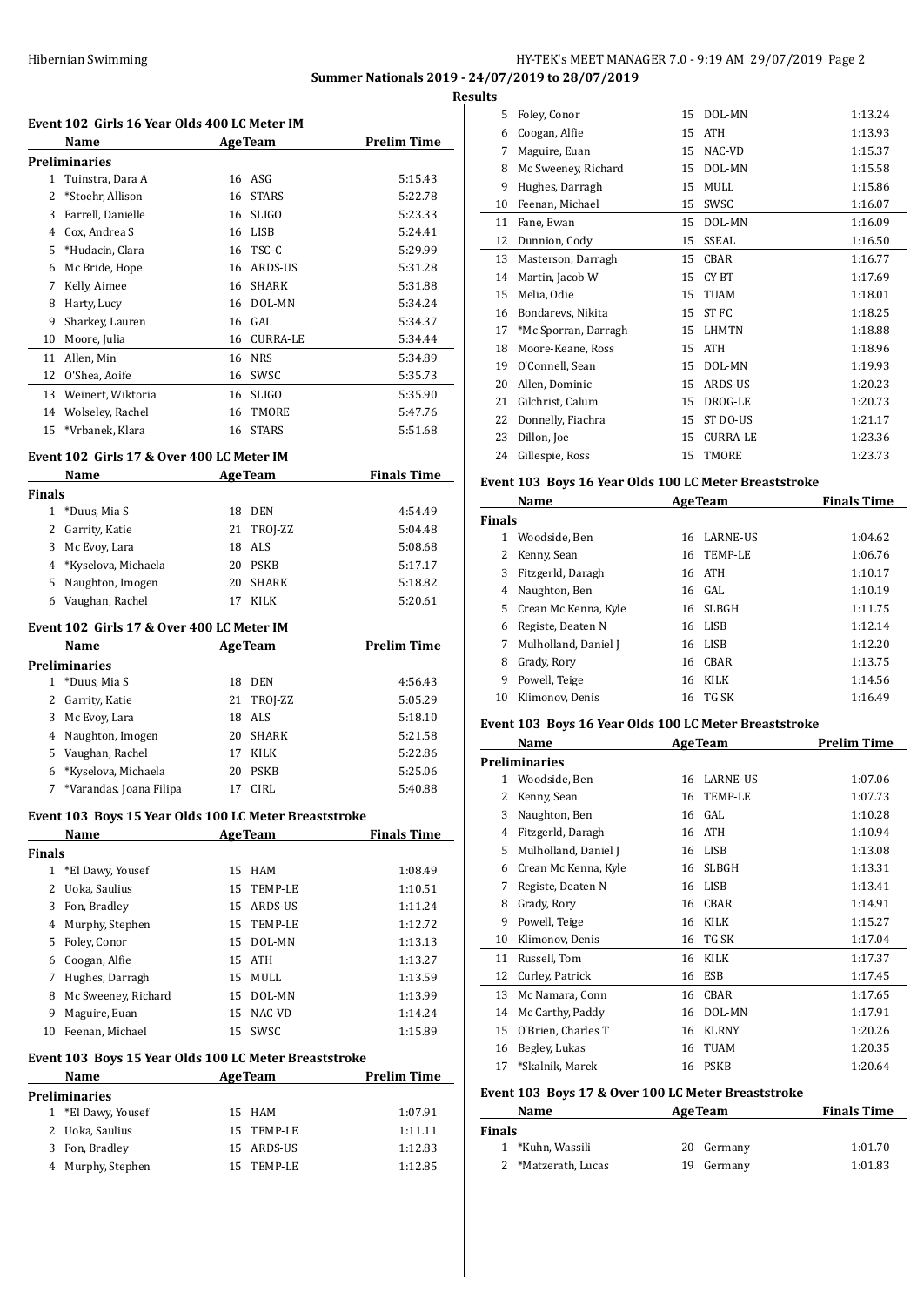## Hibernian Swimming HY-TEK's MEET MANAGER 7.0 - 9:19 AM 29/07/2019 Page 3 **Summer Nationals 2019 - 24/07/2019 to 28/07/2019**

**Results**

|                           |                |                                                    | Finals  (Event 103 Boys 17 & Over 100 LC Meter Breaststroke) |
|---------------------------|----------------|----------------------------------------------------|--------------------------------------------------------------|
| Name                      |                | <b>AgeTeam</b>                                     | <b>Finals Time</b>                                           |
| Quinn, Nicholas           |                | 26 CBAR                                            | 1:01.99                                                      |
| 4 Doyle, Liam             | 22             | Ncl Dol                                            | 1:02.84                                                      |
| Moore, Andrew             | 21             | UCD-LE                                             | 1:03.17                                                      |
| 6 Feenan, Andrew          | 18             | SWSC                                               | 1:05.63                                                      |
| 7 Kenny, Joe              | 18             | TEMP-LE                                            | 1:07.13                                                      |
| 8 Sutton, Diarmuid        | 17             | Ncl Limk                                           | 1:07.53                                                      |
| Cox, Paul Y               | 17             | LISB                                               | 1:07.70                                                      |
| Vedernikov, Nikita        |                | 19 NAC-VD                                          | 1:08.16                                                      |
|                           |                | Event 103 Boys 17 & Over 100 LC Meter Breaststroke |                                                              |
| Name                      | <b>AgeTeam</b> |                                                    | <b>Prelim Time</b>                                           |
| <b>Preliminaries</b>      |                |                                                    |                                                              |
| 1 *Kuhn, Wassili          |                | 20 Germany                                         | 1:00.55                                                      |
| *Matzerath, Lucas         | 19             | Germany                                            | 1:01.47                                                      |
| *Imoudu, Melvin           | 20             | Germany                                            | 1:02.13                                                      |
| 4 Doyle, Liam             | 22             | Ncl Dol                                            | 1:02.76                                                      |
| Quinn, Nicholas           |                | 26 CBAR                                            | 1:03.69                                                      |
| *Jorgenson, Jacob         | 22             | <b>KVIKS</b>                                       | 1:04.71                                                      |
| 7 Moore, Andrew           | 21             | UCD-LE                                             | 1:04.83                                                      |
| 8 Feenan, Andrew          | 18             | SWSC                                               | 1:05.56                                                      |
| *Gerber, Yaron            |                | 21 EALL                                            | 1:05.76                                                      |
| Sutton, Diarmuid          | 17             | Ncl Limk                                           | 1:07.22                                                      |
| Cox, Paul Y               |                | 17 LISB                                            | 1:07.83                                                      |
| Kenny, Joe                | 18             | TEMP-LE                                            | 1:08.70                                                      |
| 13 Vedernikov, Nikita     | 19             | NAC-VD                                             | 1:08.92                                                      |
| 14 Kelly, Shane           | 20             | NAC-VD                                             | 1:08.96                                                      |
| 15 Cassidy, Joseph        | 29             | TALL                                               | 1:09.26                                                      |
| 16 Mc Lelland-Maher, Alex | 17             | KILK                                               | 1:09.58                                                      |
| Stoops, Mark              | 19             | BAN                                                | 1:09.59                                                      |
| Donnelly, John            | 18             | SLBGH                                              | 1:09.63                                                      |
| *Neally, Ross             |                | 19 WCGX                                            | 1:09.98                                                      |
| 20 Murray-Byrne, Noel     |                | 19 ESB                                             | 1:10.09                                                      |
| 21 Mc Sharry, Mouric      | 17             | MARL                                               | 1:10.16                                                      |
| 22 *Mc Carthy, Dominic    | 17             | HDSDN                                              | 1:10.55                                                      |
| Church, Sean              | 17             | PORT-LE                                            | 1:11.42                                                      |
| O'Sullivan, Cillian       | 17             | PORT-LE                                            | 1:11.45                                                      |
| Kennedy, Eidhne           | 17             | GAL                                                | 1:11.56                                                      |
| Mc Ilroy-Sanchez, Conor S | 17             | CASC                                               | 1:12.06                                                      |
| Mc Namara, Michael        | 18             | CLM                                                | 1:12.10                                                      |
| *Walsh, Rueben            | 18             | WINS                                               | 1:12.47                                                      |
| Stinson, David            | 17             | ARDS-US                                            | 1:12.50                                                      |
| Woods, David              | 21             | UCD-LE                                             | 1:12.74                                                      |
| Foley, Cian               | 20             | <b>NRS</b>                                         | 1:13.03                                                      |
| Maher, Anthony            | 18             | <b>SLIGO</b>                                       | 1:13.07                                                      |
| Breslin, Ethan            | 17             | CLM                                                | 1:14.09                                                      |
| Mc Cartney, Lewis         | 17             | <b>ENSK</b>                                        | 1:14.27                                                      |
|                           |                |                                                    |                                                              |
| Buckley, Ben              | 17             | MAL-MN                                             | 1:15.09                                                      |
| Breheny, Kieran           | 18             | C FIN                                              | 1:16.36                                                      |
| Clarke, Billy             | 18             | SHARK                                              | 1:17.03                                                      |
| Mc Shea, Kealan           | 17             | ENSK                                               | 1:17.45                                                      |
| Carey, Oisin              | 18             | LASER                                              | 1:17.68                                                      |
| O'Riordan, Cian           | 17             | SWSC                                               | 1:25.29                                                      |
| Murray, Conor             | 21             | LIMK-MN                                            | 1:37.70                                                      |
|                           |                |                                                    | Event 104 Girls 15 Year Olds 100 LC Meter Breaststroke       |

| <b>Name</b>   |                 | <b>AgeTeam</b> | <b>Finals Time</b> |
|---------------|-----------------|----------------|--------------------|
| <b>Finals</b> |                 |                |                    |
|               | 1 Gibbs, Alison | 15 GAL         | 1:16.57            |
|               | 2 Murphy, Emma  | 15 GAL         | 1:17.51            |

| s  |                     |    |                 |         |
|----|---------------------|----|-----------------|---------|
| 3  | Urry, Amelia B      | 15 | BAN             | 1:17.60 |
| 4  | Nulty, Molly        |    | 15 SSEAL        | 1:17.97 |
| 5. | Quinn, Orla G       |    | 15 CASC         | 1:18.57 |
| 6  | Baker, Jodie        |    | 15 FER          | 1:20.83 |
| 7  | Lamont, Oonagh      | 15 | <b>BMENA-US</b> | 1:21.00 |
| 8  | Blemmings, Rachel   |    | 15 BANB         | 1:21.31 |
| 9  | Marginet, Alejandra | 15 | NAC-VD          | 1:21.43 |
| 10 | Bracken, Lucy A     |    | 15 ASG          | 1:22.88 |

### **Event 104 Girls 15 Year Olds 100 LC Meter Breaststroke**

|                | Name                  |    | <b>AgeTeam</b>  | <b>Prelim Time</b> |
|----------------|-----------------------|----|-----------------|--------------------|
|                | <b>Preliminaries</b>  |    |                 |                    |
| 1              | Murphy, Emma          | 15 | GAL.            | 1:18.19            |
| $\overline{2}$ | Quinn, Orla G         | 15 | CASC            | 1:18.30            |
| 3              | Gibbs, Alison         | 15 | GAL.            | 1:18.36            |
| $\overline{4}$ | Urry, Amelia B        | 15 | <b>BAN</b>      | 1:19.04            |
| 5              | Nulty, Molly          | 15 | <b>SSEAL</b>    | 1:19.08            |
| 6              | Lamont, Oonagh        | 15 | <b>BMENA-US</b> | 1:20.95            |
| 7              | Marginet, Alejandra   | 15 | NAC-VD          | 1:21.60            |
| 8              | Baker, Jodie          | 15 | <b>FER</b>      | 1:22.08            |
| 9              | Bracken, Lucy A       | 15 | ASG             | 1:22.41            |
| 10             | Blemmings, Rachel     | 15 | <b>BANB</b>     | 1:22.90            |
| 11             | Daly O'Toole, Priya K | 15 | ASG             | 1:23.33            |
| 12             | Evans, Clara          | 15 | <b>TITAN-ZZ</b> | 1:23.94            |
| 13             | Dunne, Kirsty S       | 15 | ASG             | 1:24.06            |
| 14             | Mc Inerney, Louise    | 15 | <b>KILK</b>     | 1:24.23            |
| 15             | Gosik, Olga           | 15 | <b>TEMP-LE</b>  | 1:24.63            |
| 16             | Liptrot, Rebekah      | 15 | <b>SHARK</b>    | 1:25.19            |
| 17             | Stapleton, Aisling    | 15 | CBAR            | 1:25.41            |
| 18             | Roche, Allie          | 15 | $GLN-ZZ$        | 1:25.65            |
| 19             | Carroll, Anna         | 15 | DOL-MN          | 1:27.02            |
| 20             | Sultanov, Sophie      | 15 | GAL             | 1:27.29            |
| 21             | Walsh, Rowan          | 15 | SWSC            | 1:27.40            |
| 22             | Lynch, Suzy           | 15 | SWSC            | 1:27.49            |
| 23             | Doyle, Ruth           | 15 | WAT-ZZ          | 1:27.70            |
| 24             | Agnew, Amy A          | 15 | <b>BANB</b>     | 1:27.78            |
| 25             | Mc Evoy, Emma         | 15 | <b>ESB</b>      | 1:28.02            |
| 26             | O'Connor, Hannah      | 15 | LIMK-MN         | 1:29.03            |
| 27             | *Noonan, Allison      | 15 | <b>STARS</b>    | 1:29.63            |
|                |                       |    |                 |                    |

## **Event 104 Girls 16 Year Olds 100 LC Meter Breaststroke**

|    | Name                |    | <b>AgeTeam</b> | <b>Finals Time</b> |  |  |  |
|----|---------------------|----|----------------|--------------------|--|--|--|
|    | <b>Finals</b>       |    |                |                    |  |  |  |
| 1. | Knox, Julia K       | 16 | <b>BANB</b>    | 1:14.00            |  |  |  |
| 2  | Cooke, Olwyn        |    | 16 Ncl Limk    | 1:15.41            |  |  |  |
| 3  | Mc Clure, Charlotte | 16 | <b>ENSK</b>    | 1:15.65            |  |  |  |
| 4  | Allen, Min          |    | 16 NRS         | 1:18.43            |  |  |  |
| 5  | Crisan, Paula       |    | 16 LASER       | 1:20.24            |  |  |  |
| 6  | Baird, Shannon      | 16 | <b>BMNY</b>    | 1:20.75            |  |  |  |
| 7  | Lucid, Sara         |    | 16 KGD         | 1:21.11            |  |  |  |
| 8  | Wall. Lillie        |    | 16 CLNM        | 1:21.20            |  |  |  |
| 9  | O'Shea, Aoife       | 16 | <b>SWSC</b>    | 1:21.33            |  |  |  |
| 10 | Kavanagh, Freja L   |    | $16$ ASG       | 1:22.09            |  |  |  |

### **Event 104 Girls 16 Year Olds 100 LC Meter Breaststroke**

| Name                  |  | <b>AgeTeam</b> | <b>Prelim Time</b> |  |  |  |
|-----------------------|--|----------------|--------------------|--|--|--|
| Preliminaries         |  |                |                    |  |  |  |
| 1 Knox, Julia K       |  | 16 BANB        | 1:15.73            |  |  |  |
| 2 Cooke, Olwyn        |  | 16 Ncl Limk    | 1:16.47            |  |  |  |
| 3 Mc Clure, Charlotte |  | 16 ENSK        | 1:16.57            |  |  |  |
| Lucid, Sara           |  | 16 KGD         | 1:19.25            |  |  |  |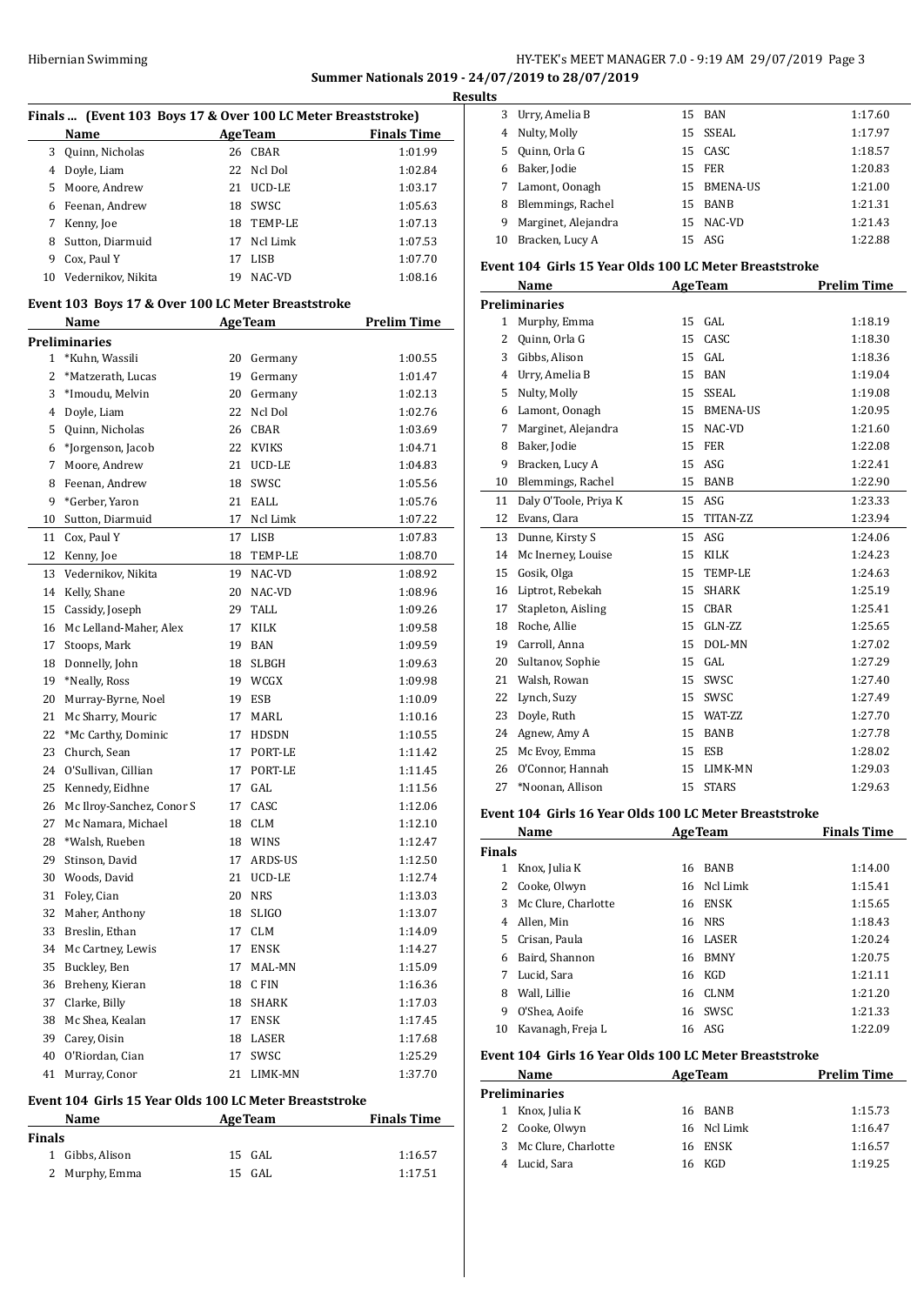## HY-TEK's MEET MANAGER 7.0 - 9:19 AM 29/07/2019 Page 4

**Summer Nationals 2019 - 24/07/2019 to 28/07/2019**

| Name                                                                                                                                      |                                                                                                                                                                                                                                                                                                                                                    |                   | <b>Prelim Time</b>                                                                                                                                                                                                                                                                                                                                                                                                                                                                                                                                                                                   |
|-------------------------------------------------------------------------------------------------------------------------------------------|----------------------------------------------------------------------------------------------------------------------------------------------------------------------------------------------------------------------------------------------------------------------------------------------------------------------------------------------------|-------------------|------------------------------------------------------------------------------------------------------------------------------------------------------------------------------------------------------------------------------------------------------------------------------------------------------------------------------------------------------------------------------------------------------------------------------------------------------------------------------------------------------------------------------------------------------------------------------------------------------|
| 5 Crisan, Paula                                                                                                                           |                                                                                                                                                                                                                                                                                                                                                    |                   | 1:20.50                                                                                                                                                                                                                                                                                                                                                                                                                                                                                                                                                                                              |
|                                                                                                                                           |                                                                                                                                                                                                                                                                                                                                                    |                   | 1:20.79                                                                                                                                                                                                                                                                                                                                                                                                                                                                                                                                                                                              |
|                                                                                                                                           |                                                                                                                                                                                                                                                                                                                                                    |                   | 1:21.57                                                                                                                                                                                                                                                                                                                                                                                                                                                                                                                                                                                              |
|                                                                                                                                           |                                                                                                                                                                                                                                                                                                                                                    |                   | 1:21.95                                                                                                                                                                                                                                                                                                                                                                                                                                                                                                                                                                                              |
|                                                                                                                                           |                                                                                                                                                                                                                                                                                                                                                    |                   | 1:22.02                                                                                                                                                                                                                                                                                                                                                                                                                                                                                                                                                                                              |
|                                                                                                                                           |                                                                                                                                                                                                                                                                                                                                                    |                   | 1:22.64                                                                                                                                                                                                                                                                                                                                                                                                                                                                                                                                                                                              |
|                                                                                                                                           |                                                                                                                                                                                                                                                                                                                                                    |                   | 1:22.69                                                                                                                                                                                                                                                                                                                                                                                                                                                                                                                                                                                              |
|                                                                                                                                           |                                                                                                                                                                                                                                                                                                                                                    |                   | 1:23.18                                                                                                                                                                                                                                                                                                                                                                                                                                                                                                                                                                                              |
|                                                                                                                                           |                                                                                                                                                                                                                                                                                                                                                    |                   | 1:23.46                                                                                                                                                                                                                                                                                                                                                                                                                                                                                                                                                                                              |
| 14 Ahearne, Niamh                                                                                                                         |                                                                                                                                                                                                                                                                                                                                                    |                   | 1:23.51                                                                                                                                                                                                                                                                                                                                                                                                                                                                                                                                                                                              |
| 15 Kelly, Aimee                                                                                                                           |                                                                                                                                                                                                                                                                                                                                                    |                   | 1:23.57                                                                                                                                                                                                                                                                                                                                                                                                                                                                                                                                                                                              |
| 16 Mc Kenna, Thomasin                                                                                                                     |                                                                                                                                                                                                                                                                                                                                                    |                   | 1:23.62                                                                                                                                                                                                                                                                                                                                                                                                                                                                                                                                                                                              |
| 17 Martin, Leah                                                                                                                           |                                                                                                                                                                                                                                                                                                                                                    |                   | 1:23.88                                                                                                                                                                                                                                                                                                                                                                                                                                                                                                                                                                                              |
| 18 Mc Grath, Rachael E                                                                                                                    |                                                                                                                                                                                                                                                                                                                                                    | TMORE             | 1:24.14                                                                                                                                                                                                                                                                                                                                                                                                                                                                                                                                                                                              |
| 19 Organ, Danielle                                                                                                                        |                                                                                                                                                                                                                                                                                                                                                    |                   | 1:24.27                                                                                                                                                                                                                                                                                                                                                                                                                                                                                                                                                                                              |
| 20 Moore, Julia                                                                                                                           |                                                                                                                                                                                                                                                                                                                                                    |                   | 1:24.39                                                                                                                                                                                                                                                                                                                                                                                                                                                                                                                                                                                              |
| 21<br>*Maher, Lauren                                                                                                                      |                                                                                                                                                                                                                                                                                                                                                    |                   | 1:25.53                                                                                                                                                                                                                                                                                                                                                                                                                                                                                                                                                                                              |
| 22 Thompson, Abbie                                                                                                                        |                                                                                                                                                                                                                                                                                                                                                    |                   | 1:25.90                                                                                                                                                                                                                                                                                                                                                                                                                                                                                                                                                                                              |
| 23 *Vrbanek, Klara                                                                                                                        |                                                                                                                                                                                                                                                                                                                                                    |                   | 1:28.30                                                                                                                                                                                                                                                                                                                                                                                                                                                                                                                                                                                              |
| 24 Bartram, Nia                                                                                                                           |                                                                                                                                                                                                                                                                                                                                                    |                   | 1:32.45                                                                                                                                                                                                                                                                                                                                                                                                                                                                                                                                                                                              |
| $\frac{1}{2} \left( \frac{1}{2} \right) \left( \frac{1}{2} \right) \left( \frac{1}{2} \right) \left( \frac{1}{2} \right)$<br>Shivnen, Amy |                                                                                                                                                                                                                                                                                                                                                    |                   | DQ                                                                                                                                                                                                                                                                                                                                                                                                                                                                                                                                                                                                   |
|                                                                                                                                           |                                                                                                                                                                                                                                                                                                                                                    |                   |                                                                                                                                                                                                                                                                                                                                                                                                                                                                                                                                                                                                      |
|                                                                                                                                           |                                                                                                                                                                                                                                                                                                                                                    |                   | <b>Finals Time</b>                                                                                                                                                                                                                                                                                                                                                                                                                                                                                                                                                                                   |
| <b>Finals</b>                                                                                                                             |                                                                                                                                                                                                                                                                                                                                                    |                   |                                                                                                                                                                                                                                                                                                                                                                                                                                                                                                                                                                                                      |
| 1 Mc Sharry, Mona                                                                                                                         |                                                                                                                                                                                                                                                                                                                                                    |                   | 1:08.39                                                                                                                                                                                                                                                                                                                                                                                                                                                                                                                                                                                              |
|                                                                                                                                           |                                                                                                                                                                                                                                                                                                                                                    |                   | 1:10.45                                                                                                                                                                                                                                                                                                                                                                                                                                                                                                                                                                                              |
| 3 Burke, Jessica                                                                                                                          |                                                                                                                                                                                                                                                                                                                                                    |                   | 1:12.48                                                                                                                                                                                                                                                                                                                                                                                                                                                                                                                                                                                              |
|                                                                                                                                           |                                                                                                                                                                                                                                                                                                                                                    |                   | 1:12.78                                                                                                                                                                                                                                                                                                                                                                                                                                                                                                                                                                                              |
|                                                                                                                                           |                                                                                                                                                                                                                                                                                                                                                    |                   | 1:13.34                                                                                                                                                                                                                                                                                                                                                                                                                                                                                                                                                                                              |
|                                                                                                                                           |                                                                                                                                                                                                                                                                                                                                                    | Ncd Clm           | 1:13.98                                                                                                                                                                                                                                                                                                                                                                                                                                                                                                                                                                                              |
| $7^{\circ}$                                                                                                                               |                                                                                                                                                                                                                                                                                                                                                    |                   | 1:14.53                                                                                                                                                                                                                                                                                                                                                                                                                                                                                                                                                                                              |
|                                                                                                                                           |                                                                                                                                                                                                                                                                                                                                                    |                   | 1:14.65                                                                                                                                                                                                                                                                                                                                                                                                                                                                                                                                                                                              |
|                                                                                                                                           |                                                                                                                                                                                                                                                                                                                                                    |                   | 1:15.03                                                                                                                                                                                                                                                                                                                                                                                                                                                                                                                                                                                              |
| Thompson, Zoe                                                                                                                             |                                                                                                                                                                                                                                                                                                                                                    |                   | 1:15.63                                                                                                                                                                                                                                                                                                                                                                                                                                                                                                                                                                                              |
|                                                                                                                                           |                                                                                                                                                                                                                                                                                                                                                    |                   |                                                                                                                                                                                                                                                                                                                                                                                                                                                                                                                                                                                                      |
|                                                                                                                                           |                                                                                                                                                                                                                                                                                                                                                    |                   | <b>Prelim Time</b>                                                                                                                                                                                                                                                                                                                                                                                                                                                                                                                                                                                   |
|                                                                                                                                           |                                                                                                                                                                                                                                                                                                                                                    |                   |                                                                                                                                                                                                                                                                                                                                                                                                                                                                                                                                                                                                      |
|                                                                                                                                           |                                                                                                                                                                                                                                                                                                                                                    |                   |                                                                                                                                                                                                                                                                                                                                                                                                                                                                                                                                                                                                      |
| 1 Mc Sharry, Mona                                                                                                                         |                                                                                                                                                                                                                                                                                                                                                    | 19 MARL           | 1:08.96                                                                                                                                                                                                                                                                                                                                                                                                                                                                                                                                                                                              |
| $\overline{2}$<br>Haughey, Aisling                                                                                                        |                                                                                                                                                                                                                                                                                                                                                    | 24 ALS            | 1:10.83                                                                                                                                                                                                                                                                                                                                                                                                                                                                                                                                                                                              |
| 3 Doyle, Eimear                                                                                                                           |                                                                                                                                                                                                                                                                                                                                                    | 18 WAT-ZZ         | 1:13.35                                                                                                                                                                                                                                                                                                                                                                                                                                                                                                                                                                                              |
| 4 Burke, Jessica                                                                                                                          | 19                                                                                                                                                                                                                                                                                                                                                 | NAC-VD            | 1:13.61                                                                                                                                                                                                                                                                                                                                                                                                                                                                                                                                                                                              |
| *Onieva Henrich, Elena                                                                                                                    |                                                                                                                                                                                                                                                                                                                                                    | 18 LSNE           | 1:13.95                                                                                                                                                                                                                                                                                                                                                                                                                                                                                                                                                                                              |
| *Macor, Madison                                                                                                                           | 18                                                                                                                                                                                                                                                                                                                                                 | MMST              | 1:14.36                                                                                                                                                                                                                                                                                                                                                                                                                                                                                                                                                                                              |
| Kilgallen, Niamh                                                                                                                          | 20                                                                                                                                                                                                                                                                                                                                                 | Ncd Clm           | 1:14.82                                                                                                                                                                                                                                                                                                                                                                                                                                                                                                                                                                                              |
| *Lewitt, Isabelle                                                                                                                         |                                                                                                                                                                                                                                                                                                                                                    | 18 BRBL           | 1:15.51                                                                                                                                                                                                                                                                                                                                                                                                                                                                                                                                                                                              |
| Finlay, Caitriona                                                                                                                         | 21                                                                                                                                                                                                                                                                                                                                                 | ALS               | 1:15.59                                                                                                                                                                                                                                                                                                                                                                                                                                                                                                                                                                                              |
| Murphy, Jade                                                                                                                              | 22                                                                                                                                                                                                                                                                                                                                                 | SLIGO             | 1:15.72                                                                                                                                                                                                                                                                                                                                                                                                                                                                                                                                                                                              |
| Thompson, Zoe                                                                                                                             | 18                                                                                                                                                                                                                                                                                                                                                 | ARDS-US           | 1:15.86                                                                                                                                                                                                                                                                                                                                                                                                                                                                                                                                                                                              |
|                                                                                                                                           |                                                                                                                                                                                                                                                                                                                                                    |                   |                                                                                                                                                                                                                                                                                                                                                                                                                                                                                                                                                                                                      |
| *Podestova, Radka                                                                                                                         |                                                                                                                                                                                                                                                                                                                                                    | 20 PSKB           | 1:16.43                                                                                                                                                                                                                                                                                                                                                                                                                                                                                                                                                                                              |
| *Hutchison, Anne G                                                                                                                        | 20                                                                                                                                                                                                                                                                                                                                                 | EEUX              | 1:16.92                                                                                                                                                                                                                                                                                                                                                                                                                                                                                                                                                                                              |
| Nolan, Beth                                                                                                                               | 17                                                                                                                                                                                                                                                                                                                                                 | SWSC              | 1:17.55                                                                                                                                                                                                                                                                                                                                                                                                                                                                                                                                                                                              |
| Mc Menamin, Hannah                                                                                                                        |                                                                                                                                                                                                                                                                                                                                                    | 22 ALS            | 1:17.60                                                                                                                                                                                                                                                                                                                                                                                                                                                                                                                                                                                              |
| Macdougald, Jena<br>16                                                                                                                    | 17                                                                                                                                                                                                                                                                                                                                                 | <b>OTTER</b>      | 1:17.61                                                                                                                                                                                                                                                                                                                                                                                                                                                                                                                                                                                              |
| 17<br>Mc Evoy, Lara                                                                                                                       | 18                                                                                                                                                                                                                                                                                                                                                 | ALS               | 1:17.91                                                                                                                                                                                                                                                                                                                                                                                                                                                                                                                                                                                              |
| Szmagara, Martyna<br>*Szabo, Jackie                                                                                                       | 17                                                                                                                                                                                                                                                                                                                                                 | 19 UCD-LE<br>MMST | 1:19.16<br>1:19.19                                                                                                                                                                                                                                                                                                                                                                                                                                                                                                                                                                                   |
|                                                                                                                                           | 6 Wall, Lillie<br>7 O'Shea, Aoife<br>8 Allen, Min<br>Kavanagh, Freja L<br>10 Baird, Shannon<br>*Hudacin, Clara<br>12 Lynch, Drew<br>13 Condron, Sarah<br>Name<br>2 Haughey, Aisling<br>4 Doyle, Eimear<br>5 *Onieva Henrich, Elena<br>6 Kilgallen, Niamh<br>*Macor, Madison<br>8 Finlay, Caitriona<br>Murphy, Jade<br>Name<br><b>Preliminaries</b> |                   | Preliminaries  (Event 104 Girls 16 Year Olds 100 LC Meter Breaststro<br><b>AgeTeam</b><br>16 LASER<br>16 CLNM<br>16 SWSC<br>16 NRS<br>16 ASG<br>16 BMNY<br>16 TSC-C<br>16 SWSC<br>16 ATH<br>16 KILK<br>16 SHARK<br>16 ESB<br>16 TEMP-LE<br>16<br>16 ENS<br>16 CURRA-LE<br>16 SSHM<br>16 ARDS-US<br>16 STARS<br>16 LONG-VD<br>16 ALS<br>Event 104 Girls 17 & Over 100 LC Meter Breaststroke<br><b>AgeTeam</b><br>19 MARL<br>24 ALS<br>19 NAC-VD<br>18 WAT-ZZ<br>18 LSNE<br>20<br>18 MMST<br>21 ALS<br>22 SLIGO<br>18 ARDS-US<br>Event 104 Girls 17 & Over 100 LC Meter Breaststroke<br><b>AgeTeam</b> |

| ĽS |                          |              |         |
|----|--------------------------|--------------|---------|
|    | 21 Bates, Aoife          | 17 SHARK     | 1:20.25 |
|    | 22 Reid, Charlotte       | 40 ALSM      | 1:21.72 |
|    | 23 Turner, Nicole        | 17 NAC-VD    | 1:48.76 |
|    | --- O'Riordan, Charlotte | <b>OTTER</b> | DO      |

## **Event 105 Boys 15 Year Olds 200 LC Meter Freestyle**

|    | Name               |    | <b>AgeTeam</b> | <b>Finals Time</b> |  |  |  |
|----|--------------------|----|----------------|--------------------|--|--|--|
|    | Finals             |    |                |                    |  |  |  |
| 1  | Morgan, Danny      |    | 15 Cool        | 2:00.25            |  |  |  |
| 2  | Uoka, Saulius      |    | 15 TEMP-LE     | 2:00.31            |  |  |  |
| 3  | Cassin, Jack       |    | 15 DOL-MN      | 2:00.44            |  |  |  |
| 4  | Cook, Aidan        |    | 15 KILK        | 2:00.68            |  |  |  |
| 5. | Cahill, Luke       |    | 15 C WV        | 2:04.64            |  |  |  |
| 6  | Wright, Finlay J   |    | 15 BANB        | 2:05.34            |  |  |  |
| 7  | Walsh, Daniel      |    | 15 TEMP-LE     | 2:05.47            |  |  |  |
| 8  | *Mc Auliffe, Louis |    | 15 L SPA       | 2:06.55            |  |  |  |
| 9  | Coogan, Alfie      | 15 | ATH            | 2:06.96            |  |  |  |
| 10 | O'Connor, Zac      |    | 15 LIMK-MN     | 2:07.12            |  |  |  |

## **Event 105 Boys 15 Year Olds 200 LC Meter Freestyle**

|                | Name                  |    | <b>AgeTeam</b> | <b>Prelim Time</b> |
|----------------|-----------------------|----|----------------|--------------------|
|                | Preliminaries         |    |                |                    |
| 1              | Uoka, Saulius         | 15 | <b>TEMP-LE</b> | 2:00.74            |
| 2              | Morgan, Danny         | 15 | Cool           | 2:02.93            |
| 3              | Wright, Finlay J      | 15 | <b>BANB</b>    | 2:03.89            |
| $\overline{4}$ | Cassin, Jack          | 15 | DOL-MN         | 2:04.00            |
| 5              | Cook, Aidan           | 15 | <b>KILK</b>    | 2:04.29            |
| 6              | Cahill, Luke          | 15 | C WV           | 2:04.77            |
| 7              | O'Connor, Zac         |    | 15 LIMK-MN     | 2:05.41            |
| $*8$           | Walsh, Daniel         | 15 | TEMP-LE        | 2:06.19            |
| *8             | *Mc Auliffe, Louis    | 15 | L SPA          | 2:06.19            |
| 10             | Coogan, Alfie         | 15 | ATH            | 2:06.20            |
| 11             | Johnson, Conor        | 15 | KILK           | 2:06.46            |
| 12             | *Salem, Adham         | 15 | HAM            | 2:06.49            |
| 13             | O'Neill, Thomas       | 15 | NAC-VD         | 2:06.79            |
| 14             | Keogh, Michael        | 15 | TERE-LE        | 2:06.91            |
| 15             | Walsh Hussey, Matthew | 15 | NAC-VD         | 2:07.13            |
| 16             | *Marawan, Adam        | 15 | <b>HAM</b>     | 2:08.50            |
| 17             | Maguire, Euan         | 15 | NAC-VD         | 2:09.09            |
| 18             | *O'Sullivan, Ossian   | 15 | EALL           | 2:10.14            |
| 19             | Balgos, Jericho A     | 15 | CY BT          | 2:10.73            |
| 20             | *Wootten, Finn        | 15 | <b>BECK</b>    | 2:11.18            |
| 21             | Murphy, Stephen       | 15 | TEMP-LE        | 2:11.44            |
| 22             | Hartney, Conor        | 15 | LIMK-MN        | 2:11.55            |
| 23             | *Houston, Connor L    | 15 | <b>DEBN</b>    | 2:11.62            |
| 24             | Mc Kendry, Gerard     | 15 | TITAN-ZZ       | 2:12.04            |
| 25             | Doyle, Jack           | 15 | KGD            | 2:12.11            |
| 26             | *Armes, Theo          | 15 | MSC            | 2:12.15            |
| 27             | Ryan, Louis           | 15 | LEA            | 2:12.17            |
| 28             | Carney, Colm          | 15 | CBAR           | 2:12.20            |
| 29             | Mc Sweeney, Richard   | 15 | DOL-MN         | 2:12.24            |
| 30             | Duane, David          | 15 | MAL-MN         | 2:12.52            |
| 31             | Cousins, Dillon       | 15 | WEX            | 2:13.75            |
| 32             | *Somigliana, Flavio   | 15 | HAM            | 2:14.27            |
| 33             | Harrison, James       | 15 | WAT-ZZ         | 2:14.43            |
| 34             | Foley, Conor          | 15 | DOL-MN         | 2:15.08            |
| 35             | Poots, Noah A         | 15 | <b>LISB</b>    | 2:16.34            |
| 36             | Randles, Oscar        | 15 | TEMP-LE        | 2:17.68            |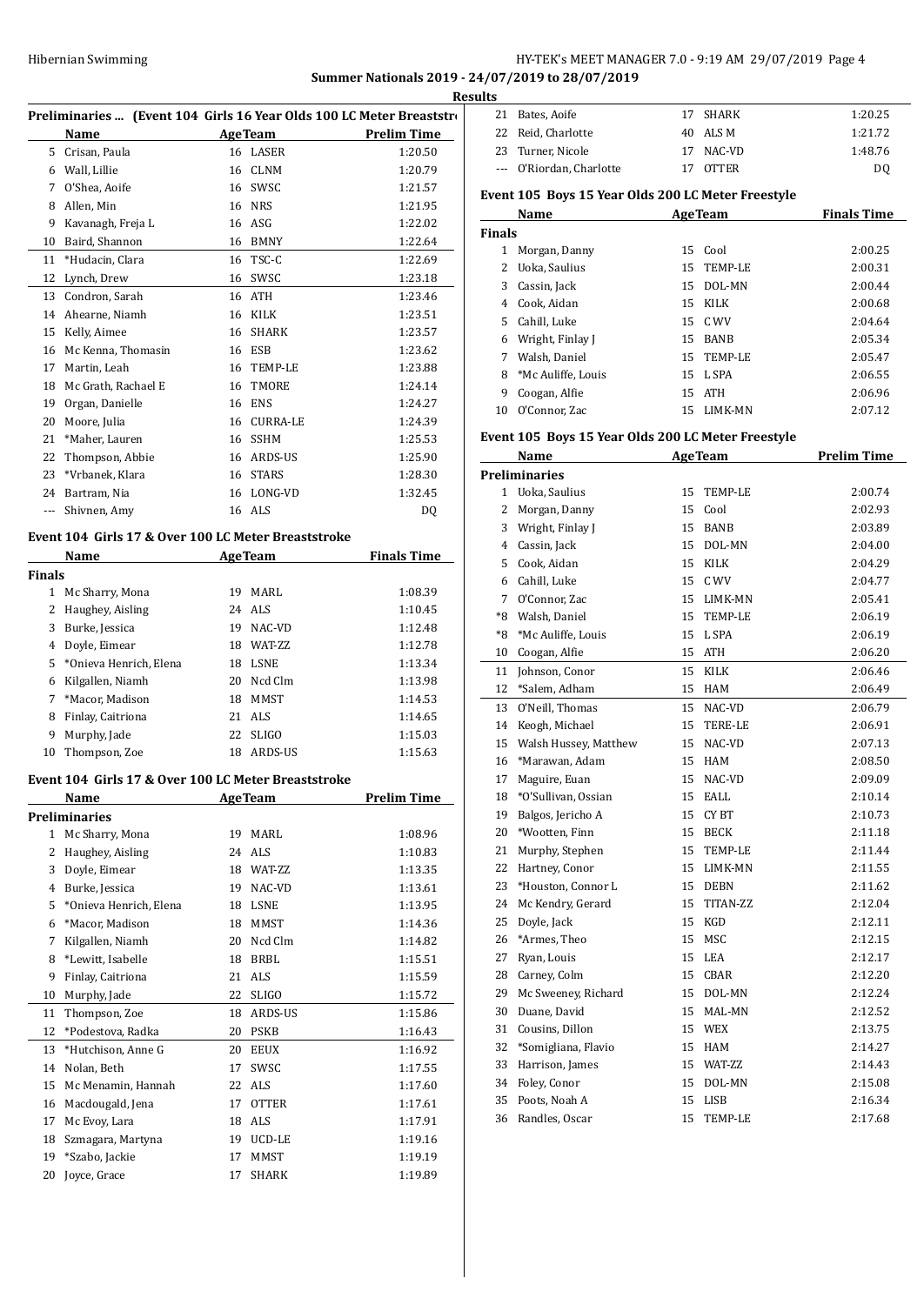## HY-TEK's MEET MANAGER 7.0 - 9:19 AM 29/07/2019 Page 5 **Summer Nationals 2019 - 24/07/2019 to 28/07/2019**

**Results**

|                | Name                                               |    | <b>AgeTeam</b> | <b>Finals Time</b> |
|----------------|----------------------------------------------------|----|----------------|--------------------|
| <b>Finals</b>  |                                                    |    |                |                    |
| $\mathbf{1}$   | Mc Aviney, Brogan                                  | 16 | <b>KILK</b>    | 1:59.77            |
| $\overline{2}$ | Sheedy, Liam                                       | 16 | CY DY          | 2:01.49            |
| 3              | Scully, Michael J                                  | 16 | KFSHR          | 2:02.18            |
| 4              | Higgins, Paul                                      | 16 | SWSC           | 2:02.21            |
| 5              | Mullan, Eoin                                       |    | 16 BMNY        | 2:02.24            |
|                | 6 O'Reilly, Adam                                   |    | 16 TROJ-ZZ     | 2:04.20            |
| 7              | Fitzgerld, Daragh                                  | 16 | <b>ATH</b>     | 2:04.96            |
| 8              | Tan, Ronan                                         | 16 | ESB            | 2:05.04            |
| 9              | Grady, Rory                                        | 16 | CBAR           | 2:05.96            |
| 10             | Lynch, Ben                                         | 16 | ENSK           | 2:08.87            |
|                | Event 105 Boys 16 Year Olds 200 LC Meter Freestyle |    |                |                    |
|                | Name                                               |    | <b>AgeTeam</b> | <b>Prelim Time</b> |
|                | <b>Preliminaries</b>                               |    |                |                    |
| 1              | Mc Aviney, Brogan                                  | 16 | KILK           | 2:01.23            |
| 2              | Mullan, Eoin                                       | 16 | BMNY           | 2:03.01            |
| 3              | Higgins, Paul                                      | 16 | SWSC           | 2:03.12            |
|                | 4 Sheedy, Liam                                     |    | 16 CY DY       | 2:03.38            |
| 5              | O'Reilly, Adam                                     | 16 | TROJ-ZZ        | 2:03.55            |
| 6              | Scully, Michael J                                  | 16 | <b>KFSHR</b>   | 2:03.89            |
| 7              | Fitzgerld, Daragh                                  | 16 | ATH            | 2:04.39            |
| 8              | Lynch, Ben                                         | 16 | <b>ENSK</b>    | 2:05.47            |
| 9              | Tan. Ronan                                         | 16 | ESB            | 2:05.49            |
| 10             | Grady, Rory                                        | 16 | <b>CBAR</b>    | 2:05.83            |
| 11             | O'Connor, Killian                                  | 16 | BARRA-ZZ       | 2:07.18            |
| *12            | Keane, Ruarie                                      | 16 | LIMK-MN        | 2:07.25            |
| $*12$          | Marfunin, Alexander K                              | 16 | NY&MN          | 2:07.25            |
|                | <b>Swim-Off Required</b>                           |    |                |                    |
| 14             | Strutt, James                                      |    | 16 LARNE-US    | 2:07.54            |
| 15             | Carroll, David                                     | 16 | DOL-MN         | 2:08.07            |
| 16             | Millar, Michael B                                  | 16 | ASC            | 2:08.11            |
| $*17$          | Kenny, Sean                                        | 16 | TEMP-LE        | 2:08.26            |
| $*17$          | Pfeiffer, Robin                                    |    | 16 BL FN       | 2:08.26            |

# \*Skalnik, Marek 16 PSKB 2:14.73

## **Event 105 Boys 17 & Over 200 LC Meter Freestyle**

|        | Name                  |    | <b>AgeTeam</b> | <b>Finals Time</b> |
|--------|-----------------------|----|----------------|--------------------|
| Finals |                       |    |                |                    |
|        | *Gadgaard, Mikkel     | 20 | <b>DEN</b>     | 1:50.08            |
|        | 2 *Svendsen, Marcus K |    | 22 DEN         | 1:50.34            |
| 3      | Mc Geever, Finn       | 19 | Ncl Limk       | 1:52.55            |
| 4      | Power, Dean           | 22 | NCD U          | 1:52.62            |
| 5.     | Hewitt, Michael       | 19 | ARDS-US        | 1:54.35            |
| 6      | Grace, Jack           | 21 | Ncl Limk       | 1:55.03            |
| 7      | Mooney, Joseph        |    | 22 Ncl Limk    | 1:55.26            |
| 8      | Colvin, Cillian       | 22 | NAC-VD         | 1:55.87            |
| 9      | Wiffen, Daniel M      | 18 | LISB           | 1:56.26            |
| 10     | O'Keefe Tighe, Cian   | 19 | ALS            | 1:57.73            |

 Reidy, Joe 16 KGD 2:08.55 Mc Manus, Oisin 16 ENSK 2:08.89

## **Event 105 Boys 17 & Over 200 LC Meter Freestyle**

| <b>Name</b>   |                       | <b>AgeTeam</b> |            | <b>Prelim Time</b> |  |  |  |
|---------------|-----------------------|----------------|------------|--------------------|--|--|--|
| Preliminaries |                       |                |            |                    |  |  |  |
|               | *Gadgaard, Mikkel     |                | 20 DEN     | 1:49.68            |  |  |  |
|               | 2 *Svendsen, Marcus K |                | 22 DEN     | 1:50.62            |  |  |  |
|               | 3 *Hansen, Andreas    | 19.            | DEN        | 1:51.19            |  |  |  |
|               | 4 *Rindshøj, Frederik | 20.            | <b>DEN</b> | 1:52.29            |  |  |  |

| ults |                        |    |                 |         |
|------|------------------------|----|-----------------|---------|
| 5    | *Christensen, Kevin W  | 24 | <b>DEN</b>      | 1:52.44 |
| 6    | *Sebastian, Tullberg   | 19 | <b>DEN</b>      | 1:52.52 |
| 7    | Power, Dean            | 22 | NCD U           | 1:53.31 |
| 8    | Grace, Jack            | 21 | Ncl Limk        | 1:54.21 |
| 9    | Hewitt, Michael        | 19 | ARDS-US         | 1:54.82 |
| 10   | Mc Geever, Finn        | 19 | Ncl Limk        | 1:55.14 |
| 11   | *Kistorp, Jonas S      | 22 | <b>DEN</b>      | 1:55.38 |
| 12   | Colvin, Cillian        | 22 | NAC-VD          | 1:55.41 |
| 13   | Wiffen, Daniel M       | 18 | <b>LISB</b>     | 1:55.47 |
| 14   | Mooney, Joseph         | 22 | <b>Ncl Limk</b> | 1:55.65 |
| 15   | *Hentschel, Paul       | 22 | Germany         | 1:55.74 |
| 16   | O'Keefe Tighe, Cian    | 19 | <b>ALS</b>      | 1:56.91 |
| 17   | Camacho Lenihan, Fionn | 17 | NAC-VD          | 1:56.99 |
| 18   | Turner, Nathan         | 20 | <b>ALS</b>      | 1:57.17 |
| 19   | Prendergast, David     | 25 | Ncd KK          | 1:57.57 |
| 20   | *Richmond, Matthew     | 19 | NHNA-NI         | 1:57.61 |
| 21   | O Rourke, Oiśn         | 18 | <b>TUAM</b>     | 1:57.64 |
| 22   | Fitzmaurice, Isaac     | 19 | NAC-VD          | 1:58.04 |
| 23   | Kilbride, Denis        | 18 | <b>NRS</b>      | 1:58.19 |
| 24   | Fleming, Jack H        | 18 | LISB            | 1:58.25 |
| 25   | O'Connor, Jeremy       |    | 17 Ncl Limk     | 1:58.34 |
| 26   | O'Sullivan, Luke       |    | 18 SWSC         | 1:58.59 |
| 27   | *Vazirani, Rohan       |    | 18 EALL         | 1:58.70 |
| 28   | Uprichard, Tom         |    | 18 ARDS-US      | 1:58.87 |
| 29   | Murtagh, Ethan         |    | 17 Ncd Troj     | 1:58.94 |
| 30   | *Neves, Pedro Barata   | 19 | CIRL            | 2:00.28 |
| 31   | Vedernikov. Nikita     | 19 | NAC-VD          | 2:01.02 |
| 32   | Malik, Hesham          | 17 | LIMK-MN         | 2:01.22 |
| 33   | Stafford, Finlay       | 17 | ARDS-US         | 2:02.91 |
| 34   | Mc Kinlay, Alastair    | 19 | <b>TEMP-LE</b>  | 2:03.07 |
| 35   | David, Ben R           |    | 18 BARRA-ZZ     | 2:03.32 |
| 36   | Brady, Ethan           | 17 | <b>TEMP-LE</b>  | 2:03.42 |
| 37   | Ryan, Flynn            | 17 | LEA             | 2:03.88 |
| 38   | *Burns, Matthew        | 19 | <b>SRYP</b>     | 2:05.94 |
| 39   | Yamin-Ali, Ewan        | 17 | ARDS-US         | 2:06.74 |
| 40   | O'Riordan, Sean        | 20 | SWSC            | 2:15.83 |
| 41   | Mc Grath, Jonathan     | 26 | Ncl Limk        | 2:28.55 |
| 42   | Flanagan, Patrick      | 22 | UCD-LE          | 2:48.21 |

### **Event 106 Girls 15 Year Olds 200 LC Meter Freestyle**

|               | Name                  | <b>AgeTeam</b> |                 | <b>Finals Time</b> |
|---------------|-----------------------|----------------|-----------------|--------------------|
| <b>Finals</b> |                       |                |                 |                    |
|               | O'Shea, Hannah        | 15.            | DOL-MN          | 2:07.88            |
|               | 2 *Langenbach, Stella |                | 15 HAM          | 2:09.86            |
| 3             | Gannon, Jessica       |                | 15 COM          | 2:11.57            |
| 4             | *Hulford, Kate S      |                | $15$ TSC-C      | 2:12.06            |
| 5.            | Williams. Ciara       | 15             | NAC-VD          | 2:14.42            |
| 6             | Baker, Jodie          |                | 15 FER          | 2:14.92            |
| 7             | Whelan O'Connor, Mia  |                | 15 ESB          | 2:17.16            |
| 8             | O' Sullivan, Cathy    | 15.            | <b>WAT-7.7.</b> | 2:17.20            |
| 9             | Pountney, Naeve       |                | 15 BAN          | 2:19.50            |
| 10            | Markey, Ruby          |                | 15 ALS          | 2:22.64            |

## **Event 106 Girls 15 Year Olds 200 LC Meter Freestyle**

| Name                  |  | <b>Prelim Time</b>                                                          |
|-----------------------|--|-----------------------------------------------------------------------------|
| Preliminaries         |  |                                                                             |
| 1 *Langenbach, Stella |  | 2:10.25                                                                     |
| 2 O'Shea, Hannah      |  | 2:10.46                                                                     |
| Gannon, Jessica       |  | 2:12.57                                                                     |
| 4 *Hulford, Kate S    |  | 2:13.64                                                                     |
| 5 *Vreeken, Stella    |  | 2:13.77                                                                     |
|                       |  | <b>AgeTeam</b><br>15 HAM<br>15 DOL-MN<br>15 COM<br>$15$ TSC-C<br>$15$ TSC-C |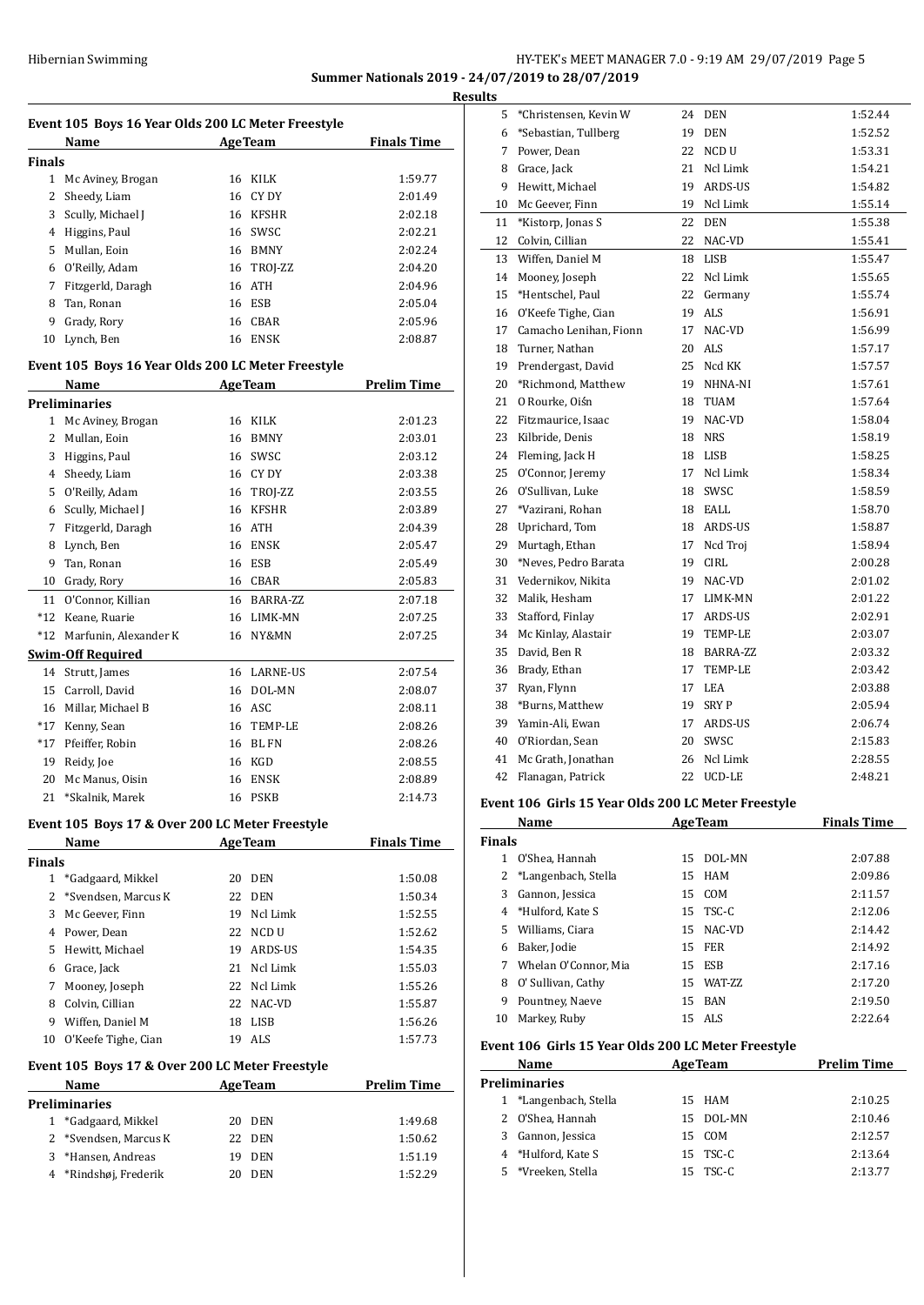## HY-TEK's MEET MANAGER 7.0 - 9:19 AM 29/07/2019 Page 6 **Summer Nationals 2019 - 24/07/2019 to 28/07/2019**

<u>Its</u>

|               | Preliminaries  (Event 106 Girls 15 Year Olds 200 LC Meter Freestyle) |    |                         |                    |
|---------------|----------------------------------------------------------------------|----|-------------------------|--------------------|
|               | Name                                                                 |    | <b>AgeTeam</b>          | <b>Prelim Time</b> |
|               | 6 *Bosco, Josie                                                      |    | 15 TSC-C                | 2:14.12            |
|               | 7 Williams, Ciara                                                    |    | 15 NAC-VD               | 2:16.27            |
|               | 8 *Antonen, Tara J                                                   |    | 15 TSC-C                | 2:16.41            |
|               | 9 O' Sullivan, Cathy                                                 |    | 15 WAT-ZZ               | 2:17.02            |
|               | 10 Bentley, Hazel C                                                  |    | 15 ASG                  | 2:17.64            |
|               | 11 Baker, Jodie                                                      |    | <b>15 FER</b>           | 2:18.01            |
|               | 12 Markey, Ruby                                                      |    | 15 ALS                  | 2:18.49            |
|               | 13 Whelan O'Connor, Mia                                              |    | 15 ESB                  | 2:19.08            |
|               | 14 Pountney, Naeve                                                   |    | 15 BAN                  | 2:19.20            |
|               | 15 Bailey, Sadhbh                                                    |    | 15 NRS                  | 2:19.51            |
|               | 16 Carroll, Anna                                                     |    | 15 DOL-MN               | 2:19.54            |
|               | 17 Dirrane, Aoife                                                    |    | 15 LASER                | 2:19.72            |
|               | 18 *Stokes, Natalie S                                                |    | 15 TSC-C                | 2:19.85            |
|               | 19 Mc Inerney, Louise                                                |    | 15 KILK                 | 2:20.37            |
|               |                                                                      |    |                         |                    |
|               | 20 Campbell, Anna<br>21 Roclawska, Oliwia                            |    | 15 LARNE-US<br>15 SHARK | 2:21.14            |
|               |                                                                      |    |                         | 2:24.58            |
|               | 22 Fahy, Laura                                                       |    | 15 BARRA-ZZ             | 2:25.92            |
|               | Event 106 Girls 16 Year Olds 200 LC Meter Freestyle                  |    |                         |                    |
|               | Name<br><u> 1990 - John Barn Barns, mars a</u>                       |    | <b>AgeTeam</b>          | <b>Finals Time</b> |
| <b>Finals</b> | 1 Trait, Naomi                                                       |    | 16 KILK                 | 2:06.89            |
|               | 2 Donegan, Éle                                                       |    | 16 LEA                  | 2:07.11            |
|               | 3 Osing, Cara                                                        |    | 16 TEMP-LE              | 2:08.22            |
|               | 4 Daly, Edel                                                         |    | 16 Ncl Limk             | 2:08.42            |
|               | 5 *Somigliana, Lidia                                                 |    | 16 HAM                  | 2:10.27            |
|               | 6 Feenan, Anna                                                       |    | 16 SWSC                 | 2:10.47            |
|               |                                                                      |    | 16 NAC-VD               |                    |
|               | 7 Gardiner, Beth                                                     |    |                         | 2:10.70            |
|               | 8 Cox, Andrea S                                                      |    | 16 LISB                 | 2:13.97            |
|               | 9 Killen, Laura                                                      |    | 16 CLNM                 | 2:15.61            |
|               | 10 Farrell, Danielle                                                 |    | 16 SLIGO                | 2:17.21            |
|               | Event 106 Girls 16 Year Olds 200 LC Meter Freestyle                  |    |                         |                    |
|               | Name                                                                 |    | <b>AgeTeam</b>          | <b>Prelim Time</b> |
|               | <b>Preliminaries</b><br>Trait, Naomi                                 |    |                         |                    |
| 1             |                                                                      |    | 16 KILK                 | 2:07.31            |
| 2             | Osing, Cara                                                          | 16 | TEMP-LE                 | 2:08.93            |
| 3             | Donegan, Éle                                                         |    | 16 LEA                  | 2:09.44            |
| 4             | Daly, Edel                                                           |    | 16 Ncl Limk             | 2:10.72            |
| 5             | Gardiner, Beth                                                       |    | 16 NAC-VD               | 2:11.60            |
|               | 6 Feenan, Anna                                                       |    | 16 SWSC                 | 2:11.97            |
| 7             | *Somigliana, Lidia                                                   |    | 16 HAM                  | 2:13.33            |
| 8             | Tuinstra, Dara A                                                     |    | 16 ASG                  | 2:13.41            |
| 9             | Cox, Andrea S                                                        |    | 16 LISB                 | 2:14.39            |
| 10            | Killen, Laura                                                        |    | 16 CLNM                 | 2:14.53            |
| 11            | Farrell, Danielle                                                    | 16 | <b>SLIGO</b>            | 2:15.27            |
| 12            | Hayman, Sophie                                                       |    | 16 ALS                  | 2:15.36            |
| 13            | *Agent, Lauren                                                       |    | 16 HAM                  | 2:17.45            |
| 14            | *Mc Gee, Caoimhe                                                     |    | 16 WINS                 | 2:17.56            |
| 15            | Mc Keown, Sasha                                                      |    | 16 LISB                 | 2:18.14            |
|               | 16 Cooke, Olwyn                                                      | 16 | Ncl Limk                | 2:18.60            |
|               | 17 Cunningham, Karla                                                 | 16 | MULL                    | 2:18.68            |
| 18            | Mc Bride, Hope                                                       |    | 16 ARDS-US              | 2:20.62            |
|               |                                                                      |    |                         |                    |
|               | Event 106 Girls 17 & Over 200 LC Meter Freestyle<br>Name             |    | <b>AgeTeam</b>          | <b>Finals Time</b> |
| <b>Finals</b> |                                                                      |    |                         |                    |
| $\mathbf{1}$  | *Bach, Helena R                                                      |    | 19 DEN                  | 2:00.75            |
|               | *Mortensen, Amaile S                                                 |    | 18 DEN                  | 2:01.95            |

| s  |                        |    |              |         |
|----|------------------------|----|--------------|---------|
| 3  | Catterson, Victoria    | 18 | ARDS-US      | 2:03.08 |
| 4  | Godden, Maria          | 17 | KILK         | 2:03.44 |
|    | 5 O'Riordan, Charlotte | 17 | <b>OTTER</b> | 2:08.68 |
| 6  | Lowe, Rebecca          | 17 | ATH          | 2:09.53 |
| 7  | Nolan, Aisling M       | 18 | NAC-VD       | 2:10.07 |
| 8  | *Firth $\sim$ , Bethy  | 23 | ARDS-US      | 2:10.24 |
| 9  | Garrity, Katie         | 21 | TROI-ZZ      | 2:10.40 |
| 10 | Leahy, Aoife           | 17 | GAL.         | 2:11.39 |

## **Event 106 Girls 17 & Over 200 LC Meter Freestyle**

|                | Name                  |    | <b>AgeTeam</b> | <b>Prelim Time</b> |
|----------------|-----------------------|----|----------------|--------------------|
|                | <b>Preliminaries</b>  |    |                |                    |
| $\mathbf{1}$   | *Bach, Helena R       | 19 | <b>DEN</b>     | 2:00.14            |
| 2              | *Mortensen, Amaile S  | 18 | <b>DEN</b>     | 2:01.89            |
| 3              | *Neubert, Lia         | 19 | Germany        | 2:02.10            |
| $\overline{4}$ | Godden, Maria         | 17 | <b>KILK</b>    | 2:03.26            |
| 5              | *Roas, Johanna        | 26 | Germany        | 2:04.07            |
| 6              | *Rieder, Celine       | 18 | Germany        | 2:04.49            |
| 7              | *Britton, Phyllida    | 22 | EALL           | 2:04.71            |
| 8              | *Bruun, Line J        | 24 | <b>DEN</b>     | 2:05.01            |
| 9              | Catterson, Victoria   | 18 | ARDS-US        | 2:06.09            |
| 10             | *Brugger, Angelique   | 19 | <b>LSNE</b>    | 2:06.97            |
| 11             | *Casini, Juliette C   | 22 | <b>EEUX</b>    | 2:07.55            |
| 12             | O'Riordan, Charlotte  | 17 | <b>OTTER</b>   | 2:08.82            |
| 13             | Garrity, Katie        | 21 | TROJ-ZZ        | 2:09.68            |
| 14             | Nolan, Aisling M      | 18 | NAC-VD         | 2:09.71            |
| 15             | *Ehring, Mareike      | 18 | Germany        | 2:10.12            |
| 16             | *Datars, Mahaylia     | 17 | <b>STARS</b>   | 2:10.23            |
| 17             | Leahy, Aoife          | 17 | GAL.           | 2:10.34            |
| 18             | Lowe, Rebecca         | 17 | <b>ATH</b>     | 2:10.54            |
| 19             | *Firth $\sim$ , Bethy | 23 | ARDS-US        | 2:10.77            |
| 20             | O'Hara, Brogán        | 21 | LEA            | 2:11.54            |
| 21             | Tinsley, Florence     | 17 | <b>ARDS-US</b> | 2:11.65            |
| 22             | Semchiy, Sharon       | 18 | SWSC           | 2:12.22            |
| 23             | *Lawrie, Kirstin E    | 18 | <b>EEUX</b>    | 2:14.27            |
| 24             | Lynch, Robyn          | 17 | TEMP-LE        | 2:16.95            |
| 25             | Kearney, Sorcha       | 17 | <b>BLFN</b>    | 2:17.14            |
| 26             | Roberts, Suzanne      | 17 | <b>ESB</b>     | 2:18.59            |
| 27             | Kelly, Ailbhe         | 21 | NAC-VD         | 2:42.35            |

### **Event 107 Boys 15 & Over 400 LC Meter Freestyle Relay**

|       | <b>Team</b>    | Relay | <b>Finals Time</b> |
|-------|----------------|-------|--------------------|
| 1     | <b>DEN</b>     | A     | 3:19.29            |
| 2     | Germany        | A     | 3:23.91            |
| 3     | LIMK-MN        | A     | 3:26.72            |
| 4     | NAC-VD         | A     | 3:32.80            |
| 5.    | <b>ARDS-US</b> | A     | 3:33.98            |
| 6     | EALL           | A     | 3:35.67            |
| 7     | <b>ALS</b>     | A     | 3:36.73            |
| 8     | TEMP-LE        | A     | 3:43.44            |
| 9     | SWSC           | A     | 3:44.54            |
| 10    | ESB            | A     | 3:45.50            |
| 11    | <b>KILK</b>    | A     | 3:46.74            |
| 12    | <b>ENSK</b>    | A     | 3:51.48            |
| 13    | <b>NRS</b>     | A     | 3:52.16            |
| 14    | DOL-MN         | A     | 3:52.53            |
| 15    | TEMP-LE        | B     | 3:53.80            |
| 16    | <b>HAM</b>     | A     | 3:58.95            |
| $---$ | <b>CLM</b>     | A     | DQ                 |
|       | LIMK-MN        | B     | DQ                 |
|       |                |       |                    |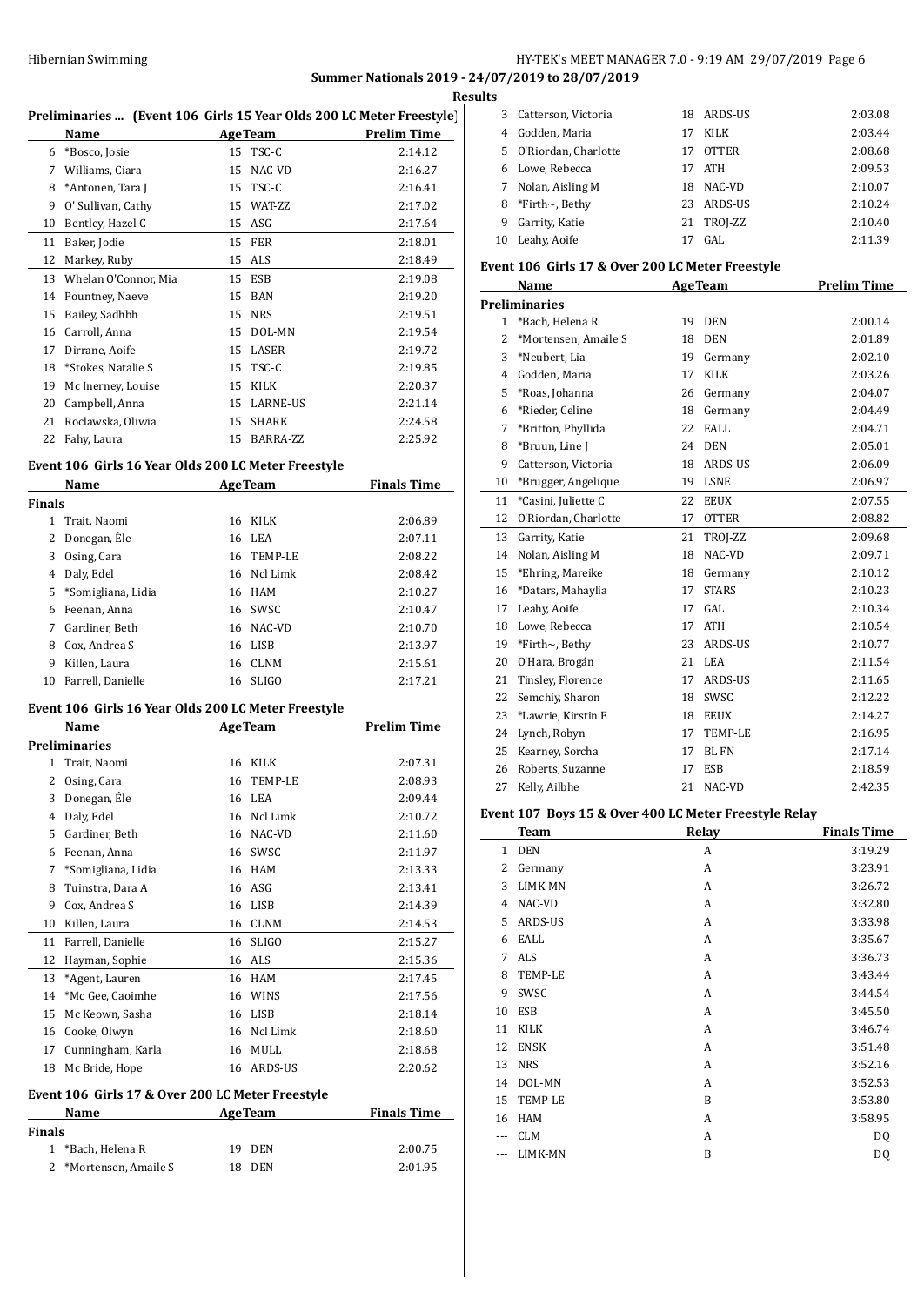## Hibernian Swimming HY-TEK's MEET MANAGER 7.0 - 9:19 AM 29/07/2019 Page 7 **Summer Nationals 2019 - 24/07/2019 to 28/07/2019**

**Results**

|                | Event 108 Girls 15 & Over 400 LC Meter Freestyle Relay<br>Team |                | <b>Relay</b>   | <b>Finals Time</b> |
|----------------|----------------------------------------------------------------|----------------|----------------|--------------------|
| $\mathbf{1}$   | <b>DEN</b>                                                     |                | A              | 3:46.74            |
|                | 2 Germany                                                      |                | A              | 3:47.74            |
| 3              | ARDS-US                                                        |                | A              | 3:57.61            |
|                | 4 ALS                                                          |                | A              | 3:59.14            |
| 5              | KILK                                                           |                | A              | 4:00.12            |
| 6              | NAC-VD                                                         |                | A              | 4:02.22            |
| 7              | SWSC                                                           |                | A              | 4:03.72            |
| 8              | GAL                                                            |                | A              | 4:07.26            |
| 9              | TSC-C                                                          |                | A              |                    |
| 10             | LARNE-US                                                       |                | A              | 4:07.79            |
| 11             | TEMP-LE                                                        |                | A              | 4:07.89            |
|                |                                                                |                |                | 4:11.48            |
| 12             | <b>NRS</b>                                                     |                | A              | 4:12.24            |
| 13             | <b>SHARK</b>                                                   |                | A              | 4:14.47            |
| 14             | LIMK-MN                                                        |                | A              | 4:14.53            |
| 15             | <b>CIRL</b>                                                    |                | A              | 4:15.04            |
| 16             | ESB                                                            |                | A              | 4:20.38            |
| 17             | <b>STARS</b>                                                   |                | A              | 4:21.26            |
| 18             | TSC-C                                                          |                | B              | 4:22.87            |
|                | 19 DOL-MN                                                      |                | A              | 4:24.27            |
|                | --- TSC-C                                                      |                | X              | X4:11.52           |
| $\overline{a}$ | TSC-C                                                          |                | Y              | X4:20.95           |
|                | Event 111 Boys 12-13 100 LC Meter Breaststroke                 |                |                |                    |
|                | Name                                                           |                | <b>AgeTeam</b> | <b>Finals Time</b> |
| <b>Finals</b>  |                                                                |                |                |                    |
|                | 1 Williams, Austin S                                           | 13             | BAN            | 1:15.16            |
|                | 2 Pau, David                                                   |                | 13 PORT-LE     | 1:16.85            |
| 3              | Cummings, Benji                                                |                | 13 SSEAL       | 1:17.30            |
|                | 4 Hughes, Darragh                                              |                | 13 SLBGH       | 1:17.56            |
| 5              | Leggett, David                                                 |                | 13 OLY         | 1:17.72            |
| 6              | *Smehlik, Krystof                                              |                | 13 PSKB        | 1:18.71            |
| 7              | *Dufva, Christopher                                            |                | 13 HAM         | 1:19.18            |
| 8              | Sherry, Oliver                                                 |                | 13 NAC-VD      | 1:19.83            |
| 9              | Delaney, Jack                                                  | 13             | CLM            | 1:22.18            |
| 10             | Francis, Thomas                                                | 13             | WEX            | 1:22.83            |
|                | Event 111 Boys 12-13 100 LC Meter Breaststroke                 |                |                |                    |
|                | <u>Name</u>                                                    | <b>AgeTeam</b> |                | <b>Prelim Time</b> |
|                | <b>Preliminaries</b>                                           |                |                |                    |
| $\mathbf{1}$   | Williams, Austin S                                             | 13             | <b>BAN</b>     | 1:15.85            |
| 2              | *Dufva, Christopher                                            | 13             | HAM            | 1:17.02            |
| 3              | Pau, David                                                     | 13             | PORT-LE        | 1:19.18            |
| 4              | Hughes, Darragh                                                | 13             | <b>SLBGH</b>   | 1:19.19            |
| 5              | Leggett, David                                                 | 13             | <b>OLY</b>     | 1:19.36            |
| 6              | Cummings, Benji                                                | 13             | SSEAL          | 1:20.06            |
| 7              | Sherry, Oliver                                                 | 13             | NAC-VD         | 1:20.50            |
| 8              | *Smehlik, Krystof                                              | 13             | <b>PSKB</b>    | 1:20.68            |
| 9              | *Tallal, Omar                                                  | 13             | HAM            | 1:21.58            |
| 10             | Delaney, Jack                                                  | 13             | CLM            | 1:21.67            |
| 11             | Francis, Thomas                                                | 13             | <b>WEX</b>     | 1:22.51            |
| 12             | Donnelly, Seanan                                               | 13             | ST DO-US       | 1:22.73            |
|                | *Minard, Finn                                                  | 13             | <b>PONT</b>    | 1:22.98            |
| 13             |                                                                |                |                |                    |
| 14             | Allen, Frank J                                                 | 13             | BAN            | 1:23.20            |
| 15             | Mulligan, Oran                                                 | 12             | SSEAL          | 1:23.69            |
| 16             | *Byrne, Brydan                                                 | 12             | MSC            | 1:23.82            |
| 17             | Green, James                                                   | 12             | <b>BMNY</b>    | 1:23.92            |
| 18             | *Baker, Toby                                                   | 13             | EALL           | 1:24.10            |
| 19             | Morris, Charlie                                                | 13             | MULST-US       | 1:25.08            |
| 20             | Fane, Ricky                                                    | 12             | DOL-MN         | 1:25.13            |

| LЭ    |                       |       |          |         |
|-------|-----------------------|-------|----------|---------|
| 21    | Hynes, Mark           |       | 13 LASER | 1:25.16 |
| 22    | Chan, Jaden           | 12 SS |          | 1:26.14 |
| 23    | Daly O'Toole, Doran K |       | 13 ASG   | 1:26.90 |
| 24    | Igoe, Rory            |       | 13 TUAM  | 1:27.72 |
| 25    | Kilcommons. Alan      | 13    | COM      | 1:28.05 |
|       | 26 Mc Grath, Dylan    |       | 13 ST FC | 1:29.13 |
| 27    | Mc Ginley, Ryan       | 13    | NAC-VD   | 1:29.64 |
| $*28$ | Whelan, Killian       | 12    | CLNM     | 1:29.90 |
| $*28$ | Ilsley, Finn D        | 13    | CASC.    | 1:29.90 |
| 30    | Mc Bride, Sean        | 13    | TALL     | 1:30.06 |
|       |                       |       |          |         |

## **Event 111 Boys 14 Year Olds 100 LC Meter Breaststroke**

| Name          |                 |    | <b>AgeTeam</b> | <b>Finals Time</b> |
|---------------|-----------------|----|----------------|--------------------|
| <b>Finals</b> |                 |    |                |                    |
|               | Hand, Matthew   | 14 | ARDS-US        | 1:10.90            |
| 2.            | Phelan, Sami    | 14 | GLN-ZZ         | 1:12.63            |
| 3             | O'Connor, Liam  | 14 | TERE-LE        | 1:13.13            |
| 4             | *Lebel, Yonatan | 14 | TSC-C          | 1:13.67            |
| 5.            | *Ma. Caden      | 14 | <b>STARS</b>   | 1:14.45            |
| 6             | Rayan, Ali      |    | 14 Cool        | 1:14.48            |
| 7             | Cardwell, Ben J | 14 | <b>BAN</b>     | 1:15.13            |
| 8             | Jennings, Euan  | 14 | SHARK          | 1:16.84            |
| 9             | Fan, Logan      | 14 | LIMK-MN        | 1:17.08            |
| 10            | Carrig, Jack    | 14 | LIMK-MN        | 1:17.77            |
|               |                 |    |                |                    |

## **Event 111 Boys 14 Year Olds 100 LC Meter Breaststroke**

|              | Name                     |    | <b>AgeTeam</b>  | <b>Prelim Time</b> |
|--------------|--------------------------|----|-----------------|--------------------|
|              | <b>Preliminaries</b>     |    |                 |                    |
| $\mathbf{1}$ | Hand, Matthew            | 14 | ARDS-US         | 1:10.97            |
| 2            | O'Connor, Liam           | 14 | <b>TERE-LE</b>  | 1:13.24            |
| 3            | Phelan, Sami             | 14 | GLN-ZZ          | 1:13.47            |
| 4            | *Lebel, Yonatan          | 14 | TSC-C           | 1:13.86            |
| 5            | Rayan, Ali               | 14 | Cool            | 1:14.06            |
| 6            | Cardwell, Ben J          | 14 | <b>BAN</b>      | 1:14.52            |
| 7            | *Ma, Caden               | 14 | <b>STARS</b>    | 1:15.84            |
| 8            | *Senc-Samardzic, Filip N | 14 | TSC-C           | 1:16.38            |
| 9            | Jennings, Euan           | 14 | <b>SHARK</b>    | 1:16.84            |
| 10           | Carrig, Jack             | 14 | LIMK-MN         | 1:16.98            |
| 11           | Fan, Logan               | 14 | LIMK-MN         | 1:17.61            |
| 12           | Dong, Zixi               | 14 | TROJ-ZZ         | 1:17.91            |
| 13           | Langton, Killian         | 14 | <b>SLIGO</b>    | 1:18.11            |
| 14           | Mc Killion, Luke         | 14 | <b>LARNE-US</b> | 1:18.20            |
| 15           | Mulhall, John            | 14 | TROJ-ZZ         | 1:18.52            |
| 16           | Perry, Max               | 14 | <b>KILK</b>     | 1:18.97            |
| 17           | *Krkoska, David          | 14 | <b>PSKB</b>     | 1:19.05            |
| 18           | Geng, Kaelan             | 14 | GAL.            | 1:20.14            |
| 19           | Turner, Jack             | 14 | NAC-VD          | 1:20.15            |
| 20           | Nevin, Alexander         | 14 | PORT-LE         | 1:20.27            |
| 21           | Matheus, Andres          | 14 | LIMK-MN         | 1:20.42            |
| 22           | George, Alec             | 14 | <b>LVADY</b>    | 1:20.54            |
| 23           | Bourke-Carey, Samuel     | 14 | LAMAR           | 1:20.79            |
| 24           | Slagter, Callum          | 14 | <b>BAN</b>      | 1:20.83            |
| 25           | Cooke, Aonghus           | 14 | LIMK-MN         | 1:20.86            |
| 26           | O'Raghallaigh, Marcas    | 14 | ALS             | 1:21.50            |
| 27           | Kenny, Ethan A           | 14 | <b>ST FC</b>    | 1:21.67            |
| 28           | Behme, Johann            | 14 | <b>ECAV-US</b>  | 1:22.52            |
| 29           | Taggart, Will            | 14 | LURG-US         | 1:25.46            |
|              |                          |    |                 |                    |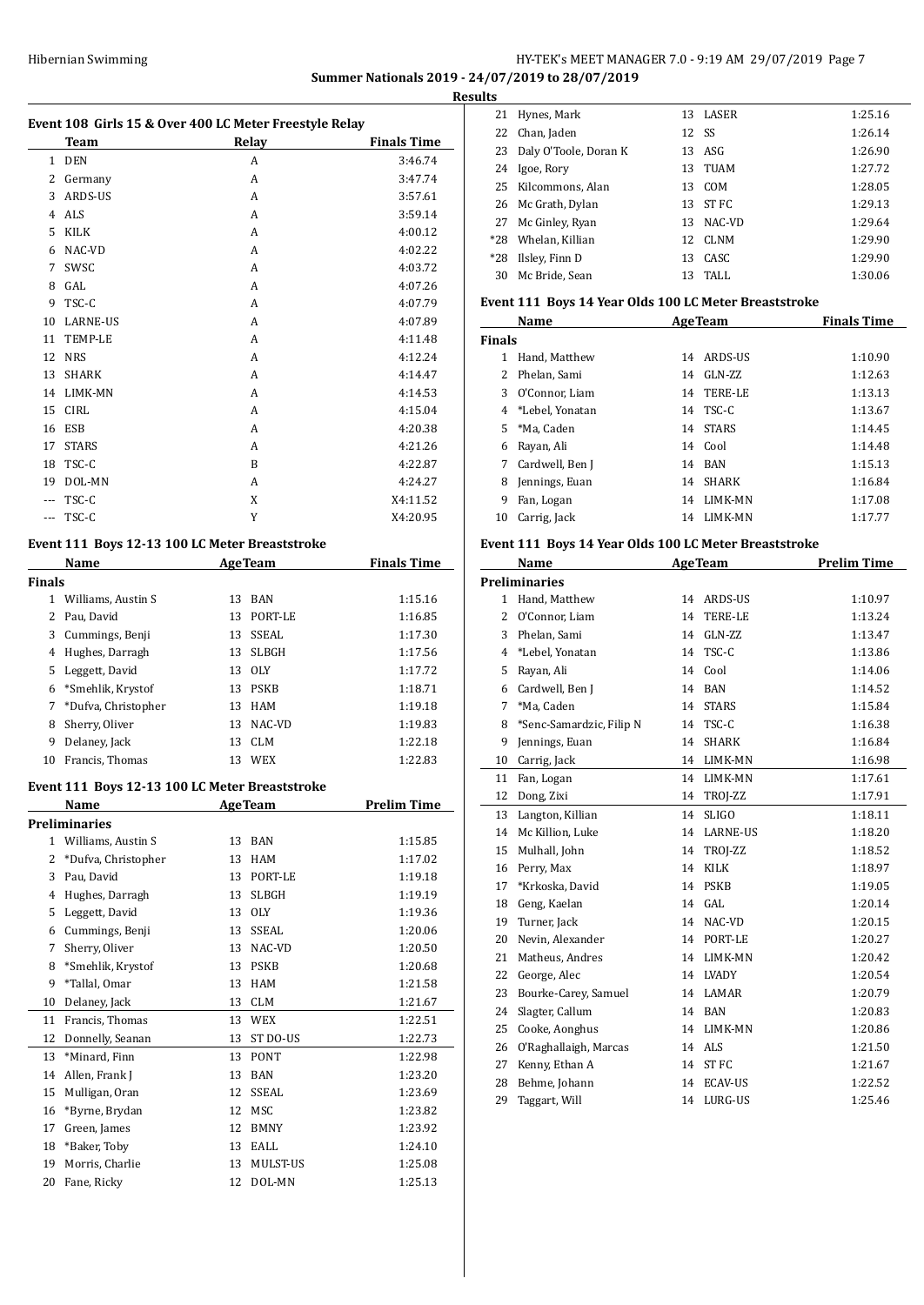## HY-TEK's MEET MANAGER 7.0 - 9:19 AM 29/07/2019 Page 8 **Summer Nationals 2019 - 24/07/2019 to 28/07/2019**

**Results**

| Event 112 Girls 12-13 100 LC Meter Breaststroke |                                                 |          |                          |                    |  |
|-------------------------------------------------|-------------------------------------------------|----------|--------------------------|--------------------|--|
|                                                 | <b>Name</b>                                     |          | <b>AgeTeam</b>           | <b>Finals Time</b> |  |
| Finals                                          |                                                 |          |                          |                    |  |
| 1                                               | *Qursha, Jade                                   | 12       | HAM                      | 1:17.51            |  |
| 2                                               | Davison, Grace                                  | 12       | ARDS-US                  | 1:18.02            |  |
| 3                                               | *Eissa, Jasmine                                 |          | 13 HAM                   | 1:19.41            |  |
|                                                 | 4 Lama, Duana                                   |          | 13 FER                   | 1:19.91            |  |
|                                                 | 5 Kidney, Isabel                                |          | 13 DOL-MN                | 1:20.45            |  |
| $7^{\circ}$                                     | 6 Mc Cormack, Cara                              |          | 13 DOL-MN                | 1:20.69<br>1:22.64 |  |
|                                                 | Macfarlane, Katie S                             |          | 12 BANB                  |                    |  |
| 8                                               | Lund, Eline                                     |          | 13 NAC-VD<br>ASG         | 1:23.15            |  |
| 9<br>10                                         | Noble, Amy<br>Aiken, Keira                      | 13<br>13 | ARDS-US                  | 1:23.35<br>1:23.58 |  |
|                                                 |                                                 |          |                          |                    |  |
|                                                 | Event 112 Girls 12-13 100 LC Meter Breaststroke |          |                          |                    |  |
|                                                 | Name                                            |          | <b>AgeTeam</b>           | <b>Prelim Time</b> |  |
|                                                 | Preliminaries                                   |          |                          |                    |  |
| 1                                               | *Qursha, Jade                                   | 12       | HAM                      | 1:18.00            |  |
|                                                 | 2 Davison, Grace                                | 12       | ARDS-US                  | 1:19.57            |  |
| 3                                               | *Eissa, Jasmine                                 |          | 13 HAM                   | 1:20.05            |  |
|                                                 | 4 *Salah, Julie                                 | 13       | HAM                      | 1:20.27            |  |
| 5                                               | Lama, Duana                                     |          | 13 FER                   | 1:20.31            |  |
|                                                 | 6 Mc Cormack, Cara                              |          | 13 DOL-MN                | 1:20.89            |  |
| 7                                               | *Clerkin, Sophie                                |          | 13 B&B                   | 1:20.94            |  |
| 8<br>9                                          | *Nicholls, Izzy D                               | 13<br>13 | <b>CHAS-SE</b><br>DOL-MN | 1:22.84<br>1:22.95 |  |
| 10                                              | Kidney, Isabel                                  |          | 13 TSC-C                 | 1:23.27            |  |
| 11                                              | *Partridge, Sadie<br>*Gough, Daniela            | 13       | <b>HAM</b>               | 1:23.44            |  |
| 12                                              | *Leonard, Emily                                 | 13       | EALL                     | 1:23.59            |  |
| 13                                              | *Tiernan, Adia                                  | 13       | WIGAN                    | 1:23.81            |  |
| 14                                              | Aiken, Keira                                    | 13       | ARDS-US                  | 1:23.94            |  |
| 15                                              | Lund, Eline                                     | 13       | NAC-VD                   | 1:24.02            |  |
| 16                                              | Noble, Amy                                      | 13       | ASG                      | 1:24.26            |  |
| 17                                              | Macfarlane, Katie S                             |          | 12 BANB                  | 1:24.51            |  |
| 18                                              | Lannon, Isobel                                  | 13       | ENSK                     | 1:24.60            |  |
| 19                                              | Mc Dade, Anna                                   |          | 13 ENSK                  | 1:24.75            |  |
| 20                                              | Harrington, Eva                                 | 13       | DOL-MN                   | 1:25.04            |  |
| 21                                              | Sherriff, Esme                                  |          | 12 ALS                   | 1:25.10            |  |
| 22                                              | Stanley, Lauren H                               |          | 13 LISB                  | 1:25.19            |  |
| 23                                              | Martin, Lucy                                    |          | 12 Cool                  | 1:25.52            |  |
| 24                                              | Mc Cormack, Rionagh                             | 12       | LONG-VD                  | 1:25.60            |  |
| 25                                              | Buckley, Marguerite                             | 13       | CLNM                     | 1:25.97            |  |
| 26                                              | Urry, Scarlett M                                | 13       | <b>BAN</b>               | 1:26.06            |  |
| 27                                              | O'Shea, Michelle                                | 13       | DOL-MN                   | 1:26.09            |  |
| 28                                              | Mc Grath, Izzy                                  | 13       | DOL-MN                   | 1:26.28            |  |
| *29                                             | O Rourke, Meabh                                 | 12       | TUAM                     | 1:26.31            |  |
| *29                                             | Miskelly, Olivia E                              | 12       | BANB                     | 1:26.31            |  |
| 31                                              | O'Sullivan, Kate                                | 13       | TERE-LE                  | 1:26.35            |  |
| 32                                              | Walker, Darcy S                                 | 12       | NY&MN                    | 1:26.50            |  |
| 33                                              | Glazebrook, Haniya                              | 13       | ENSK                     | 1:26.54            |  |
| 34                                              | Kierans, Kate                                   | 12       | <b>ECAV-US</b>           | 1:26.99            |  |
| 35                                              | Boyd, Alyssa                                    | 13       | ARDS-US                  | 1:27.23            |  |
| *36                                             | Railton, Michelle                               | 12       | TUAM                     | 1:27.45            |  |
| *36                                             | Smith, Maddie                                   | 13       | SLBGH                    | 1:27.45            |  |
| 38                                              | Curley, Caoimhe                                 | 13       | CBAR                     | 1:27.55            |  |
| 39                                              | Mathias, Poppy A                                | 13       | TMORE                    | 1:27.70            |  |
| 40                                              | *Benson, Anna                                   | 13       | FIT R                    | 1:27.73            |  |
| 41                                              | Boyd, Kimberly                                  | 13       | ARDS-US                  | 1:27.79            |  |
| 42                                              | Stewart, Tilly                                  | 13       | BMENA-US                 | 1:27.82            |  |
| 43                                              | *Gueldis, Julia                                 | 13       | <b>STARS</b>             | 1:27.90            |  |

| เร  |                     |    |                 |         |
|-----|---------------------|----|-----------------|---------|
| 44  | Ivory, Aoibheann E  | 13 | ASG             | 1:27.96 |
| 45  | Henderson, Fiona D  | 13 | <b>TMORE</b>    | 1:28.02 |
| 46  | Hayes, Anú          | 13 | KGD             | 1:28.13 |
| 47  | *Prokesova, Barbora | 13 | <b>PSKB</b>     | 1:28.63 |
| 48  | Monaghan, Riona     | 13 | <b>ESB</b>      | 1:28.84 |
| 49  | Gillis, Rebekah     | 13 | <b>SLBGH</b>    | 1:29.13 |
| 50  | Gray, Ruby          | 13 | <b>BMENA-US</b> | 1:29.54 |
| 51  | Black, Annabelle    | 13 | <b>ESB</b>      | 1:30.12 |
| 52  | Ahearne, Sorcha     | 13 | <b>STFC</b>     | 1:30.41 |
| 53  | Murphy, Gillian     | 13 | GAL             | 1:31.15 |
| 54  | Liggett, Molly      | 13 | <b>BMENA-US</b> | 1:31.31 |
| 55  | Friel, Rebekah      | 13 | ADSC            | 1:31.63 |
| 56  | Ryan, Kiara         | 13 | <b>NRS</b>      | 1:31.90 |
| 57  | Heasley, Sofie      | 13 | ARDS-US         | 1:32.08 |
| 58  | Connell, Leah       | 12 | <b>ATH</b>      | 1:32.13 |
| 59  | Wilson, Cira        | 12 | TALL            | 1:32.32 |
| 60  | Markey, Lili        | 12 | <b>STFC</b>     | 1:33.14 |
| 61  | Hehir, Aida         | 12 | LIMK-MN         | 1:34.14 |
| 62  | Finlayson, Éabha    | 13 | <b>OTTER</b>    | 1:34.32 |
| --- | Doran, Aoife        | 13 | ALS             | DQ      |

## **Event 112 Girls 14 Year Olds 100 LC Meter Breaststroke**

| Name          |                     |    | <b>AgeTeam</b> | <b>Finals Time</b> |
|---------------|---------------------|----|----------------|--------------------|
| <b>Finals</b> |                     |    |                |                    |
| 1             | Mc Cartney, Ellie   | 14 | ENSK           | 1:12.59            |
| 2             | Mc Mullen, Jodie H  |    | 14 BANB        | 1:18.09            |
| 3             | Mc Namara, Ava R    | 14 | LISB           | 1:18.11            |
| 4             | *Bergman, Astrid A  |    | 14 TSC-C       | 1:19.77            |
| 5.            | Waters, Katie       |    | $14$ GAL       | 1:20.30            |
|               | 6 Comiskey, Lavinia | 14 | GLN-ZZ         | 1:20.42            |
|               | Cisnero, Yna        |    | 14 CASC        | 1:20.85            |
| 8             | *Hussey, Jessica H  |    | 14 SSTW-SW     | 1:21.12            |
| 9             | Barrett. Ruth       |    | 14 ALS         | 1:21.54            |
| 10            | Purcell, Isabella   | 14 | ALS            | 1:22.32            |

## **Event 112 Girls 14 Year Olds 100 LC Meter Breaststroke**

|              | Name                 |    | <b>AgeTeam</b> | <b>Prelim Time</b> |
|--------------|----------------------|----|----------------|--------------------|
|              | <b>Preliminaries</b> |    |                |                    |
| $\mathbf{1}$ | Mc Cartney, Ellie    | 14 | <b>ENSK</b>    | 1:14.19            |
| 2            | Mc Mullen, Jodie H   | 14 | <b>BANB</b>    | 1:19.12            |
| 3            | Mc Namara, Ava R     |    | 14 LISB        | 1:19.73            |
| 4            | Waters, Katie        | 14 | GAL.           | 1:20.02            |
| 5            | *Bergman, Astrid A   | 14 | TSC-C          | 1:20.56            |
| 6            | *Hussey, Jessica H   | 14 | SSTW-SW        | 1:20.65            |
| 7            | Purcell, Isabella    |    | 14 ALS         | 1:21.92            |
| 8            | Barrett, Ruth        | 14 | ALS            | 1:22.31            |
| 9            | Comiskey, Lavinia    | 14 | GLN-ZZ         | 1:22.77            |
| 10           | Cisnero, Yna         | 14 | CASC           | 1:22.86            |
| 11           | Bingham, Ellie M     | 14 | <b>BANB</b>    | 1:23.10            |
| 12           | *Sheridan, Lily      | 14 | TSC-C          | 1:23.12            |
| 13           | Ni Riain, Roisin     | 14 | LIMK-MN        | 1:23.25            |
| 14           | Sheehy, Lily J       | 14 | ASG            | 1:23.60            |
| 15           | Reidy, Grace         | 14 | KGD            | 1:23.63            |
| 16           | Lee, Danielle M      | 14 | ASG            | 1:23.85            |
| 17           | *Peterson, Mack R    | 14 | TSC-C          | 1:23.91            |
| 18           | Fox, Evelyn          | 14 | KGD            | 1:23.93            |
| 19           | *O'Dea, Madeleine    | 14 | MMST           | 1:24.71            |
| 20           | *Hill, Tia           | 14 | MSC            | 1:24.81            |
| 21           | Greer, Orla          | 14 | LURG-US        | 1:25.35            |
| 22           | Fane, Heather        | 14 | DOL-MN         | 1:26.06            |
| 23           | *Farnood, Eila Y     | 14 | TSC-C          | 1:26.58            |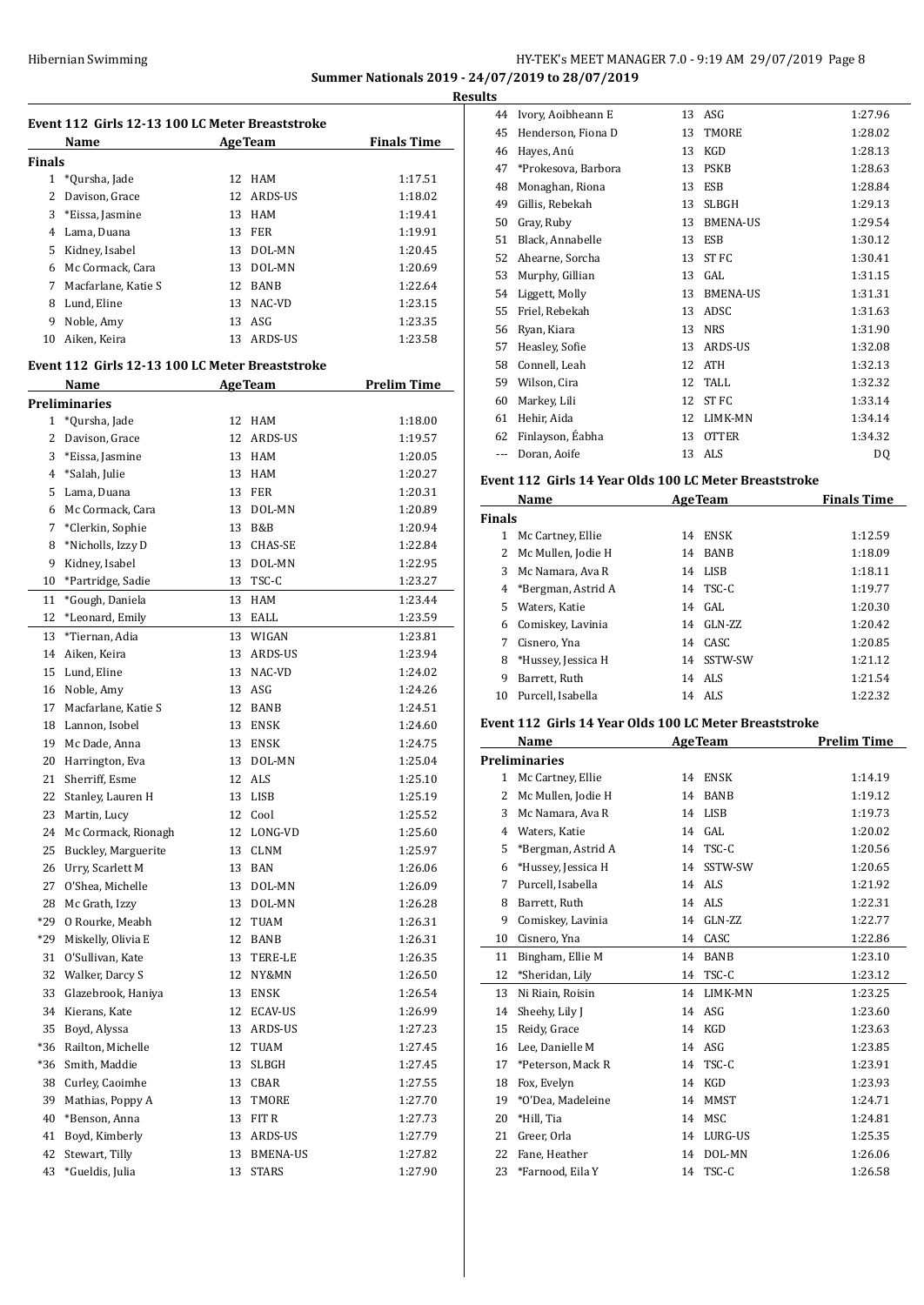## Hibernian Swimming HY-TEK's MEET MANAGER 7.0 - 9:19 AM 29/07/2019 Page 9 **Summer Nationals 2019 - 24/07/2019 to 28/07/2019**

**Results**

|              |                                             |    |                | Kesu                                                                 |  |
|--------------|---------------------------------------------|----|----------------|----------------------------------------------------------------------|--|
|              |                                             |    |                | Preliminaries  (Event 112 Girls 14 Year Olds 100 LC Meter Breaststro |  |
|              | Name                                        |    | <b>AgeTeam</b> | <b>Prelim Time</b>                                                   |  |
| 24           | Mc Crory, Dia B                             |    | 14 BANB        | 1:26.61                                                              |  |
|              | 25 *Plumtree, Abi                           |    | 14 MSC         | 1:26.63                                                              |  |
|              | 26 Johnston, Molly                          |    | 14 ENSK        | 1:26.88                                                              |  |
|              | 27 Phelan, Rosalie                          |    | 14 CORM        | 1:27.01                                                              |  |
| 28           | Duffy, Roisin K Duffy                       |    | 14 TALL        | 1:27.36                                                              |  |
| 29           | Corkery, Hannah                             |    | 14 SPL-SE      | 1:27.75                                                              |  |
| 30           | Lynch, Aóbhe                                |    | 14 WAT-ZZ      | 1:27.76                                                              |  |
| $*31$        | O'Flynn, Chloe                              |    | 14 DOL-MN      | 1:27.85                                                              |  |
| $*31$        | Malcolm, Michaela                           |    | 14 MULST-US    | 1:27.85                                                              |  |
| 33           | *Uttley, Niamh                              |    | 14 WOKS        | 1:28.16                                                              |  |
| 34           | Mc Connell, Ciosa Aoibh                     |    | 14 ENSK        | 1:28.57                                                              |  |
|              | 35 *Chmelikova, Petra                       |    | 14 PSKB        | 1:29.25                                                              |  |
|              | 36 Kelly, Clara                             |    | 14 ALS         | 1:29.85                                                              |  |
| $\cdots$     | Martin, Emily                               |    | 14 Cool        | DQ                                                                   |  |
|              |                                             |    |                |                                                                      |  |
|              | Event 113 Boys 12-13 200 LC Meter Freestyle |    |                |                                                                      |  |
|              | Name<br><b>AgeTeam</b>                      |    |                | <b>Finals Time</b>                                                   |  |
| Finals       |                                             |    |                |                                                                      |  |
|              | 1 *Hayes, Conor                             |    | 13 ECW         | 2:06.97                                                              |  |
| $\mathbf{2}$ | Fitzgerald, Conor                           |    | 13 SPL-SE      | 2:07.92                                                              |  |
| 3            | Brennan, Ollie                              |    | 13 Cool        | 2:11.09                                                              |  |
| 4            | Morgan, Darragh                             |    | 13 Cool        | 2:12.56                                                              |  |
| 5            | O'Loughlin Brophy, Killian                  |    | 13 Cool        | 2:12.75                                                              |  |
| 6            | *Halawi, Carlos                             |    | 13 HAM         | 2:15.78                                                              |  |
| 7            | Crilly, Darragh                             |    | 12 ESB         | 2:16.15                                                              |  |
|              | 8 Hussey, Michael                           |    | 13 GAL         | 2:16.71                                                              |  |
| 9            | Mc Aleer, Aleksandr                         |    | 13 GAL         | 2:17.73                                                              |  |
|              | 10 Rice, Pearse T                           |    | 13 BANB        | 2:19.09                                                              |  |
|              |                                             |    |                |                                                                      |  |
|              | Event 113 Boys 12-13 200 LC Meter Freestyle |    |                |                                                                      |  |
|              | Name<br><b>Example 2 Age Team</b>           |    |                | <b>Prelim Time</b>                                                   |  |
|              | Preliminaries                               |    |                |                                                                      |  |
|              | 1 *Hayes, Conor                             |    | 13 ECW         | 2:08.61                                                              |  |
| $\mathbf{2}$ | Brennan, Ollie                              |    | 13 Cool        | 2:11.18                                                              |  |
| 3            | O'Loughlin Brophy, Killian                  |    | 13 Cool        | 2:13.15                                                              |  |
|              | 4 *Halawi, Carlos                           |    | 13 HAM         | 2:13.82                                                              |  |
| 5            | Morgan, Darragh                             |    | 13 Cool        | 2:14.29                                                              |  |
| 6            | Fitzgerald, Conor                           | 13 | SPL-SE         | 2:14.76                                                              |  |
| 7            | Hussey, Michael                             | 13 | GAL            | 2:15.81                                                              |  |
| 8            | *Power, Rhys                                | 13 | HAM            | 2:16.21                                                              |  |
| 9            | Rice, Pearse T                              | 13 | <b>BANB</b>    | 2:17.66                                                              |  |
| 10           | Crilly, Darragh                             |    | 12 ESB         | 2:17.86                                                              |  |
| 11           | *Cayen, Riley                               | 13 | <b>STARS</b>   | 2:17.95                                                              |  |
| $12\,$       | Mc Aleer, Aleksandr                         | 13 | GAL            | 2:18.32                                                              |  |
| 13           | Sherry, Oliver                              | 13 | NAC-VD         | 2:18.87                                                              |  |
| 14           | Liu, Leo                                    | 13 | ENS            | 2:18.92                                                              |  |
| 15           | Pierse, Peter                               | 12 | KGD            | 2:20.28                                                              |  |
| 16           | Mc Cullagh, Cillian                         | 13 | GAL            | 2:20.77                                                              |  |
| 17           | *Tallal, Omar                               | 13 | HAM            | 2:21.39                                                              |  |
| 18           | Pau, David                                  | 13 | PORT-LE        | 2:21.67                                                              |  |
| 19           | *Byrne, Brydan                              | 12 | MSC            | 2:22.21                                                              |  |
| 20           | Simpson, Evan                               | 12 | NAC-VD         | 2:23.54                                                              |  |
| 21           | Donnellan, Sean                             | 12 | GLN-ZZ         | 2:23.85                                                              |  |
| 22           | Merrigan, Ben                               | 13 | KNMRE          | 2:24.13                                                              |  |
| 23           | Cummings, Benji                             | 13 | SSEAL          | 2:24.47                                                              |  |
| ---          | *Sennis, Jacob                              | 13 | EALL           |                                                                      |  |
|              |                                             |    |                | DQ                                                                   |  |

| Event 113 Boys 14 Year Olds 200 LC Meter Freestyle |                            |                  |                    |  |  |  |
|----------------------------------------------------|----------------------------|------------------|--------------------|--|--|--|
|                                                    | Name                       | <b>AgeTeam</b>   | <b>Finals Time</b> |  |  |  |
| <b>Finals</b>                                      |                            |                  |                    |  |  |  |
|                                                    | 1 *Senc-Samardzic, Filip N | TSC-C<br>14      | 2:02.71            |  |  |  |
| 2                                                  | O'Neill, Finn              | TROI-ZZ<br>14    | 2:02.85            |  |  |  |
| 3                                                  | Riddell, Ben M             | BAN<br>14        | 2:03.86            |  |  |  |
| 4                                                  | Tebite, Oisin              | NAC-VD<br>14     | 2:04.81            |  |  |  |
| 5.                                                 | Phelan, Sami               | GLN-ZZ<br>14     | 2:05.87            |  |  |  |
| 6                                                  | Duda, Philip               | COM<br>14        | 2:06.50            |  |  |  |
|                                                    | Cassidy, Charlie           | DOL-MN<br>14     | 2:06.66            |  |  |  |
| 8                                                  | Galland, Marc              | SWSC<br>14       | 2:07.23            |  |  |  |
| 9                                                  | Bailey, Evan               | <b>NRS</b><br>14 | 2:08.11            |  |  |  |
| 10                                                 | *Springer, Jan             | HAM<br>14        | 2:10.31            |  |  |  |

## **Event 113 Boys 14 Year Olds 200 LC Meter Freestyle**

|                | Name                     |    | <b>AgeTeam</b> | <b>Prelim Time</b> |
|----------------|--------------------------|----|----------------|--------------------|
|                | <b>Preliminaries</b>     |    |                |                    |
| 1              | O'Neill, Finn            | 14 | TROJ-ZZ        | 2:02.85            |
| 2              | *Senc-Samardzic, Filip N | 14 | TSC-C          | 2:03.88            |
| 3              | Tebite, Oisin            | 14 | NAC-VD         | 2:04.29            |
| $\overline{4}$ | Phelan, Sami             | 14 | GLN-ZZ         | 2:04.40            |
| 5              | Bailey, Evan             | 14 | <b>NRS</b>     | 2:05.67            |
| 6              | Riddell, Ben M           | 14 | <b>BAN</b>     | 2:05.72            |
| 7              | Duda, Philip             | 14 | COM            | 2:07.09            |
| 8              | Cassidy, Charlie         | 14 | DOL-MN         | 2:09.00            |
| 9              | Galland. Marc            | 14 | SWSC           | 2:09.18            |
| 10             | *Springer, Jan           | 14 | <b>HAM</b>     | 2:10.89            |
| 11             | *Lebel, Yonatan          | 14 | TSC-C          | 2:10.98            |
| 12             | Patten, John             | 14 | GAL            | 2:11.29            |
| 13             | Winston, Harry           | 14 | <b>ALS</b>     | 2:11.54            |
| 14             | *Persala, Rudolf         | 14 | <b>PSKB</b>    | 2:11.72            |
| 15             | Registe, Dylan L         | 14 | <b>LISB</b>    | 2:11.78            |
| $*16$          | Colgan, Adam             | 14 | LEC            | 2:12.26            |
| $*16$          | Lennon, Jack T           | 14 | <b>BANB</b>    | 2:12.26            |
| 18             | Larkin, James            | 14 | <b>KILK</b>    | 2:12.37            |
| 19             | Rayan, Ali               | 14 | Cool           | 2:12.42            |
| 20             | *Vakilha, Sam            | 14 | TSC-C          | 2:12.51            |
| 21             | Geng, Kaelan             | 14 | GAL            | 2:13.04            |
| 22             | Mc Kee, Ciaran E         | 14 | <b>BAN</b>     | 2:13.27            |
| 23             | Mulhall, John            | 14 | TROJ-ZZ        | 2:15.93            |
| 24             | Whelan, Jake             | 14 | <b>STFC</b>    | 2:22.83            |

## **Event 114 Girls 12-13 200 LC Meter Freestyle**

|                                              | Name                   | <b>AgeTeam</b> |                | <b>Finals Time</b> |  |  |
|----------------------------------------------|------------------------|----------------|----------------|--------------------|--|--|
| Finals                                       |                        |                |                |                    |  |  |
| 1.                                           | *Smith, Rachel         | 13             | <b>MMST</b>    | 2:12.71            |  |  |
| 2                                            | *Stein-Blumberg, Mia R | 13             | TSC-C          | 2:13.31            |  |  |
| 3                                            | Farr, Lauren           | 13             | SWSC           | 2:16.31            |  |  |
| 4                                            | O'Kane, Moya           | 13             | LISB           | 2:16.63            |  |  |
| 5.                                           | Whitten, Rosie         | 12             | <b>TMORE</b>   | 2:16.71            |  |  |
| 6                                            | Robson, Jessika K      | 13             | LISB           | 2:18.09            |  |  |
| 7                                            | Liddane, Leanna        | 13             | <b>ENS</b>     | 2:20.82            |  |  |
| 8                                            | Buckley, Marguerite    | 13             | CLNM           | 2:21.26            |  |  |
| 9                                            | Noble, Amy             | 13             | ASG            | 2:22.74            |  |  |
| 10                                           | Powell, Ella           | 13             | ATH            | 2:24.80            |  |  |
| Event 114 Girls 12-13 200 LC Meter Freestyle |                        |                |                |                    |  |  |
|                                              | Name                   |                | <b>AgeTeam</b> | <b>Prelim Time</b> |  |  |
| Preliminaries                                |                        |                |                |                    |  |  |

| enminaries |                          |  |          |         |  |  |
|------------|--------------------------|--|----------|---------|--|--|
|            | 1 *Smith. Rachel         |  | 13 MMST  | 2:15.71 |  |  |
|            | 2 *Stein-Blumberg, Mia R |  | 13 TSC-C | 2:16.37 |  |  |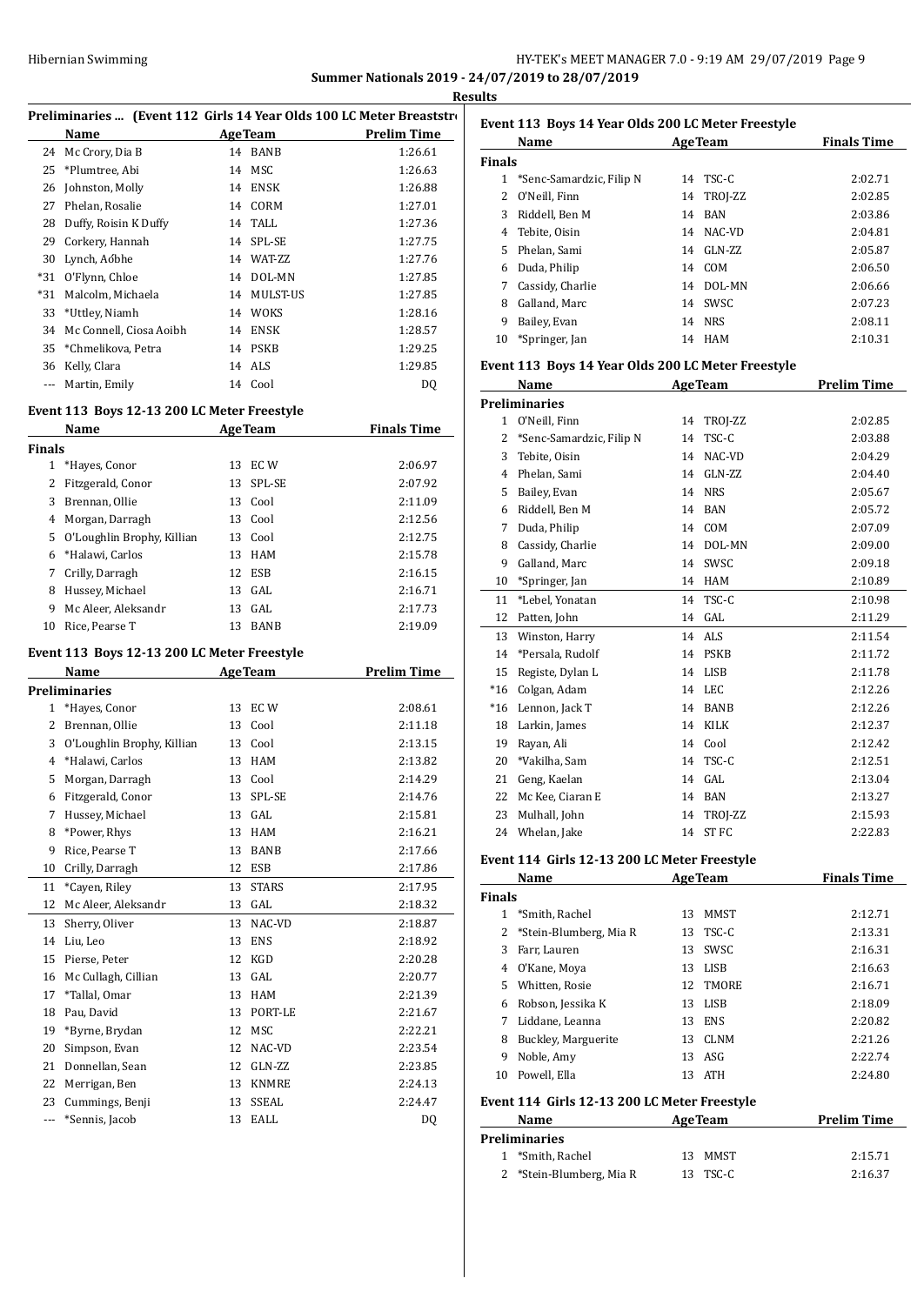## HY-TEK's MEET MANAGER 7.0 - 9:19 AM 29/07/2019 Page 10 **Summer Nationals 2019 - 24/07/2019 to 28/07/2019**

**Results**

|               | Preliminaries  (Event 114 Girls 12-13 200 LC Meter Freestyle) |    |                |                    |
|---------------|---------------------------------------------------------------|----|----------------|--------------------|
|               | Name                                                          |    | Age Team       | <b>Prelim Time</b> |
|               | 3 Farr, Lauren                                                |    | 13 SWSC        | 2:16.72            |
|               | 4 Whitten, Rosie                                              | 12 | TMORE          | 2:17.09            |
|               | 5 Robson, Jessika K                                           |    | 13 LISB        | 2:17.64            |
| 6             | *McIntosh, Isla                                               |    | 13 HAM         | 2:18.02            |
|               | 7 *Partridge, Sadie                                           |    | 13 TSC-C       | 2:18.19            |
| 8             | O'Kane, Moya                                                  |    | 13 LISB        | 2:20.31            |
| 9             | *Clerkin, Sophie                                              |    | 13 B&B         | 2:20.80            |
| 10            | Buckley, Marguerite                                           |    | 13 CLNM        | 2:21.20            |
| 11            | Liddane, Leanna                                               |    | 13 ENS         | 2:21.53            |
| 12            | Noble, Amy                                                    |    | 13 ASG         | 2:22.00            |
|               | 13 Powell, Ella                                               |    | 13 ATH         | 2:22.23            |
|               | 14 Keane, Sofie                                               |    | 13 LIMK-MN     | 2:22.39            |
| 15            | Garanzuay, Marina                                             |    | 13 ALS         | 2:22.59            |
| 16            | *Murray, Holly                                                |    | 13 MSC         | 2:22.91            |
| 17            | Dawson, Aimee                                                 |    | 13 LURG-US     | 2:22.92            |
| 18            | Quigley, Zophia                                               |    | 12 ARDS-US     | 2:22.95            |
|               | 19 Doran, Aoife                                               |    | 13 ALS         | 2:23.23            |
|               | 20 Byrne, Ava M                                               | 13 | SS             | 2:24.73            |
|               | 21 Aylward, Alegra                                            |    | 13 BREF        | 2:25.17            |
|               | 22 Waters, Niamh                                              |    | 12 ASG         | 2:25.41            |
|               | 23 Mc Cormack, Cara                                           |    | 13 DOL-MN      | 2:25.65            |
|               | 24 Lama, Duana                                                |    | 13 FER         | 2:26.59            |
|               | 25 Moore, Eilidh                                              |    | 13 ATH         | 2:27.11            |
|               | 26 Cochrane, Grace                                            |    | 12 LURG-US     | 2:27.53            |
|               | 27 *Vicente, Savannah D                                       |    | 12 TSC-C       | 2:28.06            |
|               | --- Lawlor, Rihanna                                           |    | 13 LISB        | DQ                 |
|               | Event 114 Girls 14 Year Olds 200 LC Meter Freestyle           |    |                |                    |
|               | Name                                                          |    | <b>AgeTeam</b> | <b>Finals Time</b> |
| <b>Finals</b> |                                                               |    |                |                    |
|               | 1 Rowlands, Aisling                                           |    | 14 TROJ-ZZ     | 2:07.93            |
|               | 2 Lee, Ellen                                                  |    | 14 SWSC        | 2:10.97            |
|               | 3 *Whittaker, Leah                                            |    | 14 EALL        | 2:11.10            |
|               | 4 Mc Alorum, Mollie                                           |    | 14 LEA         | 2:11.64            |
| 5             | Hodgins, Grace S                                              |    | 14 TROJ-ZZ     | 2:12.83            |
| 6             | Lee, Danielle M                                               |    | $14$ ASG       | 2:14.36            |
| 7             | Carroll, Ella                                                 |    | 14 Ncl Limk    | 2:14.70            |
| 8             | Rooney, Cora                                                  | 14 | <b>ENSK</b>    | 2:14.79            |
| 9             | *Yu, Emily Q                                                  | 14 | TSC-C          | 2:14.85            |
| 10            | Rogers, Nemone                                                | 14 | TROJ-ZZ        | 2:14.86            |
|               | Event 114 Girls 14 Year Olds 200 LC Meter Freestyle           |    |                |                    |
|               | Name                                                          |    | <b>AgeTeam</b> | <b>Prelim Time</b> |
|               | <b>Preliminaries</b>                                          |    |                |                    |
| $\mathbf{1}$  | Rowlands, Aisling                                             |    | 14 TROJ-ZZ     | 2:09.31            |
| 2             | Hodgins, Grace S                                              | 14 | TROJ-ZZ        | 2:12.28            |
| 3             | Lee, Ellen                                                    | 14 | SWSC           | 2:12.97            |
|               | 4 Mc Alorum, Mollie                                           |    | 14 LEA         | 2:13.01            |
| 5             | Rogers, Nemone                                                |    | 14 TROJ-ZZ     | 2:13.22            |
|               | 6 Rooney, Cora                                                |    | 14 ENSK        | 2:14.28            |
| 7             | *Whittaker, Leah                                              |    | 14 EALL        | 2:14.29            |
| 8             | Carroll, Ella                                                 | 14 | Ncl Limk       | 2:14.34            |

 \*Yu, Emily Q 14 TSC-C 2:14.82 Lee, Danielle M 14 ASG 2:15.94 Kelly, Ruth 14 NRS 2:16.04 Barr, Tarryn 14 ARDS-US 2:16.30 \*Khamash, Noor 14 HAM 2:16.90 \*14 Mc Cartney, Ellie 14 ENSK 2:17.27 \*14 Mc Namara, Ava R 14 LISB 2:17.27

| LS |                          |    |            |         |
|----|--------------------------|----|------------|---------|
|    | 16 *Carrao, Iris Pereira |    | 14 CIRL    | 2:17.97 |
|    | 17 *Service, Laurel A    |    | 14 TSC-C   | 2:18.04 |
| 18 | MC Guire, Lily           |    | 14 LEA     | 2:18.13 |
| 19 | Jamison, Toni M          | 14 | LISB       | 2:18.45 |
| 20 | Gardiner, Ciara          | 14 | DOL-MN     | 2:19.02 |
|    | 21 Sweeney, Kate         |    | 14 TEMP-LE | 2:19.84 |
|    | 22 *Byrne, Shannon       |    | 14 MSC     | 2:20.69 |
| 23 | Solaja, Mia              |    | 14 TROJ-ZZ | 2:20.99 |
|    | 24 Griffin, Carol        | 14 | SHARK      | 2:21.54 |
| 25 | O'Leary, Eimear          | 14 | GAL.       | 2:23.46 |
|    | 26 *Farnood, Eila Y      |    | 14 TSC-C   | 2:23.65 |

## **Event 115 Boys 12-13 400 LC Meter IM**

| Name          |                              |    | <b>AgeTeam</b> | <b>Finals Time</b> |  |
|---------------|------------------------------|----|----------------|--------------------|--|
| <b>Finals</b> |                              |    |                |                    |  |
| 1             | Mc Clure, James              | 13 | <b>ENSK</b>    | 5:08.60            |  |
|               | 2 *Smehlik, Krystof          | 13 | <b>PSKB</b>    | 5:14.81            |  |
|               | 3 *Dufva, Christopher        | 13 | <b>HAM</b>     | 5:18.95            |  |
| 4             | Maguire, Louis               | 13 | <b>BREF</b>    | 5:26.21            |  |
|               | 5 O'Loughlin Brophy, Killian | 13 | Cool           | 5:31.56            |  |
| 6             | Foley, Joshua                | 13 | <b>KNMRE</b>   | 5:32.28            |  |
| 7             | Breen, Bailey M              | 13 | <b>BANB</b>    | 5:36.18            |  |
| 8             | Pocevicius, Airidas          | 13 | ST FC          | 5:43.83            |  |
| 9             | Mc Cullagh, Cillian          | 13 | GAL            | 5:44.97            |  |
| 10            | Liu, Leo                     | 13 | <b>ENS</b>     | 5:45.21            |  |

## **Event 115 Boys 12-13 400 LC Meter IM**

|    | Name                       |    | <b>AgeTeam</b> | <b>Prelim Time</b> |
|----|----------------------------|----|----------------|--------------------|
|    | <b>Preliminaries</b>       |    |                |                    |
| 1  | *Dufva, Christopher        | 13 | <b>HAM</b>     | 5:10.89            |
| 2  | Mc Clure, James            | 13 | <b>ENSK</b>    | 5:14.77            |
| 3  | *Smehlik, Krystof          | 13 | <b>PSKB</b>    | 5:20.67            |
| 4  | Maguire, Louis             | 13 | <b>BREF</b>    | 5:27.90            |
| 5  | O'Loughlin Brophy, Killian | 13 | Cool           | 5:34.04            |
| 6  | Pocevicius, Airidas        | 13 | ST FC          | 5:35.31            |
| 7  | Foley, Joshua              | 13 | <b>KNMRE</b>   | 5:35.88            |
| 8  | Breen, Bailey M            | 13 | <b>BANB</b>    | 5:38.48            |
| 9  | *Siddiqui, Amaan           | 13 | <b>HAM</b>     | 5:42.81            |
| 10 | Liu, Leo                   | 13 | <b>ENS</b>     | 5:44.29            |
| 11 | Mc Cullagh, Cillian        | 13 | GAL            | 5:46.24            |
| 12 | Green, James               | 12 | <b>BMNY</b>    | 5:49.90            |
| 13 | Berryman, Sebastian        | 12 | <b>ARDS-US</b> | 5:52.64            |
| 14 | Donnellan, Sean            | 12 | GLN-ZZ         | 5:54.02            |
| 15 | Cousins, Emmet             | 13 | <b>WEX</b>     | 6:04.34            |
|    | Hynes, Mark                | 13 | LASER          | DQ                 |

## **Event 115 Boys 14 Year Olds 400 LC Meter IM**

| Name          |                  | <b>AgeTeam</b> | <b>Finals Time</b> |         |
|---------------|------------------|----------------|--------------------|---------|
| <b>Finals</b> |                  |                |                    |         |
|               | Hand, Matthew    | 14             | ARDS-US            | 4:54.51 |
|               | Kilcoyne, Ronan  | 14             | <b>SLIGO</b>       | 4:55.97 |
| 3             | Bailey, Evan     | 14             | <b>NRS</b>         | 5:00.09 |
| 4             | Fahey, Ronan     | 14             | TROI-ZZ            | 5:00.36 |
| 5.            | Phelan, Sami     | 14             | $GLN-ZZ$           | 5:13.13 |
| 6             | Langton, Killian | 14             | <b>SLIGO</b>       | 5:14.43 |
| 7             | Edgar, Daniel    | 14             | <b>TMORE</b>       | 5:14.74 |
| 8             | Mulhall, John    |                | 14 TROJ-ZZ         | 5:15.20 |
| 9             | Patten, John     | 14             | GAL.               | 5:20.91 |
| 10            | *Shafi, Rafae    | 14             | <b>HAM</b>         | 5:22.72 |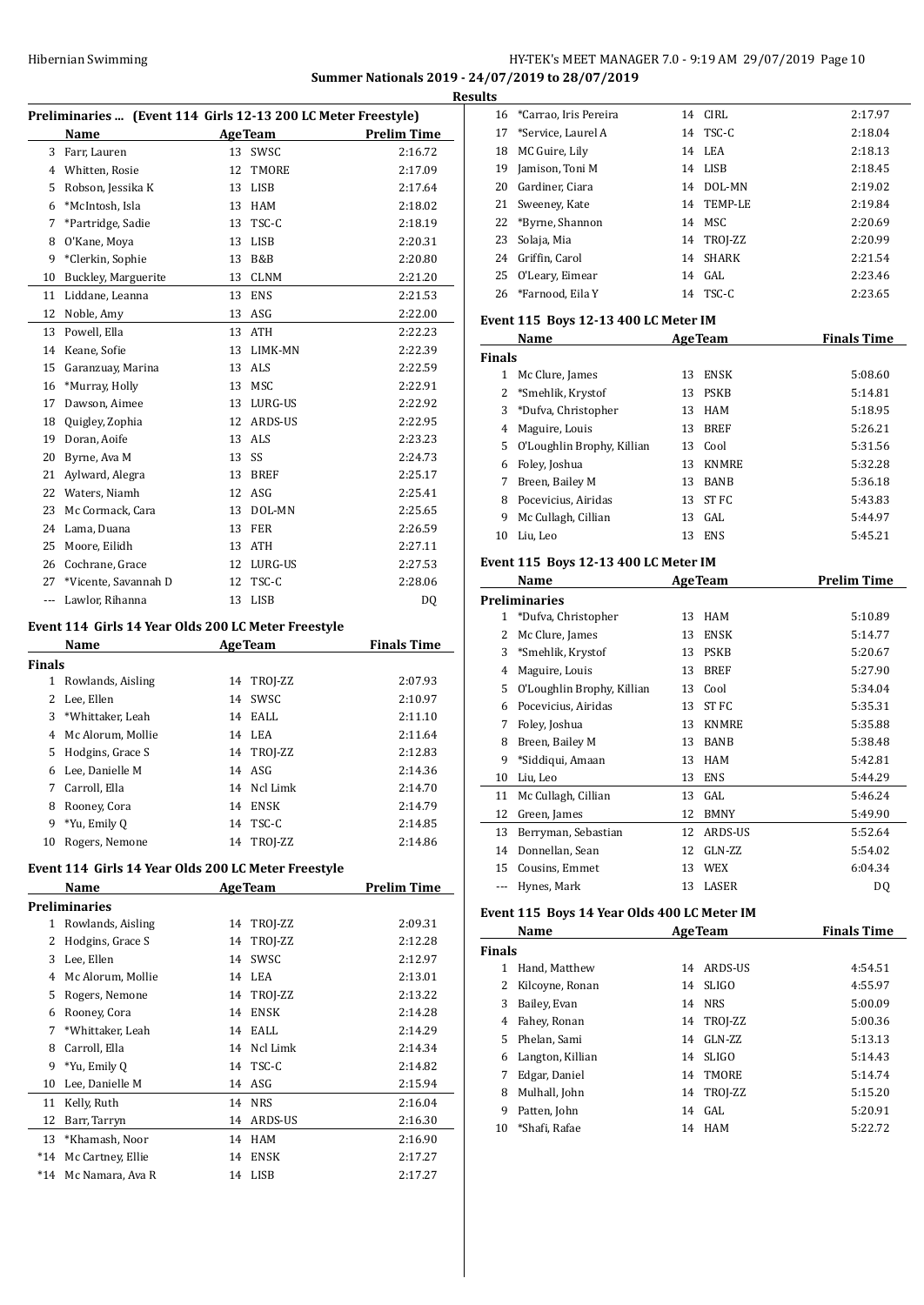## Hibernian Swimming HY-TEK's MEET MANAGER 7.0 - 9:19 AM 29/07/2019 Page 11 **Summer Nationals 2019 - 24/07/2019 to 28/07/2019**

**Results**

|              | Name                 |    | <b>AgeTeam</b> | <b>Prelim Time</b> |
|--------------|----------------------|----|----------------|--------------------|
|              | <b>Preliminaries</b> |    |                |                    |
| $\mathbf{1}$ | Hand, Matthew        | 14 | ARDS-US        | 4:57.56            |
| 2            | Kilcoyne, Ronan      | 14 | <b>SLIGO</b>   | 5:00.57            |
| 3            | Fahev, Ronan         | 14 | TROJ-ZZ        | 5:06.89            |
| 4            | Phelan, Sami         | 14 | GLN-ZZ         | 5:07.14            |
| 5            | Bailey, Evan         | 14 | <b>NRS</b>     | 5:09.92            |
| 6            | Langton, Killian     | 14 | <b>SLIGO</b>   | 5:19.58            |
| 7            | *Shafi, Rafae        | 14 | <b>HAM</b>     | 5:21.91            |
| 8            | Edgar, Daniel        | 14 | TMORE          | 5:22.36            |
| 9            | Mulhall, John        | 14 | TROJ-ZZ        | 5:23.06            |
| 10           | Patten, John         | 14 | GAL            | 5:26.80            |
| 11           | Colgan, Adam         | 14 | <b>LEC</b>     | 5:28.31            |
| 12           | Donohoe, Conor       | 14 | <b>CBAR</b>    | 5:31.38            |
| 13           | Matheus, Andres      | 14 | LIMK-MN        | 5:32.58            |
| 14           | Carrig, Jack         | 14 | LIMK-MN        | 5:32.70            |
| 15           | Donnellan, Cormac    | 14 | GLN-ZZ         | 5:32.80            |
| 16           | Fan, Logan           | 14 | <b>LIMK-MN</b> | 5:33.28            |
| 17           | Bell, Carter J       | 14 | <b>BANB</b>    | 5:35.53            |
| 18           | *Krkoska, David      | 14 | <b>PSKB</b>    | 5:36.63            |
| 19           | Moran, Ben           | 14 | <b>ALS</b>     | 5:36.65            |
| 20           | Coyle, David         | 14 | ALS            | 5:37.21            |
| 21           | *Ma, Caden           | 14 | <b>STARS</b>   | 5:37.32            |
| ---          | Cassidy, Charlie     | 14 | DOL-MN         | DQ                 |

#### **Event 116 Girls 12-13 400 LC Meter IM**

| Name   |                     |    | <b>AgeTeam</b> | <b>Finals Time</b> |  |
|--------|---------------------|----|----------------|--------------------|--|
| Finals |                     |    |                |                    |  |
|        | Davison, Grace      | 12 | ARDS-US        | 5:20.81            |  |
| 2      | *Gough, Daniela     | 13 | HAM            | 5:28.38            |  |
| 3      | Macfarlane, Katie S | 12 | <b>BANB</b>    | 5:30.57            |  |
| 4      | Mc Cormack, Cara    | 13 | DOL-MN         | 5:33.60            |  |
| 5.     | *Tiernan, Adia      | 13 | WIGAN          | 5:43.03            |  |
| 6      | Dorgan, Saoirse     | 13 | ESB            | 5:44.26            |  |
| 7      | Burns-Atkin, Alana  | 13 | BANB           | 5:46.52            |  |
| 8      | Walker, Darcy S     | 12 | NY&MN          | 5:46.86            |  |
| 9      | Kidney, Isabel      | 13 | DOL-MN         | 5:47.44            |  |
| 10     | Campbell, Jessica   | 13 | LEA            | 5:47.96            |  |

#### **Event 116 Girls 12-13 400 LC Meter IM**

|    | Name                |    | <b>AgeTeam</b> | <b>Prelim Time</b> |
|----|---------------------|----|----------------|--------------------|
|    | Preliminaries       |    |                |                    |
| 1  | Davison, Grace      | 12 | ARDS-US        | 5:25.93            |
| 2  | *Gough, Daniela     | 13 | <b>HAM</b>     | 5:35.56            |
| 3  | Macfarlane, Katie S | 12 | <b>BANB</b>    | 5:38.35            |
| 4  | Mc Cormack, Cara    | 13 | DOL-MN         | 5:38.61            |
| 5  | *Tiernan, Adia      | 13 | WIGAN          | 5:44.14            |
| 6  | Kidney, Isabel      | 13 | DOL-MN         | 5:46.64            |
| 7  | Burns-Atkin, Alana  | 13 | <b>BANB</b>    | 5:48.48            |
| 8  | Walker, Darcy S     | 12 | NY&MN          | 5:48.74            |
| 9  | Campbell, Jessica   | 13 | LEA            | 5:48.97            |
| 10 | Dorgan, Saoirse     | 13 | <b>ESB</b>     | 5:49.25            |
| 11 | Boyd, Alyssa        | 13 | ARDS-US        | 5:49.48            |
| 12 | Dawson, Aimee       | 13 | LURG-US        | 5:49.90            |
| 13 | *Partridge, Sadie   | 13 | TSC-C          | 5:50.13            |
| 14 | Quigley, Zophia     | 12 | ARDS-US        | 5:51.05            |
| 15 | Garanzuay, Marina   | 13 | <b>ALS</b>     | 5:53.36            |
| 16 | Ivory, Aoibheann E  | 13 | ASG            | 5:57.05            |
| 17 | Cochrane, Grace     | 12 | LURG-US        | 5:57.82            |
|    |                     |    |                |                    |

| แร |                         |     |             |                |
|----|-------------------------|-----|-------------|----------------|
|    | 18 *Vicente, Savannah D |     | 12 TSC-C    | 5:57.85        |
| 19 | *Salah, Julie           |     | 13 HAM      | 6:02.02        |
|    | 20 Glazebrook, Haniya   | 13  | <b>ENSK</b> | 6:02.72        |
|    | 21 Ryan, Kiara          |     | 13 NRS      | 6:08.96        |
|    | 22 Murphy, Gillian      | 13. | GAL.        | 6:16.73        |
|    | --- Aiken, Keira        | 13  | ARDS-US     | D <sub>0</sub> |
|    |                         |     |             |                |

## **Event 116 Girls 14 Year Olds 400 LC Meter IM**

| <b>AgeTeam</b><br>Name |                   |    | <b>Finals Time</b> |         |
|------------------------|-------------------|----|--------------------|---------|
| <b>Finals</b>          |                   |    |                    |         |
| 1                      | Mc Cartney, Ellie | 14 | <b>ENSK</b>        | 5:12.89 |
|                        | Bingham, Ellie M  | 14 | <b>BANB</b>        | 5:18.62 |
| 3                      | Fane, Heather     | 14 | DOL-MN             | 5:21.50 |
| 4                      | Kelly, Ruth       |    | 14 NRS             | 5:25.23 |
| 5.                     | Waters, Katie     |    | 14 GAL             | 5:25.28 |
|                        | 6 *Sheridan, Lily |    | 14 TSC-C           | 5:26.37 |
| 7                      | Jamison, Toni M   |    | 14 LISB            | 5:30.03 |
| 8                      | Delany, Kate      |    | 14 ALS             | 5:36.15 |
| 9                      | Ni Riain, Roisin  | 14 | LIMK-MN            | 5:41.30 |
| 10                     | *May, Jodie       | 14 | HAM                | 5:47.06 |

### **Event 116 Girls 14 Year Olds 400 LC Meter IM**

|          | Name                     | <b>AgeTeam</b> |              | Prelim Time |
|----------|--------------------------|----------------|--------------|-------------|
|          | <b>Preliminaries</b>     |                |              |             |
| 1        | Bingham, Ellie M         | 14             | <b>BANB</b>  | 5:20.78     |
| 2        | Fane, Heather            | 14             | DOL-MN       | 5:22.66     |
| 3        | Mc Cartney, Ellie        | 14             | <b>ENSK</b>  | 5:23.22     |
| 4        | *Sheridan, Lily          | 14             | TSC-C        | 5:28.86     |
| 5        | Kelly, Ruth              | 14             | <b>NRS</b>   | 5:29.41     |
| 6        | Waters, Katie            | 14             | GAL.         | 5:29.42     |
| 7        | Jamison, Toni M          | 14             | LISB         | 5:30.76     |
| 8        | Delany, Kate             | 14             | ALS          | 5:37.60     |
| 9        | *May, Jodie              | 14             | <b>HAM</b>   | 5:43.28     |
| 10       | Ni Riain, Roisin         | 14             | LIMK-MN      | 5:43.40     |
| 11       | Comiskey, Lavinia        | 14             | GLN-ZZ       | 5:47.64     |
| 12       | Becker, Fallon           | 14             | GLN-ZZ       | 5:49.27     |
| 13       | Connaughton-Jones, Ciara | 14             | <b>SLIGO</b> | 5:55.64     |
| 14       | Browne, Alice            | 14             | <b>TMORE</b> | 5:59.20     |
| $\cdots$ | Kenny, Nevaeh            | 14             | ALS          | DO.         |
|          | Sheehy, Lily J           |                | 14 ASG       | DO.         |

## **Event 117 Boys 12-13 800 LC Meter Freestyle**

 $\overline{a}$ 

|    | Name                       | <b>AgeTeam</b>     | <b>Finals Time</b> |
|----|----------------------------|--------------------|--------------------|
|    | *Hayes, Conor              | EC W<br>13         | 9:20.39            |
|    | *Cayen, Riley              | <b>STARS</b><br>13 | 9:46.69            |
| 3  | O'Loughlin Brophy, Killian | Cool<br>13         | 9:48.03            |
|    | Mc Aleer, Aleksandr        | GAL<br>13          | 9:54.61            |
| 5. | Rice, Pearse T             | <b>BANB</b><br>13  | 9:57.08            |
| 6  | Pocevicius, Airidas        | ST FC<br>13        | 10:09.55           |
|    | Merrigan, Ben              | <b>KNMRE</b><br>13 | 10:13.81           |
| 8  | Cousins, Emmet             | WEX<br>13          | 10:39.02           |

## **Event 117 Boys 14 Year Olds 800 LC Meter Freestyle**

|    | Name              |    | <b>AgeTeam</b> | <b>Finals Time</b> |
|----|-------------------|----|----------------|--------------------|
| 1. | O'Neill, Finn     |    | 14 TROJ-ZZ     | 9:06.86            |
| 2  | Bailey, Evan      | 14 | <b>NRS</b>     | 9:07.32            |
| 3  | Fahey, Ronan      | 14 | TROI-ZZ        | 9:21.15            |
| 4  | Duda, Philip      | 14 | COM            | 9:23.15            |
| 5. | Rayan, Ali        |    | 14 Cool        | 9:23.51            |
| 6. | Kilcoyne, Ronan   | 14 | <b>SLIGO</b>   | 9:28.03            |
| 7  | Lennon, Jack T    | 14 | <b>BANB</b>    | 9:33.67            |
| 8  | Donnellan, Cormac | 14 | $GLN-ZZ$       | 10:08.31           |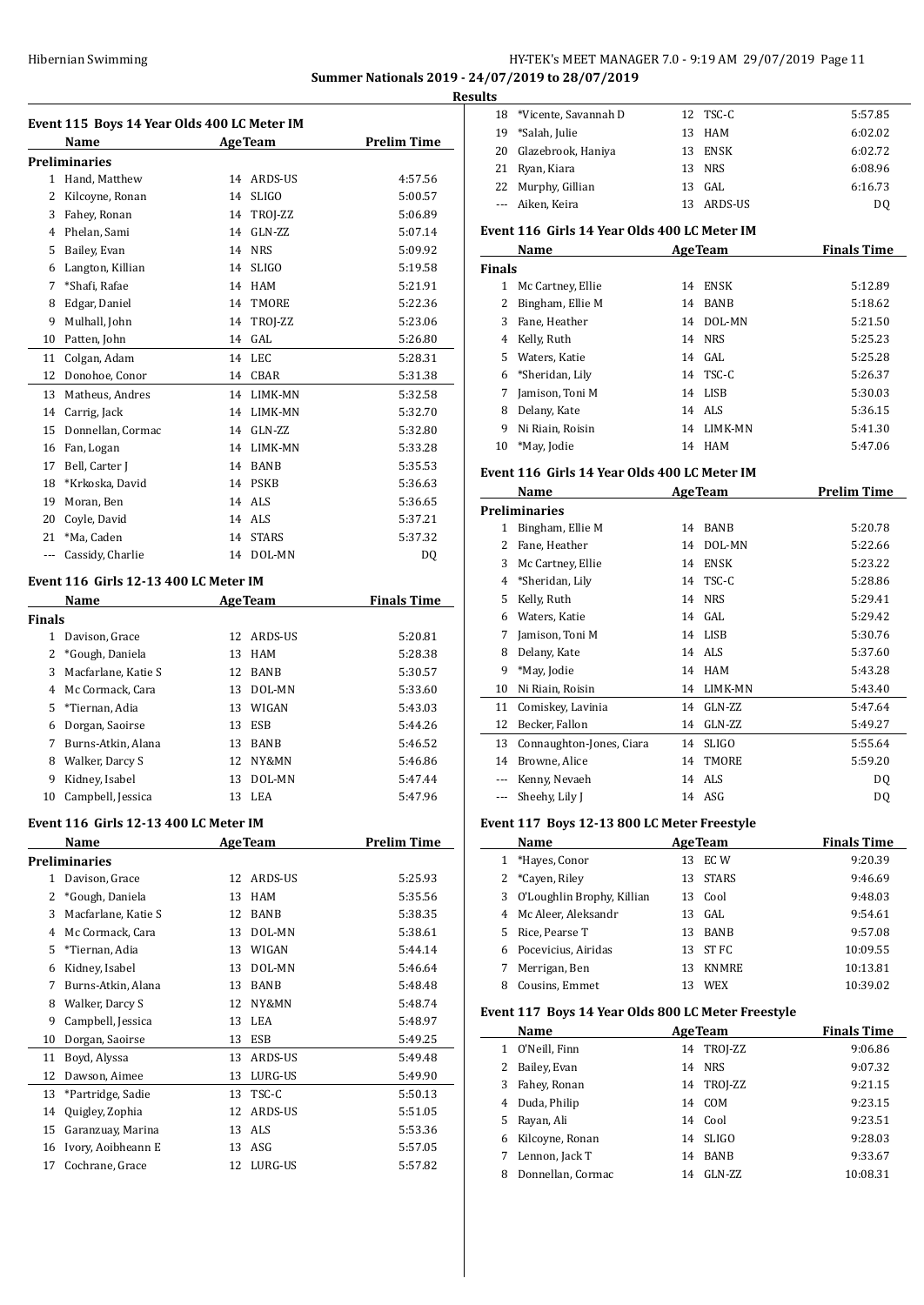## HY-TEK's MEET MANAGER 7.0 - 9:19 AM 29/07/2019 Page 12 **Summer Nationals 2019 - 24/07/2019 to 28/07/2019**

**Results**

|              | Hibernian Swimming   |                                                             | <b>Summer Nationals 20</b> |
|--------------|----------------------|-------------------------------------------------------------|----------------------------|
|              | Team                 | Event 118 Girls 12-14 400 LC Meter Freestyle Relay<br>Relay | <b>Finals Time</b>         |
| $\mathbf{1}$ | TROJ-ZZ              | A                                                           | 4:08.18                    |
| 2            | LISB                 | A                                                           | 4:16.01                    |
| 3            | HAM                  | А                                                           | 4:17.56                    |
| 4            | SWSC                 | A                                                           | 4:19.02                    |
| 5            | DOL-MN               | A                                                           | 4:19.15                    |
| 6            | BANB                 | A                                                           | 4:19.48                    |
| 7            | MSC                  | A                                                           | 4:20.03                    |
| 8            | ASG                  | A                                                           | 4:22.29                    |
| 9            | GAL                  | A                                                           | 4:22.85                    |
| 10           | ARDS-US              | A                                                           | 4:23.01                    |
| 11           | ALS                  | A                                                           | 4:23.20                    |
| 12           | LEA                  | A                                                           | 4:24.10                    |
| 13           | LIMK-MN              | A                                                           | 4:25.79                    |
| 14           | ENSK                 | A                                                           | 4:26.76                    |
| 15           | HAM                  | B                                                           | 4:28.73                    |
|              | 16 LARNE-US          | A                                                           | 4:29.90                    |
| 17           | GLN-ZZ               | A                                                           | 4:30.38                    |
| 18           | NRS                  | A                                                           | 4:31.30                    |
|              | 19 ESB               | A                                                           | 4:37.60                    |
| 20           | LISB                 | B                                                           | 4:57.99                    |
| ---          | Cool                 | А                                                           | DQ                         |
|              |                      |                                                             |                            |
|              |                      | Event 119 Boys 12-14 400 LC Meter Freestyle Relay           |                            |
|              | Team                 | <b>Relay</b>                                                | <b>Finals Time</b>         |
|              | 1 HAM                | A                                                           | 4:00.22                    |
| 2            | Cool                 | A                                                           | 4:02.51                    |
| 3            | NAC-VD               | A                                                           | 4:03.84                    |
| 4            | BAN                  | A                                                           | 4:08.12                    |
| 5            | ATH                  | A                                                           | 4:08.25                    |
| 6            | GAL                  | A                                                           | 4:08.84                    |
| 7            | <b>KILK</b>          | A                                                           | 4:16.10                    |
| 8            | GLN-ZZ               | A                                                           | 4:17.91                    |
| 9            | EALL                 | A                                                           | 4:20.14                    |
|              | 10 BANB              | А                                                           | 4:27.28                    |
|              | 11 DOL-MN            | A                                                           | 4:51.15                    |
|              | --- LISB             | А                                                           | DQ                         |
|              | --- ALS              | A                                                           | DQ                         |
|              |                      | Event 201 Girls 15 Year Olds 50 LC Meter Freestyle          |                            |
|              | Name                 | <b>AgeTeam</b>                                              | <b>Finals Time</b>         |
| A - Final    |                      |                                                             |                            |
| $\mathbf{1}$ | Williams, Ciara      | 15<br>NAC-VD                                                | 27.55                      |
| 2            | *Langenbach, Stella  | 15<br>HAM                                                   | 27.87                      |
| 3            | O'Shea, Hannah       | 15 DOL-MN                                                   | 28.02                      |
|              | 4 Baker, Jodie       | 15<br>FER                                                   | 28.05                      |
| 5            | Bailey, Sadhbh       | 15 NRS                                                      | 28.17                      |
| 6            | *Antonen, Tara J     | 15<br>TSC-C                                                 | 28.56                      |
| 7            | Markey, Ruby         | 15 ALS                                                      | 28.62                      |
|              | 8 Delaney, Erin      | 15 TEMP-LE                                                  | 28.74                      |
| 9            | Pountney, Naeve      | <b>BAN</b><br>15                                            | 28.78                      |
| 10           | Quinn, Sasha A       | 15<br>LISB                                                  | 28.80                      |
|              |                      | Event 201 Girls 15 Year Olds 50 LC Meter Freestyle          |                            |
|              | <u>Name</u>          | Age Team                                                    | <b>Prelim Time</b>         |
|              | <b>Preliminaries</b> |                                                             |                            |

| name                  | лде теаш  |       |
|-----------------------|-----------|-------|
| eliminaries           |           |       |
| 1 O'Shea, Hannah      | 15 DOL-MN | 28.06 |
| 2 *Langenbach, Stella | 15 HAM    | 28.16 |
| 3 Pountney, Naeve     | 15 BAN    | 28.51 |
| 4 Baker, Jodie        | 15 FER    | 28.59 |
| 5 Quinn, Sasha A      | 15 LISB   | 28.69 |
|                       |           |       |

| llts |                     |    |               |       |
|------|---------------------|----|---------------|-------|
| 6    | Williams, Ciara     |    | 15 NAC-VD     | 28.78 |
|      | *Antonen, Tara J    |    | 15 TSC-C      | 28.85 |
| 8    | Markey, Ruby        |    | 15 ALS        | 28.88 |
| 9    | *Bosco, Josie       |    | 15 TSC-C      | 29.13 |
| 10   | Delaney, Erin       |    | 15 TEMP-LE    | 29.14 |
| 11   | Bailey, Sadhbh      | 15 | <b>NRS</b>    | 29.30 |
|      | 12 Rocks, Freya     |    | 15 OLY        | 29.36 |
|      | 13 *Vreeken, Stella |    | 15 TSC-C      | 29.40 |
|      | 14 Dowling, Caoimhe |    | 15 TROJ-ZZ    | 29.49 |
|      | 15 O'Connor, Hannah | 15 | <b>SPL-SE</b> | 30.39 |
| 16   | *Galvin, Kyna       | 15 | MLFD          | 30.46 |

## **Event 201 Girls 16 Year Olds 50 LC Meter Freestyle**

|           | Name              |    | <b>AgeTeam</b> | <b>Finals Time</b> |
|-----------|-------------------|----|----------------|--------------------|
| A - Final |                   |    |                |                    |
| 1         | Trait, Naomi      | 16 | <b>KILK</b>    | 27.30              |
| 2         | Donegan, Éle      |    | 16 LEA         | 27.49              |
| 3         | Dawson, Ailbhe    | 16 | NAC-VD         | 27.85              |
| 4         | Daly, Edel        |    | 16 Ncl Limk    | 28.05              |
| 5.        | Feenan, Anna      | 16 | <b>SWSC</b>    | 28.12              |
| 6         | Allen, Min        |    | 16 NRS         | 28.24              |
| 7         | Hayes, Jasmyn     |    | 16 TROJ-ZZ     | 28.42              |
| 8         | Farrell, Danielle | 16 | <b>SLIGO</b>   | 28.60              |
| 9         | Ahearne, Niamh    | 16 | KILK           | 29.02              |
| 10        | Maloney, Kate     | 16 | ESB            | 29.52              |

## **Event 201 Girls 16 Year Olds 50 LC Meter Freestyle**

|    | Name                 |    | <b>AgeTeam</b> | <b>Prelim Time</b> |
|----|----------------------|----|----------------|--------------------|
|    | <b>Preliminaries</b> |    |                |                    |
| 1  | Daly, Edel           | 16 | Ncl Limk       | 27.97              |
| 2  | Allen, Min           | 16 | <b>NRS</b>     | 28.12              |
| 3  | Trait, Naomi         | 16 | KILK           | 28.26              |
| 4  | Dawson, Ailbhe       | 16 | NAC-VD         | 28.44              |
| 5  | Maloney, Kate        | 16 | <b>ESB</b>     | 28.58              |
| 6  | Feenan, Anna         | 16 | SWSC           | 28.59              |
| 7  | Ahearne, Niamh       | 16 | KILK           | 28.63              |
| 8  | Donegan, Ele         | 16 | LEA            | 28.66              |
| 9  | Farrell, Danielle    | 16 | <b>SLIGO</b>   | 28.86              |
| 10 | Hayes, Jasmyn        | 16 | TROJ-ZZ        | 29.05              |
| 11 | Cunningham, Karla    | 16 | MULL           | 29.07              |
| 12 | Mc Keown, Sasha      | 16 | <b>LISB</b>    | 29.17              |
| 13 | Killen, Laura        | 16 | <b>CLNM</b>    | 29.19              |
| 14 | Hayman, Sophie       | 16 | ALS            | 29.29              |
| 15 | *Agent, Lauren       | 16 | <b>HAM</b>     | 29.43              |
| 16 | O'Gara, Claire       | 16 | ALS            | 29.63              |
|    | Martin, Leah         | 16 | <b>TEMP-LE</b> | DQ                 |

## **Event 201 Girls 17 & Over 50 LC Meter Freestyle**

| Name      |                  |    | <b>AgeTeam</b>  | <b>Finals Time</b> |
|-----------|------------------|----|-----------------|--------------------|
| A - Final |                  |    |                 |                    |
| 1         | Hill, Danielle   | 20 | <b>LARNE-US</b> | 25.29              |
|           | 2 *Neubert, Lia  | 19 | Germany         | 25.78              |
| 3         | Mc Sharry, Mona  | 19 | MARI.           | 25.91              |
| 4         | Stapleton, Cara  | 18 | <b>OTTER</b>    | 26.42              |
|           | 5 *Roas, Johanna | 26 | Germany         | 26.44              |
| 6         | Godden, Maria    | 17 | KILK            | 26.86              |
| 7         | Mc Crea, Alex    | 18 | CY BT           | 27.15              |
| 8         | Kavanagh, Kate   | 21 | UCD-LE          | 27.26              |
| 9         | Lowe, Rebecca    | 17 | <b>ATH</b>      | 27.52              |
|           | Riordan, Erin    | 20 | UCD-LE          | D <sub>0</sub>     |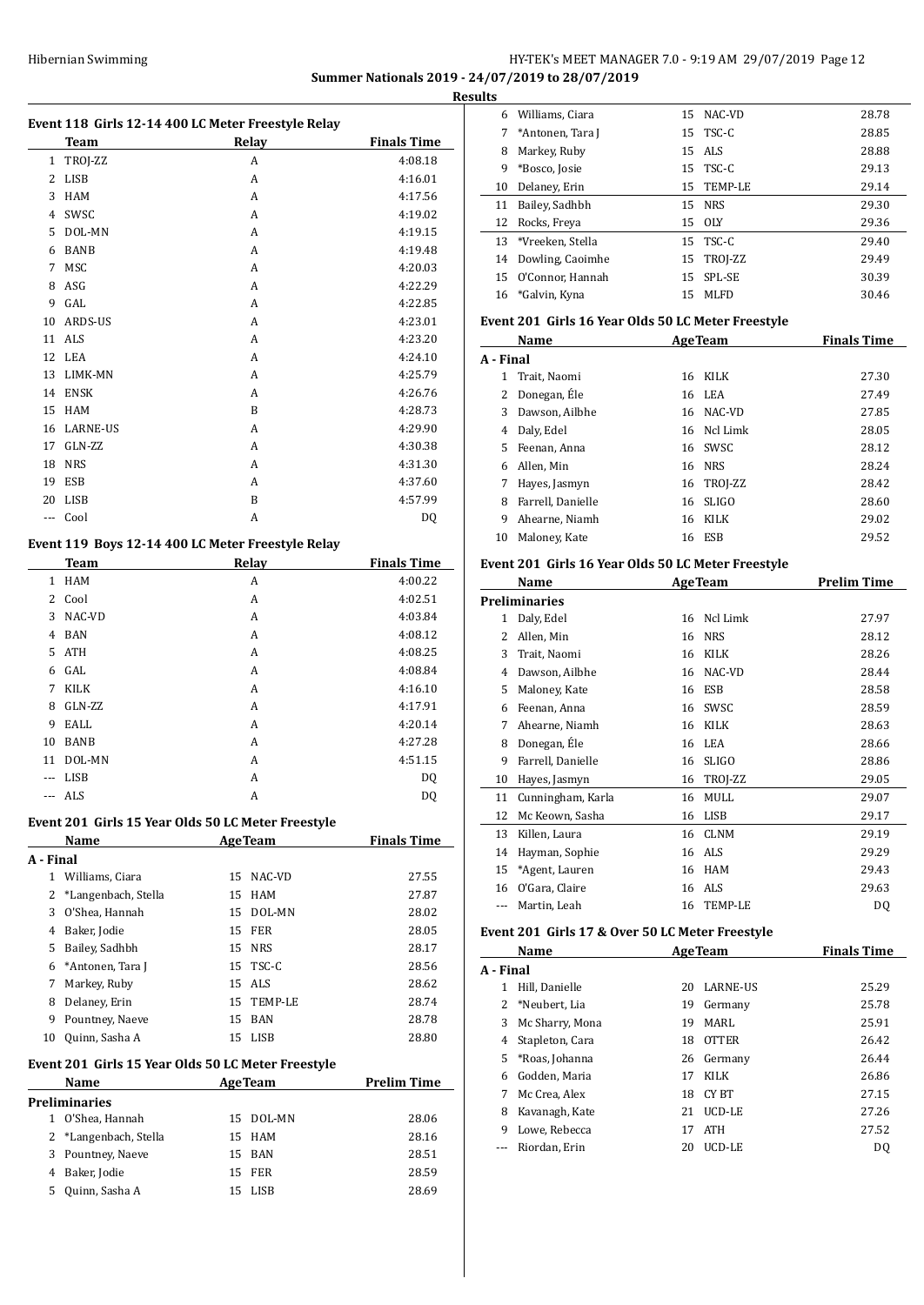## Hibernian Swimming **HY-TEK's MEET MANAGER 7.0 - 9:19 AM 29/07/2019** Page 13 **Summer Nationals 2019 - 24/07/2019 to 28/07/2019 Resul**

**Event 201 Girls 17 & Over 50 LC Meter Freestyle Name Age Team Prelim Time Preliminaries** Mc Sharry, Mona 19 MARL 25.85 Hill, Danielle 20 LARNE-US 26.00 Riordan, Erin 20 UCD-LE 26.11 \*Neubert, Lia 19 Germany 26.34 \*Roas, Johanna 26 Germany 26.43 Stapleton, Cara 18 OTTER 26.78 \*Brugger, Angelique 19 LSNE 26.82 8 Mc Crea, Alex 18 CY BT 26.91 Godden, Maria 17 KILK 26.95 10 \*Mortensen, Amaile S 18 DEN 27.06 11 \*Bruun, Line J 24 DEN 27.09 Kavanagh, Kate 21 UCD-LE 27.20 \*Casini, Juliette C 22 EEUX 27.42 Lowe, Rebecca 17 ATH 27.49 15 \*Strickner, Chiara 19 LSNE 27.51 Macdougald, Jena 17 OTTER 27.53 17 \*McAllister, Mia E 19 EEUX 27.72 O'Riordan, Charlotte 17 OTTER 27.84 19 Montgomery, Emma C 17 CY BT 27.98 \*Nunes, Sofia Alexandra 19 CIRL 28.00 Leahy, Aoife 17 GAL 28.05 22 Mc Menamin, Hannah 22 ALS 28.11 23 Nolan, Aisling M 18 NAC-VD 28.17 24 \*Lawrie, Kirstin E 18 EEUX 28.36 25 Marshall, Jodie N 17 LISB 28.45 Semchiy, Sharon 18 SWSC 28.47 \*27 Hunter, Kelly 18 CKSTN 28.50 \*27 Mulhall, Pippa 17 TROJ-ZZ 28.50 Finlay, Caitriona 21 ALS 28.58 O'Donnell, Megan 19 UCD-LE 28.59 Tinsley, Florence 17 ARDS-US 28.64 Blewitt, Sophie 20 LIMK-MN 28.77 33 Cassidy, Ellen 18 DOL-MN 28.97 Nolan, Beth 17 SWSC 29.22 Grace, Hannah 21 LIMK-MN 43.74 **Event 202 Boys 15 Year Olds 50 LC Meter Freestyle Name Age Team Finals Time Finals** \*Mahmutoglu, Jason 15 EALL 24.95 Foley, Conor 15 DOL-MN 25.19 Uoka, Saulius 15 TEMP-LE 25.27 Cook, Aidan 15 KILK 25.45 Dunnion, Cody 15 SSEAL 25.57 Carney, Colm 15 CBAR 26.03 Morgan, Danny 15 Cool 26.17 Walsh Hussey, Matthew 15 NAC-VD 26.19 9 Mc Kendry, Gerard 15 TITAN-ZZ 26.27 Keogh, Michael 15 TERE-LE 26.31 **Event 202 Boys 15 Year Olds 50 LC Meter Freestyle Name Age Team Prelim Time Preliminaries** Uoka, Saulius 15 TEMP-LE 25.43 \*Mahmutoglu, Jason 15 EALL 25.49 Cook, Aidan 15 KILK 25.72 Dunnion, Cody 15 SSEAL 26.17

| lts   |                       |    |                 |       |
|-------|-----------------------|----|-----------------|-------|
| 5.    | Carney, Colm          | 15 | CBAR            | 26.22 |
| 6     | Foley, Conor          | 15 | DOL-MN          | 26.27 |
| 7     | *El Dawy, Yousef      | 15 | HAM             | 26.29 |
| 8     | Morgan, Danny         | 15 | Cool            | 26.33 |
| 9     | *Armes, Theo          | 15 | MSC             | 26.36 |
| 10    | Keogh, Michael        | 15 | TERE-LE         | 26.54 |
| 11    | Walsh Hussey, Matthew | 15 | NAC-VD          | 26.55 |
| 12    | Mc Kendry, Gerard     | 15 | TITAN-ZZ        | 26.56 |
| 13    | Balgos, Jericho A     | 15 | CY BT           | 26.57 |
| 14    | Kilkenny, Shaun       | 15 | COM             | 26.59 |
| 15    | Cahill, Luke          | 15 | C WV            | 26.66 |
| 16    | Walsh, Daniel         | 15 | TEMP-LE         | 26.81 |
| 17    | Fon, Bradley          | 15 | ARDS-US         | 26.82 |
| 18    | *Mc Auliffe, Louis    | 15 | L SPA           | 26.87 |
| 19    | Johnson, Conor        | 15 | KILK            | 26.92 |
| 20    | Coogan, Alfie         | 15 | ATH             | 27.06 |
| 21    | Poots, Noah A         | 15 | LISB            | 27.09 |
| 22    | O'Neill, Thomas       | 15 | NAC-VD          | 27.13 |
| $*23$ | Fiala, Martin         | 15 | CASC            | 27.18 |
| $*23$ | Crowley, Ronan        | 15 | DOL-MN          | 27.18 |
| 25    | *Miller-Murphy, Reid  | 15 | TSC-C           | 27.21 |
| 26    | Duane, David          | 15 | MAL-MN          | 27.26 |
| 27    | O'Connor, Zac         | 15 | LIMK-MN         | 27.30 |
| 28    | Harmon, Eoin          | 15 | ADSC            | 27.31 |
| 29    | Masterson, Darragh    |    | 15 CBAR         | 27.34 |
| 30    | *Somigliana, Flavio   | 15 | HAM             | 27.45 |
| 31    | Hartney, Conor        | 15 | LIMK-MN         | 27.56 |
| *32   | Burke, Niall          | 15 | <b>CURRA-LE</b> | 27.59 |
| *32   | *Marawan, Adam        | 15 | HAM             | 27.59 |
| 34    | Montgomery, Michael H |    | 15 CYBT         | 27.77 |
| 35    | *O'Sullivan, Ossian   | 15 | EALL            | 27.83 |
| 36    | *Neilson, Declan      | 15 | <b>ENFLD</b>    | 27.88 |
| 37    | *Humphreys, Ryan      | 15 | HAM             | 27.94 |
| 38    | Cousins, Dillon       | 15 | WEX             | 27.98 |
| 39    | Doyle, Jack           | 15 | KGD             | 28.10 |
| 40    | Mc Sweeney, Richard   | 15 | DOL-MN          | 28.16 |
| 41    | Curran, Cian          | 15 | Cool            | 28.24 |
| 42    | Grimes, Paddy         | 15 | LASER           | 28.28 |
| 43    | Mc Lean, Pierce       | 15 | PORT-LE         | 28.36 |
| 44    | Kennedy, Fionn        | 15 | LIMK-MN         | 28.44 |
| 45    | Donnelly, Fiachra     | 15 | ST DO-US        | 28.55 |
| ---   | Gilchrist, Calum      | 15 | DROG-LE         | DQ    |
|       |                       |    |                 |       |

## **Event 202 Boys 16 Year Olds 50 LC Meter Freestyle**

|               | Name                  | <b>AgeTeam</b> |                 | <b>Finals Time</b> |  |
|---------------|-----------------------|----------------|-----------------|--------------------|--|
| <b>Finals</b> |                       |                |                 |                    |  |
| 1             | Mc Aviney, Brogan     | 16             | KILK            | 24.97              |  |
| 2             | Mulholland, Daniel J  | 16             | LISB            | 25.37              |  |
| 3             | Higgins, Paul         | 16             | <b>SWSC</b>     | 25.57              |  |
| 4             | Lovenitski, Daniil    |                | 16 TEMP-LE      | 25.62              |  |
|               | 5 Pfeiffer. Robin     | 16             | BL FN           | 25.64              |  |
| 6             | Powell, Teige         | 16             | KILK            | 25.76              |  |
| 7             | Clements, Jamie       | 16             | <b>LARNE-US</b> | 26.11              |  |
| 8             | Ryan, James           | 16             | SWSC            | 26.32              |  |
| 9             | Marfunin, Alexander K | 16             | NY&MN           | 26.43              |  |
|               | Fitzgerld, Daragh     | 16             | ATH             | DO.                |  |

## **Event 202 Boys 16 Year Olds 50 LC Meter Freestyle**

| Name                   | <b>AgeTeam</b> | <b>Prelim Time</b> |
|------------------------|----------------|--------------------|
| <b>Preliminaries</b>   |                |                    |
| 1 Mulholland, Daniel J | 16 LISB        | 25.68              |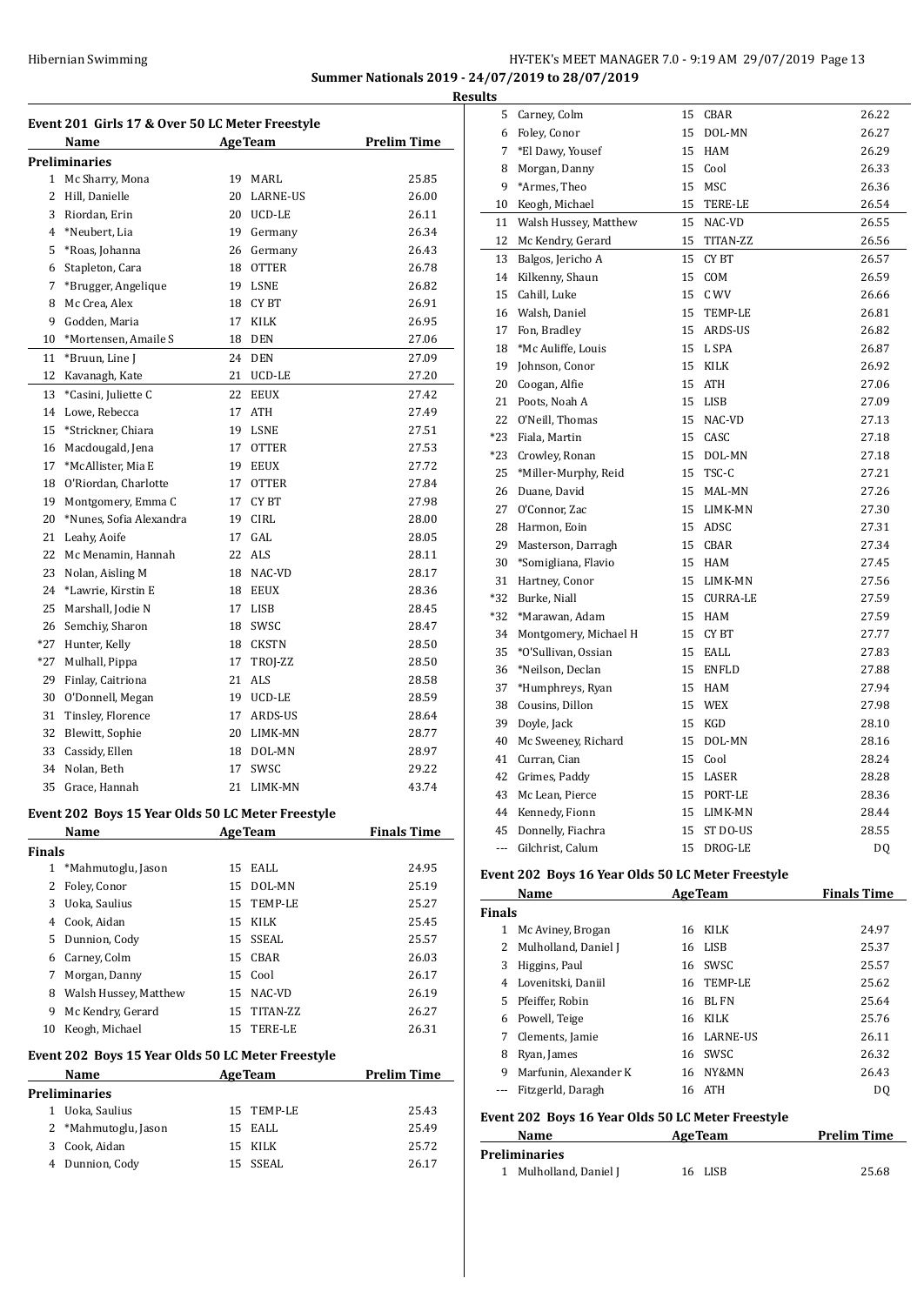## Hibernian Swimming **HY-TEK's MEET MANAGER 7.0 - 9:19 AM 29/07/2019** Page 14

## **Summer Nationals 2019 - 24/07/2019 to 28/07/2019**

|               | Preliminaries  (Event 202 Boys 16 Year Olds 50 LC Meter Freestyle) |    |                |                    | <b>Results</b><br>2 |
|---------------|--------------------------------------------------------------------|----|----------------|--------------------|---------------------|
|               | Name                                                               |    | <b>AgeTeam</b> | <b>Prelim Time</b> | 2                   |
|               | 2 Fitzgerld, Daragh                                                |    | 16 ATH         | 25.69              | 2                   |
|               | 3 Lovenitski, Daniil                                               |    | 16 TEMP-LE     | 25.92              | 2                   |
|               | 4 Powell, Teige                                                    |    | 16 KILK        | 25.95              | 2                   |
|               |                                                                    |    | 16 SWSC        | 25.96              | 2                   |
|               | 5 Ryan, James                                                      |    | 16 BL FN       | 26.10              | 2                   |
|               | 6 Pfeiffer, Robin                                                  |    |                |                    | 2                   |
| *7            | Mc Aviney, Brogan                                                  |    | 16 KILK        | 26.11              |                     |
| $*7$          | Clements, Jamie                                                    |    | 16 LARNE-US    | 26.11              | Eve                 |
| *9            | Higgins, Paul                                                      |    | 16 SWSC        | 26.14              |                     |
| *9            | Marfunin, Alexander K                                              |    | 16 NY&MN       | 26.14              | Fin                 |
| 11            | Scully, Michael J                                                  |    | 16 KFSHR       | 26.29              |                     |
| 12            | Sheedy, Liam                                                       |    | 16 CY DY       | 26.38              |                     |
|               | *13 Keane, Ruarie                                                  |    | 16 LIMK-MN     | 26.39              |                     |
|               | *13 O'Connor, Killian                                              |    | 16 BARRA-ZZ    | 26.39              |                     |
|               | *15 Carroll, David                                                 |    | 16 DOL-MN      | 26.45              |                     |
|               | *15 Kenny, Sean                                                    |    | 16 TEMP-LE     | 26.45              |                     |
|               | *15 De Lacey, Evan                                                 |    | 16 TEMP-LE     | 26.45              |                     |
|               | 18 Tan, Ronan                                                      |    | 16 ESB         | 26.54              |                     |
|               | 19 Doyle, Shane                                                    |    | 16 LIMK-MN     | 26.61              |                     |
|               | 20 O'Loughlin, Ross                                                |    | 16 ASG         | 26.83              | 1                   |
|               | 21 Millar, Michael B                                               |    | 16 ASC         | 26.93              |                     |
|               | 22 O'Reilly, Adam                                                  |    | 16 TROJ-ZZ     | 27.12              | Eve                 |
|               | Event 202 Boys 17 & Over 50 LC Meter Freestyle<br>Name             |    | AgeTeam        | <b>Finals Time</b> | Pre                 |
| <b>Finals</b> |                                                                    |    |                |                    |                     |
|               | 1 Bain, Calum                                                      |    | 23 CKSTN       | 22.76              |                     |
|               | 2 Thompson, David J                                                |    | 26 BAN         | 23.14              |                     |
|               | 3 *Friese, Eric                                                    |    | 20 Germany     | 23.39              |                     |
|               | 4 Hewitt, Michael                                                  |    | 19 ARDS-US     | 23.47              |                     |
|               | 5 *Christensen, Kevin W                                            |    | 24 DEN         | 23.48              |                     |
|               | 6 Prendergast, David                                               |    | 25 Ncd KK      | 23.54              |                     |
|               | 7 Mc Glade, Kevin                                                  |    | 26 UCD-LE      | 23.96              |                     |
|               | 8 Colvin, Cillian                                                  |    | 22 NAC-VD      | 24.16              |                     |
| 9             | Grace, Jack                                                        | 21 | Ncl Limk       | 24.25              | 1                   |
|               | 10 O'Sullivan, Brian                                               |    | 25 NAC-VD      | 24.72              | 1                   |
|               |                                                                    |    |                |                    | 1                   |
|               | Event 202 Boys 17 & Over 50 LC Meter Freestyle<br>Name             |    | <b>AgeTeam</b> | <b>Prelim Time</b> | 1<br>1              |
|               | <b>Preliminaries</b>                                               |    |                |                    | 1                   |
| $\mathbf{1}$  | *Friese, Eric                                                      | 20 | Germany        | 23.21              | 1                   |
| 2             | Bain, Calum                                                        | 23 | <b>CKSTN</b>   | 23.23              | 1                   |
|               | 3 *Christensen, Kevin W                                            | 24 | DEN            | 23.25              | 1                   |
|               | 4 Thompson, David J                                                | 26 | BAN            | 23.31              |                     |
| 5             | *Müller, Anton Willy                                               | 19 | Germany        | 23.35              | 2                   |
| 6             | *Szaranek, Jack                                                    | 21 | LIMK-MN        | 23.70              | 2                   |
| 7             | Mc Glade, Kevin                                                    | 26 | UCD-LE         | 23.72              | 2                   |
| 8             | *Sebastian, Tullberg                                               | 19 | <b>DEN</b>     | 23.76              |                     |
| 9             | Prendergast, David                                                 | 25 | Ncd KK         | 23.91              | Eve                 |
| 10            | Grace, Jack                                                        | 21 | Ncl Limk       | 23.94              |                     |
| 11            | Hewitt, Michael                                                    | 19 | ARDS-US        | 23.96              | Fin                 |
|               |                                                                    | 22 |                |                    |                     |
| 12            | *Braunschweig, Ole                                                 |    | Germany        | 23.99              |                     |
| 13            | O'Sullivan, Brian                                                  | 25 | NAC-VD         | 24.44              |                     |
| 14            | Colvin, Cillian                                                    | 22 | NAC-VD         | 24.53              |                     |
| 15            | Mc Nicholl, Sean                                                   | 18 | TEMP-LE        | 24.55              |                     |
| 16            | Sutton, Diarmuid                                                   | 17 | Ncl Limk       | 24.56              |                     |
| 17            | Mooney, Joseph                                                     | 22 | Ncl Limk       | 24.57              |                     |
|               | 18 Mitchell, Ben                                                   | 17 | ESB            | 24.71              |                     |
| 19            | Fitzmaurice, Isaac                                                 | 19 | NAC-VD         | 24.83              |                     |
| 20            | Uprichard, Tom                                                     | 18 | ARDS-US        | 24.93              |                     |

| LS. |                       |    |            |       |
|-----|-----------------------|----|------------|-------|
|     | 21 O Rourke, Oiśn     | 18 | TUAM       | 24.96 |
|     | 22 Mc Sharry, Mouric  | 17 | MARI.      | 24.97 |
|     | 23 Savage, Odhrán     |    | 20 SPL-SE  | 25.03 |
|     | 24 *Pears, Jason      | 19 | EALL       | 25.05 |
|     | 25 *Thompson, Carrick | 18 | <b>IOM</b> | 25.59 |
|     | 26 Winston, Sam       | 17 | ALS.       | 25.65 |
|     | 27 O'Riordan, Sean    |    | 20 SWSC    | 27.74 |
|     | 28 O'Riordan, Cian    | 17 | SWSC.      | 29.07 |

## **Event 203 Girls 15 Year Olds 100 LC Meter Butterfly**

| Name          |                       |     | <b>AgeTeam</b> | <b>Finals Time</b> |
|---------------|-----------------------|-----|----------------|--------------------|
| <b>Finals</b> |                       |     |                |                    |
|               | *Daigle, Elsa S       |     | $15$ TSC-C     | 1:05.57            |
| 2             | Gannon, Jessica       | 15  | COM            | 1:06.78            |
| 3             | Bracken, Lucy A       |     | $15$ ASG       | 1:07.94            |
| 4             | Heyburn, Faith E      |     | 15 TMORE       | 1:08.03            |
|               | 5 *Antonen, Tara J    |     | $15$ TSC-C     | 1:08.77            |
| 6             | Ruddy, Lillie-May     | 15  | <b>PDOWN</b>   | 1:09.44            |
|               | Coyle, Grace          | 15. | SSEAL          | 1:10.16            |
| 8             | Cullen. Charlotte     | 15  | <b>TMORE</b>   | 1:11.03            |
| 9             | Cousins-Bolger, Teddy | 15  | KILK           | 1:12.43            |
| 10            | Marginet, Alejandra   | 15  | NAC-VD         | 1:13.93            |

## **Event 203 Girls 15 Year Olds 100 LC Meter Butterfly**

|      | Name                  | <b>AgeTeam</b> |                 | <b>Prelim Time</b> |
|------|-----------------------|----------------|-----------------|--------------------|
|      | <b>Preliminaries</b>  |                |                 |                    |
| 1    | *Daigle, Elsa S       | 15             | TSC-C           | 1:06.68            |
| 2    | Gannon, Jessica       | 15             | COM             | 1:07.91            |
| 3    | Heyburn, Faith E      | 15             | <b>TMORE</b>    | 1:08.10            |
| 4    | Bracken, Lucy A       | 15             | ASG             | 1:09.14            |
| 5    | *Antonen, Tara J      | 15             | TSC-C           | 1:10.19            |
| $*6$ | Williams, Ciara       | 15             | NAC-VD          | 1:11.18            |
| $*6$ | *Noonan, Allison      | 15             | <b>STARS</b>    | 1:11.18            |
| 8    | Cullen, Charlotte     | 15             | <b>TMORE</b>    | 1:11.20            |
| 9    | Ruddy, Lillie-May     | 15             | <b>PDOWN</b>    | 1:11.22            |
| 10   | Coyle, Grace          | 15             | <b>SSEAL</b>    | 1:11.27            |
| 11   | *Vreeken, Stella      | 15             | TSC-C           | 1:11.66            |
| 12   | *Stokes, Natalie S    | 15             | TSC-C           | 1:11.88            |
| 13   | Cousins-Bolger, Teddy | 15             | KILK            | 1:12.02            |
| 14   | Maloney, Ellie        | 15             | <b>SSEAL</b>    | 1:12.04            |
| 15   | *Bosco, Josie         | 15             | TSC-C           | 1:12.48            |
| 16   | Marginet, Alejandra   | 15             | NAC-VD          | 1:13.16            |
| 17   | Mc Crea, Olivia       | 15             | CY BT           | 1:13.48            |
| 18   | Quinn, Sasha A        | 15             | <b>LISB</b>     | 1:13.66            |
| 19   | O'Brien King, Alanna  | 15             | ALS             | 1:14.11            |
| 20   | Mc Glinchey, Anna     | 15             | ST DO-US        | 1:14.99            |
| 21   | Hill, Aimee           | 15             | <b>BMENA-US</b> | 1:17.05            |
| 22   | Sheerin, Keelin       | 15             | MULL            | 1:18.53            |

## **Event 203 Girls 16 Year Olds 100 LC Meter Butterfly**

|               | Name              | <b>AgeTeam</b> |                 | <b>Finals Time</b> |
|---------------|-------------------|----------------|-----------------|--------------------|
| <b>Finals</b> |                   |                |                 |                    |
| 1             | Cox, Andrea S     | 16             | LISB            | 1:04.30            |
| 2             | Wolseley, Rachel  |                | 16 TMORE        | 1:06.46            |
| 3             | Mulhall, Ailbhe   |                | 16 GAL          | 1:06.69            |
| 4             | Harte, Lucy       |                | 16 KILK         | 1:07.47            |
| 5.            | Tuinstra, Dara A  |                | 16 ASG          | 1:07.91            |
| 6             | Feenan, Anna      |                | 16 SWSC         | 1:08.52            |
|               | *Stoehr. Allison  | 16             | <b>STARS</b>    | 1:09.05            |
| 8             | Falls, Ellie      | 16             | <b>LARNE-US</b> | 1:09.49            |
| 9             | O'Donnell, Naoise | 16             | SHARK           | 1:10.08            |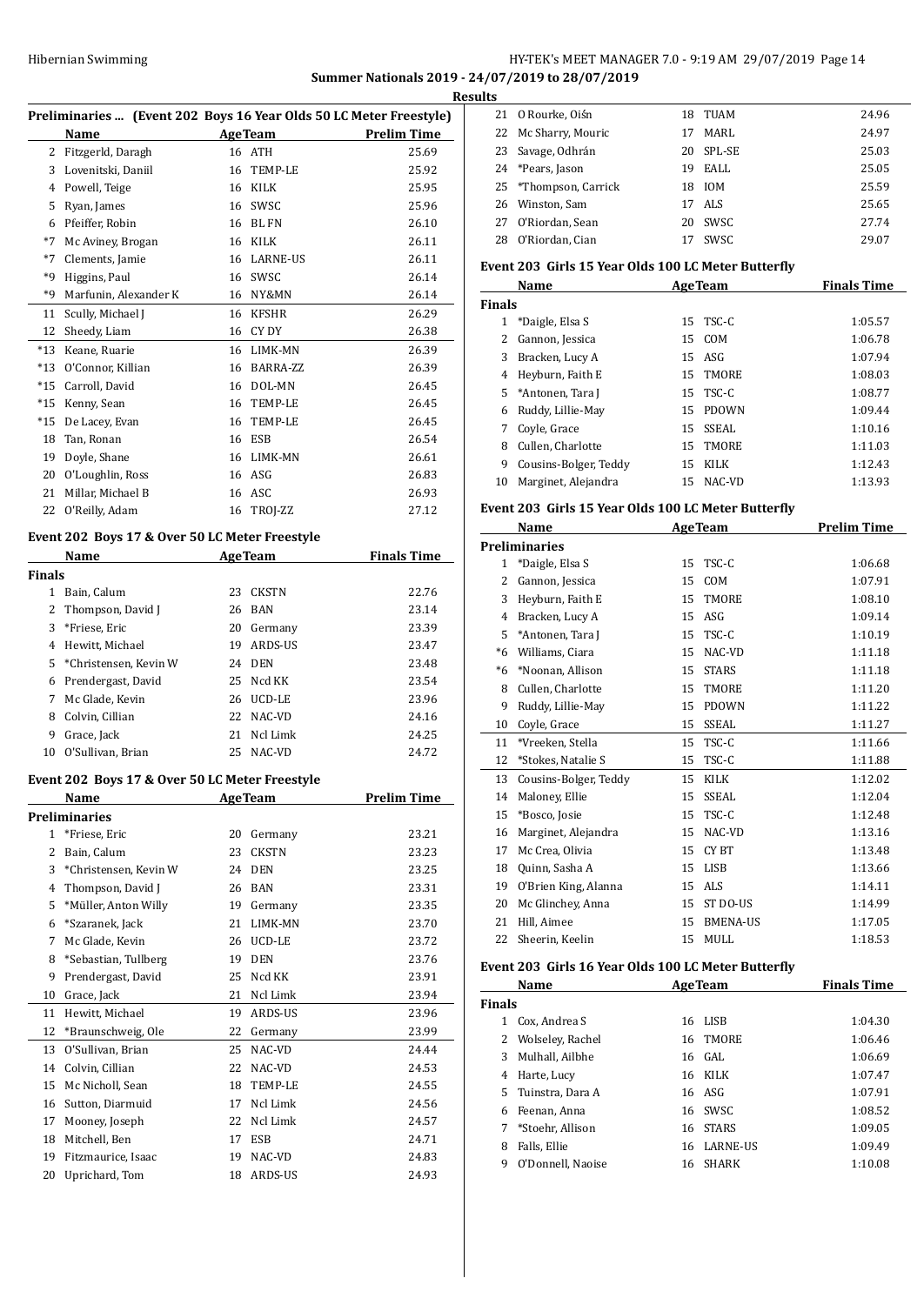## HY-TEK's MEET MANAGER 7.0 - 9:19 AM 29/07/2019 Page 15 **Summer Nationals 2019 - 24/07/2019 to 28/07/2019**

|               | Finals  (Event 203 Girls 16 Year Olds 100 LC Meter Butterfly) |                                      |              |                     | <b>Results</b><br>1 |
|---------------|---------------------------------------------------------------|--------------------------------------|--------------|---------------------|---------------------|
|               | Name<br><b>Example 2</b> Age Team                             |                                      |              | <b>Finals Time</b>  |                     |
|               | 10 Rice, Mia L                                                |                                      | 16 BAN       | 1:10.32             |                     |
|               |                                                               |                                      |              |                     |                     |
|               | Event 203 Girls 16 Year Olds 100 LC Meter Butterfly           |                                      |              |                     |                     |
|               | Name<br><b>AgeTeam</b>                                        |                                      |              | <b>Prelim Time</b>  |                     |
|               | <b>Preliminaries</b>                                          |                                      |              |                     |                     |
|               | 1 Cox, Andrea S                                               |                                      | 16 LISB      | 1:04.52             |                     |
|               | 2 Mulhall, Ailbhe                                             |                                      | 16 GAL       | 1:07.55             |                     |
|               | 3 Harte, Lucy                                                 |                                      | 16 KILK      | 1:08.44             |                     |
|               | 4 Tuinstra, Dara A                                            |                                      | 16 ASG       | 1:08.89             |                     |
|               | 5 Wolseley, Rachel                                            |                                      | 16 TMORE     | 1:08.95             |                     |
|               | 6 Feenan, Anna                                                |                                      | 16 SWSC      | 1:09.40             |                     |
| $7^{\circ}$   | Falls, Ellie                                                  |                                      | 16 LARNE-US  | 1:09.46             |                     |
| 8             | *Stoehr, Allison                                              |                                      | 16 STARS     | 1:10.08             |                     |
|               | 9 O'Donnell, Naoise                                           |                                      | 16 SHARK     | 1:10.17             |                     |
| 10            | Rice, Mia L                                                   |                                      | 16 BAN       | 1:10.53             | Eve                 |
| 11            | King, Sophie                                                  |                                      | 16 TMORE     | 1:10.56             |                     |
| 12            | Mc Mullen, Jessica E                                          |                                      | 16 BANB      | 1:11.12             | Fin                 |
| 13            | Harty, Lucy                                                   |                                      | 16 DOL-MN    | 1:11.34             |                     |
|               | 14 Weinert, Wiktoria                                          | 16                                   | <b>SLIGO</b> | 1:11.45             |                     |
|               | 15 Daly, Caoimhe                                              |                                      | 16 KILK      | 1:11.96             |                     |
|               | 16 *Agent, Lauren                                             |                                      | 16 HAM       | 1:12.09             |                     |
|               | 17 Kilcommons, Ciara                                          |                                      | 16 COM       | 1:12.25             |                     |
|               | 18 Mc Kenna, Thomasin                                         |                                      | 16 ESB       | 1:13.42             |                     |
|               | Event 203 Girls 17 & Over 100 LC Meter Butterfly              |                                      |              |                     |                     |
|               | Name                                                          |                                      |              | AgeTeam Finals Time |                     |
| <b>Finals</b> |                                                               |                                      |              |                     |                     |
|               | 1 *Schmidtke, Aliena                                          | 27                                   | Germany      | 59.32               |                     |
|               | 2 *Mikkelsen, Amalie                                          |                                      | 22 DEN       | 1:01.01             | Eve                 |
| 3             | Thornton, Lucy                                                |                                      | 20 ALS       | 1:01.97             |                     |
|               | 4 Bergin, Katelyn                                             |                                      | 18 ALS       | 1:03.55             | Pre                 |
|               | 5 Reid, Emma J                                                |                                      | 20 BAN       | 1:03.82             |                     |
|               | 6 Mc Crea, Alex                                               |                                      | 18 CYBT      | 1:04.30             |                     |
|               | 7 Quinn, Caoimhe                                              |                                      | 17 ALS       | 1:04.81             |                     |
|               | 8 Lynch, Robyn                                                |                                      | 17 TEMP-LE   | 1:05.79             |                     |
| 9             | Semchiy, Sharon                                               |                                      | 18 SWSC      | 1:06.36             |                     |
| 10            | Macdougald, Jena                                              |                                      | 17 OTTER     | 1:07.43             |                     |
|               | Event 203 Girls 17 & Over 100 LC Meter Butterfly              |                                      |              |                     |                     |
|               |                                                               | $\mathbf{A} = \mathbf{B} \mathbf{A}$ |              | Dave Line TPL       |                     |

|                | Name                 | <b>AgeTeam</b> |             | <b>Prelim Time</b> |
|----------------|----------------------|----------------|-------------|--------------------|
|                | <b>Preliminaries</b> |                |             |                    |
| 1              | *Schmidtke, Aliena   | 27             | Germany     | 59.37              |
| 2              | *Mikkelsen, Amalie   | 22             | <b>DEN</b>  | 1:00.46            |
| 3              | *Erichsen, Caroline  | 21             | <b>DEN</b>  | 1:00.66            |
| $\overline{4}$ | *Gaard, Regitze      | 18             | <b>DEN</b>  | 1:01.21            |
| 5              | *Wiuff, Cecilie      | 19             | <b>DEN</b>  | 1:01.87            |
| 6              | *Ehring, Mareike     | 18             | Germany     | 1:01.96            |
| 7              | Thornton, Lucy       | 20             | ALS         | 1:02.44            |
| 8              | Bergin, Katelyn      | 18             | ALS         | 1:03.27            |
| 9              | *Schaal, Barbara     | 18             | Germany     | 1:03.38            |
| 10             | Reid, Emma J         | 20             | <b>BAN</b>  | 1:03.58            |
| 11             | *Duus, Mia S         | 18             | <b>DEN</b>  | 1:04.75            |
| 12             | *Smith, Emily        | 17             | <b>MMST</b> | 1:05.12            |
| 13             | Mc Crea, Alex        | 18             | CY BT       | 1:05.18            |
| 14             | *Kyselova, Michaela  | 20             | <b>PSKB</b> | 1:05.24            |
| 15             | *Brugger, Angelique  | 19             | <b>LSNE</b> | 1:05.26            |
| 16             | Quinn, Caoimhe       | 17             | ALS         | 1:05.82            |
| 17             | Semchiy, Sharon      | 18             | <b>SWSC</b> | 1:06.51            |
| 18             | *Lawrie, Kirstin E   | 18             | <b>EEUX</b> | 1:06.85            |
|                |                      |                |             |                    |

| LЭ |                    |    |                |         |
|----|--------------------|----|----------------|---------|
| 19 | Macdougald, Jena   | 17 | <b>OTTER</b>   | 1:06.91 |
| 20 | Lynch, Robyn       | 17 | TEMP-LE        | 1:07.13 |
| 21 | Burke, Jessica     | 19 | NAC-VD         | 1:07.49 |
| 22 | Mulhall, Pippa     | 17 | TROJ-ZZ        | 1:07.81 |
| 23 | Flaherty, Ellen    | 17 | <b>ATH</b>     | 1:08.44 |
| 24 | O'Hara, Brogán     | 21 | LEA            | 1:08.66 |
| 25 | Bates, Aoife       | 17 | <b>SHARK</b>   | 1:08.75 |
| 26 | *Smith, Imogen     | 20 | BT CP          | 1:08.80 |
| 27 | Montgomery, Emma C | 17 | CY BT          | 1:09.05 |
| 28 | Naughton, Imogen   | 20 | <b>SHARK</b>   | 1:09.44 |
| 29 | Vaughan, Rachel    | 17 | <b>KILK</b>    | 1:10.22 |
| 30 | Moore, Aoife       | 17 | <b>ECAV-US</b> | 1:10.23 |
| 31 | Nolan, Aisling M   | 18 | NAC-VD         | 1:10.58 |
| 32 | Pliszka, Anastazya | 17 | COM            | 1:11.49 |
| 33 | Turner, Nicole     | 17 | NAC-VD         | 1:32.74 |

## **Event 204 Boys 15 Year Olds 100 LC Meter Butterfly**

|               | Name              |    | <b>AgeTeam</b> | <b>Finals Time</b> |
|---------------|-------------------|----|----------------|--------------------|
| <b>Finals</b> |                   |    |                |                    |
| 1             | Johnson, Conor    | 15 | KILK           | 1:00.10            |
| 2             | O'Connor. Zac     |    | 15 LIMK-MN     | 1:00.52            |
| 3             | Ronan, Dara       | 15 | <b>BREF</b>    | 1:01.92            |
| 4             | Mc Kee, Matthew C | 15 | <b>BANB</b>    | 1:02.28            |
|               | 5 *Salem, Adham   |    | 15 HAM         | 1:02.45            |
| 6             | Cassin, Jack      | 15 | DOL-MN         | 1:02.52            |
|               | 7 *Armes, Theo    |    | 15 MSC         | 1:02.68            |
| 8             | Dunnion, Cody     |    | 15 SSEAL       | 1:02.91            |
| 9             | Balgos, Jericho A | 15 | CY BT          | 1:04.03            |
| 10            | Keogh, Michael    | 15 | TERE-LE        | 1:04.66            |

## **Event 204 Boys 15 Year Olds 100 LC Meter Butterfly**

|              | Name                 |    | <b>AgeTeam</b>  | <b>Prelim Time</b> |
|--------------|----------------------|----|-----------------|--------------------|
|              | <b>Preliminaries</b> |    |                 |                    |
| $\mathbf{1}$ | O'Connor, Zac        | 15 | <b>LIMK-MN</b>  | 1:00.95            |
| 2            | Johnson, Conor       | 15 | <b>KILK</b>     | 1:02.25            |
| 3            | Ronan, Dara          | 15 | <b>BREF</b>     | 1:03.11            |
| 4            | Mc Kee, Matthew C    | 15 | <b>BANB</b>     | 1:03.13            |
| 5            | Dunnion, Cody        | 15 | <b>SSEAL</b>    | 1:03.28            |
| 6            | *Salem. Adham        | 15 | <b>HAM</b>      | 1:03.51            |
| 7            | Cassin, Jack         | 15 | DOL-MN          | 1:03.67            |
| 8            | *Armes, Theo         | 15 | <b>MSC</b>      | 1:03.74            |
| 9            | Balgos, Jericho A    | 15 | CY BT           | 1:03.89            |
| 10           | Keogh, Michael       | 15 | TERE-LE         | 1:03.91            |
| 11           | Cook, Aidan          | 15 | <b>KILK</b>     | 1:04.04            |
| 12           | Morgan, Danny        | 15 | Cool            | 1:04.28            |
| 13           | Burke, Niall         | 15 | <b>CURRA-LE</b> | 1:04.47            |
| 14           | Uoka, Saulius        | 15 | <b>TEMP-LE</b>  | 1:04.53            |
| 15           | Todd, Nathan         | 15 | LASER           | 1:04.81            |
| 16           | Hartney, Conor       | 15 | LIMK-MN         | 1:05.09            |
| 17           | *Mc Auliffe, Louis   | 15 | L SPA           | 1:05.18            |
| 18           | Wright, Finlay J     | 15 | <b>BANB</b>     | 1:05.28            |
| 19           | Kenny, Conor         | 15 | TEMP-LE         | 1:05.68            |
| 20           | *Miller-Murphy, Reid | 15 | TSC-C           | 1:05.80            |
| 21           | Purcell, Sam         | 15 | <b>ENS</b>      | 1:05.96            |
| 22           | Walsh, Daniel        | 15 | TEMP-LE         | 1:06.33            |
| 23           | Allen, Dominic       | 15 | ARDS-US         | 1:06.36            |
| 24           | O'Neill, Thomas      | 15 | NAC-VD          | 1:06.45            |
| 25           | Fiala, Martin        | 15 | CASC            | 1:06.47            |
| 26           | Martin, Jacob W      | 15 | <b>CYBT</b>     | 1:06.84            |
| 27           | Mc Kendry, Gerard    | 15 | TITAN-ZZ        | 1:06.90            |
| 28           | *Houston, Connor L   | 15 | <b>DEBN</b>     | 1:06.97            |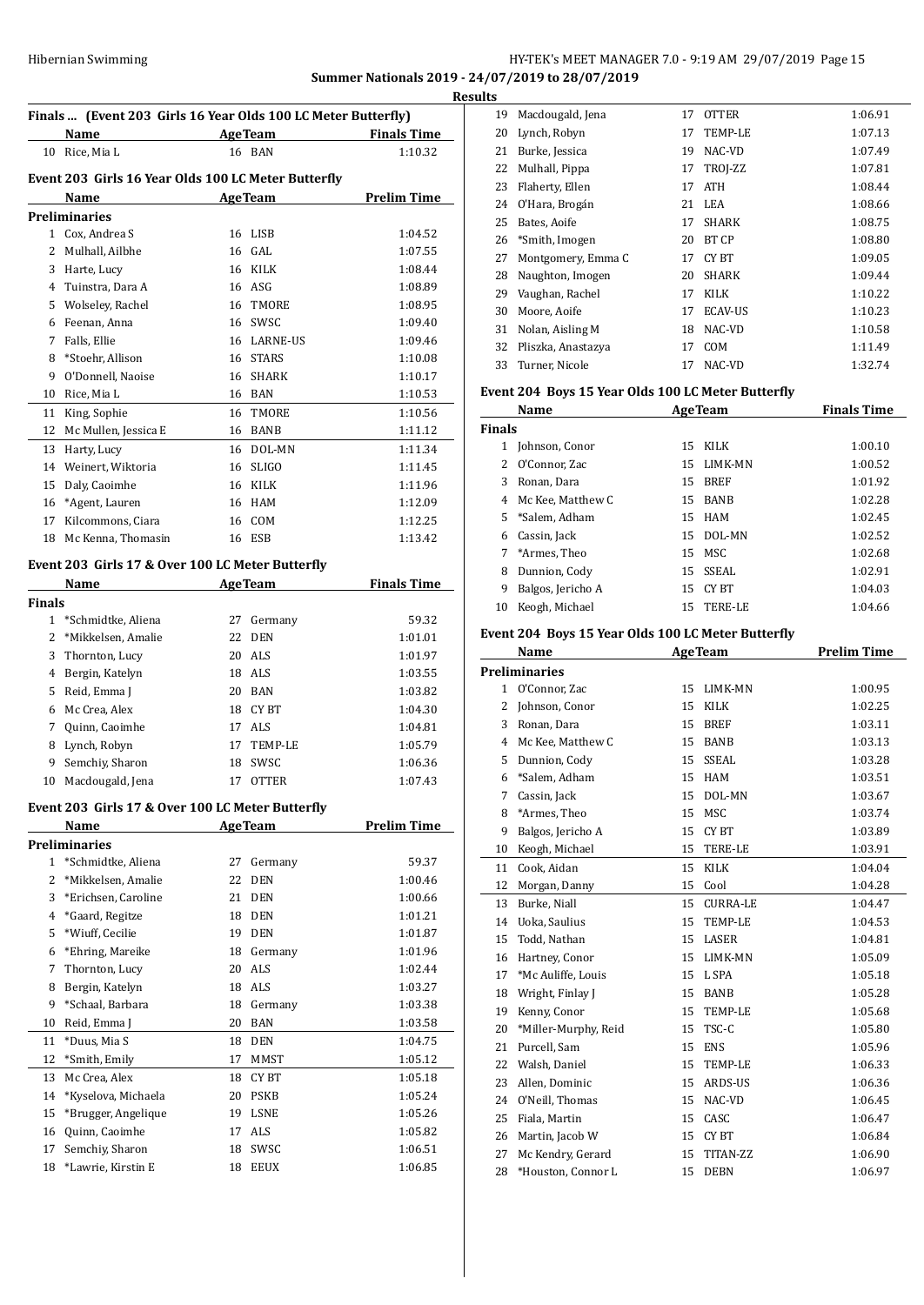## HY-TEK's MEET MANAGER 7.0 - 9:19 AM 29/07/2019 Page 16 **Summer Nationals 2019 - 24/07/2019 to 28/07/2019**

**Results**

|               |                      |    |                                                    | Preliminaries  (Event 204 Boys 15 Year Olds 100 LC Meter Butterfly) |
|---------------|----------------------|----|----------------------------------------------------|---------------------------------------------------------------------|
|               | Name                 |    | <b>AgeTeam</b>                                     | <b>Prelim Time</b>                                                  |
| 29            | Masterson, Darragh   | 15 | CBAR                                               | 1:07.58                                                             |
| 30            | Mc Carthy, Fionn     | 15 | <b>SHARK</b>                                       | 1:07.92                                                             |
| 31            | Ryan, Louis          |    | 15 LEA                                             | 1:07.99                                                             |
| 32            | *O'Sullivan, Ossian  |    | 15 EALL                                            | 1:08.21                                                             |
| 33            | Crowley, Ronan       |    | 15 DOL-MN                                          | 1:08.36                                                             |
| 34            | Murphy, Conor M      |    | 15 LISB                                            | 1:08.70                                                             |
| 35            | Melia, Odie          |    | 15 TUAM                                            | 1:08.82                                                             |
|               | 36 Doyle, Jack       | 15 | KGD                                                | 1:09.57                                                             |
| 37            | Ilsley, Jake J       |    | 15 CASC                                            | 1:10.40                                                             |
| 38            | *Neilson, Declan     |    | 15 ENFLD                                           | 1:11.21                                                             |
| 39            | Mc Sweeney, Richard  |    | 15 DOL-MN                                          | 1:13.32                                                             |
|               |                      |    | Event 204 Boys 16 Year Olds 100 LC Meter Butterfly |                                                                     |
|               | Name                 |    | <b>AgeTeam</b>                                     | <b>Finals Time</b>                                                  |
| <b>Finals</b> |                      |    |                                                    |                                                                     |
| 1             | Higgins, Paul        | 16 | SWSC                                               | 58.76                                                               |
| 2             | Mc Aviney, Brogan    |    | 16 KILK                                            | 58.86                                                               |
| 3             | O'Sullivan. Tom      |    | 16 GAL                                             | 59.33                                                               |
| 4             | Mullan, Eoin         |    | 16 BMNY                                            | 1:00.04                                                             |
| 5             | Millar, Michael B    |    | 16 ASC                                             | 1:00.37                                                             |
|               | 6 Lynch, Daragh      |    | 16 CORM                                            | 1:00.68                                                             |
|               | 7 O'Loughlin, Ross   |    | 16 ASG                                             | 1:02.22                                                             |
|               | 8 O'Reilly, Adam     |    | 16 TROJ-ZZ                                         | 1:02.31                                                             |
| 9             | Pfeiffer, Robin      | 16 | <b>BL FN</b>                                       | 1:02.76                                                             |
| 10            | Wilson, Adam W       |    | 16 BANB                                            | 1:03.68                                                             |
|               |                      |    | Event 204 Boys 16 Year Olds 100 LC Meter Butterfly |                                                                     |
|               | Name                 |    | <b>AgeTeam</b>                                     | <b>Prelim Time</b>                                                  |
|               | <b>Preliminaries</b> |    |                                                    |                                                                     |
| 1             | Higgins, Paul        |    | 16 SWSC                                            | 59.79                                                               |
| 2             | O'Sullivan, Tom      |    | 16 GAL                                             | 1:00.15                                                             |
| 3             | Millar, Michael B    |    | 16 ASC                                             | 1:00.56                                                             |
|               | 4 Mullan, Eoin       |    | 16 BMNY                                            | 1:00.57                                                             |
| 5             | Mc Aviney, Brogan    |    | 16 KILK                                            | 1:00.63                                                             |
|               | 6 Lynch, Daragh      |    | 16 CORM                                            | 1:01.81                                                             |
| 7             | O'Reilly, Adam       |    | 16 TROJ-ZZ                                         | 1:02.79                                                             |
| 8             | Pfeiffer, Robin      | 16 | <b>BL FN</b>                                       | 1:03.09                                                             |
| 9             | Wilson, Adam W       |    | 16 BANB                                            | 1:03.47                                                             |
| 10            | O'Loughlin, Ross     |    | 16 ASG                                             | 1:03.48                                                             |
|               | Ryan, James          |    | SWSC                                               |                                                                     |
| 11            |                      | 16 |                                                    | 1:03.88                                                             |
| 12            | Naughton, Ben        | 16 | GAL                                                | 1:05.07                                                             |
| 13            | Lovenitski, Daniil   | 16 | TEMP-LE                                            | 1:05.26                                                             |
| 14            | Doyle, Shane         |    | 16 LIMK-MN                                         | 1:05.83                                                             |
| 15            | Scully, Michael J    |    | 16 KFSHR                                           | 1:06.11                                                             |
| 16            | Carroll, David       | 16 | DOL-MN                                             | 1:06.36                                                             |
| 17            | O'Connor, Killian    | 16 | BARRA-ZZ                                           | 1:06.80                                                             |
|               |                      |    | Event 204 Boys 17 & Over 100 LC Meter Butterfly    |                                                                     |
|               | Name                 |    | <b>AgeTeam</b>                                     | <b>Finals Time</b>                                                  |
| <b>Finals</b> |                      |    |                                                    |                                                                     |
| $\mathbf{1}$  | *Redemann, Fleming   | 19 | Germany                                            | 53.98                                                               |
| 2             | Melly, Cillian       | 22 | Ncl Cbar                                           | 54.26                                                               |
| 3             | *Friese, Eric        | 20 | Germany                                            | 54.82                                                               |
| 4             | Higgins, John        | 24 | UCD-LE                                             | 54.90                                                               |
| 5.            | Johnston, Paddy      | 18 | ARDS-US                                            | 55.57                                                               |
| 6             | Hewitt, Michael      | 19 | ARDS-US                                            | 55.77                                                               |
| 7             | Mc Geever, Finn      | 19 | Ncl Limk                                           | 55.97                                                               |
| 8             | Mc Evoy, Rory        | 21 | Ncd Ens                                            | 56.76                                                               |
| 9             | Mc Nicholl, Sean     | 18 | TEMP-LE                                            | 56.91                                                               |
|               |                      |    |                                                    |                                                                     |

|     | 10 Scannell, Sean                                      | 17 | Ned KK                             | 57.05              |
|-----|--------------------------------------------------------|----|------------------------------------|--------------------|
|     | Event 204 Boys 17 & Over 100 LC Meter Butterfly        |    |                                    |                    |
|     | Name                                                   |    | <b>AgeTeam</b>                     | <b>Prelim Time</b> |
|     | <b>Preliminaries</b>                                   |    |                                    |                    |
|     | 1 Melly, Cillian                                       | 22 | Ncl Cbar                           | 54.21              |
| 2   | *Redemann, Fleming                                     | 19 | Germany                            | 54.38              |
| 3   | *Friese, Eric                                          | 20 | Germany                            | 54.60              |
| 4   | *Kistorp, Jonas S                                      | 22 | <b>DEN</b>                         | 55.32              |
| 5   | Higgins, John                                          | 24 | UCD-LE                             | 55.37              |
| 6   | *Ogbonna, Alex                                         | 20 | <b>LSNE</b>                        | 55.65              |
| 7   | Corby, Alan                                            | 22 | Ncl Limk                           | 56.17              |
|     | 8 Johnston, Paddy                                      | 18 | ARDS-US                            | 56.21              |
| 9   | Mc Evoy, Rory                                          | 21 | Ncd Ens                            | 56.44              |
|     | 10 *Rindshøj, Frederik                                 | 20 | <b>DEN</b>                         | 56.71              |
| 11  | Mc Geever, Finn                                        | 19 | Ncl Limk                           | 56.79              |
|     | *12 Hewitt, Michael                                    | 19 | ARDS-US                            | 56.81              |
|     | *12 Scannell, Sean                                     | 17 | Ncd KK                             | 56.81              |
|     | <b>Swim-Off Required</b>                               |    |                                    |                    |
|     | 14 Mc Nicholl, Sean                                    |    | 18 TEMP-LE                         | 56.94              |
|     | 15 *Sebastian, Tullberg                                | 19 | <b>DEN</b>                         | 57.18              |
|     | 16 Symons, James                                       | 22 | GAL.                               | 57.38              |
|     | 17 O'Connor, Jeremy                                    | 17 | Ncl Limk                           | 57.46              |
|     | 18 Mooney, Joseph                                      | 22 | Ncl Limk                           | 57.48              |
|     | 19 Mc Carthy, Cadan                                    | 19 | NCL M                              | 57.62              |
|     | 20 Murtagh, Ethan                                      | 17 | Ncd Troi                           | 57.85              |
| 21  |                                                        | 17 | KILK                               | 58.14              |
|     | Mc Lelland-Maher, Alex                                 | 26 |                                    |                    |
|     | 22 Mc Glynn, Sam                                       |    | ESB<br>18 ARDS-US                  | 58.56              |
|     | 23 Uprichard, Tom                                      |    |                                    | 58.96              |
|     | 24 Mc Menamin, Fionnan                                 | 19 | ALS                                | 58.97              |
| 25  | Gardiner, Matthew                                      | 18 | NAC-VD                             | 59.26              |
|     | 26 Anderson, Ronan                                     | 22 | Ncl Sligo<br>NHNA-NI               | 59.38              |
|     | 27 *Richmond, Matthew                                  | 19 |                                    | 59.41              |
|     | 28 Nolan-Whitney, Jack D                               |    | 18 KILK                            | 59.44              |
|     | 29 Wiffen, Nathan J                                    | 18 | LISB                               | 59.49              |
| *30 | O'Sullivan, Luke                                       | 18 | SWSC                               | 59.70              |
|     | *30 *Finlayson, Cameron A                              | 21 | <b>EEUX</b>                        | 59.70              |
| 32  | Brady, Ethan                                           | 17 | TEMP-LE                            | 59.82              |
| 33  | Lewis, Ryan E                                          | 20 | <b>BAN</b>                         | 1:00.14            |
| 34  | Campbell, Leon                                         | 19 | SLBGH                              | 1:00.38            |
| 35  | *Neves, Pedro Barata                                   | 19 | CIRL<br>Schwimmverein St           | 1:00.40            |
|     | 36 *Toscan, Fabio                                      | 20 |                                    | 1:00.45            |
|     | 37 Stafford, Finlay                                    | 17 | ARDS-US                            | 1:00.81            |
|     | 38 Karmazin, Tamas A                                   |    | 18 WAT-ZZ                          | 1:01.00            |
|     | 39 *Thornton, Samuel                                   | 18 | EALL                               | 1:01.64            |
|     | 40 Lee, Rory                                           | 18 | SWSC                               | 1:02.59            |
|     | 41 Yamin-Ali, Ewan                                     | 17 | ARDS-US                            | 1:02.86            |
|     | 42 Bentley, Keith                                      |    | 19 ASG                             | 1:02.94            |
|     | 43 Hayes/Breheny, Iarlaith                             |    | 18 KGD                             | 1:03.22            |
|     | 44 Mc Clements, Barry                                  |    | 18 ARDS-US                         | 1:04.26            |
|     | 45 Moffett, Conor W                                    | 27 | BAN                                | 1:15.88            |
|     | 46 Murray, Conor                                       |    | 21 LIMK-MN                         | 1:26.25            |
|     | Event 205 Girls 15 Year Olds 200 LC Meter Breaststroke |    | $A \sim \text{Tr} \cdot \text{Tr}$ | EinaloTime         |

|        | Name             | <b>AgeTeam</b> | <b>Finals Time</b> |
|--------|------------------|----------------|--------------------|
| Finals |                  |                |                    |
|        | Gibbs, Alison    | $15$ GAL       | 2:45.11            |
|        | 2 Nulty, Molly   | 15 SSEAL       | 2:45.26            |
|        | 3 Murphy, Emma   | 15 GAL         | 2:45.48            |
|        | 4 Urry, Amelia B | 15 BAN         | 2:49.12            |
| 5.     | Bracken, Lucy A  | 15 ASG         | 2:53.01            |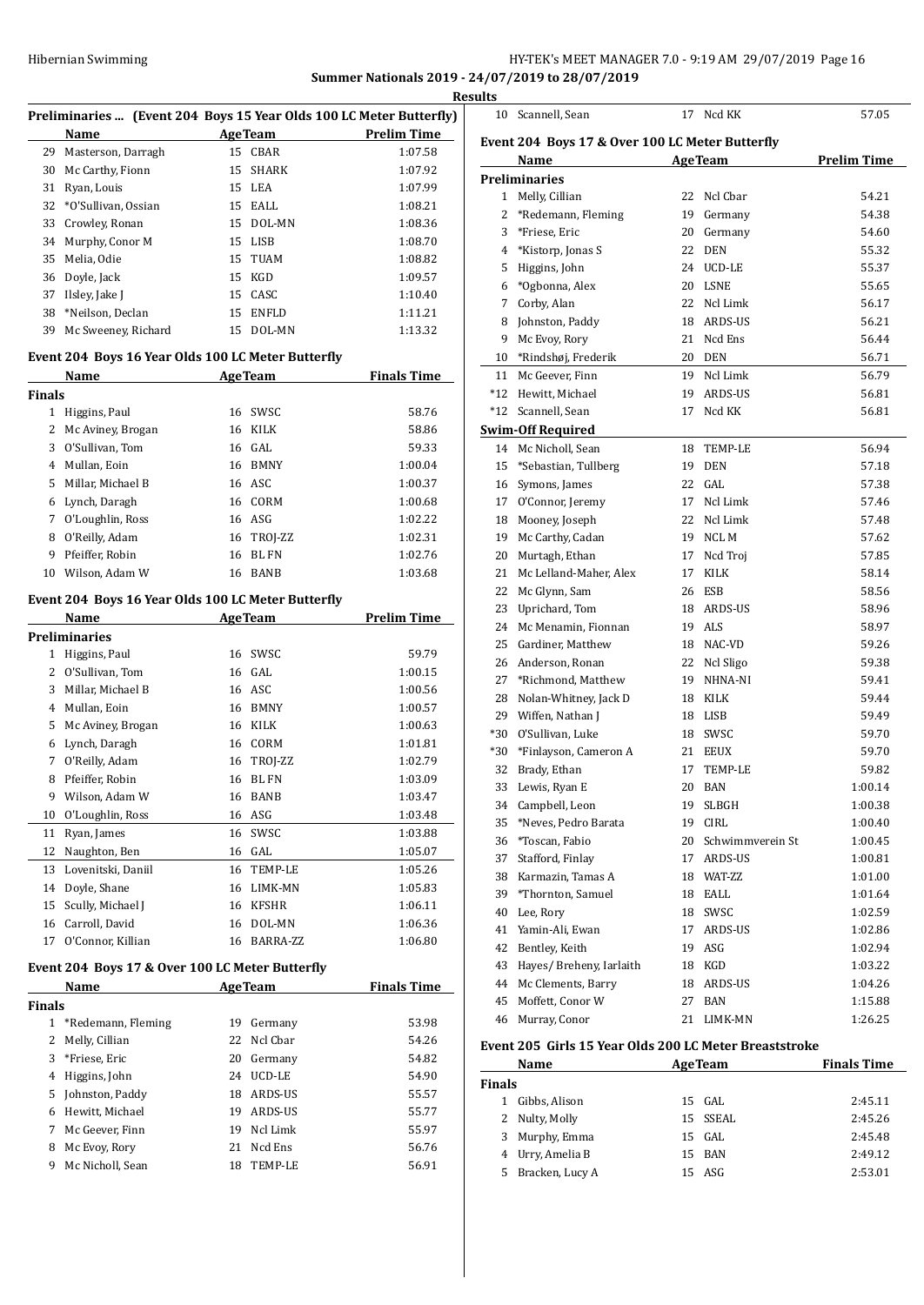## HY-TEK's MEET MANAGER 7.0 - 9:19 AM 29/07/2019 Page 17 **Summer Nationals 2019 - 24/07/2019 to 28/07/2019 Results**

 $\overline{a}$ 

 $\overline{a}$ 

|               | Finals  (Event 205 Girls 15 Year Olds 200 LC Meter Breaststroke)<br>Name |        | <b>AgeTeam</b>         | <b>Finals Time</b>                       |
|---------------|--------------------------------------------------------------------------|--------|------------------------|------------------------------------------|
|               | 6 Baker, Jodie                                                           | 15     | <b>FER</b>             | 2:53.38                                  |
| 7             | Quinn, Orla G                                                            |        | 15 CASC                | 2:53.98                                  |
|               | 8 Blemmings, Rachel                                                      |        | 15 BANB                | 2:54.69                                  |
| 9             | Evans, Clara                                                             |        | 15 TITAN-ZZ            | 2:56.63                                  |
| 10            | Dunne, Kirsty S                                                          | 15     | ASG                    | 2:57.88                                  |
|               | Event 205 Girls 15 Year Olds 200 LC Meter Breaststroke                   |        |                        |                                          |
|               | Name                                                                     |        | <b>AgeTeam</b>         | <b>Prelim Time</b>                       |
|               | Preliminaries                                                            |        |                        |                                          |
|               | 1 Gibbs, Alison                                                          | 15     | GAL                    | 2:47.11                                  |
| 2             | Nulty, Molly                                                             | 15     | SSEAL                  | 2:50.09                                  |
| 3             | Murphy, Emma                                                             |        | 15 GAL                 | 2:50.29                                  |
| 4             | Urry, Amelia B                                                           | 15     | BAN                    | 2:51.50                                  |
| 5             | Quinn, Orla G                                                            |        | 15 CASC                | 2:54.29                                  |
| 6             | Bracken, Lucy A                                                          | 15     | ASG                    | 2:55.39                                  |
| 7             | Evans, Clara                                                             | 15     | TITAN-ZZ               | 2:55.93                                  |
| 8             | Dunne, Kirsty S                                                          | 15     | ASG                    | 2:58.00                                  |
| 9             | Blemmings, Rachel                                                        | 15     | BANB                   | 2:58.05                                  |
| 10            | Baker, Jodie                                                             | 15     | FER                    | 2:58.78                                  |
| 11            | Mc Inerney, Louise                                                       | 15     | KILK                   | 2:58.87                                  |
| 12            | Daly O'Toole, Priya K                                                    |        | 15 ASG                 | 2:59.34                                  |
| 13            | Marginet, Alejandra                                                      |        | 15 NAC-VD              | 3:00.14                                  |
| 14            | O'Connor, Hannah                                                         |        | 15 LIMK-MN             | 3:00.71                                  |
| 15            | Niskanen Moran, Eva G                                                    |        | 15 TALL                | 3:01.13                                  |
| 16            | Lamont, Oonagh                                                           |        | 15 BMENA-US            | 3:03.08                                  |
| 17            | Doyle, Ruth                                                              |        | 15 WAT-ZZ              | 3:05.51                                  |
| 18            | Lynch, Suzy                                                              |        | 15 SWSC                | 3:06.25                                  |
|               |                                                                          |        | 15 CBAR                |                                          |
| 19            | Stapleton, Aisling                                                       |        |                        | 3:06.40                                  |
| 20            | Sultanov, Sophie                                                         |        | 15 GAL                 | 3:06.80                                  |
| 21            | Agnew, Amy A                                                             | 15     | BANB                   | 3:07.25                                  |
| 22            | Liptrot, Rebekah                                                         |        | 15 SHARK               | 3:08.33                                  |
| 23            | Gosik, Olga                                                              |        | 15 TEMP-LE             | 3:09.39                                  |
| 24            | Mc Evoy, Emma                                                            | 15     | ESB                    | 3:10.61                                  |
| 25            | Walsh, Rowan                                                             | 15     | SWSC                   | 3:11.69                                  |
|               | Event 205 Girls 16 Year Olds 200 LC Meter Breaststroke                   |        |                        | Finals Time                              |
| <b>Finals</b> | Name<br><b>AgeTeam</b>                                                   |        |                        |                                          |
| 1             | Cooke, Olwyn                                                             | 16     | Ncl Limk               | 2:37.91                                  |
| 2             | Knox, Julia K                                                            |        | 16 BANB                | 2:40.87                                  |
| 3             | Gardiner, Beth                                                           |        | 16 NAC-VD              | 2:43.39                                  |
|               | 4 Weinert, Wiktoria                                                      |        | 16 SLIGO               | 2:48.37                                  |
|               | Kavanagh, Freja L                                                        |        | 16 ASG                 | 2:53.27                                  |
|               |                                                                          |        | 16 TSC-C               | 2:53.91                                  |
| 5             |                                                                          |        |                        | 2:54.15                                  |
| 6             | *Hudacin, Clara                                                          |        |                        |                                          |
|               | 7 Lucid, Sara                                                            | 16 KGD |                        |                                          |
| 8             | O'Shea, Aoife                                                            |        | 16 SWSC                | 2:54.32                                  |
| 9             | Tuinstra, Dara A                                                         |        | 16 ASG                 |                                          |
| ---           | Mc Clure, Charlotte                                                      | 16     | ENSK                   | 2:58.69<br>DQ                            |
|               | Event 205 Girls 16 Year Olds 200 LC Meter Breaststroke<br>Name           |        |                        | <b>Prelim Time</b>                       |
|               | Preliminaries                                                            |        | <b>AgeTeam</b>         |                                          |
| $1 \quad$     | Knox, Julia K                                                            |        | 16 BANB                |                                          |
| 2             |                                                                          |        | 16 Ncl Limk            | 2:40.91                                  |
| 3             | Cooke, Olwyn<br>Gardiner, Beth                                           |        | 16 NAC-VD              | 2:45.42                                  |
|               |                                                                          |        |                        |                                          |
|               | 4 Mc Clure, Charlotte                                                    |        | 16 ENSK                |                                          |
| 5.<br>6       | Kavanagh, Freja L<br>Weinert, Wiktoria                                   | 16     | 16 ASG<br><b>SLIGO</b> | 2:40.77<br>2:50.84<br>2:53.65<br>2:53.69 |

| LУ |                     |    |                 |         |
|----|---------------------|----|-----------------|---------|
| 8  | *Hudacin, Clara     | 16 | TSC-C           | 2:56.37 |
| 9  | O'Shea, Aoife       | 16 | SWSC            | 2:56.40 |
| 10 | Tuinstra, Dara A    | 16 | ASG             | 2:56.44 |
| 11 | Kelly, Aimee        | 16 | <b>SHARK</b>    | 2:57.63 |
| 12 | Wall, Lillie        | 16 | CLNM            | 2:57.92 |
| 13 | Allen, Min          | 16 | <b>NRS</b>      | 2:57.97 |
| 14 | Organ, Danielle     | 16 | <b>ENS</b>      | 2:58.45 |
| 15 | Condron, Sarah      | 16 | <b>ATH</b>      | 2:58.82 |
| 16 | Baird, Shannon      | 16 | <b>BMNY</b>     | 2:59.17 |
| 17 | Rice, Mia L         | 16 | <b>BAN</b>      | 2:59.38 |
| 18 | Moore, Julia        | 16 | <b>CURRA-LE</b> | 2:59.78 |
| 19 | *Vrbanek, Klara     | 16 | <b>STARS</b>    | 3:00.97 |
| 20 | Mc Grath, Rachael E | 16 | <b>TMORE</b>    | 3:01.75 |
| 21 | Crisan, Paula       | 16 | LASER           | 3:01.83 |
| 22 | Thompson, Abbie     | 16 | ARDS-US         | 3:07.42 |
| 23 | Mc Kenna, Thomasin  | 16 | ESB             | 3:11.86 |
|    |                     |    |                 |         |

## **Event 205 Girls 17 & Over 200 LC Meter Breaststroke**

|               | Name                   |    | <b>AgeTeam</b>  | <b>Finals Time</b> |
|---------------|------------------------|----|-----------------|--------------------|
| <b>Finals</b> |                        |    |                 |                    |
| 1             | Haughey, Aisling       |    | 24 ALS          | 2:33.01            |
|               | 2 *Macor, Madison      | 18 | MMST            | 2:35.88            |
| 3             | *Onieva Henrich, Elena | 18 | <b>LSNE</b>     | 2:36.76            |
| 4             | Doyle, Eimear          | 18 | <b>WAT-7.7.</b> | 2:39.13            |
|               | 5 Thompson, Zoe        | 18 | <b>ARDS-US</b>  | 2:42.47            |
| 6             | Murphy, Jade           | 22 | <b>SLIGO</b>    | 2:44.11            |
|               | Nolan, Beth            | 17 | SWSC            | 2:46.33            |
| 8             | Bates, Aoife           | 17 | <b>SHARK</b>    | 2:49.41            |
| 9             | Lynch, Robyn           | 17 | TEMP-LE         | 2:54.43            |
| 10            | Jovce, Grace           | 17 | <b>SHARK</b>    | 2:59.43            |

## **Event 205 Girls 17 & Over 200 LC Meter Breaststroke**

|    | Name                   |    | <b>AgeTeam</b>  | <b>Prelim Time</b> |
|----|------------------------|----|-----------------|--------------------|
|    | <b>Preliminaries</b>   |    |                 |                    |
| 1  | Haughey, Aisling       |    | 24 ALS          | 2:35.52            |
| 2  | *Onieva Henrich, Elena | 18 | <b>LSNE</b>     | 2:37.89            |
| 3  | *Macor, Madison        | 18 | MMST            | 2:39.81            |
| 4  | Doyle, Eimear          | 18 | <b>WAT-7.7.</b> | 2:41.35            |
| 5  | *Hutchison, Anne G     | 20 | EEUX            | 2:43.48            |
| 6  | *Podestova, Radka      | 20 | <b>PSKB</b>     | 2:46.02            |
| 7  | Murphy, Jade           | 22 | <b>SLIGO</b>    | 2:46.42            |
| 8  | Thompson, Zoe          | 18 | ARDS-US         | 2:47.25            |
| 9  | Nolan, Beth            | 17 | SWSC            | 2:47.38            |
| 10 | *Lewitt, Isabelle      | 18 | <b>BRBL</b>     | 2:49.76            |
| 11 | Bates, Aoife           | 17 | <b>SHARK</b>    | 2:51.29            |
| 12 | Lynch, Robyn           | 17 | TEMP-LE         | 2:51.33            |
| 13 | Joyce, Grace           | 17 | <b>SHARK</b>    | 2:57.64            |
|    | Mc Evoy, Lara          | 18 | <b>ALS</b>      | DQ                 |

## **Event 206 Boys 15 Year Olds 200 LC Meter Breaststroke**

|               | Name                |    | <b>AgeTeam</b> | <b>Finals Time</b> |
|---------------|---------------------|----|----------------|--------------------|
| <b>Finals</b> |                     |    |                |                    |
|               | 1 *El Dawy, Yousef  | 15 | HAM            | 2:30.89            |
|               | Uoka, Saulius       |    | 15 TEMP-LE     | 2:35.16            |
| 3             | Murphy, Stephen     |    | 15 TEMP-LE     | 2:37.66            |
| 4             | Coogan, Alfie       | 15 | ATH            | 2:39.32            |
| 5.            | Fon, Bradley        |    | 15 ARDS-US     | 2:41.24            |
| 6             | Mc Sweeney, Richard |    | 15 DOL-MN      | 2:41.29            |
|               | Maguire, Euan       | 15 | NAC-VD         | 2:42.19            |
| 8             | Fane, Ewan          | 15 | DOL-MN         | 2:43.19            |
| 9             | Mc Geown. Niall P   | 15 | BANB           | 2:50.30            |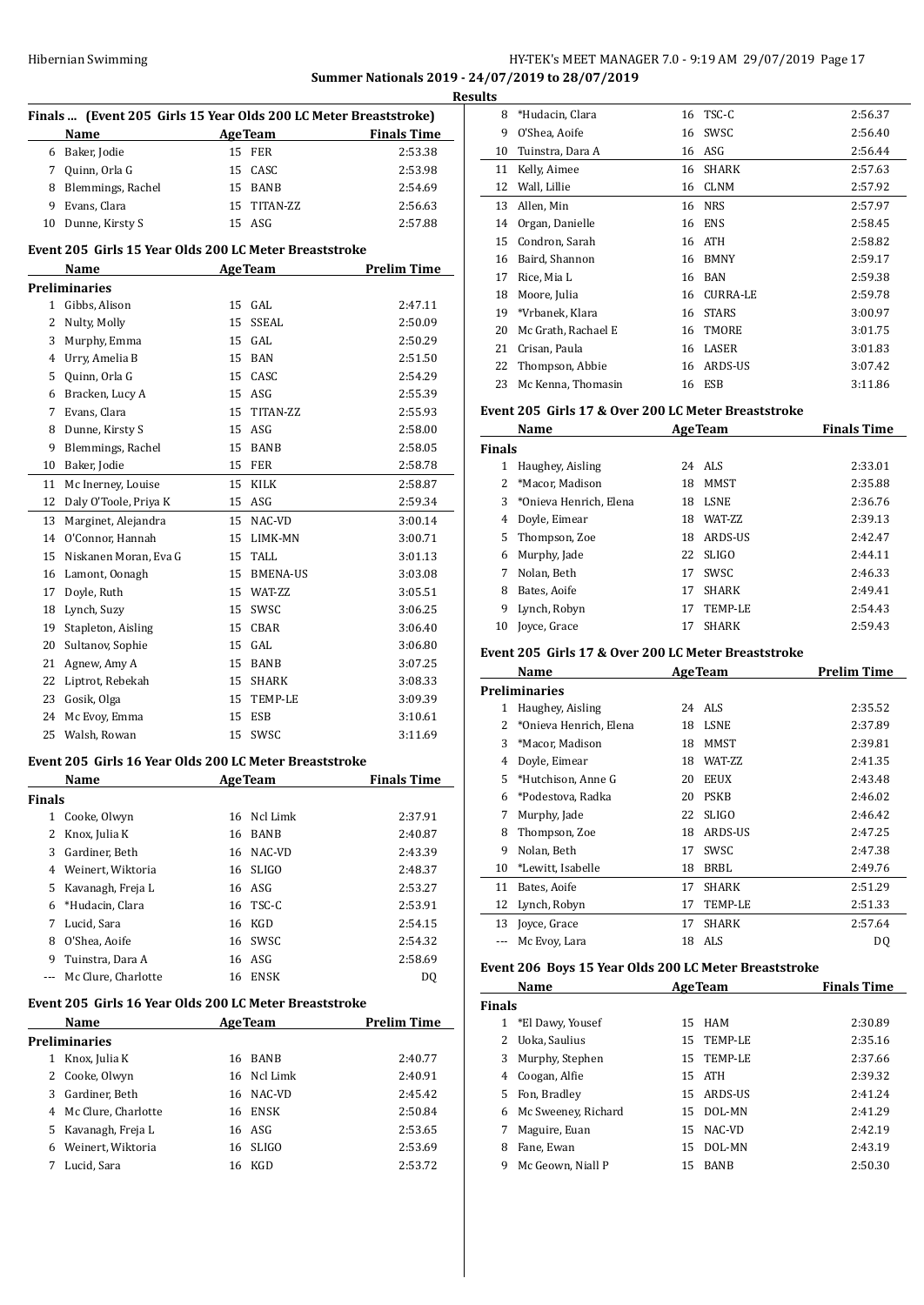# HY-TEK's MEET MANAGER 7.0 - 9:19 AM 29/07/2019 Page 18

**Summer Nationals 2019 - 24/07/2019 to 28/07/2019**

|        |                                                               |    |                   | Finals  (Event 206 Boys 15 Year Olds 200 LC Meter Breaststroke)<br><b>Example 2 AgeTeam Example 2 Finals Time</b> |
|--------|---------------------------------------------------------------|----|-------------------|-------------------------------------------------------------------------------------------------------------------|
|        | Name<br>Feenan, Michael                                       |    | 15 SWSC           | DQ                                                                                                                |
|        |                                                               |    |                   |                                                                                                                   |
|        | Event 206 Boys 15 Year Olds 200 LC Meter Breaststroke<br>Name |    | <b>AgeTeam</b>    | <b>Prelim Time</b>                                                                                                |
|        | <b>Preliminaries</b>                                          |    |                   |                                                                                                                   |
|        | 1 *El Dawy, Yousef                                            |    | 15 HAM            | 2:35.16                                                                                                           |
| 2      | Murphy, Stephen                                               | 15 | TEMP-LE           | 2:38.37                                                                                                           |
|        | 3 Coogan, Alfie                                               |    | 15 ATH            | 2:41.09                                                                                                           |
|        | 4 Uoka, Saulius                                               |    | 15 TEMP-LE        | 2:41.96                                                                                                           |
|        | 5 Feenan, Michael                                             | 15 | SWSC              | 2:43.26                                                                                                           |
|        | 6 Fon, Bradley                                                |    | 15 ARDS-US        | 2:43.72                                                                                                           |
| 7      | Mc Sweeney, Richard                                           | 15 | DOL-MN            | 2:44.64                                                                                                           |
| 8      | Maguire, Euan                                                 |    | 15 NAC-VD         | 2:45.87                                                                                                           |
| 9      | Dunnion, Cody                                                 | 15 | SSEAL             | 2:46.40                                                                                                           |
| 10     | Mc Geown, Niall P                                             |    | 15 BANB           | 2:47.23                                                                                                           |
| 11     | Fane, Ewan                                                    | 15 | DOL-MN            | 2:47.33                                                                                                           |
| 12     | *Mc Sporran, Darragh                                          |    | 15 LHMTN          | 2:49.35                                                                                                           |
| 13     | Melia, Odie                                                   | 15 | <b>TUAM</b>       | 2:50.69                                                                                                           |
|        |                                                               |    | TEMP-LE           | 2:51.15                                                                                                           |
|        | 14 Kenny, Conor<br>15 Foley, Conor                            | 15 | 15 DOL-MN         | 2:51.92                                                                                                           |
|        | 16 Moore-Keane, Ross                                          |    | 15 ATH            | 2:52.08                                                                                                           |
|        |                                                               |    | 15 ARDS-US        | 2:54.90                                                                                                           |
|        | 17 Allen, Dominic                                             | 15 | ST FC             | 2:56.72                                                                                                           |
|        | 18 Bondarevs, Nikita<br>19 Ferrie, Patrick G                  |    | 15 LISB           | 2:58.18                                                                                                           |
|        | 20 Webster, Harry                                             | 15 | NAC-VD            | 2:58.78                                                                                                           |
|        |                                                               | 15 |                   | 2:59.49                                                                                                           |
|        | 21 Gilchrist, Calum<br>22 O'Connell, Sean                     | 15 | DROG-LE<br>DOL-MN | 2:59.67                                                                                                           |
|        |                                                               | 15 | KGD               | 3:02.84                                                                                                           |
|        | 23 Doyle, Jack                                                |    | 15 TMORE          |                                                                                                                   |
|        | 24 Gillespie, Ross                                            |    |                   | 3:04.55                                                                                                           |
|        | 25 Trinchinet, Adrian                                         | 15 | NAC-VD            | 3:09.44                                                                                                           |
|        | --- Dillon, Joe                                               | 15 | CURRA-LE          | DQ                                                                                                                |
|        | --- Ronan, Dara                                               |    | 15 BREF           | DQ                                                                                                                |
|        | Event 206 Boys 16 Year Olds 200 LC Meter Breaststroke         |    |                   |                                                                                                                   |
|        | Name                                                          |    | <b>AgeTeam</b>    | <b>Finals Time</b>                                                                                                |
| Finals |                                                               |    |                   |                                                                                                                   |
|        |                                                               |    |                   |                                                                                                                   |
|        | 1 Woodside, Ben                                               |    | 16 LARNE-US       |                                                                                                                   |
| 2      | Kenny, Sean                                                   | 16 | TEMP-LE           |                                                                                                                   |
| 3      | Naughton, Ben                                                 | 16 | GAL               |                                                                                                                   |
|        | 4 Wilson, Adam W                                              | 16 | BANB              |                                                                                                                   |
|        | 5 Reidy, Joe                                                  |    | 16 KGD            |                                                                                                                   |
|        | 6 Powell, Teige                                               |    | 16 KILK           |                                                                                                                   |
| 7      | Mulholland, Daniel J                                          |    | 16 LISB           |                                                                                                                   |
|        | 8 Crean Mc Kenna, Kyle                                        | 16 | SLBGH             |                                                                                                                   |
| 9      | Curley, Patrick                                               |    | 16 ESB            |                                                                                                                   |
| 10     | Registe, Deaten N                                             |    | 16 LISB           |                                                                                                                   |
|        | Event 206 Boys 16 Year Olds 200 LC Meter Breaststroke         |    |                   | 2:19.98<br>2:26.01<br>2:33.85<br>2:34.47<br>2:43.39<br>2:43.77<br>2:43.87<br>2:43.90<br>2:46.78<br>2:46.85        |
|        | Name                                                          |    | <b>AgeTeam</b>    | <b>Prelim Time</b>                                                                                                |
|        | <b>Preliminaries</b>                                          |    |                   |                                                                                                                   |
|        | 1 Woodside, Ben                                               |    | 16 LARNE-US       |                                                                                                                   |
| 2      | Kenny, Sean                                                   | 16 | TEMP-LE           | 2:23.51<br>2:30.41                                                                                                |
|        | 3 Naughton, Ben                                               |    | 16 GAL            | 2:35.96                                                                                                           |
|        | 4 Wilson, Adam W                                              |    | 16 BANB           |                                                                                                                   |
|        | 5 Fitzgerld, Daragh                                           |    | 16 ATH            |                                                                                                                   |
|        | 6 Mulholland, Daniel J                                        |    | 16 LISB           |                                                                                                                   |
|        | 7 Powell, Teige                                               |    | 16 KILK           | 2:35.98<br>2:40.09<br>2:42.68<br>2:44.52                                                                          |
|        | 8 Grady, Rory                                                 |    | 16 CBAR           | 2:44.86                                                                                                           |

| sults |                       |    |              |         |  |  |
|-------|-----------------------|----|--------------|---------|--|--|
| 10    | Curley, Patrick       |    | 16 ESB       | 2:47.88 |  |  |
| 11    | Crean Mc Kenna, Kyle  | 16 | SLBGH        | 2:48.28 |  |  |
| 12    | Registe, Deaten N     |    | 16 LISB      | 2:48.53 |  |  |
| 13    | *Skalnik, Marek       |    | 16 PSKB      | 2:50.47 |  |  |
|       | 14 O'Brien, Charles T | 16 | <b>KLRNY</b> | 2:51.99 |  |  |
| 15    | Russell, Tom          |    | 16 KILK      | 2:52.93 |  |  |
| 16    | Mc Namara, Conn       | 16 | CBAR         | 2:54.06 |  |  |
| 17    | Begley, Lukas         | 16 | TUAM         | 2:57.34 |  |  |
|       | Doyle, Shane          | 16 | LIMK-MN      | DO.     |  |  |
|       |                       |    |              |         |  |  |

## **Event 206 Boys 17 & Over 200 LC Meter Breaststroke**

|    | Name                | <b>AgeTeam</b> |         | <b>Finals Time</b> |  |  |  |  |  |
|----|---------------------|----------------|---------|--------------------|--|--|--|--|--|
|    | <b>Finals</b>       |                |         |                    |  |  |  |  |  |
|    | *Kuhn, Wassili      | 20             | Germany | 2:14.69            |  |  |  |  |  |
|    | 2 *Matzerath, Lucas | 19             | Germany | 2:16.20            |  |  |  |  |  |
| 3  | Doyle, Liam         | 22             | Ncl Dol | 2:18.40            |  |  |  |  |  |
| 4  | Feenan, Andrew      | 18             | SWSC.   | 2:20.91            |  |  |  |  |  |
| 5. | Kenny, Joe          | 18             | TEMP-LE | 2:27.22            |  |  |  |  |  |
| 6  | Kelly, Shane        | 20             | NAC-VD  | 2:27.86            |  |  |  |  |  |
| 7  | Vedernikov. Nikita  | 19             | NAC-VD  | 2:29.90            |  |  |  |  |  |
| 8  | Mc Sharry, Mouric   | 17             | MARI.   | 2:31.25            |  |  |  |  |  |
| 9  | Mc Namara, Michael  | 18             | CLM     | 2:36.61            |  |  |  |  |  |
| 10 | O'Sullivan, Cillian | 17             | PORT-LE | 2:37.46            |  |  |  |  |  |

## **Event 206 Boys 17 & Over 200 LC Meter Breaststroke**

|                | Name                      |    | <b>AgeTeam</b> | <b>Prelim Time</b> |
|----------------|---------------------------|----|----------------|--------------------|
|                | <b>Preliminaries</b>      |    |                |                    |
| 1              | *Matzerath, Lucas         | 19 | Germany        | 2:17.46            |
| $\overline{2}$ | *Kuhn, Wassili            | 20 | Germany        | 2:19.42            |
| 3              | *Britton, John            | 24 | EALL           | 2:19.70            |
| 4              | Doyle, Liam               | 22 | Ncl Dol        | 2:20.70            |
| 5              | *Jorgenson, Jacob         | 22 | <b>KVIKS</b>   | 2:22.36            |
| 6              | *Gerber, Yaron            | 21 | EALL           | 2:22.92            |
| 7              | Feenan, Andrew            | 18 | SWSC           | 2:23.69            |
| 8              | *Braunberger, Richard     | 19 | Germany        | 2:27.54            |
| 9              | Kenny, Joe                | 18 | TEMP-LE        | 2:29.07            |
| 10             | Kelly, Shane              | 20 | NAC-VD         | 2:29.33            |
| 11             | Mc Sharry, Mouric         | 17 | <b>MARL</b>    | 2:31.34            |
| 12             | Vedernikov, Nikita        | 19 | NAC-VD         | 2:31.68            |
| 13             | O'Sullivan. Cillian       | 17 | PORT-LE        | 2:32.75            |
| 14             | *Mc Carthy, Dominic       | 17 | <b>HDSDN</b>   | 2:33.92            |
| 15             | *Vazirani, Rohan          | 18 | EALL           | 2:35.20            |
| 16             | Mc Namara, Michael        | 18 | <b>CLM</b>     | 2:38.26            |
| 17             | *Walsh, Rueben            | 18 | <b>WINS</b>    | 2:39.40            |
| 18             | Egan, Dylan               | 17 | <b>ALS</b>     | 2:39.55            |
| 19             | Cox, Paul Y               | 17 | <b>LISB</b>    | 2:39.87            |
| 20             | Mc Ilroy-Sanchez, Conor S | 17 | CASC           | 2:40.90            |
| 21             | Foley, Cian               | 20 | <b>NRS</b>     | 2:41.56            |
| 22             | *Neally, Ross             | 19 | WCGX           | 2:41.88            |
| 23             | Mc Cartney, Lewis         | 17 | <b>ENSK</b>    | 2:42.43            |
| 24             | Maher, Anthony            | 18 | <b>SLIGO</b>   | 2:42.98            |
| 25             | Breslin, Ethan            | 17 | <b>CLM</b>     | 2:43.12            |
| 26             | Kennedy, Eidhne           | 17 | GAL            | 2:44.10            |
| 27             | Carey, Oisin              | 18 | LASER          | 2:44.44            |
| 28             | Buckley, Ben              | 17 | MAL-MN         | 2:45.06            |

## **Event 207 Girls 15 Year Olds 1500 LC Meter Freestyle**

| Name               | <b>AgeTeam</b> | <b>Finals Time</b> |
|--------------------|----------------|--------------------|
| 1 *Hulford, Kate S | 15 TSC-C       | 18:07.32           |
| 2 Gannon, Jessica  | 15 COM         | 18:13.15           |
| 3 O'Shea, Hannah   | 15 DOL-MN      | 18:20.47           |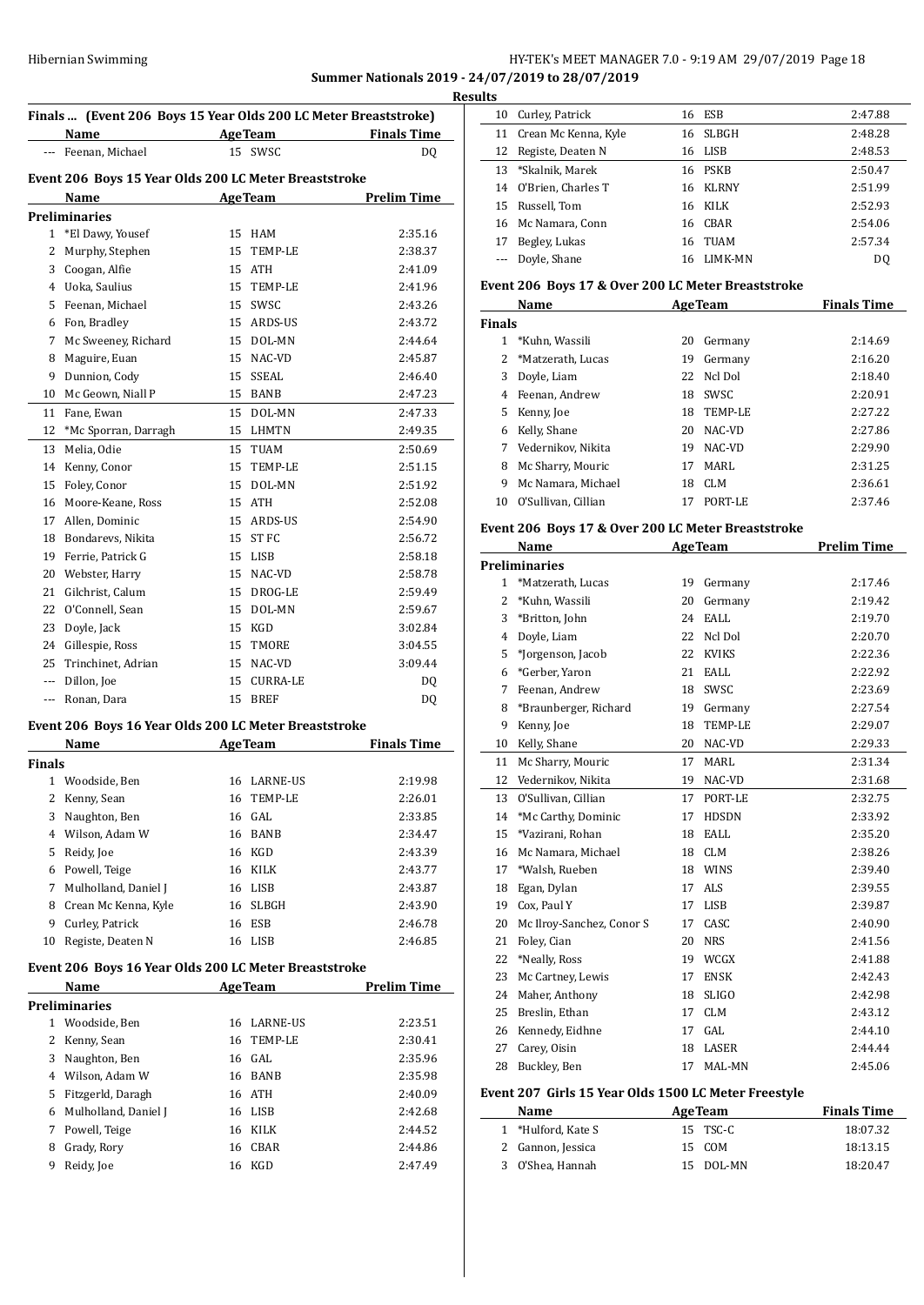## HY-TEK's MEET MANAGER 7.0 - 9:19 AM 29/07/2019 Page 19 **Summer Nationals 2019 - 24/07/2019 to 28/07/2019 Resu**

|                | (Event 207 Girls 15 Year Olds 1500 LC Meter Freestyle)     |    |                |                    |
|----------------|------------------------------------------------------------|----|----------------|--------------------|
|                | Name                                                       |    | <b>AgeTeam</b> | <b>Finals Time</b> |
|                | 4 Bentley, Hazel C                                         |    | $15$ ASG       | 18:29.07           |
|                | Event 207 Girls 16 Year Olds 1500 LC Meter Freestyle       |    |                |                    |
|                | Name                                                       |    | <b>AgeTeam</b> | <b>Finals Time</b> |
| $\mathbf{1}$   | Donegan, Éle                                               |    | 16 LEA         | 17:54.95           |
|                | 2 *Stoehr, Allison                                         |    | 16 STARS       | 18:16.46           |
|                | 3 Farrell, Danielle                                        |    | 16 SLIGO       | 18:35.37           |
|                | 4 Cox, Andrea S                                            |    | 16 LISB        | 18:53.95           |
|                | Event 207 Girls 17 & Over 1500 LC Meter Freestyle          |    |                |                    |
|                | Name                                                       |    | <b>AgeTeam</b> | <b>Finals Time</b> |
|                | 1 *Bach, Helena R                                          |    | 19 DEN         | 16:40.30           |
|                | 2 *Rieder, Celine                                          |    | 18 Germany     | 16:44.88           |
| 3              | *Datars, Mahaylia                                          |    | 17 STARS       | 17:47.88           |
|                | 4 O'Hara, Brogán                                           |    | 21 LEA         | 18:17.73           |
|                | 5 Mc Evoy, Lara                                            |    | 18 ALS         | 18:32.60           |
| 6              | Doyle, Eimear                                              |    | 18 WAT-ZZ      | 18:53.61           |
|                | Event 208 Mixed 15 & Over 400 LC Meter Medley Relay        |    |                |                    |
|                | Team                                                       |    | Relay          | <b>Finals Time</b> |
|                | 1 Germany                                                  |    | A              | 3:56.91            |
| $\overline{2}$ | <b>DEN</b>                                                 |    | A              | 3:57.21            |
| 3              | ALS                                                        |    | A              | 4:07.80            |
|                | 4 LARNE-US                                                 |    | A              | 4:13.58            |
| 5              | HAM                                                        |    | A              | 4:19.08            |
|                | 6 GAL                                                      |    | A              | 4:19.16            |
| 7              | TEMP-LE                                                    |    | A              | 4:19.58            |
| 8              | SWSC                                                       |    | A              | 4:22.25            |
| 9              | ESB                                                        |    | A              | 4:23.97            |
| 10             | PSKB                                                       |    | A              | 4:25.19            |
|                | 11 WAT-ZZ                                                  |    | A              | 4:28.71            |
| 12             | CIRL                                                       |    | A              | 4:29.39            |
| 13             | <b>NRS</b>                                                 |    | А              | 4:29.70            |
|                | 14 ASG                                                     |    | A              | 4:37.16            |
|                | 15 DOL-MN<br>ARDS-US                                       |    | A              | 4:41.39            |
| $---$          | NAC-VD                                                     |    | A<br>A         | DQ                 |
|                |                                                            |    |                | DQ                 |
|                | Event 211 Girls 12-13 50 LC Meter Freestyle                |    | <b>AgeTeam</b> |                    |
| A - Final      | Name                                                       |    |                | <b>Finals Time</b> |
| $\mathbf{1}$   | *Smith, Rachel                                             | 13 | MMST           | 28.58              |
| $\overline{2}$ | Whitten, Rosie                                             | 12 | TMORE          | 28.70              |
| 3              | *Clerkin, Sophie                                           |    | 13 B&B         | 28.98              |
|                | 4 Mc Grath, Izzy                                           | 13 | DOL-MN         | 29.05              |
|                | 5 Buckley, Marguerite                                      |    | 13 CLNM        | 29.07              |
|                | 6 Powell, Ella                                             |    | 13 ATH         | 29.11              |
| 7              | Liddane, Leanna                                            |    | 13 ENS         | 29.34              |
| 8              | Farr, Lauren                                               |    | 13 SWSC        | 29.56              |
| 9              | Quigley, Zophia                                            |    | 12 ARDS-US     | 29.99              |
| 10             | Bach, Izzy                                                 |    | 13 ADSC        | 30.78              |
|                |                                                            |    |                |                    |
|                | Event 211 Girls 12-13 50 LC Meter Freestyle<br><b>Name</b> |    | <b>AgeTeam</b> | <b>Prelim Time</b> |
|                | <b>Preliminaries</b>                                       |    |                |                    |
| $\mathbf{1}$   | *Smith, Rachel                                             | 13 | MMST           | 28.48              |
| $\mathbf{2}$   | Whitten, Rosie                                             | 12 | TMORE          | 29.09              |
|                | 3 *Clerkin, Sophie                                         | 13 | B&B            | 29.10              |
|                | 4 Buckley, Marguerite                                      |    | 13 CLNM        | 29.28              |

 \*Stein-Blumberg, Mia R 13 TSC-C 29.43 \*McAndrew, Orlaith 13 HAM 29.45

| ılts      |                                                    |          |                 |                    |
|-----------|----------------------------------------------------|----------|-----------------|--------------------|
| 7         | Farr, Lauren                                       | 13       | SWSC            | 29.52              |
| 8         | Mc Grath, Izzy                                     | 13       | DOL-MN          | 29.59              |
| 9         | Quigley, Zophia                                    | 12       | ARDS-US         | 29.60              |
| 10        | *Partridge, Sadie                                  | 13       | TSC-C           | 29.65              |
| $*11$     | Powell, Ella                                       | 13       | ATH             | 29.73              |
| *11       | *McIntosh, Isla                                    | 13       | HAM             | 29.73              |
|           | <b>Swim-Off Required</b>                           |          |                 |                    |
| 13        | Bach, Izzy                                         | 13       | ADSC            | 29.74              |
| 14        | *Eissa, Jasmine                                    | 13       | HAM             | 29.75              |
| 15        | Liddane, Leanna                                    | 13       | <b>ENS</b>      | 29.83              |
| 16        | *Gough, Daniela                                    | 13       | HAM             | 29.96              |
| $*17$     | Davison, Grace                                     | 12       | ARDS-US         | 29.98              |
| *17       | Lawlor, Rihanna                                    | 13       | LISB            | 29.98              |
| 19        | O'Kane, Moya                                       | 13       | LISB            | 29.99              |
| 20        | Lama, Duana                                        | 13       | FER             | 30.04              |
| 21        | *Murray, Holly                                     | 13       | MSC             | 30.11              |
| 22        | Miskelly, Olivia E                                 | 12       | BANB            | 30.20              |
| 23        | Maher, Elly                                        | 13       | TEMP-LE         | 30.25              |
| 24        | Monaghan, Riona                                    | 13       | ESB             | 30.33              |
| $*25$     | Marriott, Aisling                                  | 13       | SWAN-VD         | 30.40              |
| $*25$     | Rosu, Maria - Lorena                               | 12       | TEMP-LE         | 30.40              |
| 27        | Harrington, Eva                                    | 13       | DOL-MN          | 30.42              |
| 28        | Byrne, Ava M                                       | 13       | SS              | 30.53              |
| 29        | Reihill, Emilie                                    | 13       | <b>ENSK</b>     | 30.65              |
| 30        | Sherriff, Esme                                     | 12       | ALS             | 30.67              |
| 31        | Murphy, Kate                                       | 13       | NAC-VD          | 30.72              |
| 32        | Davitt, Ciara                                      | 13       | GAL             | 30.79              |
| 33        | Bailey, Leagh                                      | 13       | <b>NRS</b>      | 30.80              |
| 34        | O'Connor, Anna                                     | 13       | <b>SLIGO</b>    | 30.81              |
| 35        | *Henry, Isla                                       | 12       | HAM             | 30.82              |
| *36       | *Callanan, Olivia                                  | 13       | WINS            | 30.91              |
| *36       | Curley, Caoimhe                                    | 13       | CBAR            | 30.91              |
| 38        | Ivory, Aoibheann E                                 | 13       | ASG             | 31.00              |
| 39        | Walker, Darcy S                                    | 12       | NY&MN           | 31.04              |
| 40        | Kasozi, Skye                                       | 12       | ADSC            | 31.05              |
| 41<br>42  | Mc Tigue, Kim<br>Waters, Niamh                     | 13<br>12 | KGD<br>ASG      | 31.12              |
| 43        | Logan, Eliza                                       | 13       | ADSC            | 31.13              |
|           |                                                    |          |                 | 31.14              |
| 44<br>45  | O'Bric, Molly E<br>Harford, Tia                    | 13<br>13 | ASG<br>BARRA-ZZ | 31.22<br>31.45     |
|           |                                                    |          |                 |                    |
|           | Event 211 Girls 14 Year Olds 50 LC Meter Freestyle |          |                 |                    |
|           | <u>Name</u>                                        |          | <b>AgeTeam</b>  | <b>Finals Time</b> |
| A - Final |                                                    |          |                 |                    |
| 1         | *Whittaker, Leah                                   | 14       | EALL            | 26.64              |
| 2         | Rowlands, Aisling                                  | 14       | TROJ-ZZ         | 27.47              |
| 3         | Rogers, Nemone                                     | 14       | TROJ-ZZ         | 27.66              |
|           | 4 *Peterson, Mack R                                | 14       | TSC-C           | 28.14              |
| 5         | Lee, Ellen                                         | 14       | SWSC            | 28.26              |
| 6         | Lee, Danielle M                                    | 14       | ASG             | 28.44              |
|           | 7 Mc Alorum, Mollie                                |          | 14 LEA          | 28.86              |
| 8         | Solaja, Mia                                        |          | 14 TROJ-ZZ      | 28.94              |
| 9         | Mc Mullen, Jodie H                                 | 14       | BANB            | 29.09              |
| 10        | Phelan, Rosalie                                    | 14       | CORM            | 29.56              |
|           | Event 211 Girls 14 Year Olds 50 LC Meter Freestyle |          |                 |                    |
|           | Name                                               |          | <b>AgeTeam</b>  | <b>Prelim Time</b> |
|           | Preliminaries                                      |          |                 |                    |
| 1         | *Whittaker, Leah                                   | 14       | EALL            | 27.14              |
| 2         | Rowlands, Aisling                                  | 14       | TROJ-ZZ         | 27.71              |
| 3         | *Peterson, Mack R                                  | 14       | TSC-C           | 27.78              |
|           |                                                    |          |                 |                    |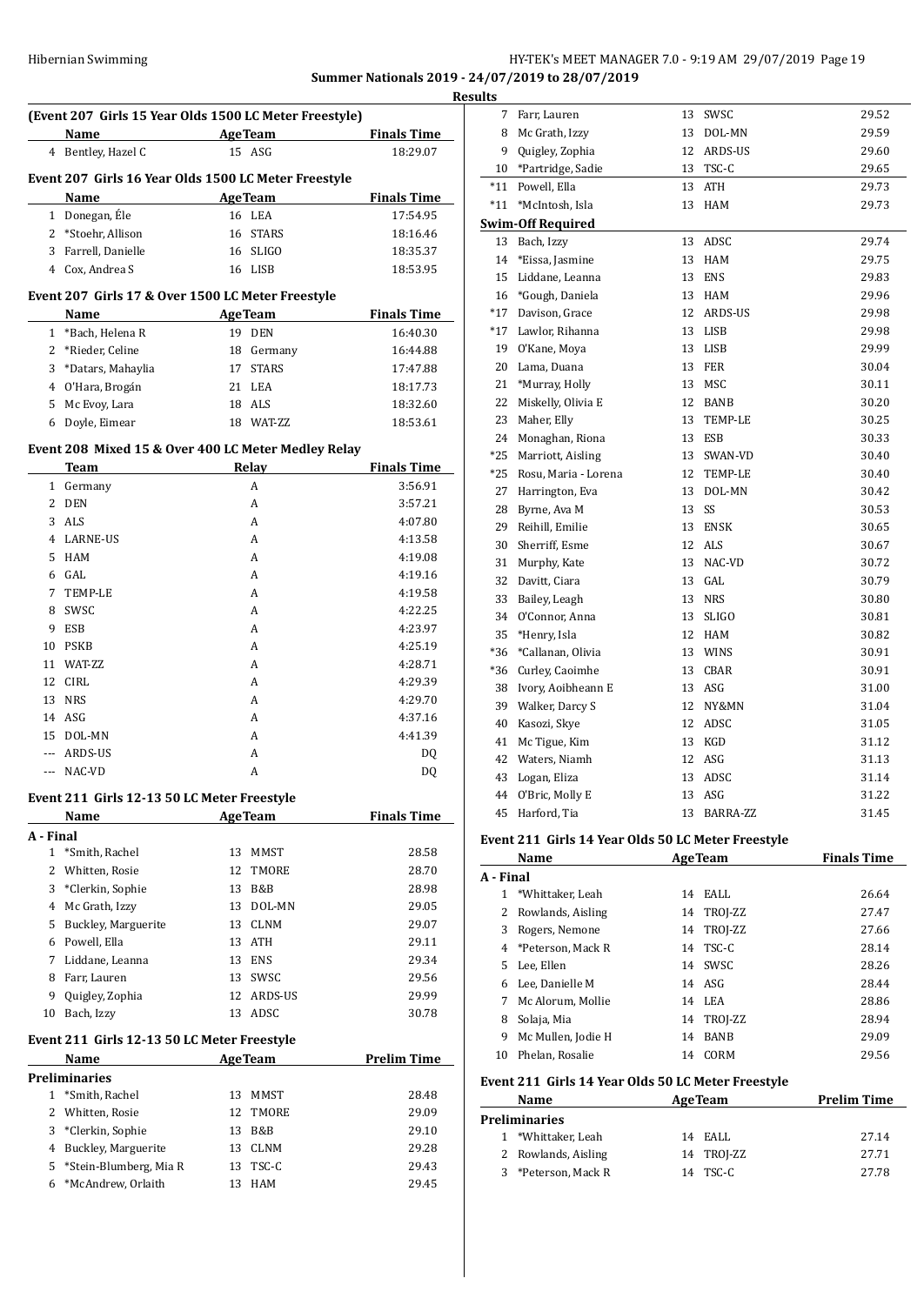$\overline{a}$ 

## HY-TEK's MEET MANAGER 7.0 - 9:19 AM 29/07/2019 Page 20 **Summer Nationals 2019 - 24/07/2019 to 28/07/2019**

|                | Preliminaries  (Event 211 Girls 14 Year Olds 50 LC Meter Freestyle) |    |                  |                    |
|----------------|---------------------------------------------------------------------|----|------------------|--------------------|
|                | Name                                                                |    | <b>AgeTeam</b>   | <b>Prelim Time</b> |
| $\overline{4}$ | Rogers, Nemone                                                      | 14 | TROJ-ZZ          | 28.00              |
| 5              | Lee, Danielle M                                                     | 14 | ASG              | 28.52              |
| 6              | *Byrne, Shannon                                                     |    | 14 MSC           | 28.54              |
| 7              | *Yu, Emily Q                                                        | 14 | TSC-C            | 28.60              |
| 8              | Lee, Ellen                                                          |    | 14 SWSC          | 28.63              |
| *9             | *Sheridan, Lily                                                     | 14 | TSC-C            | 28.72              |
| $*q$           | *Khamash, Noor                                                      |    | 14 HAM           | 28.72              |
| 11             | Phelan, Rosalie                                                     | 14 | CORM             | 28.88              |
| 12             | Solaja, Mia                                                         | 14 | TROJ-ZZ          | 28.95              |
| 13             | Mc Alorum, Mollie                                                   |    | 14 LEA           | 28.99              |
| 14             | *Service, Laurel A                                                  | 14 | TSC-C            | 29.03              |
| 15             | Mc Mullen, Jodie H                                                  | 14 | <b>BANB</b>      | 29.04              |
| 16             | Mc Cartney, Ellie                                                   |    | 14 ENSK          | 29.25              |
| 17             | Walsh, Niamh                                                        |    | 14 GLN-ZZ        | 29.26              |
| 18             | Fane, Heather                                                       |    | 14 DOL-MN        | 29.38              |
| 19             | *May, Jodie                                                         | 14 | <b>HAM</b>       | 29.41              |
| $*20$          | Kennedy, Niamh                                                      |    | 14 GAL           | 29.43              |
| $*20$          | Ni Riain, Roisin                                                    |    | 14 LIMK-MN       | 29.43              |
| 22             | *Cummins, Isabella                                                  |    | 14 EALL          | 29.52              |
| 23             | *Hill, Tia                                                          |    | 14 MSC           | 29.65              |
| 24             | Seale Mc Kend, Isabella C                                           |    | 14 TROJ-ZZ       | 29.69              |
| 25             | *Plumtree, Abi                                                      | 14 | MSC              | 29.75              |
| 26             | Allen, Farrah                                                       |    | 14 BAN           | 29.81              |
| 27             | Gardiner, Ciara                                                     |    | 14 DOL-MN        | 29.84              |
| 28             | Sallai, Sara                                                        | 14 | ST <sub>FC</sub> | 29.85              |
| 29             | O'Connor, Aisling                                                   |    | 14 NAC-VD        | 29.86              |
| 30             | *Carrao, Iris Pereira                                               |    | 14 CIRL          | 30.04              |
| 31             | Kenny, Nevaeh                                                       |    | 14 ALS           | 30.05              |
| 32             | Kelly, Clara                                                        |    | 14 ALS           | 30.13              |
| 33             | Mc William, Tea                                                     |    | 14 BMNY          | 30.20              |
| 34             | Farr, Rachel                                                        |    | 14 SWSC          | 30.21              |
| 35             | MC Guire, Lily                                                      |    | 14 LEA           | 30.23              |
| 36             | Barrett, Ruth                                                       |    | 14 ALS           | 30.26              |
| 37             | Millar, Ellen                                                       |    | 14 LARNE-US      | 30.31              |
| 38             | Reidy, Grace                                                        |    | 14 KGD           | 30.33              |
| *39            | Doran, Sophie                                                       |    | 14 LARNE-US      | 30.47              |
| *39            | Sweeney, Kate                                                       |    | 14 TEMP-LE       | 30.47              |
| 41             | *O'Dea, Madeleine                                                   | 14 | MMST             | 30.54              |
| 42             | Corkery, Hannah                                                     | 14 | SPL-SE           | 30.57              |
| 43             | Forde, Lara                                                         | 14 | <b>ESB</b>       | 30.98              |

## **Event 212 Boys 12-13 50 LC Meter Freestyle**

|                                            | Name                       |    | <b>AgeTeam</b> | <b>Finals Time</b> |  |  |  |  |
|--------------------------------------------|----------------------------|----|----------------|--------------------|--|--|--|--|
|                                            | Finals                     |    |                |                    |  |  |  |  |
| 1                                          | Pau, David                 | 13 | PORT-LE        | 26.57              |  |  |  |  |
| 2                                          | Fitzgerald, Conor          | 13 | SPL-SE         | 26.81              |  |  |  |  |
| 3                                          | *Hayes, Conor              | 13 | EC W           | 27.18              |  |  |  |  |
| 4                                          | *Power, Rhys               | 13 | HAM            | 27.42              |  |  |  |  |
| 5                                          | O'Loughlin Brophy, Killian | 13 | Cool           | 27.59              |  |  |  |  |
| 6                                          | Moan, Matthew              | 13 | <b>CKSTN</b>   | 28.02              |  |  |  |  |
| 7                                          | Brennan, Ollie             | 13 | Cool           | 28.14              |  |  |  |  |
| 8                                          | Foley, Joshua              | 13 | <b>KNMRE</b>   | 28.31              |  |  |  |  |
| 9                                          | Morgan, Darragh            | 13 | Cool           | 28.61              |  |  |  |  |
| 10                                         | Crilly, Darragh            | 12 | ESB            | 29.50              |  |  |  |  |
| Event 212 Boys 12-13 50 LC Meter Freestyle |                            |    |                |                    |  |  |  |  |
|                                            | Name                       |    | <b>AgeTeam</b> | <b>Prelim Time</b> |  |  |  |  |
|                                            | Preliminaries              |    |                |                    |  |  |  |  |
| 1                                          | Fitzgerald, Conor          | 13 | SPL-SE         | 27.08              |  |  |  |  |

| <b>Results</b> |                            |    |              |       |  |  |
|----------------|----------------------------|----|--------------|-------|--|--|
| 2              | Pau, David                 |    | 13 PORT-LE   | 27.29 |  |  |
| 3              | *Haves, Conor              | 13 | EC W         | 27.30 |  |  |
| 4              | *Power, Rhys               | 13 | <b>HAM</b>   | 27.52 |  |  |
| 5              | *Halawi, Carlos            | 13 | <b>HAM</b>   | 28.01 |  |  |
| 6              | Brennan, Ollie             | 13 | Cool         | 28.18 |  |  |
| 7              | O'Loughlin Brophy, Killian | 13 | Cool         | 28.28 |  |  |
| 8              | Foley, Joshua              | 13 | <b>KNMRE</b> | 28.29 |  |  |
| 9              | Moan, Matthew              | 13 | <b>CKSTN</b> | 28.48 |  |  |
| 10             | *Smehlik, Krystof          | 13 | <b>PSKB</b>  | 28.55 |  |  |
| 11             | *Byrne, Brydan             | 12 | <b>MSC</b>   | 28.66 |  |  |
| 12             | Morgan, Darragh            | 13 | Cool         | 28.82 |  |  |
| 13             | Leggett, David             | 13 | <b>OLY</b>   | 29.12 |  |  |
| 14             | Crilly, Darragh            | 12 | ESB          | 29.24 |  |  |
| $^{\ast}15$    | Viglas, Martin             | 13 | <b>SLIGO</b> | 29.37 |  |  |
| $*15$          | Delaney, Jack              | 13 | <b>CLM</b>   | 29.37 |  |  |
| 17             | Cummings, Benji            | 13 | SSEAL        | 29.38 |  |  |
| 18             | Coffey, Ian                | 13 | <b>KLRNY</b> | 29.42 |  |  |
| 19             | *Tallal, Omar              | 13 | <b>HAM</b>   | 29.44 |  |  |
| 20             | Hussey, Michael            | 13 | GAL          | 29.49 |  |  |
| 21             | Kearney, Oliver            |    | 13 LONG-VD   | 29.55 |  |  |
| 22             | Mathers, Liam og G         | 13 | NY&MN        | 29.58 |  |  |
| 23             | *Adams, Josef              | 12 | EALL         | 29.69 |  |  |
| 24             | Igoe, Rory                 | 13 | <b>TUAM</b>  | 29.73 |  |  |
| 25             | Morris, Charlie            | 13 | MULST-US     | 29.74 |  |  |
| 26             | Sherry, Oliver             | 13 | NAC-VD       | 29.81 |  |  |
| 27             | Donnelly, Seanan           | 13 | ST DO-US     | 29.93 |  |  |
| 28             | *Siddiqui, Amaan           | 13 | <b>HAM</b>   | 29.94 |  |  |
| 29             | Pierse, Peter              | 12 | KGD          | 30.14 |  |  |
| 30             | Berryman, Sebastian        | 12 | ARDS-US      | 30.27 |  |  |
| 31             | Simpson, Evan              | 12 | NAC-VD       | 30.67 |  |  |
| 32             | Chan, Jaden                | 12 | SS           | 30.82 |  |  |
| 33             | Brennan, Charlie           |    | 13 ASG       | 31.40 |  |  |
| 34             | Mc Ginley, Ryan            |    | 13 NAC-VD    | 32.04 |  |  |
| ---            | Hughes, Darragh            | 13 | <b>SLBGH</b> | DQ    |  |  |
| $- - -$        | Balashchuk, Andrew         | 13 | NAC-VD       | DQ    |  |  |
|                |                            |    |              |       |  |  |

## **Event 212 Boys 14 Year Olds 50 LC Meter Freestyle**

|               | Name             |    | <b>AgeTeam</b> | <b>Finals Time</b> |
|---------------|------------------|----|----------------|--------------------|
| <b>Finals</b> |                  |    |                |                    |
|               | Tebite, Oisin    | 14 | NAC-VD         | 25.06              |
| 2             | Coulter, Evan C  | 14 | CY BT          | 25.35              |
| 3             | *Springer, Jan   |    | 14 HAM         | 25.82              |
| 4             | Winston, Harry   |    | 14 ALS         | 26.05              |
| $*5$          | O'Neill. Finn    |    | 14 TROJ-ZZ     | 26.06              |
|               | *5 Phelan, Sami  | 14 | GLN-ZZ         | 26.06              |
| 7             | Barnes, Adam     | 14 | ARDS-US        | 26.20              |
| 8             | Riddell. Ben M   |    | 14 BAN         | 26.24              |
| 9             | Registe, Dylan L | 14 | LISB           | 26.43              |
| 10            | Mulhall, John    | 14 | TROI-ZZ        | 26.77              |

## **Event 212 Boys 14 Year Olds 50 LC Meter Freestyle**

|    | Name                       |    | <b>AgeTeam</b> | <b>Prelim Time</b> |  |
|----|----------------------------|----|----------------|--------------------|--|
|    | <b>Preliminaries</b>       |    |                |                    |  |
|    | Tebite, Oisin              | 14 | NAC-VD         | 25.27              |  |
|    | 2 Coulter, Evan C          | 14 | CY BT          | 25.48              |  |
| 3  | Barnes, Adam               | 14 | ARDS-US        | 25.57              |  |
| 4  | Phelan, Sami               | 14 | GLN-ZZ         | 25.77              |  |
| 5. | Winston, Harry             |    | 14 ALS         | 25.82              |  |
|    | 6 *Senc-Samardzic, Filip N | 14 | TSC-C          | 25.89              |  |
|    | O'Neill, Finn              |    | 14 TROJ-ZZ     | 26.03              |  |
| 8  | Registe, Dylan L           | 14 | LISB           | 26.13              |  |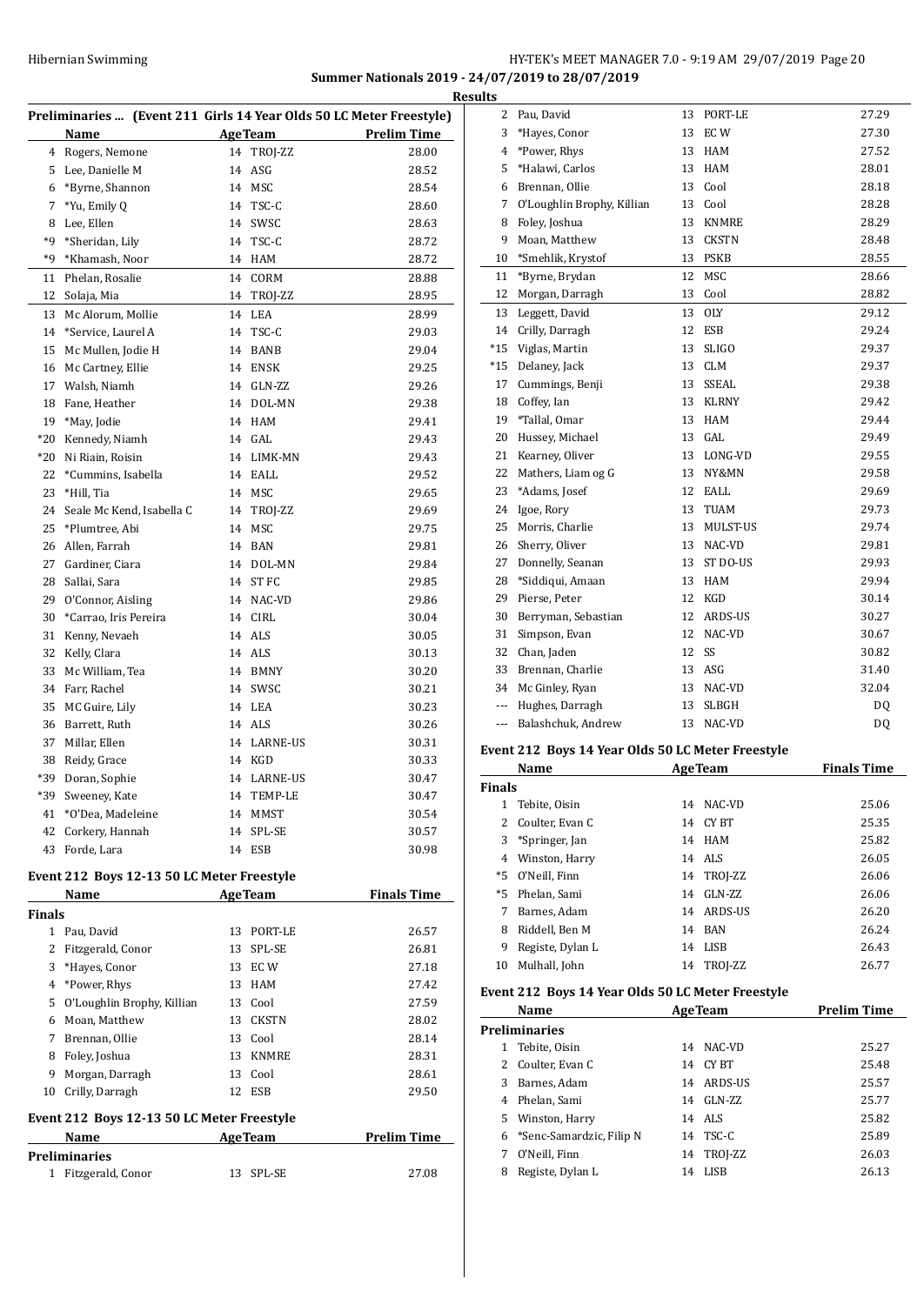## Hibernian Swimming HY-TEK's MEET MANAGER 7.0 - 9:19 AM 29/07/2019 Page 21 **Summer Nationals 2019 - 24/07/2019 to 28/07/2019**

**Results Preliminaries ... (Event 212 Boys 14 Year Olds 50 LC Meter Freestyle) Name Age Team Prelim Time**  Riddell, Ben M 14 BAN 26.17 Mulhall, John 14 TROJ-ZZ 26.31 \*Springer, Jan 14 HAM 26.48 Bailey, Evan 14 NRS 26.70 Duda, Philip 14 COM 26.90 Patten, John 14 GAL 27.22 Galland, Marc 14 SWSC 27.26 Rockett, Mark 14 ATH 27.29 Rayan, Ali 14 Cool 27.34 Kilcoyne, Ronan 14 SLIGO 27.36 19 Eatwell, Charlie T 14 CASC 27.40 O'Connor, Liam 14 TERE-LE 27.49 21 Mc Killion, Luke 14 LARNE-US 27.74 Behme, Johann 14 ECAV-US 27.84 23 \*Aldred, Matthew W 14 CHAS-SE 27.87 \*24 Buckley, Luke 14 ALS 27.90 \*24 Calwell, Luke 14 LARNE-US 27.90 \*24 Colgan, Adam 14 LEC 27.90 27 Breen, Thomas 28.00 28 Mc Kee, Ciaran E 14 BAN 28.05 O'Seachnasaigh, Oisin 14 Cool 28.06 Geng, Kaelan 14 GAL 28.15 Curley, Michael 14 ESB 28.17 \*Heanen, Brandon 14 EALL 28.21 \*Persala, Rudolf 14 PSKB 28.23 34 Huges, Oliver 14 LIMK-MN 28.25 Turner, Jack 14 NAC-VD 28.26 \*36 Lynch, Adam 14 SLBGH 28.42 \*36 \*Vakilha, Sam 14 TSC-C 28.42 38 Carroll, Seamus 14 TMORE 28.59 \*39 Fahey, Ronan 14 TROJ-ZZ 28.65 \*39 Fagan, Kyle 14 ATH 28.65 \*39 Larkin, James 14 KILK 28.65 \*39 Briers, Daniel 14 KILK 28.65 Rusk, Darragh 14 ATH 28.80

## Langton, Killian 14 SLIGO 28.81 Whelan, Jake 14 ST FC 28.93 Fan, Logan 14 LIMK-MN 29.03 47 Wright, Samuel L 14 BAN 29.15 Cahill, Sam 14 C WV 29.39 Taggart, Will 14 LURG-US 29.42 \*Ma, Caden 14 STARS 29.56

## **Event 213 Girls 12-13 100 LC Meter Butterfly**

|    | Name                     | <b>AgeTeam</b> |              | <b>Finals Time</b> |  |  |  |  |
|----|--------------------------|----------------|--------------|--------------------|--|--|--|--|
|    | <b>Finals</b>            |                |              |                    |  |  |  |  |
| 1  | Macfarlane. Katie S      | 12             | <b>BANB</b>  | 1:06.66            |  |  |  |  |
|    | 2 *Stein-Blumberg, Mia R | 13             | TSC-C        | 1:08.85            |  |  |  |  |
| 3  | Davison, Grace           | 12.            | ARDS-US      | 1:09.07            |  |  |  |  |
| 4  | *Smith, Rachel           | 13             | MMST         | 1:09.51            |  |  |  |  |
| 5  | Buckley, Marguerite      | 13             | <b>CLNM</b>  | 1:09.72            |  |  |  |  |
| 6  | Farr, Lauren             | 13             | SWSC         | 1:10.25            |  |  |  |  |
| 7  | Whitten, Rosie           | 12             | <b>TMORE</b> | 1:10.33            |  |  |  |  |
| 8  | Mc Grath, Izzy           | 13             | DOL-MN       | 1:11.47            |  |  |  |  |
| 9  | Quigley, Zophia          | 12.            | ARDS-US      | 1:12.72            |  |  |  |  |
| 10 | Burns-Atkin, Alana       | 13             | <b>BANB</b>  | 1:13.53            |  |  |  |  |

| Event 213 Girls 12-13 100 LC Meter Butterfly |                        |    |                 |                    |
|----------------------------------------------|------------------------|----|-----------------|--------------------|
|                                              | Name                   |    | <b>AgeTeam</b>  | <b>Prelim Time</b> |
|                                              | <b>Preliminaries</b>   |    |                 |                    |
| $\mathbf{1}$                                 | Macfarlane, Katie S    | 12 | <b>BANB</b>     | 1:08.81            |
| 2                                            | Buckley, Marguerite    | 13 | <b>CLNM</b>     | 1:09.75            |
| 3                                            | *Stein-Blumberg, Mia R | 13 | TSC-C           | 1:09.84            |
| $\overline{4}$                               | Davison, Grace         |    | 12 ARDS-US      | 1:11.51            |
| 5                                            | *Smith, Rachel         |    | 13 MMST         | 1:12.65            |
| 6                                            | Whitten, Rosie         | 12 | <b>TMORE</b>    | 1:12.70            |
| 7                                            | *Partridge, Sadie      | 13 | TSC-C           | 1:12.71            |
| 8                                            | Burns-Atkin, Alana     | 13 | <b>BANB</b>     | 1:12.85            |
| 9                                            | *McAndrew, Orlaith     | 13 | HAM             | 1:12.87            |
| 10                                           | Farr, Lauren           | 13 | SWSC            | 1:13.05            |
| 11                                           | Mc Grath, Izzy         | 13 | DOL-MN          | 1:13.13            |
| 12                                           | *Qursha, Jade          | 12 | HAM             | 1:13.55            |
| 13                                           | Quigley, Zophia        | 12 | ARDS-US         | 1:14.12            |
| 14                                           | *Murray, Holly         | 13 | <b>MSC</b>      | 1:14.51            |
| 15                                           | *Vicente, Savannah D   | 12 | TSC-C           | 1:14.74            |
| 16                                           | Lyons, Aoife           |    | 13 C WV         | 1:15.16            |
| 17                                           | Aylward, Alegra        | 13 | BREF            | 1:15.28            |
| 18                                           | Robson, Jessika K      | 13 | LISB            | 1:15.49            |
| 19                                           | Liddane, Leanna        | 13 | ENS             | 1:15.53            |
| 20                                           | Bach, Izzy             |    | 13 ADSC         | 1:15.69            |
| 21                                           | Bryce, Lauren          |    | 13 ALS          | 1:16.10            |
| 22                                           | Coleman, Emily         |    | 12 LISB         | 1:16.55            |
| 23                                           | Campbell, Jessica      | 13 | LEA             | 1:16.67            |
| 24                                           | Aiken, Keira           | 13 | ARDS-US         | 1:16.85            |
| 25                                           | O'Kane, Moya           | 13 | LISB            | 1:16.95            |
| 26                                           | mc Cullagh, Joanna     |    | 13 LEA          | 1:16.98            |
| 27                                           | Humphries, Louisa      |    | 12 LARNE-US     | 1:17.67            |
| 28                                           | Heasley, Sofie         |    | 13 ARDS-US      | 1:18.27            |
| 29                                           | Ivory, Aoibheann E     |    | 13 ASG          | 1:19.07            |
| 30                                           | Bayley, Eva            | 12 | NRS             | 1:19.18            |
| 31                                           | Ryan, Kiara            | 13 | NRS             | 1:19.51            |
| 32                                           | Liggett, Molly         | 13 | <b>BMENA-US</b> | 1:19.73            |
| 33                                           | *Callanan, Olivia      | 13 | WINS            | 1:19.76            |
| 34                                           | Mathias, Poppy A       | 13 | <b>TMORE</b>    | 1:21.61            |
|                                              |                        |    |                 |                    |

#### **Event 213 Girls 14 Year Olds 100 LC Meter Butterfly**

|               | Name              | <b>AgeTeam</b> |         | <b>Finals Time</b> |
|---------------|-------------------|----------------|---------|--------------------|
| <b>Finals</b> |                   |                |         |                    |
| 1             | Lee, Ellen        | 14             | SWSC.   | 1:06.00            |
|               | Jamison, Toni M   | 14             | LISB    | 1:07.03            |
| 3             | Barr, Tarryn      | 14             | ARDS-US | 1:07.91            |
| 4             | *Khamash. Noor    |                | 14 HAM  | 1:07.96            |
| 5.            | Curran, Kelis     |                | 14 COM  | 1:08.14            |
| 6             | Mc Alorum, Mollie |                | 14 LEA  | 1:08.58            |
| 7             | Kelly, Ruth       |                | 14 NRS  | 1:09.56            |
| 8             | Hodgins, Grace S  | 14             | TROI-ZZ | 1:10.42            |
| 9             | Gardiner. Ciara   | 14             | DOL-MN  | 1:10.59            |
| 10            | *Sheridan, Lily   | 14             | TSC-C   | 1:11.46            |

#### **Event 213 Girls 14 Year Olds 100 LC Meter Butterfly**

|    | <b>Name</b>      |    | <b>AgeTeam</b> | <b>Prelim Time</b> |
|----|------------------|----|----------------|--------------------|
|    | Preliminaries    |    |                |                    |
|    | Barr, Tarryn     |    | 14 ARDS-US     | 1:07.95            |
|    | 2 Lee, Ellen     |    | 14 SWSC        | 1:08.03            |
| 3  | Jamison, Toni M  |    | 14 LISB        | 1:08.15            |
|    | 4 *Khamash, Noor |    | 14 HAM         | 1:08.88            |
| 5. | Curran, Kelis    | 14 | COM            | 1:09.31            |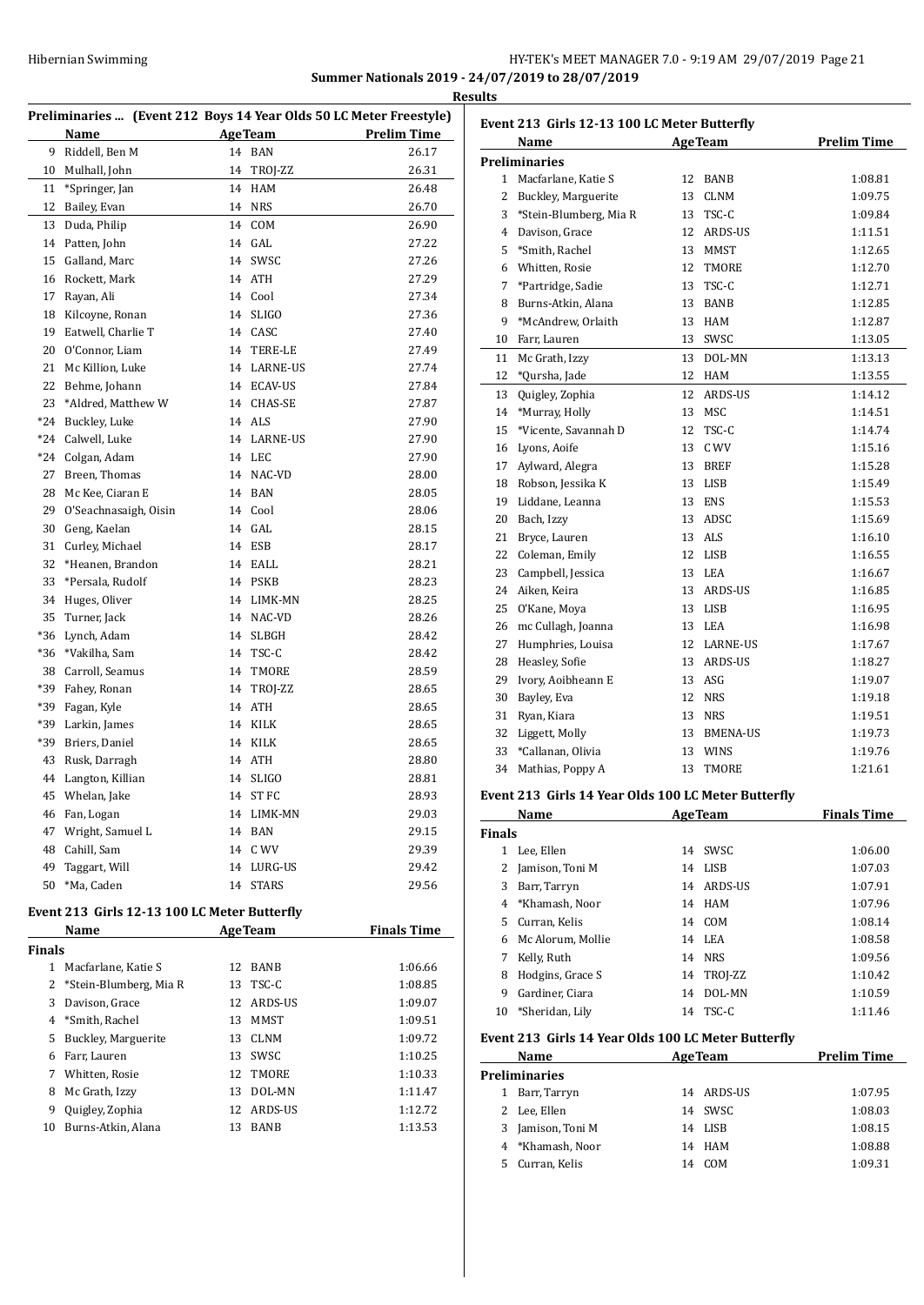## HY-TEK's MEET MANAGER 7.0 - 9:19 AM 29/07/2019 Page 22 **Summer Nationals 2019 - 24/07/2019 to 28/07/2019**

|               |                                             |    |                | Preliminaries  (Event 213 Girls 14 Year Olds 100 LC Meter Butterfly) |
|---------------|---------------------------------------------|----|----------------|----------------------------------------------------------------------|
|               | Name                                        |    | <b>AgeTeam</b> | Prelim Time                                                          |
|               | 6 Mc Alorum, Mollie                         |    | 14 LEA         | 1:09.97                                                              |
| 7             | Kelly, Ruth                                 | 14 | <b>NRS</b>     | 1:10.42                                                              |
| 8             | Gardiner, Ciara                             | 14 | DOL-MN         | 1:10.60                                                              |
| 9             | *Sheridan, Lily                             | 14 | TSC-C          | 1:10.87                                                              |
| 10            | *Service, Laurel A                          |    | 14 TSC-C       | 1:10.87                                                              |
| 11            | *Peterson, Mack R                           | 14 | TSC-C          | 1:10.96                                                              |
| 12            | Hodgins, Grace S                            |    | 14 TROJ-ZZ     | 1:11.14                                                              |
| 13            | *Farnood. Eila Y                            | 14 | TSC-C          | 1:11.66                                                              |
| 14            | Becker, Fallon                              | 14 | GLN-ZZ         | 1:11.93                                                              |
| 15            | Delany, Kate                                | 14 | ALS            | 1:12.01                                                              |
| 16            | Kenny, Nevaeh                               |    | 14 ALS         | 1:12.06                                                              |
| 17            | Sallai, Sara                                |    | 14 ST FC       | 1:12.41                                                              |
| 18            | Cullen, Abi M                               |    | 14 KILK        | 1:12.43                                                              |
| 19            | Kelly, Clara                                |    | 14 ALS         | 1:12.67                                                              |
| 20            | Ni Riain, Roisin                            |    | 14 LIMK-MN     | 1:12.84                                                              |
| 21            | *Cummins, Isabella                          |    | 14 EALL        | 1:13.00                                                              |
| 22            | Hill, Lucy                                  |    | 14 ARDS-US     | 1:13.50                                                              |
|               |                                             |    |                |                                                                      |
| 23            | *Yu, Emily Q                                |    | 14 TSC-C       | 1:13.52                                                              |
| 24            | Dolan, Saoirse D                            |    | 14 ASG         | 1:14.07                                                              |
| 25            | *Vilomova, Katerina                         |    | 14 PSKB        | 1:14.41                                                              |
| 26            | *Byrne, Shannon                             | 14 | MSC            | 1:14.81                                                              |
| 27            | Farnan, Caoimhe                             |    | 14 LEA         | 1:15.56                                                              |
| 28            | Cosgrave, Sarah                             |    | 14 CBAR        | 1:15.74                                                              |
| 29            | Allen, Farrah                               |    | 14 BAN         | 1:15.80                                                              |
| 30            | Sweeney, Kate                               |    | 14 TEMP-LE     | 1:16.12                                                              |
| 31            | Sheehy, Lily J                              |    | 14 ASG         | 1:16.16                                                              |
| 32            | Seale Mc Kend, Isabella C                   |    | 14 TROJ-ZZ     | 1:16.92                                                              |
| 33            | Mc Kenna, Grace                             | 14 | ESB            | 1:17.21                                                              |
| 34            | Solaja, Mia                                 | 14 | TROJ-ZZ        | 1:17.39                                                              |
| 35            | Dunne, Eleanor                              | 14 | GLN-ZZ         | 1:18.21                                                              |
|               | 36 Perez, Alexandra                         | 14 | KGD            | 1:20.63                                                              |
| $\cdots$      | Mc Cabrey, Hannah                           |    | 14 LURG-US     | DQ                                                                   |
|               | Event 214 Boys 12-13 100 LC Meter Butterfly |    |                |                                                                      |
|               | Name                                        |    | <b>AgeTeam</b> | <b>Finals Time</b>                                                   |
| <b>Finals</b> |                                             |    |                |                                                                      |
| 1             | *Smehlik, Krystof                           | 13 | <b>PSKB</b>    | 1:03.86                                                              |
| 2             | Mc Clure, James                             |    | 13 ENSK        | 1:04.18                                                              |
| 3             | *Halawi, Carlos                             | 13 | HAM            | 1:05.56                                                              |
|               | 4 Brennan, Ollie                            |    | 13 Cool        | 1:06.58                                                              |
| 5             | Mathers, Liam og G                          |    | 13 NY&MN       | 1:07.99                                                              |
| 6             | Leggett, David                              |    | 13 OLY         | 1:08.40                                                              |
| 7             | Maguire, Louis                              | 13 | <b>BREF</b>    | 1:08.54                                                              |
| 8             | Donnellan, Sean                             | 12 | GLN-ZZ         | 1:11.00                                                              |
| 9             | Kearney, Oliver                             | 13 | LONG-VD        | 1:11.01                                                              |
| 10            | Peng, Aaron                                 | 13 | TALL           | 1:11.33                                                              |
|               | Event 214 Boys 12-13 100 LC Meter Butterfly |    |                |                                                                      |
|               | Name                                        |    |                |                                                                      |
|               | <b>Preliminaries</b>                        |    | <b>AgeTeam</b> | <b>Prelim Time</b>                                                   |
| 1             | Mc Clure, James                             | 13 | ENSK           | 1:06.50                                                              |
| 2             | *Smehlik, Krystof                           | 13 | PSKB           | 1:06.60                                                              |
| 3             | Brennan, Ollie                              |    | 13 Cool        | 1:07.48                                                              |
|               | 4 *Halawi, Carlos                           |    | 13 HAM         | 1:08.45                                                              |
| 5             | Leggett, David                              |    | 13 OLY         | 1:09.51                                                              |
| 6             | Maguire, Louis                              | 13 | <b>BREF</b>    | 1:09.66                                                              |
| 7             | *Byrne, Brydan                              | 12 | MSC            | 1:10.53                                                              |
| 8             | Mathers, Liam og G                          | 13 | NY&MN          | 1:10.82                                                              |

Donnellan, Sean 12 GLN-ZZ 1:11.34

|                          | <b>Results</b>                                     |                            |       |             |         |  |
|--------------------------|----------------------------------------------------|----------------------------|-------|-------------|---------|--|
| 7)                       | 10                                                 | Peng, Aaron                | 13    | TALL        | 1:11.51 |  |
| $\overline{\phantom{0}}$ | 11                                                 | Kearney, Oliver            | 13    | LONG-VD     | 1:11.84 |  |
|                          | 12                                                 | *Siddiqui, Amaan           | 13    | <b>HAM</b>  | 1:12.55 |  |
|                          | 13                                                 | Breen, Bailey M            | 13    | <b>BANB</b> | 1:13.04 |  |
|                          | $*14$                                              | O'Loughlin Brophy, Killian | 13    | Cool        | 1:13.44 |  |
|                          | $*14$                                              | Simpson, Evan              | 12    | NAC-VD      | 1:13.44 |  |
|                          | 16                                                 | *Hayes, Conor              | 13    | EC W        | 1:13.88 |  |
|                          | 17                                                 | Allen, Frank J             | 13    | <b>BAN</b>  | 1:14.07 |  |
|                          | 18                                                 | Berryman, Sebastian        | 12    | ARDS-US     | 1:15.03 |  |
|                          | 19                                                 | Morgan, Darragh            | 13    | Cool        | 1:16.17 |  |
|                          | 20                                                 | O'Connor, Freddie          | 12    | LIMK-MN     | 1:16.37 |  |
|                          | 21                                                 | Farren, Cormac P           | 12    | BAN         | 1:16.62 |  |
|                          | 22                                                 | Hynes, Mark                | 13    | LASER       | 1:16.81 |  |
|                          | 23                                                 | Pocevicius, Airidas        | 13    | ST FC       | 1:16.92 |  |
|                          | 24                                                 | Green, James               | 12    | <b>BMNY</b> | 1:17.89 |  |
|                          | 25                                                 | Chan, Jaden                | 12 SS |             | 1:18.11 |  |
|                          | Event 214 Boys 14 Year Olds 100 LC Meter Butterfly |                            |       |             |         |  |

#### **Event 214 Boys 14 Year Olds 100 LC Meter Butterfly**

| Name          |                            |    | <b>AgeTeam</b> | <b>Finals Time</b> |  |
|---------------|----------------------------|----|----------------|--------------------|--|
| <b>Finals</b> |                            |    |                |                    |  |
|               | 1 *Senc-Samardzic, Filip N | 14 | TSC-C          | 1:00.07            |  |
| 2             | Hand, Matthew              | 14 | ARDS-US        | 1:01.83            |  |
| 3             | Registe, Dylan L           | 14 | LISB           | 1:01.84            |  |
| 4             | Bailey, Evan               | 14 | <b>NRS</b>     | 1:01.88            |  |
| 5.            | Tebite, Oisin              | 14 | NAC-VD         | 1:02.38            |  |
|               | 6 *Lebel, Yonatan          | 14 | TSC-C          | 1:03.24            |  |
|               | Barnes, Adam               | 14 | ARDS-US        | 1:03.50            |  |
| 8             | Coulter, Evan C            | 14 | CY BT          | 1:03.92            |  |
| 9             | Kilcoyne, Ronan            | 14 | <b>SLIGO</b>   | 1:04.35            |  |
| 10            | Fahey, Ronan               |    | 14 TROJ-ZZ     | 1:05.42            |  |

## **Event 214 Boys 14 Year Olds 100 LC Meter Butterfly**

|    | Name                     | <b>AgeTeam</b> |                 | <b>Prelim Time</b> |
|----|--------------------------|----------------|-----------------|--------------------|
|    | <b>Preliminaries</b>     |                |                 |                    |
| 1  | Hand, Matthew            | 14             | <b>ARDS-US</b>  | 1:01.84            |
| 2  | Registe, Dylan L         | 14             | <b>LISB</b>     | 1:02.09            |
| 3  | *Senc-Samardzic, Filip N | 14             | TSC-C           | 1:02.28            |
| 4  | Barnes, Adam             | 14             | <b>ARDS-US</b>  | 1:02.38            |
| 5  | Bailey, Evan             | 14             | <b>NRS</b>      | 1:03.06            |
| 6  | Coulter, Evan C          | 14             | CY BT           | 1:03.29            |
| 7  | Tebite, Oisin            | 14             | NAC-VD          | 1:03.60            |
| 8  | *Lebel, Yonatan          | 14             | TSC-C           | 1:03.69            |
| 9  | *Vakilha, Sam            | 14             | TSC-C           | 1:04.37            |
| 10 | Kilcoyne, Ronan          | 14             | <b>SLIGO</b>    | 1:05.11            |
| 11 | Fahey, Ronan             | 14             | TROJ-ZZ         | 1:05.92            |
| 12 | Phelan, Sami             | 14             | GLN-ZZ          | 1:05.97            |
| 13 | Fan, Logan               | 14             | LIMK-MN         | 1:06.23            |
| 14 | *Aldred, Matthew W       | 14             | CHAS-SE         | 1:06.27            |
| 15 | Larkin, James            | 14             | <b>KILK</b>     | 1:06.29            |
| 16 | Geng, Kaelan             | 14             | GAL             | 1:06.44            |
| 17 | Behme, Johann            | 14             | <b>ECAV-US</b>  | 1:06.76            |
| 18 | Riddell, Ben M           | 14             | <b>BAN</b>      | 1:06.85            |
| 19 | Edgar, Daniel            | 14             | <b>TMORE</b>    | 1:07.04            |
| 20 | Crowe, Daniel J          | 14             | <b>BANB</b>     | 1:07.32            |
| 21 | Eatwell, Charlie T       | 14             | CASC            | 1:07.56            |
| 22 | Calwell, Luke            | 14             | <b>LARNE-US</b> | 1:07.58            |
| 23 | Galland, Marc            | 14             | SWSC            | 1:08.04            |
| 24 | Lynch, Adam              | 14             | <b>SLBGH</b>    | 1:08.09            |
| 25 | O'Neill, Finn            | 14             | TROJ-ZZ         | 1:08.33            |
| 26 | Mc Goldrick, Ewan J      | 14             | ASC             | 1:09.20            |
| 27 | Wright, Samuel L         | 14             | <b>BAN</b>      | 1:09.29            |
|    |                          |                |                 |                    |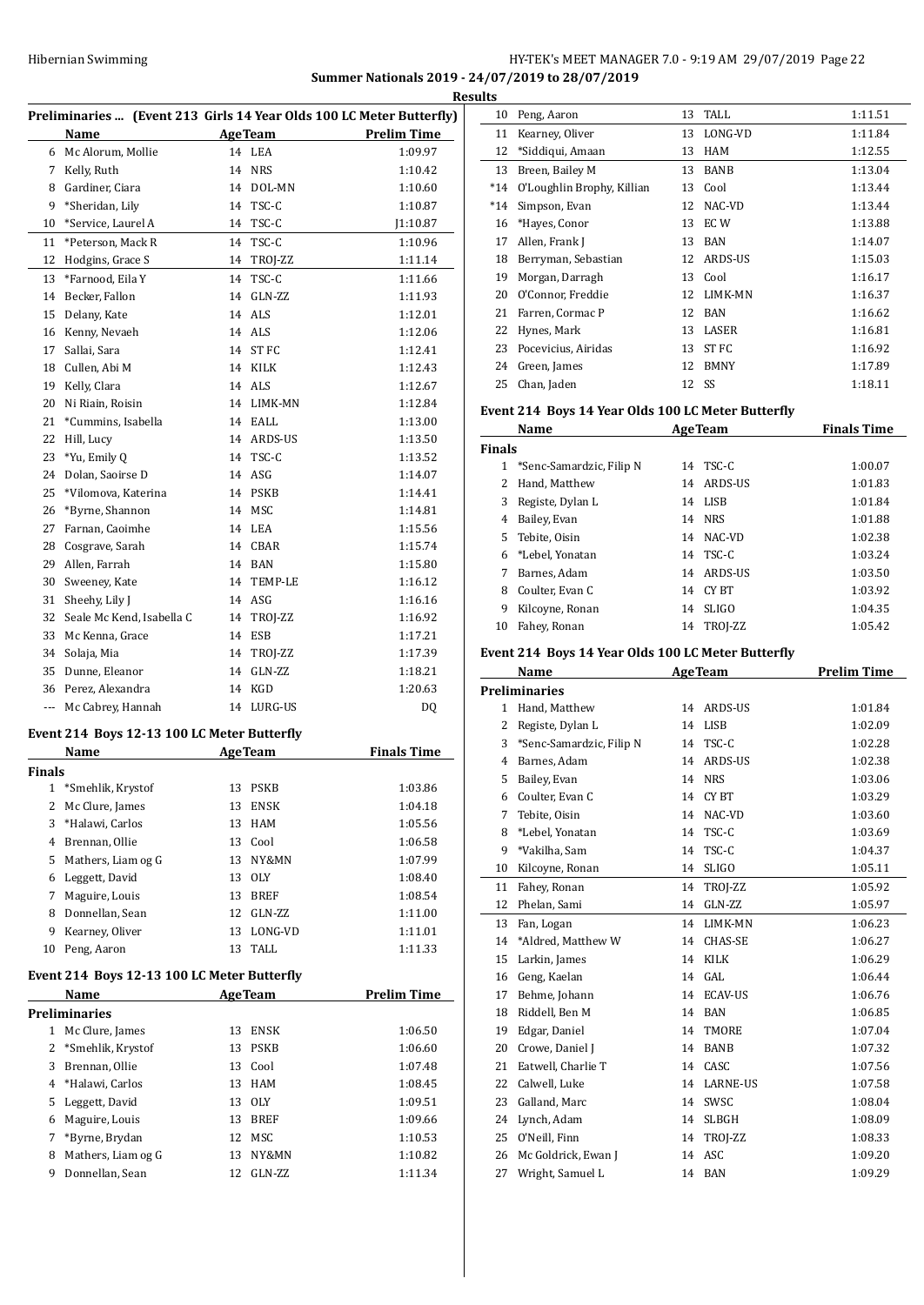## HY-TEK's MEET MANAGER 7.0 - 9:19 AM 29/07/2019 Page 23 **Summer Nationals 2019 - 24/07/2019 to 28/07/2019**

**Results**

| Preliminaries  (Event 214 Boys 14 Year Olds 100 LC Meter Butterfly) |                      |    |                 |                    |  |
|---------------------------------------------------------------------|----------------------|----|-----------------|--------------------|--|
|                                                                     | Name                 |    | <b>AgeTeam</b>  | <b>Prelim Time</b> |  |
| 28                                                                  | Cassidy, Charlie     |    | 14 DOL-MN       | 1:09.37            |  |
| 29                                                                  | *Shafi, Rafae        |    | 14 HAM          | 1:09.50            |  |
| 30                                                                  | Meagher, Tommy       | 14 | KNMRE           | 1:09.56            |  |
| 31                                                                  | *Springer, Jan       |    | 14 HAM          | 1:10.52            |  |
| 32                                                                  | Mc Killion, Luke     |    | 14 LARNE-US     | 1:10.59            |  |
| 33                                                                  | Slagter, Callum      |    | 14 BAN          | 1:11.00            |  |
| 34                                                                  | Whelan, Jake         |    | 14 ST FC        | 1:11.15            |  |
| 35                                                                  | Donnellan, Cormac    |    | 14 GLN-ZZ       | 1:11.38            |  |
| 36                                                                  | Patten, John         |    | $14$ GAL        | 1:11.92            |  |
| 37                                                                  | Bowden, Corey        |    | 14 KILK         | 1:12.23            |  |
| 38                                                                  | Colgan, Adam         |    | 14 LEC          | 1:12.50            |  |
| 39                                                                  | Donohoe, Conor       |    | 14 CBAR         | 1:12.56            |  |
| 40                                                                  | Halaczkiewicz, Filip | 14 | <b>CURRA-LE</b> | 1:13.52            |  |
| 41                                                                  | Moran, Ben           |    | 14 ALS          | 1:15.67            |  |
|                                                                     |                      |    |                 |                    |  |

## **Event 215 Girls 12-13 200 LC Meter Breaststroke**

| Name          |                     |    | AgeTeam    | <b>Finals Time</b> |  |
|---------------|---------------------|----|------------|--------------------|--|
| <b>Finals</b> |                     |    |            |                    |  |
| 1             | *Eissa, Jasmine     | 13 | HAM        | 2:48.16            |  |
| 2             | Davison, Grace      |    | 12 ARDS-US | 2:48.97            |  |
| 3             | *Oursha, Jade       | 12 | HAM        | 2:49.69            |  |
| 4             | Lama, Duana         | 13 | FER        | 2:50.39            |  |
| 5             | Doran, Aoife        |    | 13 ALS     | 2:50.50            |  |
| 6             | Mc Cormack, Cara    | 13 | DOL-MN     | 2:51.01            |  |
| 7             | Mc Cormack, Rionagh | 12 | LONG-VD    | 2:59.25            |  |
| 8             | Aiken, Keira        | 13 | ARDS-US    | 2:59.59            |  |
| 9             | Kidney, Isabel      | 13 | DOL-MN     | 3:00.26            |  |
| 10            | Noble, Amy          | 13 | ASG        | 3:01.32            |  |

## **Event 215 Girls 12-13 200 LC Meter Breaststroke**

|                | Name                 | <b>AgeTeam</b> |                | <b>Prelim Time</b> |
|----------------|----------------------|----------------|----------------|--------------------|
|                | <b>Preliminaries</b> |                |                |                    |
| $\mathbf{1}$   | *Eissa, Jasmine      | 13             | <b>HAM</b>     | 2:50.86            |
| $\overline{c}$ | Davison, Grace       | 12             | ARDS-US        | 2:51.91            |
| 3              | Mc Cormack, Cara     | 13             | DOL-MN         | 2:52.33            |
| 4              | Lama, Duana          | 13             | <b>FER</b>     | 2:52.86            |
| 5              | *Qursha, Jade        | 12             | <b>HAM</b>     | 2:53.04            |
| 6              | Doran, Aoife         | 13             | ALS            | 2:53.37            |
| 7              | *Salah, Julie        | 13             | <b>HAM</b>     | 2:56.52            |
| 8              | *Gough, Daniela      | 13             | <b>HAM</b>     | 2:57.28            |
| 9              | Mc Cormack, Rionagh  | 12             | LONG-VD        | 3:00.00            |
| 10             | Kidney, Isabel       | 13             | DOL-MN         | 3:01.07            |
| 11             | *Tiernan, Adia       | 13             | WIGAN          | 3:01.19            |
| 12             | Aiken, Keira         | 13             | ARDS-US        | 3:01.42            |
| 13             | Noble, Amy           | 13             | ASG            | 3:01.51            |
| 14             | Lund, Eline          | 13             | NAC-VD         | J3:01.51           |
| 15             | Mc Dade, Anna        | 13             | <b>ENSK</b>    | 3:03.36            |
| 16             | Dorgan, Saoirse      | 13             | ESB            | 3:03.42            |
| 17             | Sherriff, Esme       | 12             | <b>ALS</b>     | 3:03.68            |
| 18             | *Leonard, Emily      | 13             | EALL           | 3:03.99            |
| 19             | *Nicholls, Izzy D    | 13             | <b>CHAS-SE</b> | 3:04.40            |
| 20             | Boyd, Alyssa         | 13             | ARDS-US        | 3:04.57            |
| 21             | *Gueldis, Julia      | 13             | <b>STARS</b>   | 3:04.59            |
| 22             | Harrington, Eva      | 13             | DOL-MN         | 3:04.83            |
| 23             | Boyd, Kimberly       | 13             | ARDS-US        | 3:04.95            |
| 24             | Martin, Lucy         | 12             | Cool           | 3:05.30            |
| 25             | O'Shea, Michelle     | 13             | DOL-MN         | 3:05.37            |
| 26             | *Partridge, Sadie    | 13             | TSC-C          | 3:05.62            |
| 27             | Railton, Michelle    | 12             | TUAM           | 3:06.26            |

| 28  | Glazebrook, Haniya | 13 | <b>ENSK</b>      | 3:06.69 |
|-----|--------------------|----|------------------|---------|
| 29  | Kierans, Kate      | 12 | <b>ECAV-US</b>   | 3:07.18 |
| 30  | O Rourke, Meabh    | 12 | <b>TUAM</b>      | 3:07.19 |
| 31  | Lannon, Isobel     | 13 | <b>ENSK</b>      | 3:07.41 |
| 32  | Stewart, Tilly     | 13 | <b>BMENA-US</b>  | 3:07.59 |
| 33  | Stanley, Lauren H  | 13 | <b>LISB</b>      | 3:07.72 |
| 34  | Urry, Scarlett M   | 13 | <b>BAN</b>       | 3:08.55 |
| 35  | Keane, Sofie       | 13 | LIMK-MN          | 3:08.60 |
| 36  | Smith, Maddie      | 13 | <b>SLBGH</b>     | 3:08.79 |
| 37  | Hayes, Anú         | 13 | KGD              | 3:08.97 |
| 38  | Mathias, Poppy A   | 13 | TMORE            | 3:09.13 |
| 39  | Walker, Darcy S    | 12 | NY&MN            | 3:09.87 |
| 40  | *Benson, Anna      | 13 | FIT R            | 3:10.07 |
| 41  | Liggett, Molly     | 13 | <b>BMENA-US</b>  | 3:10.42 |
| 42  | Henderson, Fiona D | 13 | TMORE            | 3:10.85 |
| 43  | Markey, Lili       | 12 | <b>STFC</b>      | 3:11.19 |
| 44  | O'Sullivan, Kate   | 13 | TERE-LE          | 3:11.64 |
| 45  | Murphy, Gillian    | 13 | GAL              | 3:12.38 |
| 46  | Connell, Leah      | 12 | <b>ATH</b>       | 3:12.84 |
| 47  | Friel, Rebekah     | 13 | ADSC             | 3:12.91 |
| 48  | Macleod, Caitriona | 12 | <b>ESB</b>       | 3:14.32 |
| 49  | Curley, Caoimhe    | 13 | CBAR             | 3:14.42 |
| 50  | Wilson, Cira       | 12 | <b>TALL</b>      | 3:15.24 |
| 51  | Gillis, Rebekah    | 13 | <b>SLBGH</b>     | 3:18.06 |
| 52  | Hehir, Aida        | 12 | LIMK-MN          | 3:20.82 |
| 53  | Monaghan, Riona    | 13 | <b>ESB</b>       | 3:21.19 |
| 54  | Black, Annabelle   | 13 | <b>ESB</b>       | 3:23.98 |
| 55  | Finlayson, Éabha   | 13 | <b>OTTER</b>     | 3:27.91 |
| --- | Ahearne, Sorcha    | 13 | ST <sub>FC</sub> | DQ      |

### **Event 215 Girls 14 Year Olds 200 LC Meter Breaststroke**

|               | Name               | <b>AgeTeam</b> |             | <b>Finals Time</b> |
|---------------|--------------------|----------------|-------------|--------------------|
| <b>Finals</b> |                    |                |             |                    |
| 1             | Mc Cartney, Ellie  | 14             | <b>ENSK</b> | 2:37.46            |
|               | Mc Namara, Ava R   | 14             | LISB        | 2:48.14            |
| 3             | *Bergman, Astrid A | 14             | TSC-C       | 2:49.61            |
| 4             | Mc Mullen, Jodie H | 14             | <b>BANB</b> | 2:49.63            |
| 5.            | Bingham, Ellie M   | 14             | <b>BANB</b> | 2:49.91            |
| 6             | Purcell, Isabella  |                | 14 ALS      | 2:52.16            |
| 7             | Barrett. Ruth      |                | 14 ALS      | 2:52.96            |
| 8             | Waters, Katie      |                | $14$ GAL    | 2:53.18            |
| 9             | *Hussey, Jessica H | 14             | SSTW-SW     | 2:53.44            |
| 10            | Fox, Evelyn        | 14             | KGD         | 2:55.39            |

## **Event 215 Girls 14 Year Olds 200 LC Meter Breaststroke**

|    | Name                 |    | <b>AgeTeam</b> | <b>Prelim Time</b> |
|----|----------------------|----|----------------|--------------------|
|    | <b>Preliminaries</b> |    |                |                    |
| 1  | Mc Cartney, Ellie    | 14 | <b>ENSK</b>    | 2:38.54            |
| 2  | Mc Namara, Ava R     | 14 | LISB           | 2:48.94            |
| 3  | Mc Mullen, Jodie H   | 14 | <b>BANB</b>    | 2:52.54            |
| 4  | Purcell, Isabella    |    | 14 ALS         | 2:52.83            |
| 5  | Barrett, Ruth        | 14 | ALS            | 2:53.90            |
| 6  | Bingham, Ellie M     | 14 | <b>BANB</b>    | 2:54.33            |
| 7  | *Hussey, Jessica H   | 14 | SSTW-SW        | 2:54.35            |
| 8  | *Bergman, Astrid A   | 14 | TSC-C          | 2:54.45            |
| 9  | Waters, Katie        |    | 14 GAL         | 2:57.37            |
| 10 | Fox, Evelyn          | 14 | KGD            | 2:57.92            |
| 11 | Cisnero, Yna         | 14 | CASC           | 3:00.02            |
| 12 | Comiskey, Lavinia    | 14 | GLN-ZZ         | 3:00.06            |
| 13 | Sheehy, Lily J       |    | 14 ASG         | 3:00.47            |
| 14 | Corkery, Hannah      | 14 | SPL-SE         | 3:00.55            |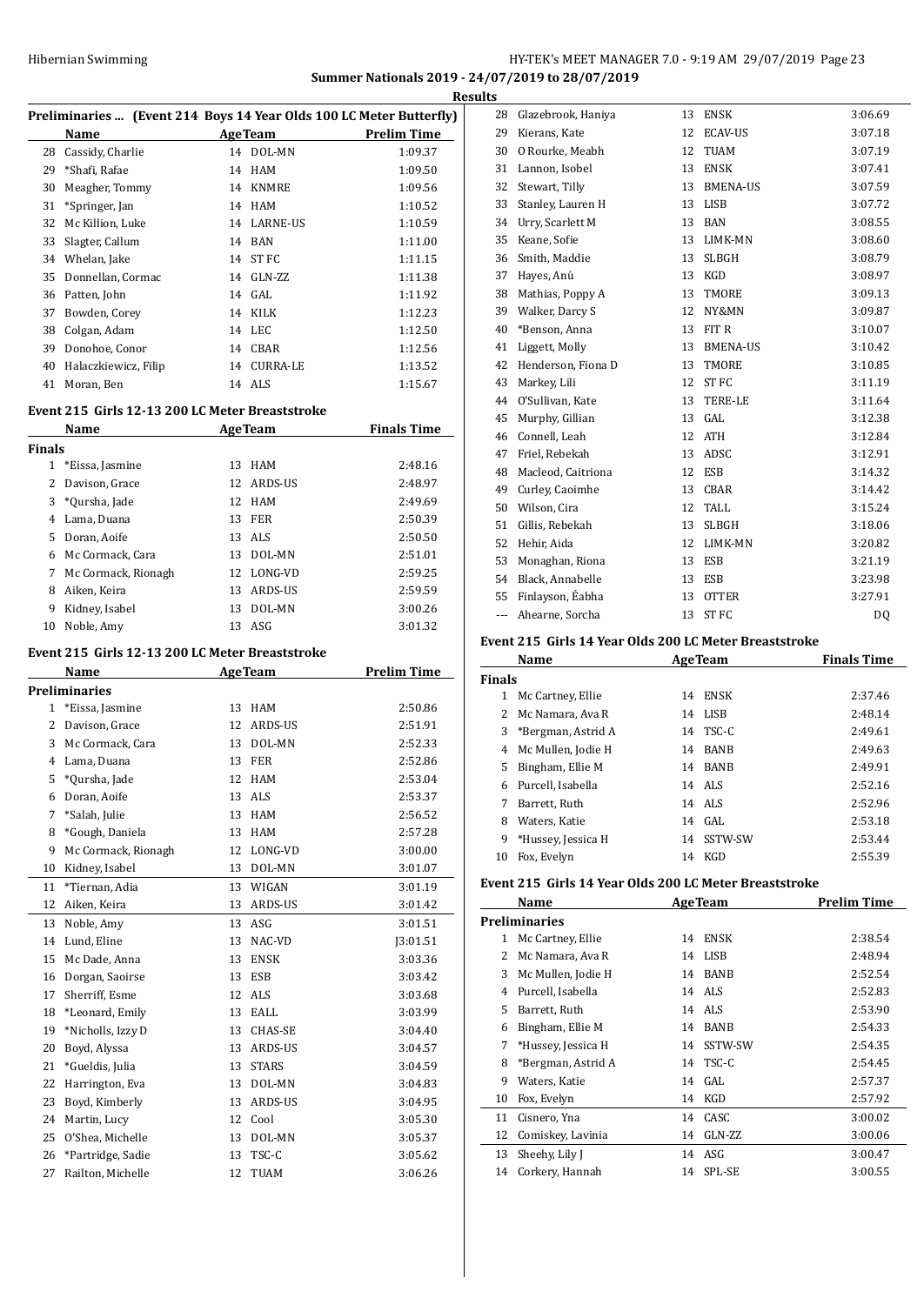## HY-TEK's MEET MANAGER 7.0 - 9:19 AM 29/07/2019 Page 24 **Summer Nationals 2019 - 24/07/2019 to 28/07/2019**

|               |                                                                       |    |                |                    | Results      |
|---------------|-----------------------------------------------------------------------|----|----------------|--------------------|--------------|
|               | Preliminaries  (Event 215 Girls 14 Year Olds 200 LC Meter Breaststron |    |                |                    | 21           |
|               | Name<br><b>Example 2</b> Age Team                                     |    |                | <b>Prelim Time</b> | 22           |
|               | 15 Greer, Orla                                                        |    | 14 LURG-US     | 3:00.74            | 23           |
|               | 16 Fane, Heather                                                      |    | 14 DOL-MN      | 3:00.81            | 24           |
|               | 17 Lee, Danielle M                                                    |    | 14 ASG         | 3:01.55            | 25           |
|               | 18 Reidy, Grace                                                       |    | 14 KGD         | 3:01.87            | ---          |
|               | 19 *Farnood, Eila Y                                                   |    | 14 TSC-C       | 3:03.05            | Event        |
| 20            | *O'Dea, Madeleine                                                     |    | 14 MMST        | 3:04.30            |              |
| 21            | Mc Crory, Dia B                                                       |    | 14 BANB        | 3:05.17            | Final        |
|               | 22 Mc Connell, Ciosa Aoibh                                            |    | 14 ENSK        | 3:05.90            | 1            |
|               | 23 Duffy, Roisin K Duffy                                              |    | 14 TALL        | 3:06.24            | 2            |
|               | 24 *Plumtree, Abi                                                     |    | 14 MSC         | 3:07.61            | 3            |
| 25            | Ryan, Lily May                                                        |    | 14 KGD         | 3:08.00            | 4            |
| 26            | *Uttley, Niamh                                                        |    | 14 WOKS        | 3:08.22            | 5            |
| 27            | O'Flynn, Chloe                                                        |    | 14 DOL-MN      | 3:09.10            | 6            |
| 28            | Lynch, Aóbhe                                                          |    | 14 WAT-ZZ      | 3:09.93            | 7            |
|               | 29 *Hill, Tia                                                         |    | 14 MSC         | 3:11.06            | *8           |
|               | 30 Dunne, Eleanor                                                     |    | 14 GLN-ZZ      | 3:11.16            | *8           |
|               | 31 Connaughton-Jones, Ciara                                           |    | 14 SLIGO       | 3:11.37            | ---          |
| 32            | *Chmelikova, Petra                                                    |    | 14 PSKB        | 3:11.45            |              |
| 33            | Martin, Emily                                                         |    | 14 Cool        | 3:12.14            | Event        |
|               | 34 Johnston, Molly                                                    |    | 14 ENSK        | 3:12.42            |              |
| 35            | Malcolm, Michaela                                                     |    | 14 MULST-US    | 3:14.41            | Preli<br>1   |
|               | Event 216 Boys 12-13 200 LC Meter Breaststroke                        |    |                |                    | 2            |
| <b>Finals</b> | Name AgeTeam                                                          |    |                | <b>Finals Time</b> | 3            |
|               | 1 Williams, Austin S                                                  |    | 13 BAN         | 2:42.02            | 4            |
|               | 2 *Dufva, Christopher                                                 |    | 13 HAM         | 2:46.91            | 5            |
| 3             | Cummings, Benji                                                       |    | 13 SSEAL       | 2:47.27            | 6            |
|               | 4 Sherry, Oliver                                                      |    | 13 NAC-VD      | 2:48.89            | 7            |
|               | 5 *Tallal, Omar                                                       |    | 13 HAM         | 2:49.79            | 8            |
| 6             | Hughes, Darragh                                                       |    | 13 SLBGH       | 2:56.85            | 9            |
| 7             | Donnelly, Seanan                                                      |    | 13 ST DO-US    | 2:56.94            | 10           |
| 8             | Green, James                                                          |    | 12 BMNY        | 2:57.64            | 11           |
| 9             | Delaney, Jack                                                         |    | 13 CLM         | 3:00.92            | 12           |
|               | 10 Francis, Thomas                                                    |    | 13 WEX         | 3:01.66            | 13           |
|               | Event 216 Boys 12-13 200 LC Meter Breaststroke                        |    |                |                    | 14<br>15     |
|               | Name                                                                  |    | <b>AgeTeam</b> | <b>Prelim Time</b> | 16           |
|               | <b>Preliminaries</b>                                                  |    |                |                    | 17           |
|               | 1 Williams, Austin S                                                  |    | 13 BAN         | 2:44.11            | 18           |
| 2             | *Dufva, Christopher                                                   |    | 13 HAM         | 2:47.39            | 19           |
| 3             | Sherry, Oliver                                                        |    | 13 NAC-VD      | 2:51.85            | 20           |
| 4             | *Tallal, Omar                                                         |    | 13 HAM         | 2:52.76            | 21           |
| 5             | Cummings, Benji                                                       |    | 13 SSEAL       | 2:52.86            | 22           |
| 6             | Hughes, Darragh                                                       |    | 13 SLBGH       | 2:53.56            | 23           |
| 7             | Green, James                                                          |    | 12 BMNY        | 2:59.22            | 24           |
| 8             | *Baker, Toby                                                          |    | 13 EALL        | 2:59.40            | 25           |
| 9             | Donnelly, Seanan                                                      |    | 13 ST DO-US    | 3:00.22            | 26           |
| 10            | Francis, Thomas                                                       |    | 13 WEX         | 3:00.39            | 27           |
| 11            | Delaney, Jack                                                         |    | 13 CLM         | 3:01.45            | 28           |
| 12            | Mulligan, Oran                                                        |    | 12 SSEAL       | 3:02.40            |              |
| 13            | Fane, Ricky                                                           |    | 12 DOL-MN      | 3:02.57            | Event        |
| 14            | *Minard, Finn                                                         |    | 13 PONT        | 3:03.41            |              |
| 15            | Allen, Frank J                                                        |    | 13 BAN         | 3:03.56            | $\mathbf{1}$ |
| 16            | Pocevicius, Airidas                                                   |    | 13 ST FC       | 3:04.69            | 2            |
| 17            | Hynes, Mark                                                           |    | 13 LASER       | 3:04.82            | 3            |
| 18            | Breen, Bailey M                                                       |    | 13 BANB        | 3:05.91            | Event        |
| 19            | O'Loughlin Brophy, Killian                                            | 13 | Cool           | 3:06.64            |              |
| 20            | Morris, Charlie                                                       | 13 | MULST-US       | 3:07.65            | $\mathbf{1}$ |
|               |                                                                       |    |                |                    |              |

| ιs |                          |       |         |         |
|----|--------------------------|-------|---------|---------|
|    | 21 Kilcommons, Alan      |       | 13 COM  | 3:07.66 |
|    | 22 Ilsley, Finn D        |       | 13 CASC | 3:08.61 |
|    | 23 Daly O'Toole, Doran K |       | 13 ASG  | 3:08.76 |
|    | 24 Chan, Jaden           | 12 SS |         | 3:09.68 |
|    | 25 Whelan, Killian       |       | 12 CLNM | 3:15.18 |
|    | --- Murphy, Cillian      |       | SSEAL   | DO      |

### **Event 216 Boys 14 Year Olds 200 LC Meter Breaststroke**

|        | Name             |    | <b>AgeTeam</b> | <b>Finals Time</b> |
|--------|------------------|----|----------------|--------------------|
| Finals |                  |    |                |                    |
| 1      | Rayan, Ali       | 14 | Cool           | 2:35.60            |
| 2      | Hand, Matthew    |    | 14 ARDS-US     | 2:39.87            |
| 3      | O'Connor, Liam   |    | 14 TERE-LE     | 2:43.87            |
| 4      | Cardwell, Ben J  | 14 | BAN            | 2:44.68            |
| 5.     | *Lebel, Yonatan  |    | 14 TSC-C       | 2:45.90            |
| 6      | Perry, Max       | 14 | KILK           | 2:45.91            |
| 7      | Mulhall, John    |    | 14 TROJ-ZZ     | 2:46.99            |
| *8     | Langton, Killian | 14 | <b>SLIGO</b>   | 2:48.50            |
| $*8$   | Carrig, Jack     | 14 | LIMK-MN        | 2:48.50            |
|        | Phelan, Sami     | 14 | GLN-ZZ         | D <sub>0</sub>     |

#### **Event 216 Boys 14 Year Olds 200 LC Meter Breaststroke**

|                | <b>Name</b>                                   |    | <b>AgeTeam</b>  | <b>Prelim Time</b> |
|----------------|-----------------------------------------------|----|-----------------|--------------------|
|                | <b>Preliminaries</b>                          |    |                 |                    |
| 1              | Rayan, Ali                                    |    | 14 Cool         | 2:39.61            |
| $\overline{2}$ | Phelan, Sami                                  | 14 | GLN-ZZ          | 2:42.76            |
| 3              | Hand, Matthew                                 | 14 | ARDS-US         | 2:43.26            |
| 4              | O'Connor, Liam                                | 14 | <b>TERE-LE</b>  | 2:45.00            |
| 5              | *Lebel, Yonatan                               | 14 | TSC-C           | 2:45.04            |
| 6              | Cardwell, Ben J                               | 14 | <b>BAN</b>      | 2:45.18            |
| 7              | Mulhall, John                                 | 14 | TROJ-ZZ         | 2:46.89            |
| 8              | Carrig, Jack                                  | 14 | LIMK-MN         | 2:47.81            |
| 9              | Perry, Max                                    | 14 | KILK            | 2:47.89            |
| 10             | Langton, Killian                              | 14 | <b>SLIGO</b>    | 2:48.37            |
| 11             | Dong, Zixi                                    | 14 | TROJ-ZZ         | 2:49.10            |
| 12             | *Krkoska, David                               | 14 | <b>PSKB</b>     | 2:49.55            |
| 13             | *Ma, Caden                                    | 14 | <b>STARS</b>    | 2:50.56            |
| 14             | Coulter, Evan C                               | 14 | CY BT           | 2:50.97            |
| 15             | Nevin, Alexander                              | 14 | PORT-LE         | 2:51.61            |
| 16             | Bourke-Carey, Samuel                          | 14 | LAMAR           | 2:52.99            |
| 17             | Colgan, Adam                                  | 14 | LEC             | 2:54.37            |
| 18             | Slagter, Callum                               | 14 | <b>BAN</b>      | 2:54.41            |
| 19             | Jennings, Euan                                | 14 | <b>SHARK</b>    | 2:54.78            |
| 20             | Mc Kee, Ciaran E                              | 14 | BAN             | 2:55.33            |
| 21             | Matheus, Andres                               | 14 | LIMK-MN         | 2:56.26            |
| 22             | O'Raghallaigh, Marcas                         |    | 14 ALS          | 2:56.69            |
| 23             | Calwell, Luke                                 | 14 | <b>LARNE-US</b> | 2:57.21            |
| 24             | Coyle, David                                  | 14 | ALS             | 2:59.14            |
| 25             | Kenny, Ethan A                                | 14 | <b>STFC</b>     | 2:59.82            |
| 26             | Taggart, Will                                 | 14 | LURG-US         | 3:01.79            |
| 27             | Cooke, Aonghus                                | 14 | LIMK-MN         | 3:02.24            |
| 28             | George, Alec                                  | 14 | <b>LVADY</b>    | 3:03.18            |
|                | Event 217 Girls 12-13 1500 LC Meter Freestyle |    |                 |                    |
|                | Name                                          |    | <b>AgeTeam</b>  | <b>Finals Time</b> |
| $\mathbf{1}$   | Robson, Jessika K                             | 13 | <b>LISB</b>     | 18:33.96           |
| $\overline{c}$ | Doran, Aoife                                  | 13 | ALS             | 18:57.38           |
| 3              | Boyd, Alyssa                                  | 13 | <b>ARDS-US</b>  | 19:56.45           |

## **Event 217 Girls 14 Year Olds 1500 LC Meter Freestyle**

| Name                          | <b>AgeTeam</b> | <b>Finals Time</b> |
|-------------------------------|----------------|--------------------|
| <sup>1</sup> Hodgins, Grace S | 14 TROJ-ZZ     | 17:54.88           |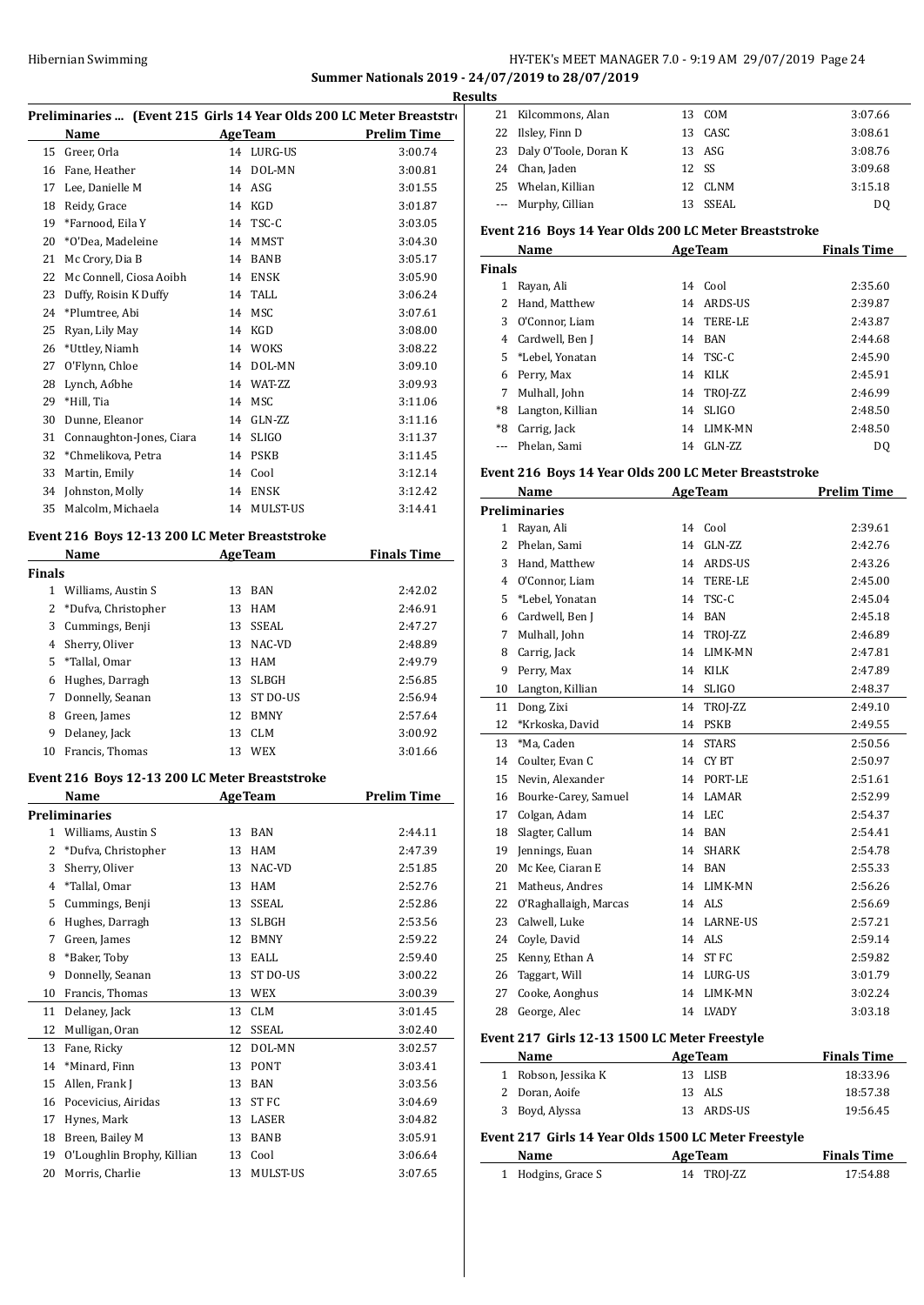## Hibernian Swimming **HY-TEK's MEET MANAGER 7.0 - 9:19 AM 29/07/2019** Page 25 **Summer Nationals 2019 - 24/07/2019 to 28/07/2019 Results**

|                |                                                        |                   | R)                 |
|----------------|--------------------------------------------------------|-------------------|--------------------|
|                | (Event 217 Girls 14 Year Olds 1500 LC Meter Freestyle) |                   |                    |
|                | Name                                                   | AgeTeam           | <b>Finals Time</b> |
| 2              | Carroll, Ella                                          | 14 Ncl Limk       | 18:06.07           |
| 3              | Mc Namara, Ava R                                       | 14<br>LISB        | 18:33.48           |
|                | 4 Fane, Heather                                        | 14 DOL-MN         | 18:41.75           |
| 5              | Kelly, Ruth                                            | 14 NRS            | 18:49.54           |
|                | 6 Solaja, Mia                                          | 14 TROJ-ZZ        | 18:57.39           |
| 7              | MC Guire, Lily                                         | 14 LEA            | 19:11.23           |
|                | Event 218 Mixed 12-14 400 LC Meter Medley Relay        |                   |                    |
|                | Team                                                   | Relay             | <b>Finals Time</b> |
| 1              | ARDS-US                                                | А                 | 4:31.11            |
| 2              | HAM                                                    | A                 | 4:32.37            |
| 3              | TROJ-ZZ                                                | A                 | 4:33.15            |
| 4              | TSC-C                                                  | A                 | 4:33.51            |
| 5              | LIMK-MN                                                | A                 | 4:40.27            |
| 6              | ALS                                                    | A                 | 4:40.71            |
| 7              | GLN-ZZ                                                 | A                 | 4:45.41            |
| 8              | NAC-VD                                                 | A                 | 4:45.42            |
| 9              | <b>PSKB</b>                                            | A                 | 4:46.96            |
| 10             | EALL                                                   | A                 | 4:47.96            |
|                |                                                        |                   |                    |
| 11             | HAM                                                    | B                 | 4:49.14            |
| 12             | DOL-MN                                                 | A                 | 4:49.23            |
| 13             | <b>LARNE-US</b>                                        | А                 | 4:49.87            |
| 14             | BAN                                                    | A                 | 4:50.26            |
| 15             | <b>SLIGO</b>                                           | A                 | 4:51.63            |
| 16             | BANB                                                   | A                 | 4:55.57            |
| 17             | ESB                                                    | A                 | 5:01.95            |
| 18             | DOL-MN                                                 | B                 | 5:12.63            |
| 19             | LISB                                                   | B                 | 5:16.32            |
|                | --- GAL                                                | A                 | DQ                 |
|                | --- ASG                                                | A                 | DQ                 |
|                | --- LISB                                               | A                 | DQ                 |
|                | Event 301 Boys 15 Year Olds 100 LC Meter Freestyle     |                   |                    |
|                | Name                                                   | <b>AgeTeam</b>    | <b>Finals Time</b> |
| Finals         |                                                        |                   |                    |
| 1              | Uoka, Saulius                                          | 15<br>TEMP-LE     | 54.35              |
| $\overline{c}$ | Cook, Aidan                                            | 15<br><b>KILK</b> | 54.55              |
| 3              | Morgan, Danny                                          | Cool<br>15        | 54.89              |
| 4              | Cassin, Jack                                           | 15<br>DOL-MN      | 55.78              |
| 5              | *Mahmutoglu, Jason                                     | 15<br>EALL        | 55.83              |
| 6              | *Mc Auliffe, Louis                                     | 15<br>L SPA       | 56.58              |
| 7              | Walsh Hussey, Matthew                                  | 15<br>NAC-VD      | 57.01              |
| 8              | Dunnion, Cody                                          | 15<br>SSEAL       | 57.28              |
| 9              | Cahill, Luke                                           | 15<br>C WV        | 57.49              |
| 10             | Balgos, Jericho A                                      | CY BT<br>15       | 58.38              |
|                | Event 301 Boys 15 Year Olds 100 LC Meter Freestyle     |                   |                    |
|                | Name                                                   | <b>AgeTeam</b>    | <b>Prelim Time</b> |
|                | Preliminaries                                          |                   |                    |
| 1              | Cook, Aidan                                            | 15<br>KILK        | 54.74              |
| 2              | Uoka, Saulius                                          | 15<br>TEMP-LE     | 54.83              |
| 3              | Morgan, Danny                                          | 15<br>Cool        | 55.87              |
| 4              | Cassin, Jack                                           | 15<br>DOL-MN      | 56.16              |
| 5              | *Mahmutoglu, Jason                                     | 15<br>EALL        | 56.34              |
| 6              | Walsh Hussey, Matthew                                  | 15<br>NAC-VD      | 57.37              |
| 7              | Cahill, Luke                                           | 15<br>C WV        | 57.40              |
| 8              | Dunnion, Cody                                          | 15                | 57.54              |
|                |                                                        | SSEAL             |                    |
| 9              | *Mc Auliffe, Louis                                     | L SPA<br>15       | 57.56              |
| 10             | Balgos, Jericho A                                      | 15<br>CY BT       | 57.63              |
| 11             | *El Dawy, Yousef                                       | 15<br>HAM         | 57.66              |

| ults  |                       |    |                |         |
|-------|-----------------------|----|----------------|---------|
| 12    | O'Neill, Thomas       | 15 | NAC-VD         | 57.83   |
| 13    | Johnson, Conor        | 15 | <b>KILK</b>    | 58.03   |
| $*14$ | Walsh, Daniel         | 15 | <b>TEMP-LE</b> | 58.05   |
| $*14$ | O'Connor, Zac         | 15 | LIMK-MN        | 58.05   |
| 16    | Poots, Noah A         | 15 | <b>LISB</b>    | 58.27   |
| 17    | Keogh, Michael        | 15 | TERE-LE        | 58.29   |
| 18    | *Armes, Theo          | 15 | <b>MSC</b>     | 58.42   |
| 19    | Coogan, Alfie         | 15 | <b>ATH</b>     | 58.45   |
| 20    | Maguire, Euan         | 15 | NAC-VD         | 58.58   |
| 21    | Foley, Conor          | 15 | DOL-MN         | 58.59   |
| 22    | Carney, Colm          | 15 | CBAR           | 58.63   |
| 23    | *Marawan. Adam        | 15 | <b>HAM</b>     | 58.65   |
| 24    | Fon, Bradley          | 15 | ARDS-US        | 58.85   |
| 25    | Mc Kendry, Gerard     | 15 | TITAN-ZZ       | 58.99   |
| 26    | *Salem, Adham         | 15 | HAM            | 59.17   |
| 27    | *Miller-Murphy, Reid  | 15 | TSC-C          | 59.28   |
| 28    | Fiala, Martin         | 15 | CASC           | 59.34   |
| 29    | Hartney, Conor        | 15 | LIMK-MN        | 59.60   |
| 30    | Doyle, Jack           | 15 | <b>KGD</b>     | 1:00.04 |
| 31    | Kilkenny, Shaun       | 15 | COM            | 1:00.15 |
| 32    | Hughes, Darragh       | 15 | MULL           | 1:00.34 |
| 33    | Kennedy, Fionn        | 15 | LIMK-MN        | 1:00.73 |
| 34    | Duane, David          | 15 | MAL-MN         | 1:00.76 |
| 35    | *Somigliana, Flavio   | 15 | <b>HAM</b>     | 1:00.77 |
| 36    | Randles, Oscar        | 15 | <b>TEMP-LE</b> | 1:00.86 |
| 37    | Allen, Dominic        | 15 | ARDS-US        | 1:00.87 |
| 38    | Mc Sweeney, Richard   | 15 | DOL-MN         | 1:00.91 |
| 39    | Curran, Cian          | 15 | Cool           | 1:01.11 |
| 40    | Cousins, Dillon       | 15 | WEX            | 1:01.90 |
| 41    | Harmon, Eoin          | 15 | ADSC           | 1:01.98 |
| 42    | Montgomery, Michael H | 15 | CY BT          | 1:02.07 |
| 43    | Grimes, Paddy         | 15 | LASER          | 1:02.61 |
|       |                       |    |                |         |

## **Event 301 Boys 16 Year Olds 100 LC Meter Freestyle**

|               | Name              |    | <b>AgeTeam</b> | <b>Finals Time</b> |
|---------------|-------------------|----|----------------|--------------------|
| <b>Finals</b> |                   |    |                |                    |
|               | Mc Aviney, Brogan | 16 | KILK           | 54.90              |
| 2             | Sheedy, Liam      |    | 16 CY DY       | 55.25              |
| 3             | Fitzgerld, Daragh |    | 16 ATH         | 55.43              |
| 4             | Higgins, Paul     |    | 16 SWSC        | 55.74              |
|               | 5 Lynch, Daragh   |    | 16 CORM        | 56.08              |
| 6.            | Pfeiffer, Robin   | 16 | BL FN          | 56.20              |
|               | Millar. Michael B |    | 16 ASC         | 56.30              |
| 8             | Carroll, David    |    | 16 DOL-MN      | 56.79              |
| 9             | Tan, Ronan        | 16 | ESB            | 56.91              |
| 10            | Harris, Andrew    | 16 | <b>BMNY</b>    | 57.41              |

## **Event 301 Boys 16 Year Olds 100 LC Meter Freestyle**

|    | Name                 |    | <b>AgeTeam</b> | <b>Prelim Time</b> |  |  |
|----|----------------------|----|----------------|--------------------|--|--|
|    | <b>Preliminaries</b> |    |                |                    |  |  |
| 1  | Mc Aviney, Brogan    |    | 16 KILK        | 55.58              |  |  |
| 2  | Sheedy, Liam         |    | 16 CYDY        | 55.79              |  |  |
| 3  | Fitzgerld, Daragh    |    | 16 ATH         | 56.03              |  |  |
| 4  | Higgins, Paul        |    | 16 SWSC        | 56.17              |  |  |
| 5  | Millar, Michael B    |    | 16 ASC         | 56.57              |  |  |
| 6  | Pfeiffer, Robin      |    | 16 BLFN        | 56.75              |  |  |
| 7  | Lynch, Daragh        | 16 | CORM           | 56.83              |  |  |
| 8  | Carroll, David       |    | 16 DOL-MN      | 56.91              |  |  |
| 9  | Tan, Ronan           | 16 | ESB            | 56.93              |  |  |
| 10 | Harris, Andrew       | 16 | <b>BMNY</b>    | 56.95              |  |  |
| 11 | O'Reilly, Adam       | 16 | TROI-ZZ        | 57.03              |  |  |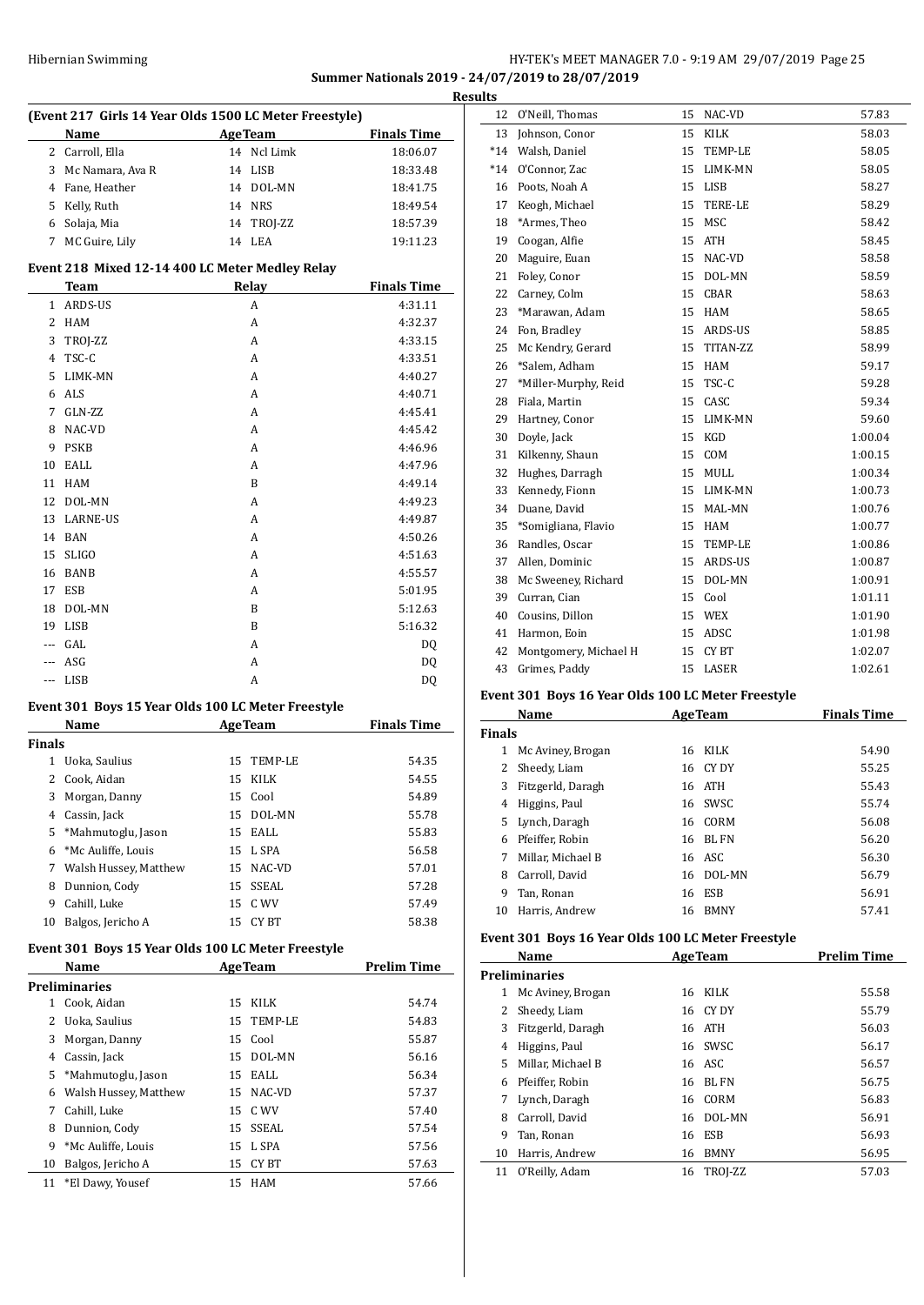## HY-TEK's MEET MANAGER 7.0 - 9:19 AM 29/07/2019 Page 26 **Summer Nationals 2019 - 24/07/2019 to 28/07/2019**

|                | Preliminaries  (Event 301 Boys 16 Year Olds 100 LC Meter Freestyle)                                                                                                                                                            |                                                            |                    |
|----------------|--------------------------------------------------------------------------------------------------------------------------------------------------------------------------------------------------------------------------------|------------------------------------------------------------|--------------------|
|                | Name<br>12 Marfunin, Alexander K                                                                                                                                                                                               | <b>Example 2018</b> AgeTeam <b>Prelim Time</b><br>16 NY&MN | 57.04              |
|                | 13 Scully, Michael J                                                                                                                                                                                                           | 16 KFSHR                                                   | 57.19              |
|                | 14 Ryan, James                                                                                                                                                                                                                 | 16 SWSC                                                    | 57.30              |
|                | 15 Lovenitski, Daniil                                                                                                                                                                                                          | 16 TEMP-LE                                                 | 57.36              |
|                | 16 Mulholland, Daniel J                                                                                                                                                                                                        | 16 LISB                                                    | 57.52              |
|                | 17 Clements, Jamie                                                                                                                                                                                                             | 16 LARNE-US                                                | 57.73              |
|                | 18 O'Connor, Killian                                                                                                                                                                                                           | 16 BARRA-ZZ                                                | 58.57              |
|                | Event 301 Boys 17 & Over 100 LC Meter Freestyle                                                                                                                                                                                |                                                            |                    |
|                | Name and the second second second second second second second second second second second second second second second second second second second second second second second second second second second second second second | <b>AgeTeam</b>                                             | <b>Finals Time</b> |
| <b>Finals</b>  |                                                                                                                                                                                                                                |                                                            |                    |
| $\mathbf{1}$   | *Rysgaard, Mathias Z                                                                                                                                                                                                           | 21 DEN                                                     | 49.88              |
| $\overline{2}$ | *Christensen, Kevin W                                                                                                                                                                                                          | 24 DEN                                                     | 49.95              |
| 3              | Thompson, David J                                                                                                                                                                                                              | 26 BAN                                                     | 50.96              |
|                | 4 Prendergast, David                                                                                                                                                                                                           | 25 Ncd KK                                                  | 51.17              |
|                | 5 Grace, Jack                                                                                                                                                                                                                  | 21 Ncl Limk                                                | 51.40              |
|                | 6 Moore, Andrew                                                                                                                                                                                                                | 21 UCD-LE                                                  | 51.62              |
|                | 7 Hewitt, Michael                                                                                                                                                                                                              | 19 ARDS-US                                                 | 52.14              |
|                | 8 Power, Dean                                                                                                                                                                                                                  | 22 NCD U                                                   | 52.39              |
|                | 9 Colvin, Cillian                                                                                                                                                                                                              | 22 NAC-VD                                                  | 52.45              |
|                | 10 Mooney, Joseph                                                                                                                                                                                                              | 22 Ncl Limk                                                | 52.93              |
|                | Event 301 Boys 17 & Over 100 LC Meter Freestyle                                                                                                                                                                                |                                                            |                    |
|                | Name                                                                                                                                                                                                                           | <b>AgeTeam</b>                                             | <b>Prelim Time</b> |
|                | Preliminaries                                                                                                                                                                                                                  |                                                            |                    |
| $\mathbf 1$    | *Christensen, Kevin W                                                                                                                                                                                                          | 24 DEN                                                     | 50.56              |
| 2              | *Rysgaard, Mathias Z                                                                                                                                                                                                           | 21 DEN                                                     | 50.76              |
|                | 3 *Svendsen, Marcus K                                                                                                                                                                                                          | 22 DEN                                                     | 50.98              |
|                | 4 *Friese, Eric                                                                                                                                                                                                                | 20 Germany                                                 | 51.18              |
| 5              | Thompson, David J                                                                                                                                                                                                              | 26 BAN                                                     | 51.21              |
| 6              | *Sebastian, Tullberg                                                                                                                                                                                                           | 19 DEN                                                     | 51.34              |
| 7              | Grace, Jack                                                                                                                                                                                                                    | 21 Ncl Limk                                                | 51.37              |
| 8              | Prendergast, David                                                                                                                                                                                                             | 25 Ncd KK                                                  | 51.41              |
| 9              | Corby, Alan                                                                                                                                                                                                                    | 22 Ncl Limk                                                | 51.60              |
|                | 10 Moore, Andrew                                                                                                                                                                                                               | 21 UCD-LE                                                  | 51.72              |
|                | 11 Hewitt, Michael                                                                                                                                                                                                             | 19 ARDS-US                                                 | 51.78              |
|                | 12 *Hansen, Andreas                                                                                                                                                                                                            | 19 DEN                                                     | 51.88              |
| 13             | *Kistorp, Jonas S                                                                                                                                                                                                              | 22<br>DEN                                                  | 51.89              |
| 14             | *Redemann, Fleming                                                                                                                                                                                                             | 19<br>Germany                                              | 51.93              |
| 15             | *Szaranek, Jack                                                                                                                                                                                                                | LIMK-MN<br>21                                              | 51.97              |
| 16             | *Rindshøj, Frederik                                                                                                                                                                                                            | 20<br><b>DEN</b>                                           | 52.02              |
| 17             | Colvin, Cillian                                                                                                                                                                                                                | 22<br>NAC-VD                                               | 52.31              |
| 18             | *Müller, Anton Willy                                                                                                                                                                                                           | Germany<br>19                                              | 52.39              |
| 19             | *Ogbonna, Alex                                                                                                                                                                                                                 | 20<br>LSNE                                                 | 52.58              |
| 20             | Power. Dean                                                                                                                                                                                                                    | 22 NCD U                                                   | 52.68              |
| 21             | Mooney, Joseph                                                                                                                                                                                                                 | 22<br>Ncl Limk                                             | 52.85              |
|                |                                                                                                                                                                                                                                | Ncl Limk<br>19                                             |                    |
| 22             | Mc Geever, Finn                                                                                                                                                                                                                |                                                            | 53.23              |
| 23             | Higgins, John                                                                                                                                                                                                                  | UCD-LE<br>24                                               | 53.46              |
| 24             | Wiffen, Daniel M                                                                                                                                                                                                               | 18 LISB                                                    | 53.47              |
| 25             | Mc Nicholl, Sean                                                                                                                                                                                                               | TEMP-LE<br>18                                              | 53.61              |
| 26             | O Rourke, Oiśn                                                                                                                                                                                                                 | TUAM<br>18                                                 | 53.74              |
| 27             | O'Keefe Tighe, Cian                                                                                                                                                                                                            | ALS<br>19                                                  | 53.76              |
| 28             | Turner, Nathan                                                                                                                                                                                                                 | ALS<br>20                                                  | 53.86              |
| 29             | Murtagh, Ethan                                                                                                                                                                                                                 | 17<br>Ncd Troj                                             | 53.94              |
| 30             | O'Sullivan, Brian                                                                                                                                                                                                              | NAC-VD<br>25                                               | 53.96              |
| 31             | Savage, Odhrán                                                                                                                                                                                                                 | 20<br>SPL-SE                                               | 54.01              |
| 32             | *Hadjazi, Rabah                                                                                                                                                                                                                | EALL<br>19                                                 | 54.02              |
| 33             | Mc Glade, Kevin                                                                                                                                                                                                                | 26 UCD-LE                                                  | 54.13              |
| 34             | O'Sullivan, Luke                                                                                                                                                                                                               | 18 SWSC                                                    | 54.17              |

| 35    | Camacho Lenihan, Fionn  | 17 | NAC-VD      | 54.19   |
|-------|-------------------------|----|-------------|---------|
| 36    | Fitzmaurice, Isaac      | 19 | NAC-VD      | 54.37   |
| $*37$ | Mitchell, Ben           | 17 | ESB         | 54.56   |
| $*37$ | *Richmond, Matthew      | 19 | NHNA-NI     | 54.56   |
| 39    | O'Connor, Jeremy        | 17 | Ncl Limk    | 54.70   |
| 40    | *Pires, Ricardo Saraiva | 21 | CIRL        | 54.94   |
| 41    | Fleming, Jack H         | 18 | <b>LISB</b> | 54.97   |
| 42    | Malik, Hesham           | 17 | LIMK-MN     | 55.09   |
| 43    | Winston, Sam            | 17 | ALS         | 55.39   |
| 44    | Sutton, Diarmuid        | 17 | Ncl Limk    | 55.40   |
| 45    | Kilbride, Denis         | 18 | <b>NRS</b>  | 55.67   |
| 46    | *Thompson, Carrick      | 18 | <b>IOM</b>  | 56.42   |
| 47    | Karmazin, Tamas A       | 18 | WAT-ZZ      | 56.44   |
| 48    | Mc Menamin, Fionnan     | 19 | ALS         | 56.51   |
| 49    | Uprichard, Tom          | 18 | ARDS-US     | 57.43   |
| 50    | O'Riordan, Sean         | 20 | SWSC        | 1:00.90 |
| 51    | O'Riordan, Cian         | 17 | SWSC        | 1:03.07 |
| 52    | Moffett, Conor W        | 27 | <b>BAN</b>  | 1:07.09 |
| 53    | Mc Grath, Jonathan      | 26 | Ncl Limk    | 1:11.87 |
| 54    | Flanagan, Patrick       | 22 | UCD-LE      | 1:20.77 |
|       |                         |    |             |         |

## **Event 302 Girls 15 Year Olds 400 LC Meter Freestyle**

|               | Name<br><b>AgeTeam</b> |    |              | <b>Finals Time</b> |
|---------------|------------------------|----|--------------|--------------------|
| <b>Finals</b> |                        |    |              |                    |
|               | O'Shea. Hannah         | 15 | DOL-MN       | 4:31.35            |
|               | 2 *Hulford, Kate S     |    | $15$ TSC-C   | 4:33.18            |
| 3             | *Vreeken, Stella       |    | 15 TSC-C     | 4:36.14            |
| 4             | Gannon, Jessica        |    | 15 COM       | 4:37.57            |
| 5.            | Bentley, Hazel C       |    | $15$ ASG     | 4:43.48            |
| 6             | Carroll, Anna          | 15 | DOL-MN       | 4:49.93            |
| 7             | Whelan O'Connor. Mia   |    | 15 ESB       | 4:51.69            |
| 8             | Dirrane, Aoife         | 15 | <b>LASER</b> | 4:51.77            |
| 9             | Mc Inerney, Louise     | 15 | <b>KILK</b>  | 4:55.27            |
| 10            | Fahy, Laura            | 15 | BARRA-ZZ     | 4:57.31            |

## **Event 302 Girls 15 Year Olds 400 LC Meter Freestyle**

|    | Name                 | <b>AgeTeam</b> |                 | <b>Prelim Time</b> |
|----|----------------------|----------------|-----------------|--------------------|
|    | <b>Preliminaries</b> |                |                 |                    |
| 1  | *Hulford, Kate S     | 15             | TSC-C           | 4:35.22            |
| 2  | O'Shea, Hannah       | 15             | DOL-MN          | 4:35.68            |
| 3  | *Vreeken, Stella     | 15             | TSC-C           | 4:39.45            |
| 4  | Bentley, Hazel C     | 15             | ASG             | 4:42.12            |
| 5. | Gannon, Jessica      | 15             | COM             | 4:42.70            |
| 6  | *Langenbach, Stella  | 15             | HAM             | 4:47.70            |
| 7  | Carroll, Anna        | 15             | DOL-MN          | 4:50.88            |
| 8  | Baker, Jodie         | 15             | <b>FER</b>      | 4:53.10            |
| 9  | Dirrane, Aoife       | 15             | LASER           | 4:54.49            |
| 10 | Mc Inerney, Louise   | 15             | KILK            | 4:56.01            |
| 11 | Whelan O'Connor, Mia | 15             | ESB             | 4:57.55            |
| 12 | Fahy, Laura          | 15             | BARRA-ZZ        | 4:59.18            |
| 13 | Finnegan, Leah       | 15             | <b>WAT-7.7.</b> | 5:01.76            |
| 14 | O'Brien, Saoirse     | 15             | <b>ESB</b>      | 5:02.87            |

## **Event 302 Girls 16 Year Olds 400 LC Meter Freestyle**

|               | Name              | <b>AgeTeam</b> | <b>Finals Time</b> |  |
|---------------|-------------------|----------------|--------------------|--|
| <b>Finals</b> |                   |                |                    |  |
|               | Kane, Amelia      | 16 ARDS-US     | 4:24.57            |  |
| 2             | Daly, Edel        | 16 Ncl Limk    | 4:30.79            |  |
|               | 3 Trait, Naomi    | 16 KILK        | 4:30.96            |  |
| 4             | Osing, Cara       | 16 TEMP-LE     | 4:31.00            |  |
| 5.            | Farrell, Danielle | 16 SLIGO       | 4:37.26            |  |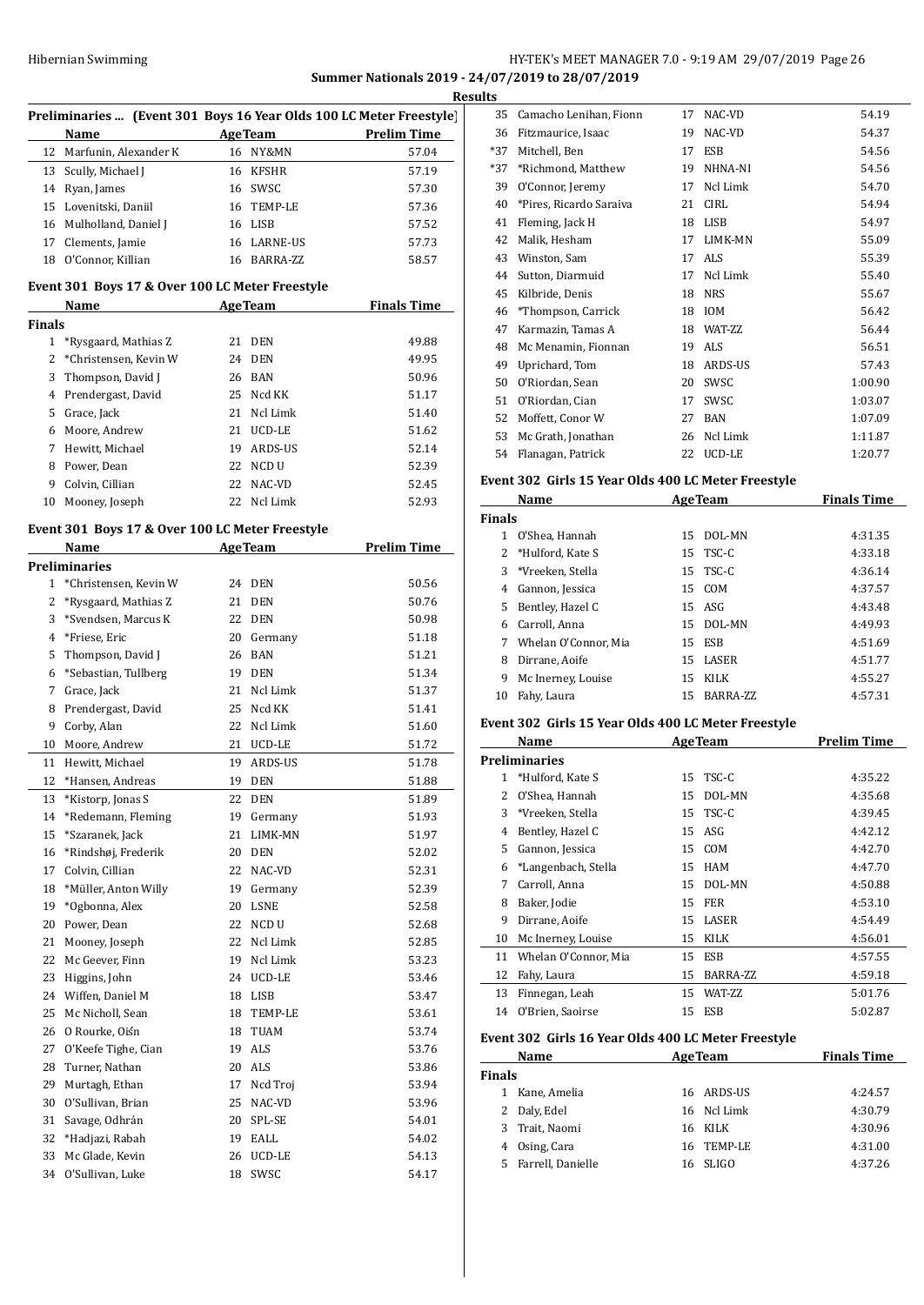## HY-TEK's MEET MANAGER 7.0 - 9:19 AM 29/07/2019 Page 27 **Summer Nationals 2019 - 24/07/2019 to 28/07/2019**

|              | Finals  (Event 302 Girls 16 Year Olds 400 LC Meter Freestyle) |         |                |                    |
|--------------|---------------------------------------------------------------|---------|----------------|--------------------|
|              | Name                                                          | AgeTeam |                | <b>Finals Time</b> |
|              | 6 Feenan, Anna                                                |         | 16 SWSC        | 4:40.59            |
|              | 7 *Stoehr, Allison                                            |         | 16 STARS       | 4:43.32            |
|              | 8 Sharkey, Lauren                                             |         | 16 GAL         | 4:43.44            |
|              | 9 Killen, Laura                                               |         | 16 CLNM        | 4:45.71            |
| $---$        | Tuinstra, Dara A                                              |         | 16 ASG         | DQ                 |
|              | Event 302 Girls 16 Year Olds 400 LC Meter Freestyle           |         |                |                    |
|              | Name                                                          |         | <b>AgeTeam</b> | <b>Prelim Time</b> |
|              | Preliminaries                                                 |         |                |                    |
|              | 1 Kane, Amelia                                                |         | 16 ARDS-US     | 4:28.68            |
|              | 2 Daly, Edel                                                  |         | 16 Ncl Limk    | 4:33.94            |
| 3            | Trait, Naomi                                                  |         | 16 KILK        | 4:35.94            |
|              | 4 Osing, Cara                                                 |         | 16 TEMP-LE     | 4:37.65            |
| 5            | Gardiner, Beth                                                |         | 16 NAC-VD      | 4:41.42            |
| 6            | Farrell. Danielle                                             |         | 16 SLIGO       | 4:41.74            |
| 7            | Feenan, Anna                                                  |         | 16 SWSC        | 4:42.30            |
| 8            | *Stoehr, Allison                                              |         | 16 STARS       | 4:43.45            |
| 9            | Tuinstra, Dara A                                              |         | 16 ASG         | 4:43.60            |
| 10           | Sharkey, Lauren                                               |         | 16 GAL         | 4:45.44            |
| 11           | Killen, Laura                                                 |         | 16 CLNM        | 4:46.68            |
| 12           | Mulhall, Ailbhe                                               |         | 16 GAL         | 4:47.39            |
| 13           | Cox, Andrea S                                                 |         | 16 LISB        | 4:47.55            |
| 14           | *Hudacin, Clara                                               |         | 16 TSC-C       | 4:48.29            |
| 15           | *Mc Gee, Caoimhe                                              |         | 16 WINS        | 4:49.66            |
|              |                                                               |         |                |                    |
| 16           | Cunningham, Karla                                             |         | 16 MULL        | 4:51.44            |
| 17           | *Agent, Lauren                                                |         | 16 HAM         | 4:51.62            |
| 18           | Mc Keown, Sasha                                               |         | 16 LISB        | 4:53.10            |
| 19           | Cooke, Olwyn                                                  |         | 16 Ncl Limk    | 4:55.31            |
| 20           | Hayes, Jasmyn                                                 |         | 16 TROJ-ZZ     | 4:56.51            |
|              | 21 Allen, Min                                                 |         | 16 NRS         | 4:57.21            |
| 22           | Mc Bride, Hope                                                |         | 16 ARDS-US     | 4:57.36            |
| 23           | Perets, Katherina                                             |         | 16 TALL        | 4:58.55            |
|              | Event 302 Girls 17 & Over 400 LC Meter Freestyle              |         |                |                    |
|              | Name                                                          |         | <b>AgeTeam</b> | <b>Finals Time</b> |
| Finals       |                                                               |         |                |                    |
|              | 1 *Rieder, Celine                                             |         | 18 Germany     | 4:17.06            |
| 2            | *Britton, Phyllida                                            | 22      | EALL           | 4:19.94            |
| 3            | Catterson, Victoria                                           | 18      | ARDS-US        | 4:22.12            |
| 4            | Garrity, Katie                                                |         | 21 TROJ-ZZ     | 4:27.96            |
| 5            | Lowe, Rebecca                                                 | 17      | ATH            | 4:36.03            |
| 6            | O'Hara, Brogán                                                | 21      | LEA            | 4:37.93            |
| 7            | Ryan, Christine                                               | 17      | <b>NEN</b>     | 4:46.94            |
| 8            | Doherty, Ella                                                 | 17      | C WV           | 4:51.54            |
| 9            | Kearney, Sorcha                                               | 17      | <b>BL FN</b>   | 4:53.73            |
| 10           | Kelly, Ailbhe                                                 | 21      | NAC-VD         | 5:33.26            |
|              | Event 302 Girls 17 & Over 400 LC Meter Freestyle              |         |                |                    |
|              | <b>Name</b>                                                   |         | <b>AgeTeam</b> | <b>Prelim Time</b> |
|              | <b>Preliminaries</b>                                          |         |                |                    |
| $\mathbf{1}$ | *Rieder, Celine                                               | 18      | Germany        | 4:18.51            |
| 2            | *Britton, Phyllida                                            | 22      | EALL           | 4:20.28            |
| 3            | *Neubert, Lia                                                 | 19      | Germany        | 4:21.01            |
| 4            | Godden, Maria                                                 | 17      | KILK           | 4:23.09            |
| 5            | Catterson, Victoria                                           |         | 18 ARDS-US     | 4:26.73            |
| 6            | Garrity, Katie                                                |         | 21 TROJ-ZZ     | 4:29.32            |
|              | *Brugger, Angelique                                           | 19      | <b>LSNE</b>    | 4:31.23            |
| 7            |                                                               |         |                |                    |
| 8            | *Datars, Mahaylia                                             | 17      | STARS          | 4:34.23            |

| <b>lesults</b> |    |                            |    |                |         |
|----------------|----|----------------------------|----|----------------|---------|
|                |    | 10 *Varandas, Joana Filipa | 17 | CIRL           | 4:42.91 |
|                |    | 11 O'Hara, Brogán          | 21 | LEA            | 4:43.41 |
|                | 12 | *Smith, Emily              | 17 | <b>MMST</b>    | 4:46.68 |
|                | 13 | *Macor. Madison            | 18 | <b>MMST</b>    | 4:49.64 |
|                |    | 14 *Kyselova, Michaela     | 20 | PSKB           | 4:50.42 |
|                | 15 | Ryan, Christine            | 17 | <b>NEN</b>     | 4:50.58 |
|                |    | 16 Kearney, Sorcha         | 17 | <b>BL FN</b>   | 4:50.89 |
|                | 17 | Doherty, Ella              | 17 | C. WV          | 4:54.94 |
|                | 18 | Kelly, Ailbhe              | 21 | NAC-VD         | 5:36.31 |
|                | 19 | Grace. Hannah              | 21 | <b>LIMK-MN</b> | 7:12.60 |
|                |    |                            |    |                |         |

## **Event 303 Boys 15 & Over 50 LC Meter Backstroke**

| Name          |                      |    | <b>AgeTeam</b> | <b>Finals Time</b> |
|---------------|----------------------|----|----------------|--------------------|
| <b>Finals</b> |                      |    |                |                    |
|               | *Braunschweig, Ole   | 22 | Germany        | 25.62              |
|               | *Müller, Anton Willy | 19 | Germany        | 26.13              |
| 3             | Johnston, Paddy      | 18 | ARDS-US        | 26.52              |
| 4             | Scannell, Sean       | 17 | Ncd KK         | 26.65              |
| $*5$          | O Rourke, Oiśn       | 18 | <b>TUAM</b>    | 27.82              |
|               | *5 Mc Nicholl, Sean  | 18 | TEMP-LE        | 27.82              |
|               | Byrne, Stephen       | 20 | TALL.          | 27.85              |
| 8             | Symons, James        |    | 22 GAL         | 28.39              |
| 9             | Keating, Aaron       | 17 | CORM           | 28.53              |
| 10            | Wiffen, Nathan J     | 18 | LISB           | 28.57              |

## **Event 303 Boys 15 & Over 50 LC Meter Backstroke**

|                | Name                    |    | <b>AgeTeam</b>   | <b>Prelim Time</b> |
|----------------|-------------------------|----|------------------|--------------------|
|                | <b>Preliminaries</b>    |    |                  |                    |
| 1              | *Braunschweig, Ole      | 22 | Germany          | 25.74              |
| 2              | *Müller, Anton Willy    | 19 | Germany          | 26.21              |
| 3              | Mc Evoy, Rory           | 21 | Ncd Ens          | 26.44              |
| $\overline{4}$ | Scannell, Sean          | 17 | Ncd KK           | 26.66              |
| 5              | Johnston, Paddy         | 18 | ARDS-US          | 26.93              |
| 6              | *Redemann, Fleming      |    | 19 Germany       | 27.17              |
| 7              | Mc Nicholl, Sean        | 18 | TEMP-LE          | 27.80              |
| 8              | *Hadjazi, Rabah         | 19 | EALL             | 27.87              |
| 9              | Byrne, Stephen          | 20 | TALL             | 27.96              |
| 10             | *Pears, Jason           | 19 | <b>EALL</b>      | 28.10              |
| 11             | Symons, James           | 22 | GAL              | 28.21              |
| 12             | Keating, Aaron          | 17 | CORM             | 28.26              |
| 13             | *Pires, Ricardo Saraiva | 21 | <b>CIRL</b>      | 28.40              |
| 14             | O Rourke, Oiśn          | 18 | <b>TUAM</b>      | 28.66              |
| 15             | Wiffen, Nathan J        | 18 | <b>LISB</b>      | 28.72              |
| 16             | Gardiner, Matthew       | 18 | NAC-VD           | 28.77              |
| 17             | *Toscan, Fabio          | 20 | Schwimmverein St | 29.04              |
| 18             | Brady, Ethan            | 17 | TEMP-LE          | 29.06              |
|                | 19 *Richmond, Matthew   | 19 | NHNA-NI          | 29.18              |
| 20             | Winston, Sam            | 17 | ALS              | 29.21              |
| 21             | Reidy, Joe              | 16 | KGD              | 29.36              |
| 22             | Mc Menamin, Conor       | 24 | <b>ALS</b>       | 29.39              |
| 23             | David, Ben R            | 18 | BARRA-ZZ         | 29.56              |
| 24             | Galland, Luc            | 19 | SWSC             | 29.58              |
| 25             | Balgos, Jericho A       | 15 | CY BT            | 29.59              |
| 26             | Mc Menamin, Fionnan     | 19 | ALS              | 29.69              |
| 27             | Mulholland, Daniel J    |    | 16 LISB          | 29.72              |
| 28             | Yau, David              | 18 | ESB              | 29.73              |
| 29             | Carroll, David          | 16 | DOL-MN           | 30.05              |
| 30             | *Mahmutoglu, Jason      | 15 | <b>EALL</b>      | 30.07              |
| 31             | *Vasala, Michal         | 16 | <b>PSKB</b>      | 30.14              |
| 32             | Cassin, Jack            | 15 | DOL-MN           | 30.35              |
| 33             | O'Gara, Hugh            | 19 | <b>ALS</b>       | 30.46              |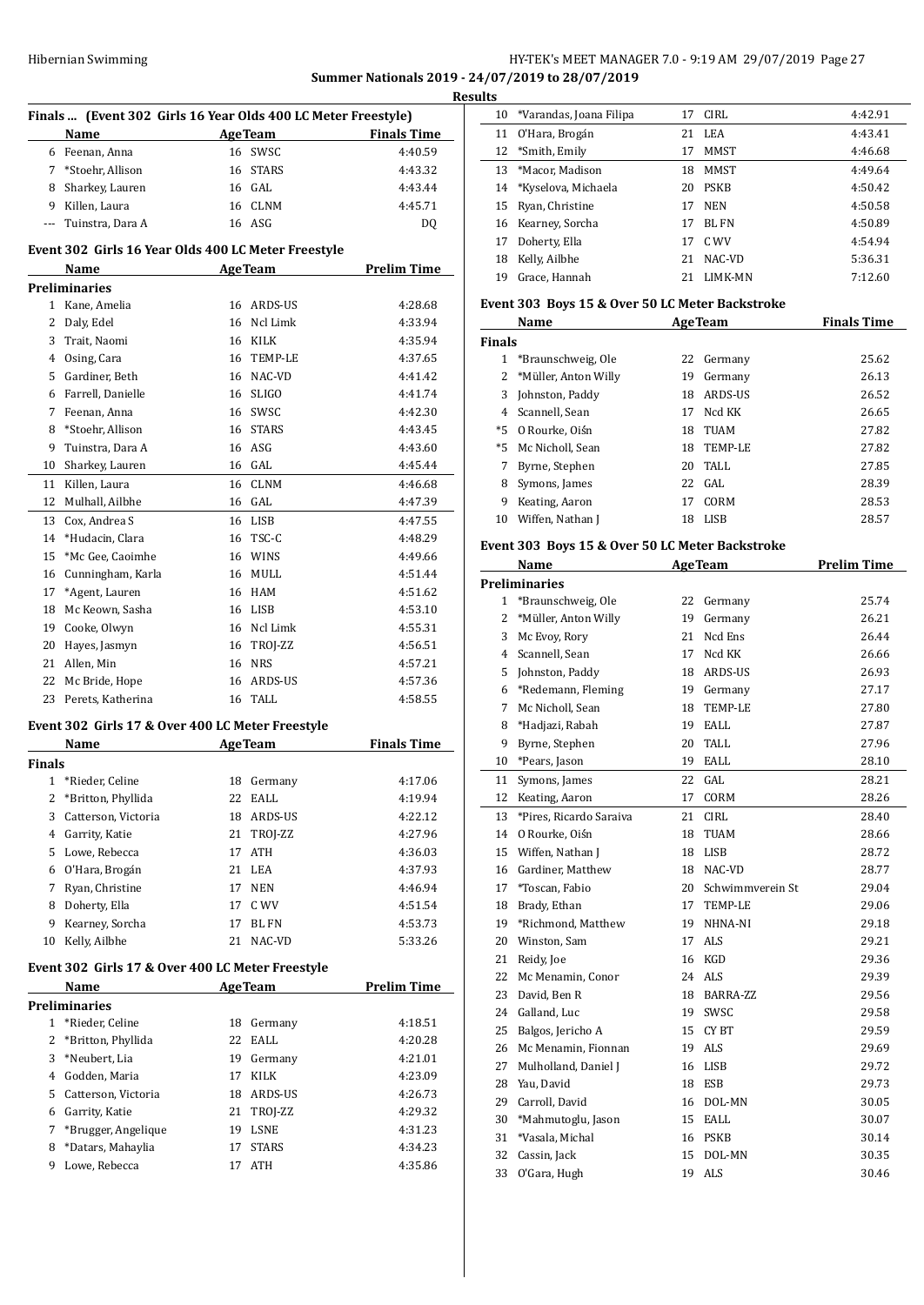## HY-TEK's MEET MANAGER 7.0 - 9:19 AM 29/07/2019 Page 28 **Summer Nationals 2019 - 24/07/2019 to 28/07/2019**

**Results**

|               | Name                                             |    | <b>AgeTeam</b> | <b>Finals Time</b> |
|---------------|--------------------------------------------------|----|----------------|--------------------|
| Finals        |                                                  |    |                |                    |
|               | 1 Hill, Danielle                                 |    | 20 LARNE-US    | 27.95              |
|               | 2 *Roas, Johanna                                 |    | 26 Germany     | 28.68              |
|               | 3 Kavanagh, Kate                                 |    | 21 UCD-LE      | 29.68              |
|               | 4 *Schaal, Barbara                               |    | 18 Germany     | 29.77              |
|               | 5 Macdougald, Jena                               |    | 17 OTTER       | 29.91              |
|               | 6 Godden, Maria                                  |    | 17 KILK        | 30.40              |
|               | 7 Bergin, Katelyn                                |    | 18 ALS         | 30.65              |
|               | 8 Quinn, Caoimhe                                 |    | 17 ALS         | 30.76              |
|               | 9 Martin, Leah                                   |    | 16 TEMP-LE     | 30.83              |
|               | 10 Martin, Alie                                  |    | 18 TEMP-LE     | 31.11              |
|               | Event 304 Girls 15 & Over 50 LC Meter Backstroke |    |                |                    |
|               | Name                                             |    | AgeTeam        | <b>Prelim Time</b> |
|               | Preliminaries                                    |    |                |                    |
|               | 1 *Roas, Johanna                                 |    | 26 Germany     | 28.77              |
|               | 2 Kavanagh, Kate                                 |    | 21 UCD-LE      | 29.48              |
|               | 3 *Schaal, Barbara                               |    | 18 Germany     | 29.63              |
|               | 4 Hill. Danielle                                 |    | 20 LARNE-US    | 29.66              |
|               | 5 Macdougald, Jena                               |    | 17 OTTER       | 29.79              |
|               | 6 *Erichsen, Caroline                            |    | 21 DEN         | 29.88              |
| $7^{\circ}$   | *Strickner, Chiara                               |    | 19 LSNE        | 30.05              |
|               | 8 Reid, Rebecca                                  |    | 18 ARDS-US     | 30.31              |
| 9             | Godden, Maria                                    |    | 17 KILK        | 30.33              |
|               | 10 Bergin, Katelyn                               |    | 18 ALS         | 30.43              |
|               | 11 Quinn, Caoimhe                                |    | 17 ALS         | 30.74              |
|               | 12 Martin, Alie                                  |    | 18 TEMP-LE     | 30.92              |
|               | 13 Martin, Leah                                  |    | 16 TEMP-LE     | 31.12              |
|               | 14 Kilgallen, Megan                              |    | 17 CLM         | 31.55              |
| 15            | Semchiy, Sharon                                  |    | 18 SWSC        | 31.79              |
| $*16$         | *Somigliana, Lidia                               |    | 16 HAM         | 31.84              |
| $*16$         | *Smith, Imogen                                   |    | 20 BT CP       | 31.84              |
|               | *18 Killen, Laura                                |    | 16 CLNM        | 31.90              |
|               | *18 Fagan, Emma                                  |    | 16 ALS         | 31.90              |
|               | 20 Lowe, Rebecca                                 |    | 17 ATH         | 31.92              |
|               | 21 Ahearne, Niamh                                |    | 16 KILK        | 31.98              |
|               | *22 *Bosco, Josie                                |    | 15 TSC-C       | 32.07              |
|               | *22 Cassidy, Ellen                               |    | 18 DOL-MN      | 32.07              |
|               | 24 Cullen, Charlotte                             | 15 | TMORE          | 32.09              |
|               | 25 Leahy, Aoife                                  | 17 | GAL            | 32.11              |
|               | 26 Nolan, Beth                                   | 17 | SWSC           | 32.17              |
| 27            | Doherty, Rachel                                  |    | 18 NAC-VD      | 32.21              |
| 28            | *Esteves, Maria Mousinho                         | 17 | CIRL           | 32.23              |
| 29            | Gibbs, Isabelle                                  |    | 17 GAL         | 32.28              |
| 30            | O'Donnell, Megan                                 |    | 19 UCD-LE      | 32.50              |
| 31            | *Nunes, Sofia Alexandra                          |    | 19 CIRL        | 32.59              |
| 32            | *Stokes, Natalie S                               |    | 15 TSC-C       | 32.74              |
| 33            | Ashton, Iona                                     |    | 16 SHARK       | 32.85              |
| 34            | *Datars, Mahaylia                                | 17 | STARS          | 32.89              |
| 35            | O'Mahony, Mairead                                |    | 16 LARNE-US    | 32.99              |
|               | 36 Pountney, Naeve                               |    | 15 BAN         | 33.21              |
| 37            | Mc Bride, Naóse                                  |    | 17 TALL        | 33.27              |
|               | Event 305 Boys 15 Year Olds 200 LC Meter IM      |    |                |                    |
|               | Name                                             |    | <b>AgeTeam</b> | <b>Finals Time</b> |
| <b>Finals</b> |                                                  |    |                |                    |
| 1             | Cassin, Jack                                     | 15 | DOL-MN         | 2:18.88            |

Dunnion, Cody 15 SSEAL 2:20.32

| 3             | Fon, Bradley                                | 15 | ARDS-US               | 2:21.85            |
|---------------|---------------------------------------------|----|-----------------------|--------------------|
|               | 4 Hartney, Conor                            |    | 15 LIMK-MN            | 2:22.07            |
| 5             | *Miller-Murphy, Reid                        |    | 15 TSC-C              | 2:22.25            |
| 6             | Mc Geown, Niall P                           |    | 15 BANB               | 2:22.63            |
| 7             | Coogan, Alfie                               |    | 15 ATH                | 2:22.72            |
| 8             | Balgos, Jericho A                           |    | 15 CYBT               | 2:24.38            |
| 9             | Keogh, Michael                              |    | 15 TERE-LE            | 2:25.77            |
| 10            | Wright, Finlay J                            |    | 15 BANB               | 2:26.81            |
|               | Event 305 Boys 15 Year Olds 200 LC Meter IM |    |                       |                    |
|               |                                             |    |                       |                    |
|               | Name                                        |    | <b>AgeTeam</b>        | <b>Prelim Time</b> |
|               | <b>Preliminaries</b>                        |    |                       |                    |
| 2             | 1 Cassin, Jack                              |    | 15 DOL-MN<br>15 SSEAL | 2:22.78            |
|               | Dunnion, Cody                               |    |                       | 2:23.20            |
|               | 3 *Miller-Murphy, Reid                      |    | 15 TSC-C              | 2:23.61            |
|               | 4 Mc Geown, Niall P                         |    | 15 BANB               | 2:24.45            |
| 5             | Coogan, Alfie                               |    | 15 ATH                | 2:24.55            |
|               | 6 Hartney, Conor                            |    | 15 LIMK-MN            | 2:24.67            |
| 7             | Balgos, Jericho A                           |    | 15 CYBT<br>15 TERE-LE | 2:25.11            |
| 8             | Keogh, Michael                              |    |                       | 2:25.53            |
| 9             | Fon, Bradley                                |    | 15 ARDS-US            | 2:25.61            |
|               | 10 Wright, Finlay J                         | 15 | <b>BANB</b>           | 2:25.87            |
| 11            | Cahill, Luke                                | 15 | C WV                  | 2:26.10            |
|               | 12 Maguire, Euan                            |    | 15 NAC-VD             | 2:26.15            |
|               | 13 Mc Sweeney, Richard                      |    | 15 DOL-MN             | 2:27.22            |
|               | 14 Kenny, Conor                             |    | 15 TEMP-LE            | 2:27.95            |
|               | 15 Uoka, Saulius                            |    | 15 TEMP-LE            | 2:28.00            |
|               | 16 Mc Kendry, Gerard                        |    | 15 TITAN-ZZ           | 2:28.56            |
|               | 17 Foley, Conor                             | 15 | DOL-MN                | 2:28.79            |
|               | 18 *Armes, Theo                             | 15 | MSC                   | 2:29.24            |
|               | 19 Ronan, Dara                              | 15 | BREF                  | 2:29.30            |
| 20            | Allen, Dominic                              |    | 15 ARDS-US            | 2:29.32            |
| 21            | *Marawan, Adam                              | 15 | HAM                   | 2:30.20            |
| 22            | Stafford, Jake                              |    | 15 ARDS-US            | 2:30.52            |
| 23            | O'Neill, Thomas                             |    | 15 NAC-VD             | 2:31.91            |
|               | 24 Harrison, James                          |    | 15 WAT-ZZ             | 2:32.19            |
|               | 25 Feenan, Michael                          |    | 15 SWSC               | 2:32.31            |
|               | 26 Walsh, Daniel                            |    | 15 TEMP-LE            | 2:32.58            |
|               | 27 *Somigliana, Flavio                      |    | 15 HAM                | 2:34.22            |
|               | 28 Randles, Oscar                           |    | 15 TEMP-LE            | 2:35.82            |
|               | 29 Duane, David                             | 15 | MAL-MN                | 2:36.21            |
|               | Event 305 Boys 16 Year Olds 200 LC Meter IM |    |                       |                    |
|               | Name                                        |    | <b>AgeTeam</b>        | <b>Finals Time</b> |
| <b>Finals</b> |                                             |    |                       |                    |
|               | 1 Kenny, Sean                               | 16 | TEMP-LE               | 2:14.51            |
|               | 2 Irwin, Neddie                             | 16 | DOL-MN                | 2:16.48            |
|               | 3 Wilson, Adam W                            |    | 16 BANB               | 2:18.29            |
|               | 4 Mullan, Eoin                              |    | 16 BMNY               | 2:18.50            |
| 5             | O'Sullivan, Tom                             |    | 16 GAL                | 2:18.92            |
|               | 6 Fitzgerld, Daragh                         |    | 16 ATH                | 2:19.34            |
| 7             | Grady, Rory                                 |    | 16 CBAR               | 2:19.96            |
| 8             | Reidy, Joe                                  |    | 16 KGD                | 2:19.99            |
| 9             | Naughton, Ben                               |    | 16 GAL                | 2:21.06            |
| 10            | Pfeiffer, Robin                             | 16 | <b>BL FN</b>          | 2:24.91            |
|               |                                             |    |                       |                    |

## **Event 305 Boys 16 Year Olds 200 LC Meter IM**

| Name                 | <b>AgeTeam</b> | <b>Prelim Time</b> |
|----------------------|----------------|--------------------|
| <b>Preliminaries</b> |                |                    |
| 1 Irwin. Neddie      | 16 DOL-MN      | 2:17.92            |
| 2 Kenny, Sean        | 16 TEMP-LE     | 2:18.91            |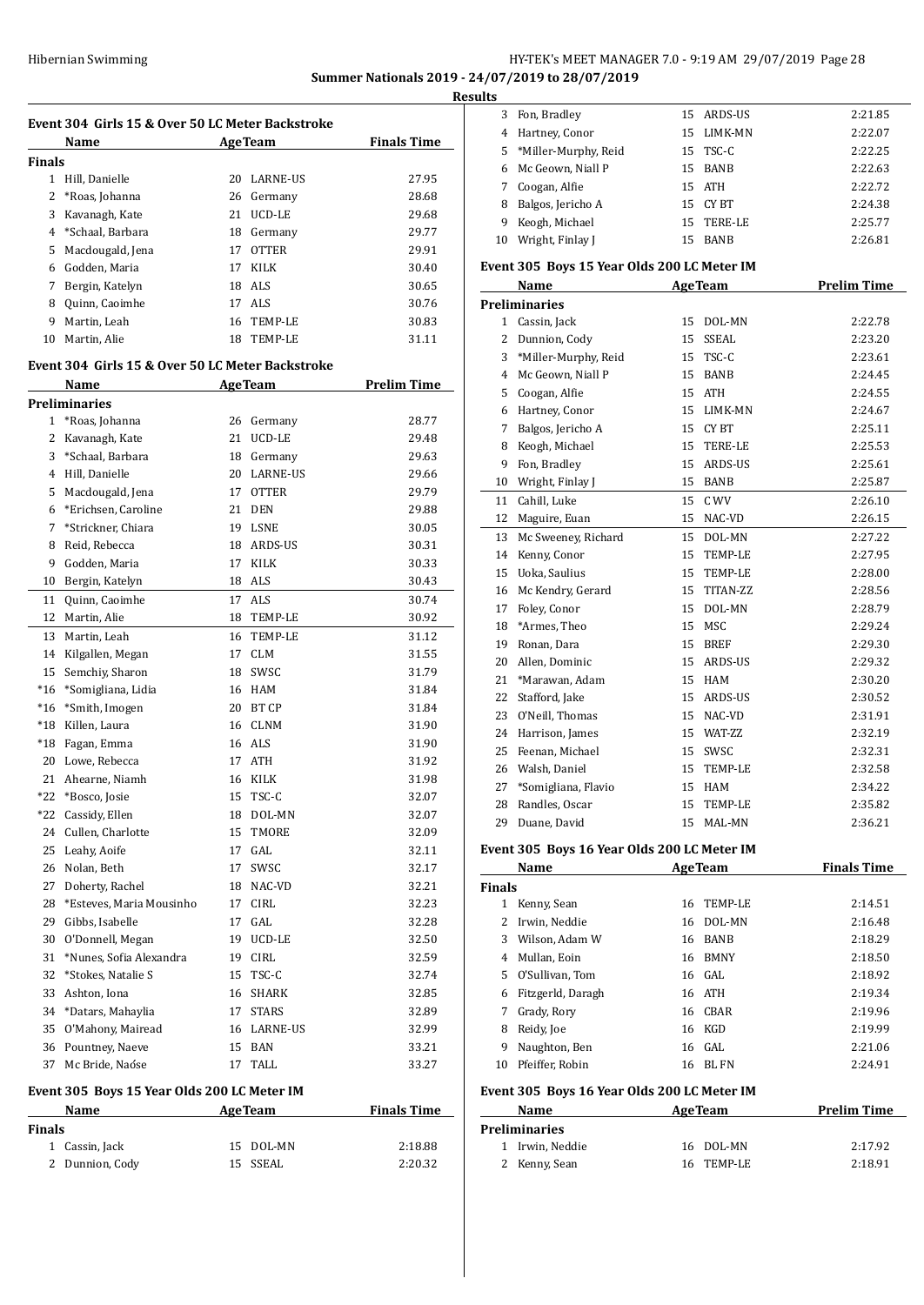## HY-TEK's MEET MANAGER 7.0 - 9:19 AM 29/07/2019 Page 29 **Summer Nationals 2019 - 24/07/2019 to 28/07/2019**

**Results**

|    | Preliminaries  (Event 305 Boys 16 Year Olds 200 LC Meter IM) |    |                |             |  |  |
|----|--------------------------------------------------------------|----|----------------|-------------|--|--|
|    | Name                                                         |    | <b>AgeTeam</b> | Prelim Time |  |  |
| 3  | Wilson, Adam W                                               | 16 | <b>BANB</b>    | 2:19.38     |  |  |
| 4  | Mullan, Eoin                                                 | 16 | <b>BMNY</b>    | 2:19.70     |  |  |
| 5  | O'Sullivan, Tom                                              | 16 | GAL            | 2:20.40     |  |  |
| 6  | Fitzgerld, Daragh                                            | 16 | ATH            | 2:20.42     |  |  |
| 7  | Grady, Rory                                                  | 16 | <b>CBAR</b>    | 2:21.22     |  |  |
| 8  | Reidy, Joe                                                   | 16 | KGD            | 2:21.66     |  |  |
| 9  | Naughton, Ben                                                | 16 | GAL            | 2:22.92     |  |  |
| 10 | Pfeiffer, Robin                                              | 16 | <b>BL FN</b>   | 2:23.41     |  |  |
| 11 | Millar, Michael B                                            | 16 | ASC            | 2:24.64     |  |  |
| 12 | Ryan, James                                                  | 16 | SWSC           | 2:26.15     |  |  |
| 13 | Mc Carthy, Paddy                                             | 16 | DOL-MN         | 2:27.31     |  |  |
| 14 | Doyle, Shane                                                 | 16 | LIMK-MN        | 2:28.01     |  |  |
| 15 | O'Connor, Killian                                            | 16 | BARRA-ZZ       | 2:28.24     |  |  |
| 16 | Marfunin, Alexander K                                        | 16 | NY&MN          | 2:28.58     |  |  |
| 17 | Blanchard, Fergal                                            | 16 | LASER          | 2:28.95     |  |  |
| 18 | Sheedy, Liam                                                 | 16 | CY DY          | 2:40.46     |  |  |

### **Event 305 Boys 17 & Over 200 LC Meter IM**

| Name          |                     |    | <b>AgeTeam</b> | <b>Finals Time</b> |  |
|---------------|---------------------|----|----------------|--------------------|--|
| <b>Finals</b> |                     |    |                |                    |  |
|               | *Kuhn, Wassili      | 20 | Germany        | 2:03.42            |  |
| 2             | *Britton, John      | 24 | EALL           | 2:04.96            |  |
| 3             | Corby, Alan         |    | 22 Ncl Limk    | 2:06.01            |  |
| 4             | Mc Carthy, Cadan    | 19 | NCL M          | 2:06.56            |  |
| 5             | Hansen, Ethan       |    | 17 TROJ-ZZ     | 2:06.64            |  |
| 6             | Anderson, Ronan     |    | 22 Nel Sligo   | 2:09.95            |  |
| 7             | Uprichard, Tom      | 18 | ARDS-US        | 2:11.68            |  |
| 8             | Turner, Nathan      | 20 | ALS            | 2:12.93            |  |
| 9             | O'Keefe Tighe, Cian | 19 | <b>ALS</b>     | 2:12.98            |  |
| 10            | Gardiner, Matthew   | 18 | NAC-VD         | 2:15.92            |  |

## **Event 305 Boys 17 & Over 200 LC Meter IM**

|              | Name                   | <b>AgeTeam</b> |              | <b>Prelim Time</b> |  |
|--------------|------------------------|----------------|--------------|--------------------|--|
|              | Preliminaries          |                |              |                    |  |
| $\mathbf{1}$ | *Kuhn, Wassili         | 20             | Germany      | 2:03.81            |  |
| 2            | Melly, Cillian         | 22             | Ncl Char     | 2:04.85            |  |
| 3            | *Britton, John         | 24             | EALL         | 2:05.30            |  |
| 4            | Hansen. Ethan          | 17             | TROJ-ZZ      | 2:06.73            |  |
| 5            | Mc Carthy, Cadan       | 19             | NCL M        | 2:07.24            |  |
| 6            | *Jorgenson, Jacob      | 22             | <b>KVIKS</b> | 2:07.38            |  |
| 7            | Corby, Alan            | 22             | Ncl Limk     | 2:07.65            |  |
| 8            | *Gerber, Yaron         | 21             | EALL         | 2:10.33            |  |
| 9            | *Hentschel, Paul       | 22             | Germany      | 2:10.89            |  |
| 10           | Anderson, Ronan        | 22             | Ncl Sligo    | 2:11.46            |  |
| 11           | Turner, Nathan         | 20             | <b>ALS</b>   | 2:13.08            |  |
| 12           | *Matzerath, Lucas      | 19             | Germany      | 2:13.12            |  |
| 13           | Uprichard, Tom         | 18             | ARDS-US      | 2:14.31            |  |
| 14           | O'Keefe Tighe, Cian    | 19             | <b>ALS</b>   | 2:14.35            |  |
| 15           | *Vazirani, Rohan       | 18             | EALL         | 2:15.40            |  |
| 16           | Gardiner, Matthew      | 18             | NAC-VD       | 2:16.57            |  |
| 17           | Feenan, Andrew         | 18             | SWSC         | 2:17.54            |  |
| 18           | Cox, Paul Y            | 17             | <b>LISB</b>  | 2:17.75            |  |
| 19           | Wiffen, Nathan J       | 18             | <b>LISB</b>  | 2:17.84            |  |
| 20           | Kenny, Joe             | 18             | TEMP-LE      | 2:18.09            |  |
| 21           | Camacho Lenihan, Fionn | 17             | NAC-VD       | 2:18.44            |  |
| 22           | *Neves, Pedro Barata   | 19             | <b>CIRL</b>  | 2:18.94            |  |
| 23           | O'Sullivan, Luke       | 18             | SWSC         | 2:18.98            |  |
| 24           | Mc Sharry, Mouric      | 17             | MARL         | 2:19.32            |  |
| 25           | Mc Shea, Kealan        | 17             | <b>ENSK</b>  | 2:19.87            |  |

|       | 26 *Walsh, Rueben             | 18 | <b>WINS</b>  | 2:20.23 |
|-------|-------------------------------|----|--------------|---------|
| 27    | Lee, Rory                     | 18 | SWSC         | 2:20.74 |
| 28    | Waters, Fionn                 | 17 | <b>TUAM</b>  | 2:20.76 |
| 29    | David, Ben R                  | 18 | BARRA-ZZ     | 2:22.15 |
| 30    | Maguire, Caleb M              | 17 | LISB         | 2:22.93 |
| 31    | Breslin, Ethan                | 17 | CLM          | 2:23.35 |
|       | 32 O'Sullivan, Cillian        | 17 | PORT-LE      | 2:24.32 |
| 33    | Egan, Dylan                   | 17 | ALS.         | 2:25.02 |
| 34    | Vennard, Daniel               | 17 | <b>PDOWN</b> | 2:26.13 |
|       | *35 Mc Ilroy-Sanchez, Conor S | 17 | CASC         | 2:26.40 |
| $*35$ | Nolan, Adam                   | 18 | TALL.        | 2:26.40 |
| 37    | Mc Clements, Barry            | 18 | ARDS-US      | 2:32.56 |
| 38    | Moffett, Conor W              | 27 | <b>BAN</b>   | 2:47.03 |
| 39    | Murray, Conor                 | 21 | LIMK-MN      | 3:12.72 |

## **Event 306 Girls 15 Year Olds 200 LC Meter IM**

|               | Name            | <b>AgeTeam</b> |            | <b>Finals Time</b> |
|---------------|-----------------|----------------|------------|--------------------|
| <b>Finals</b> |                 |                |            |                    |
|               | O'Shea, Hannah  | 15             | DOL-MN     | 2:27.27            |
| 2             | Gibbs, Alison   |                | $15$ GAL   | 2:28.14            |
| 3             | *Bosco, Josie   |                | 15 TSC-C   | 2:28.21            |
| 4             | Baker, Jodie    | 15             | FER        | 2:30.82            |
| 5.            | Bracken, Lucy A |                | $15$ ASG   | 2:31.15            |
| 6             | Nulty, Molly    |                | 15 SSEAL   | 2:32.63            |
| 7             | Urry, Amelia B  |                | 15 BAN     | 2:32.84            |
| 8             | Murphy, Emma    |                | $15$ GAL   | 2:34.03            |
| 9             | *Daigle, Elsa S |                | $15$ TSC-C | 2:34.14            |
| 10            | Dunne, Kirsty S |                | 15 ASG     | 2:36.63            |

## **Event 306 Girls 15 Year Olds 200 LC Meter IM**

|    | Name                 |    | <b>AgeTeam</b> | Prelim Time |
|----|----------------------|----|----------------|-------------|
|    | <b>Preliminaries</b> |    |                |             |
| 1  | O'Shea, Hannah       | 15 | DOL-MN         | 2:31.22     |
| 2  | Gibbs, Alison        | 15 | GAL            | 2:31.62     |
| 3  | *Daigle, Elsa S      | 15 | TSC-C          | 2:32.31     |
| 4  | Urry, Amelia B       | 15 | <b>BAN</b>     | 2:32.94     |
| 5  | Bracken, Lucy A      | 15 | ASG            | 2:33.30     |
| 6  | *Bosco, Josie        | 15 | TSC-C          | 2:33.76     |
| 7  | Baker, Jodie         | 15 | <b>FER</b>     | 2:33.82     |
| 8  | Nulty, Molly         | 15 | <b>SSEAL</b>   | 2:34.15     |
| 9  | Murphy, Emma         | 15 | GAL            | 2:35.24     |
| 10 | Dunne, Kirsty S      | 15 | ASG            | 2:36.21     |
| 11 | O' Sullivan, Cathy   | 15 | WAT-ZZ         | 2:36.99     |
| 12 | Quinn, Orla G        | 15 | CASC           | 2:37.39     |
| 13 | *Stokes, Natalie S   | 15 | TSC-C          | 2:39.28     |
| 14 | Pountney, Naeve      | 15 | <b>BAN</b>     | 2:39.63     |
| 15 | Cullen, Charlotte    | 15 | <b>TMORE</b>   | 2:40.13     |
| 16 | Blemmings, Rachel    | 15 | <b>BANB</b>    | 2:40.66     |
| 17 | Williams, Ciara      | 15 | NAC-VD         | 2:41.54     |
| 18 | *Antonen, Tara J     | 15 | TSC-C          | 2:41.70     |
| 19 | *Noonan, Allison     | 15 | <b>STARS</b>   | 2:42.42     |
| 20 | *Vreeken, Stella     | 15 | TSC-C          | 2:43.23     |
| 21 | Bentley, Hazel C     | 15 | ASG            | 2:46.32     |

## **Event 306 Girls 16 Year Olds 200 LC Meter IM**

| Name<br>Finals |                      | <b>AgeTeam</b> |           | <b>Finals Time</b> |  |
|----------------|----------------------|----------------|-----------|--------------------|--|
|                |                      |                |           |                    |  |
|                | 1 Knox, Julia K      |                | 16 BANB   | 2:21.05            |  |
|                | 2 Gardiner, Beth     |                | 16 NAC-VD | 2:27.94            |  |
|                | 3 *Somigliana, Lidia |                | 16 HAM    | 2:29.19            |  |
|                | 4 Tuinstra, Dara A   |                | 16 ASG    | 2:30.15            |  |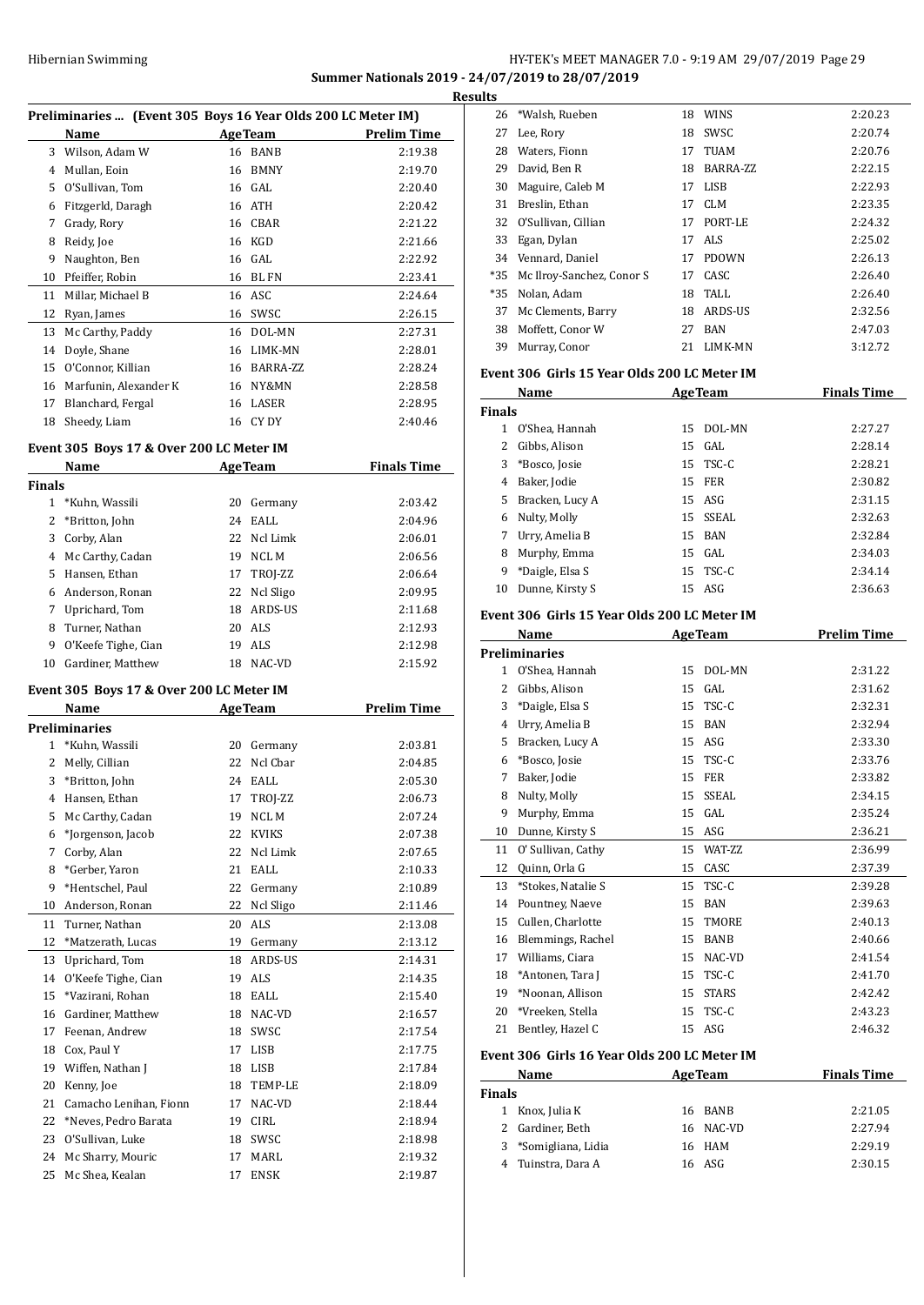## HY-TEK's MEET MANAGER 7.0 - 9:19 AM 29/07/2019 Page 30 **Summer Nationals 2019 - 24/07/2019 to 28/07/2019**

**Results**

| Finals  (Event 306 Girls 16 Year Olds 200 LC Meter IM)<br>Name<br>5 Cox. Andrea S<br>6 Ahearne, Niamh<br>7 Mc Bride, Hope<br>8 Rice, Mia L<br>9 *Hudacin, Clara<br>10 Mc Mullen, Jessica E<br>Event 306 Girls 16 Year Olds 200 LC Meter IM<br>Name<br><b>Preliminaries</b><br>1 Knox, Julia K |                                                                                                                                                                                                                                                                                                                                                                               | <b>AgeTeam</b><br>16 LISB<br>16 KILK<br>16 ARDS-US<br>16 BAN<br>16 TSC-C<br>16 BANB | <b>Finals Time</b><br>2:31.09<br>2:31.11<br>2:31.25<br>2:33.70<br>2:35.90                                                                                                                                                                                                                                                                                                                                                                          |
|-----------------------------------------------------------------------------------------------------------------------------------------------------------------------------------------------------------------------------------------------------------------------------------------------|-------------------------------------------------------------------------------------------------------------------------------------------------------------------------------------------------------------------------------------------------------------------------------------------------------------------------------------------------------------------------------|-------------------------------------------------------------------------------------|----------------------------------------------------------------------------------------------------------------------------------------------------------------------------------------------------------------------------------------------------------------------------------------------------------------------------------------------------------------------------------------------------------------------------------------------------|
|                                                                                                                                                                                                                                                                                               |                                                                                                                                                                                                                                                                                                                                                                               |                                                                                     |                                                                                                                                                                                                                                                                                                                                                                                                                                                    |
|                                                                                                                                                                                                                                                                                               |                                                                                                                                                                                                                                                                                                                                                                               |                                                                                     |                                                                                                                                                                                                                                                                                                                                                                                                                                                    |
|                                                                                                                                                                                                                                                                                               |                                                                                                                                                                                                                                                                                                                                                                               |                                                                                     |                                                                                                                                                                                                                                                                                                                                                                                                                                                    |
|                                                                                                                                                                                                                                                                                               |                                                                                                                                                                                                                                                                                                                                                                               |                                                                                     |                                                                                                                                                                                                                                                                                                                                                                                                                                                    |
|                                                                                                                                                                                                                                                                                               |                                                                                                                                                                                                                                                                                                                                                                               |                                                                                     |                                                                                                                                                                                                                                                                                                                                                                                                                                                    |
|                                                                                                                                                                                                                                                                                               |                                                                                                                                                                                                                                                                                                                                                                               |                                                                                     |                                                                                                                                                                                                                                                                                                                                                                                                                                                    |
|                                                                                                                                                                                                                                                                                               |                                                                                                                                                                                                                                                                                                                                                                               |                                                                                     |                                                                                                                                                                                                                                                                                                                                                                                                                                                    |
|                                                                                                                                                                                                                                                                                               |                                                                                                                                                                                                                                                                                                                                                                               |                                                                                     | 2:41.36                                                                                                                                                                                                                                                                                                                                                                                                                                            |
|                                                                                                                                                                                                                                                                                               |                                                                                                                                                                                                                                                                                                                                                                               |                                                                                     |                                                                                                                                                                                                                                                                                                                                                                                                                                                    |
|                                                                                                                                                                                                                                                                                               |                                                                                                                                                                                                                                                                                                                                                                               | <b>AgeTeam</b>                                                                      | <b>Prelim Time</b>                                                                                                                                                                                                                                                                                                                                                                                                                                 |
|                                                                                                                                                                                                                                                                                               |                                                                                                                                                                                                                                                                                                                                                                               |                                                                                     |                                                                                                                                                                                                                                                                                                                                                                                                                                                    |
|                                                                                                                                                                                                                                                                                               |                                                                                                                                                                                                                                                                                                                                                                               | 16 BANB                                                                             | 2:28.56                                                                                                                                                                                                                                                                                                                                                                                                                                            |
| 2 Gardiner, Beth                                                                                                                                                                                                                                                                              | 16                                                                                                                                                                                                                                                                                                                                                                            | NAC-VD                                                                              | 2:29.99                                                                                                                                                                                                                                                                                                                                                                                                                                            |
| 3 *Somigliana, Lidia                                                                                                                                                                                                                                                                          |                                                                                                                                                                                                                                                                                                                                                                               | 16 HAM                                                                              | 2:32.10                                                                                                                                                                                                                                                                                                                                                                                                                                            |
| 4 Tuinstra, Dara A                                                                                                                                                                                                                                                                            |                                                                                                                                                                                                                                                                                                                                                                               | 16 ASG                                                                              | 2:32.66                                                                                                                                                                                                                                                                                                                                                                                                                                            |
|                                                                                                                                                                                                                                                                                               |                                                                                                                                                                                                                                                                                                                                                                               | 16 KILK                                                                             | 2:34.25                                                                                                                                                                                                                                                                                                                                                                                                                                            |
| Trait, Naomi                                                                                                                                                                                                                                                                                  |                                                                                                                                                                                                                                                                                                                                                                               |                                                                                     |                                                                                                                                                                                                                                                                                                                                                                                                                                                    |
|                                                                                                                                                                                                                                                                                               |                                                                                                                                                                                                                                                                                                                                                                               |                                                                                     | 2:34.35                                                                                                                                                                                                                                                                                                                                                                                                                                            |
|                                                                                                                                                                                                                                                                                               |                                                                                                                                                                                                                                                                                                                                                                               |                                                                                     | 2:35.54                                                                                                                                                                                                                                                                                                                                                                                                                                            |
|                                                                                                                                                                                                                                                                                               |                                                                                                                                                                                                                                                                                                                                                                               |                                                                                     | 2:35.64                                                                                                                                                                                                                                                                                                                                                                                                                                            |
|                                                                                                                                                                                                                                                                                               |                                                                                                                                                                                                                                                                                                                                                                               |                                                                                     | 2:35.71                                                                                                                                                                                                                                                                                                                                                                                                                                            |
|                                                                                                                                                                                                                                                                                               |                                                                                                                                                                                                                                                                                                                                                                               |                                                                                     | 2:36.94                                                                                                                                                                                                                                                                                                                                                                                                                                            |
|                                                                                                                                                                                                                                                                                               |                                                                                                                                                                                                                                                                                                                                                                               |                                                                                     | 2:37.30                                                                                                                                                                                                                                                                                                                                                                                                                                            |
|                                                                                                                                                                                                                                                                                               |                                                                                                                                                                                                                                                                                                                                                                               |                                                                                     | 2:38.29                                                                                                                                                                                                                                                                                                                                                                                                                                            |
|                                                                                                                                                                                                                                                                                               |                                                                                                                                                                                                                                                                                                                                                                               |                                                                                     | 2:41.66                                                                                                                                                                                                                                                                                                                                                                                                                                            |
|                                                                                                                                                                                                                                                                                               |                                                                                                                                                                                                                                                                                                                                                                               |                                                                                     |                                                                                                                                                                                                                                                                                                                                                                                                                                                    |
|                                                                                                                                                                                                                                                                                               |                                                                                                                                                                                                                                                                                                                                                                               |                                                                                     | <b>Finals Time</b>                                                                                                                                                                                                                                                                                                                                                                                                                                 |
|                                                                                                                                                                                                                                                                                               |                                                                                                                                                                                                                                                                                                                                                                               |                                                                                     |                                                                                                                                                                                                                                                                                                                                                                                                                                                    |
|                                                                                                                                                                                                                                                                                               |                                                                                                                                                                                                                                                                                                                                                                               |                                                                                     | 2:18.43                                                                                                                                                                                                                                                                                                                                                                                                                                            |
|                                                                                                                                                                                                                                                                                               |                                                                                                                                                                                                                                                                                                                                                                               |                                                                                     | 2:18.87                                                                                                                                                                                                                                                                                                                                                                                                                                            |
|                                                                                                                                                                                                                                                                                               |                                                                                                                                                                                                                                                                                                                                                                               |                                                                                     | 2:22.27                                                                                                                                                                                                                                                                                                                                                                                                                                            |
|                                                                                                                                                                                                                                                                                               |                                                                                                                                                                                                                                                                                                                                                                               |                                                                                     | 2:22.78                                                                                                                                                                                                                                                                                                                                                                                                                                            |
|                                                                                                                                                                                                                                                                                               |                                                                                                                                                                                                                                                                                                                                                                               |                                                                                     | 2:23.46                                                                                                                                                                                                                                                                                                                                                                                                                                            |
|                                                                                                                                                                                                                                                                                               |                                                                                                                                                                                                                                                                                                                                                                               |                                                                                     | 2:26.57                                                                                                                                                                                                                                                                                                                                                                                                                                            |
|                                                                                                                                                                                                                                                                                               |                                                                                                                                                                                                                                                                                                                                                                               |                                                                                     | 2:26.58                                                                                                                                                                                                                                                                                                                                                                                                                                            |
|                                                                                                                                                                                                                                                                                               |                                                                                                                                                                                                                                                                                                                                                                               |                                                                                     | 2:27.87                                                                                                                                                                                                                                                                                                                                                                                                                                            |
|                                                                                                                                                                                                                                                                                               |                                                                                                                                                                                                                                                                                                                                                                               |                                                                                     | 2:30.22                                                                                                                                                                                                                                                                                                                                                                                                                                            |
|                                                                                                                                                                                                                                                                                               |                                                                                                                                                                                                                                                                                                                                                                               |                                                                                     | DQ                                                                                                                                                                                                                                                                                                                                                                                                                                                 |
|                                                                                                                                                                                                                                                                                               |                                                                                                                                                                                                                                                                                                                                                                               |                                                                                     |                                                                                                                                                                                                                                                                                                                                                                                                                                                    |
|                                                                                                                                                                                                                                                                                               |                                                                                                                                                                                                                                                                                                                                                                               |                                                                                     |                                                                                                                                                                                                                                                                                                                                                                                                                                                    |
| <b>Name</b>                                                                                                                                                                                                                                                                                   |                                                                                                                                                                                                                                                                                                                                                                               |                                                                                     | <b>Prelim Time</b>                                                                                                                                                                                                                                                                                                                                                                                                                                 |
| Preliminaries                                                                                                                                                                                                                                                                                 |                                                                                                                                                                                                                                                                                                                                                                               |                                                                                     |                                                                                                                                                                                                                                                                                                                                                                                                                                                    |
| *Duus, Mia S                                                                                                                                                                                                                                                                                  |                                                                                                                                                                                                                                                                                                                                                                               |                                                                                     | 2:20.59                                                                                                                                                                                                                                                                                                                                                                                                                                            |
| *Schmidtke, Aliena                                                                                                                                                                                                                                                                            |                                                                                                                                                                                                                                                                                                                                                                               | Germany                                                                             | 2:20.74                                                                                                                                                                                                                                                                                                                                                                                                                                            |
| Reid, Rebecca                                                                                                                                                                                                                                                                                 |                                                                                                                                                                                                                                                                                                                                                                               | ARDS-US                                                                             | 2:21.24                                                                                                                                                                                                                                                                                                                                                                                                                                            |
| 4 *Bruun, Line J                                                                                                                                                                                                                                                                              |                                                                                                                                                                                                                                                                                                                                                                               | DEN                                                                                 | 2:21.49                                                                                                                                                                                                                                                                                                                                                                                                                                            |
| 5 Burke, Jessica                                                                                                                                                                                                                                                                              |                                                                                                                                                                                                                                                                                                                                                                               | NAC-VD                                                                              | 2:23.04                                                                                                                                                                                                                                                                                                                                                                                                                                            |
| 6 Garrity, Katie                                                                                                                                                                                                                                                                              |                                                                                                                                                                                                                                                                                                                                                                               | TROJ-ZZ                                                                             | 2:24.61                                                                                                                                                                                                                                                                                                                                                                                                                                            |
| Finlay, Caitriona                                                                                                                                                                                                                                                                             |                                                                                                                                                                                                                                                                                                                                                                               | ALS                                                                                 | 2:25.70                                                                                                                                                                                                                                                                                                                                                                                                                                            |
| Bergin, Katelyn                                                                                                                                                                                                                                                                               |                                                                                                                                                                                                                                                                                                                                                                               |                                                                                     | 2:25.91                                                                                                                                                                                                                                                                                                                                                                                                                                            |
| *Onieva Henrich, Elena                                                                                                                                                                                                                                                                        |                                                                                                                                                                                                                                                                                                                                                                               |                                                                                     | 2:26.73                                                                                                                                                                                                                                                                                                                                                                                                                                            |
| Mc Evoy, Lara                                                                                                                                                                                                                                                                                 |                                                                                                                                                                                                                                                                                                                                                                               |                                                                                     | 2:28.13                                                                                                                                                                                                                                                                                                                                                                                                                                            |
| Haughey, Aisling                                                                                                                                                                                                                                                                              |                                                                                                                                                                                                                                                                                                                                                                               | ALS                                                                                 | 2:28.50                                                                                                                                                                                                                                                                                                                                                                                                                                            |
| Macdougald, Jena                                                                                                                                                                                                                                                                              |                                                                                                                                                                                                                                                                                                                                                                               | <b>OTTER</b>                                                                        | 2:28.58                                                                                                                                                                                                                                                                                                                                                                                                                                            |
| Vaughan, Rachel                                                                                                                                                                                                                                                                               | 17                                                                                                                                                                                                                                                                                                                                                                            | KILK                                                                                | 2:29.94                                                                                                                                                                                                                                                                                                                                                                                                                                            |
| O'Riordan, Charlotte                                                                                                                                                                                                                                                                          | 17                                                                                                                                                                                                                                                                                                                                                                            | <b>OTTER</b>                                                                        | 2:30.40                                                                                                                                                                                                                                                                                                                                                                                                                                            |
| Kilgallen, Niamh                                                                                                                                                                                                                                                                              | 20                                                                                                                                                                                                                                                                                                                                                                            | Ncd Clm                                                                             | 2:30.64                                                                                                                                                                                                                                                                                                                                                                                                                                            |
| 16 Naughton, Imogen                                                                                                                                                                                                                                                                           | 20                                                                                                                                                                                                                                                                                                                                                                            | SHARK                                                                               | 2:32.05                                                                                                                                                                                                                                                                                                                                                                                                                                            |
|                                                                                                                                                                                                                                                                                               |                                                                                                                                                                                                                                                                                                                                                                               |                                                                                     |                                                                                                                                                                                                                                                                                                                                                                                                                                                    |
|                                                                                                                                                                                                                                                                                               |                                                                                                                                                                                                                                                                                                                                                                               |                                                                                     |                                                                                                                                                                                                                                                                                                                                                                                                                                                    |
| Nolan, Aisling M<br>Nolan, Beth                                                                                                                                                                                                                                                               | 18<br>17                                                                                                                                                                                                                                                                                                                                                                      | NAC-VD<br>SWSC                                                                      | 2:32.59<br>2:32.86                                                                                                                                                                                                                                                                                                                                                                                                                                 |
| <b>Finals</b>                                                                                                                                                                                                                                                                                 | 6 Farrell, Danielle<br>7 Mc Bride, Hope<br>8 Ahearne, Niamh<br>9 Cox, Andrea S<br>*Stoehr, Allison<br>Rice, Mia L<br>12 *Hudacin, Clara<br>Mc Mullen, Jessica E<br>Name<br>1 *Schmidtke, Aliena<br>2 Reid, Rebecca<br>*Duus, Mia S<br>4 Burke, Jessica<br>Finlay, Caitriona<br>6 Bergin, Katelyn<br>Mc Evoy, Lara<br>Haughey, Aisling<br>9 Macdougald, Jena<br>Garrity, Katie | 17                                                                                  | 16 SLIGO<br>16 ARDS-US<br>16 KILK<br>16 LISB<br>16 STARS<br>16 BAN<br>16 TSC-C<br>16 BANB<br>Event 306 Girls 17 & Over 200 LC Meter IM<br><b>AgeTeam</b><br>27<br>Germany<br>18 ARDS-US<br>18 DEN<br>19<br>NAC-VD<br>21 ALS<br>18 ALS<br>18 ALS<br>24 ALS<br><b>OTTER</b><br>21<br>TROJ-ZZ<br>Event 306 Girls 17 & Over 200 LC Meter IM<br><b>AgeTeam</b><br>18 DEN<br>27<br>18<br>24<br>19<br>21<br>21<br>18 ALS<br>18 LSNE<br>18 ALS<br>24<br>17 |

| เร |                      |    |            |         |
|----|----------------------|----|------------|---------|
|    | 19 Thompson, Zoe     |    | 18 ARDS-US | 2:33.57 |
|    | 20 *Lewitt, Isabelle | 18 | BRBL       | 2:34.08 |
| 21 | Bates, Aoife         | 17 | SHARK      | 2:34.32 |
|    | 22 Mc Daid, Carrie   | 17 | SLIGO      | 2:36.87 |
|    | 23 *Macor, Madison   | 18 | MMST       | 2:37.12 |
|    | 24 Turner, Nicole    | 17 | NAC-VD     | 3:20.26 |
|    | --- Flaherty, Ellen  |    | <b>ATH</b> | DO.     |
|    |                      |    |            |         |

## **Event 307 Boys 15 Year Olds 1500 LC Meter Freestyle**

|    | Name                  |    | <b>AgeTeam</b> | <b>Finals Time</b> |
|----|-----------------------|----|----------------|--------------------|
|    | 1 *Wootten, Finn      | 15 | <b>BECK</b>    | 17:36.01           |
|    | 2 *Salem, Adham       | 15 | HAM            | 17:53.09           |
| 3  | Mc Geown, Niall P     | 15 | <b>BANB</b>    | 17:55.36           |
| 4  | Kenny, Conor          |    | 15 TEMP-LE     | 18:00.78           |
|    | 5 Murphy, Stephen     |    | 15 TEMP-LE     | 18:01.25           |
|    | 6 *O'Sullivan, Ossian |    | 15 EALL        | 18:08.81           |
| 7  | Ryan, Louis           |    | 15 LEA         | 18:10.52           |
| 8  | Harrison, James       |    | 15 WAT-7.7     | 18:19.47           |
| 9  | Cousins. Dillon       |    | 15 WEX         | 19:01.84           |
| 10 | Dornan, Calum H       | 15 | BAN            | 19:02.58           |
| 11 | Poots. Noah A         |    | 15 LISB        | 20:00.19           |

## **Event 307 Boys 16 Year Olds 1500 LC Meter Freestyle**

| Name            | <b>AgeTeam</b> | <b>Finals Time</b> |
|-----------------|----------------|--------------------|
| 1 Irwin. Neddie | 16 DOL-MN      | 17:11.40           |
| 2 Lynch, Ben    | 16 ENSK        | 17:40.37           |

## **Event 307 Boys 17 & Over 1500 LC Meter Freestyle**

|    | <b>Name</b>             |    | <b>AgeTeam</b> | <b>Finals Time</b> |
|----|-------------------------|----|----------------|--------------------|
| 1  | Mc Intyre, Jack         | 21 | CBAR           | 15:32.86           |
|    | 2 *Braunberger, Richard | 19 | Germany        | 16:00.11           |
| 3  | Wiffen, Daniel M        | 18 | LISB           | 16:28.28           |
| 4  | Wiffen, Nathan J        | 18 | LISB           | 16:29.44           |
| 5. | Kilbride, Denis         | 18 | <b>NRS</b>     | 16:46.74           |
| 6  | Maguire, Caleb M        | 17 | LISB           | 17:13.84           |
| 7  | Cox, Paul Y             | 17 | <b>LISB</b>    | 17:37.88           |
| 8  | Foley, Cian             | 20 | <b>NRS</b>     | 17:38.99           |
| 9  | Ryan, Flynn             | 17 | LEA            | 17:54.82           |
| 10 | Leahy, Niklas           | 18 | DOL-MN         | 18:01.71           |
| 11 | Mac Carthy, Evan        | 17 | DOL-MN         | 18:13.84           |

## **Event 308 Boys 15 & Over 800 LC Meter Freestyle Relay**

|              | <b>Team</b> | Relay | <b>Finals Time</b> |
|--------------|-------------|-------|--------------------|
| $\mathbf{1}$ | <b>DEN</b>  | A     | 7:24.01            |
|              | 2 LIMK-MN   | A     | 7:45.13            |
|              | 3 ARDS-US   | A     | 7:55.10            |
| 4            | NAC-VD      | А     | 7:58.19            |
| 5.           | TEMP-LE     | А     | 8:15.33            |
| 6            | SWSC        | А     | 8:16.10            |
| 7            | ESB         | А     | 8:24.42            |
| 8            | GAL         | А     | 8:26.04            |
| 9            | LIMK-MN     | B     | 8:26.37            |
| 10           | DOL-MN      | A     | 8:37.21            |
|              | <b>LISB</b> | А     | D <sub>0</sub>     |

### **Event 311 Girls 12-13 400 LC Meter Freestyle**

| Name          |                          |    | <b>AgeTeam</b> | <b>Finals Time</b> |  |
|---------------|--------------------------|----|----------------|--------------------|--|
| <b>Finals</b> |                          |    |                |                    |  |
|               | 1 *Stein-Blumberg, Mia R |    | 13 TSC-C       | 4:44.24            |  |
|               | 2 *Partridge, Sadie      |    | 13 TSC-C       | 4:44.31            |  |
|               | 3 Doran, Aoife           |    | 13 ALS         | 4:45.85            |  |
|               | 4 Farr, Lauren           |    | 13 SWSC        | 4:45.89            |  |
| 5.            | Whitten, Rosie           | 12 | TMORE          | 4:46.41            |  |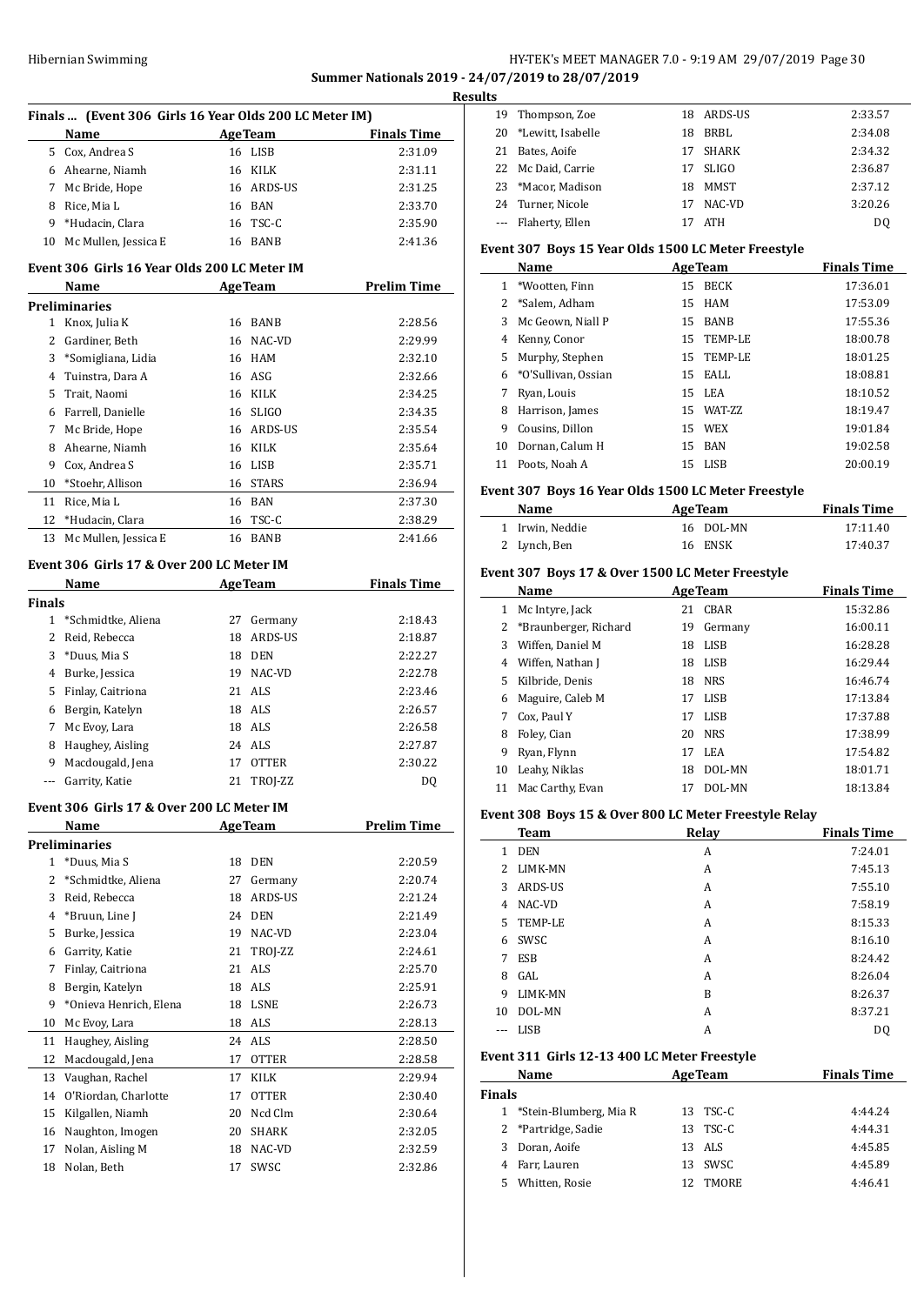## HY-TEK's MEET MANAGER 7.0 - 9:19 AM 29/07/2019 Page 31 **Summer Nationals 2019 - 24/07/2019 to 28/07/2019**

|                | Finals  (Event 311 Girls 12-13 400 LC Meter Freestyle)<br>Name |                             | <b>AgeTeam</b> | <b>Finals Time</b> |  |  |  |
|----------------|----------------------------------------------------------------|-----------------------------|----------------|--------------------|--|--|--|
|                | 6 Robson, Jessika K                                            |                             | 13 LISB        | 4:48.64            |  |  |  |
| $7^{\circ}$    | O'Kane, Moya                                                   |                             | 13 LISB        | 4:49.45            |  |  |  |
| 8              | Dorgan, Saoirse                                                |                             | 13 ESB         | 4:55.40            |  |  |  |
| 9              | Dawson, Aimee                                                  |                             | 13 LURG-US     | 4:58.25            |  |  |  |
| 10             | Lama, Duana                                                    | 13                          | FER            | 4:58.99            |  |  |  |
|                |                                                                |                             |                |                    |  |  |  |
|                | Event 311 Girls 12-13 400 LC Meter Freestyle                   |                             |                |                    |  |  |  |
|                | Name                                                           |                             | <b>AgeTeam</b> | <b>Prelim Time</b> |  |  |  |
|                | Preliminaries                                                  |                             |                |                    |  |  |  |
| 1              | *Stein-Blumberg, Mia R                                         |                             | 13 TSC-C       | 4:48.79            |  |  |  |
| 2              | *Partridge, Sadie                                              | 13                          | TSC-C          | 4:49.42            |  |  |  |
| 3              | Farr, Lauren                                                   |                             | 13 SWSC        | 4:50.83            |  |  |  |
| $\overline{4}$ | *McIntosh, Isla                                                |                             | 13 HAM         | 4:51.11            |  |  |  |
| 5              | O'Kane, Moya                                                   |                             | 13 LISB        | 4:51.34            |  |  |  |
| 6              | Robson, Jessika K                                              |                             | 13 LISB        | 4:52.86            |  |  |  |
| 7              | Doran, Aoife                                                   |                             | 13 ALS         | 4:53.15            |  |  |  |
| 8              | Whitten, Rosie                                                 |                             | 12 TMORE       | 4:53.99            |  |  |  |
| 9              | *Smith, Rachel                                                 | 13                          | MMST           | 4:54.66            |  |  |  |
| 10             | Lama, Duana                                                    |                             | 13 FER         | 4:55.34            |  |  |  |
| 11             | Dorgan, Saoirse                                                | 13                          | ESB            | 4:57.59            |  |  |  |
| 12             | Dawson, Aimee                                                  |                             | 13 LURG-US     | 4:58.82            |  |  |  |
| 13             | Liddane, Leanna                                                |                             | 13 ENS         | 4:58.95            |  |  |  |
| 14             | Garanzuay, Marina                                              | 13                          | ALS            | 4:59.73            |  |  |  |
| 15             | Noble, Amy                                                     |                             | 13 ASG         | 5:01.38            |  |  |  |
| 16             | Keane, Sofie                                                   |                             | 13 LIMK-MN     | 5:01.69            |  |  |  |
| 17             | Cochrane, Grace                                                |                             | 12 LURG-US     | 5:01.87            |  |  |  |
| 18             | *Murray, Holly                                                 |                             | 13 MSC         | 5:02.22            |  |  |  |
| 19             | Byrne, Ava M                                                   | 13 SS                       |                | 5:02.38            |  |  |  |
| 20             | Campbell, Jessica                                              |                             | 13 LEA         | 5:02.52            |  |  |  |
| 21             | *Vicente, Savannah D                                           |                             | 12 TSC-C       | 5:02.57            |  |  |  |
| 22             | Waters, Niamh                                                  |                             | 12 ASG         | 5:04.41            |  |  |  |
| 23             | Boyd, Alyssa                                                   |                             | 13 ARDS-US     | 5:05.88            |  |  |  |
| 24             | Mc Cormack, Rionagh                                            |                             | 12 LONG-VD     | 5:06.71            |  |  |  |
| 25             | Powell, Ella                                                   |                             | 13 ATH         | 5:07.67            |  |  |  |
| 26             | Lannon, Isobel                                                 |                             | 13 ENSK        | 5:08.33            |  |  |  |
| 27             | Ryan, Kiara                                                    |                             | 13 NRS         | 5:09.92            |  |  |  |
| 28             | Aiken, Keira                                                   |                             | 13 ARDS-US     | 5:09.94            |  |  |  |
| 29             | Glazebrook, Haniya                                             |                             | 13 ENSK        | 5:14.64            |  |  |  |
| 30             | *Salah, Julie                                                  |                             | 13 HAM         | 5:16.28            |  |  |  |
|                | $-1.244 \tC^{-1} - 4.4 M^{-1}$                                 | $0.014 \times 100$ I C Mata | a Dania        |                    |  |  |  |

## **Event 311 Girls 14 Year Olds 400 LC Meter Freestyle**

|        | Name              |    | <b>AgeTeam</b> | <b>Finals Time</b> |
|--------|-------------------|----|----------------|--------------------|
| Finals |                   |    |                |                    |
| 1      | Hodgins, Grace S  |    | 14 TROJ-ZZ     | 4:32.15            |
|        | Rowlands, Aisling |    | 14 TROJ-ZZ     | 4:33.75            |
| 3      | Mc Alorum, Mollie |    | 14 LEA         | 4:37.87            |
| 4      | Carroll, Ella     |    | 14 Ncl Limk    | 4:38.73            |
| 5      | Kelly, Ruth       | 14 | NRS.           | 4:41.43            |
| 6      | Mc Namara, Ava R  | 14 | LISB           | 4:41.93            |
| 7      | Jamison, Toni M   | 14 | LISB           | 4:46.00            |
| 8      | Fane, Heather     | 14 | DOL-MN         | 4:47.57            |
| 9      | Lee. Danielle M   |    | $14$ ASG       | 4:49.56            |
| 10     | Solaja, Mia       | 14 | TROI-ZZ        | 4:56.38            |
|        |                   |    |                |                    |

## **Event 311 Girls 14 Year Olds 400 LC Meter Freestyle**

| <b>Name</b>         |  | <b>Prelim Time</b>                         |
|---------------------|--|--------------------------------------------|
| Preliminaries       |  |                                            |
| 1 Hodgins, Grace S  |  | 4:32.88                                    |
| 2 Rowlands, Aisling |  | 4:39.81                                    |
|                     |  | <b>AgeTeam</b><br>14 TROJ-ZZ<br>14 TROJ-ZZ |

| <b>Results</b> |                          |    |                |         |  |  |
|----------------|--------------------------|----|----------------|---------|--|--|
| 3              | Mc Alorum, Mollie        |    | 14 LEA         | 4:41.02 |  |  |
| 4              | Carroll, Ella            |    | 14 Ncl Limk    | 4:42.54 |  |  |
| 5              | Mc Namara, Ava R         | 14 | LISB           | 4:43.47 |  |  |
| 6              | Kelly, Ruth              | 14 | <b>NRS</b>     | 4:44.57 |  |  |
| 7              | Jamison, Toni M          | 14 | LISB           | 4:45.29 |  |  |
| 8              | Fane, Heather            | 14 | DOL-MN         | 4:45.43 |  |  |
| 9              | Lee, Danielle M          | 14 | ASG            | 4:46.04 |  |  |
| 10             | Solaja, Mia              | 14 | TROJ-ZZ        | 4:48.74 |  |  |
| 11             | *Service, Laurel A       | 14 | TSC-C          | 4:52.45 |  |  |
| 12             | Sweeney, Kate            | 14 | <b>TEMP-LE</b> | 4:53.28 |  |  |
| 13             | Waters, Katie            | 14 | GAL            | 4:53.96 |  |  |
| 14             | *Carrao, Iris Pereira    | 14 | <b>CIRL</b>    | 4:53.98 |  |  |
| 15             | Kennedy, Niamh           |    | 14 GAL         | 4:54.81 |  |  |
| 16             | *Farnood, Eila Y         | 14 | TSC-C          | 4:55.79 |  |  |
| 17             | MC Guire, Lily           | 14 | LEA            | 4:55.83 |  |  |
| 18             | Sheehy, Lily J           |    | 14 ASG         | 4:56.37 |  |  |
| 19             | Reidy, Grace             | 14 | KGD            | 4:58.16 |  |  |
| 20             | Mc Cabrey, Hannah        | 14 | LURG-US        | 4:58.77 |  |  |
| 21             | Griffin, Carol           | 14 | <b>SHARK</b>   | 4:59.79 |  |  |
| 22             | O'Leary, Eimear          | 14 | GAL            | 5:00.15 |  |  |
| 23             | *May, Jodie              |    | 14 HAM         | 5:00.18 |  |  |
| 24             | Cullen, Abi M            | 14 | KILK           | 5:00.29 |  |  |
| 25             | Farnan, Caoimhe          | 14 | LEA            | 5:02.70 |  |  |
| 26             | Farr, Rachel             |    | 14 SWSC        | 5:02.98 |  |  |
| 27             | Connaughton-Jones, Ciara | 14 | <b>SLIGO</b>   | 5:07.24 |  |  |
| 28             | Purcell, Isabella        |    | 14 ALS         | 5:13.57 |  |  |

## **Event 312 Boys 12-13 100 LC Meter Freestyle**

|               | Name                       | <b>AgeTeam</b> |              | <b>Finals Time</b> |
|---------------|----------------------------|----------------|--------------|--------------------|
| <b>Finals</b> |                            |                |              |                    |
|               | Fitzgerald, Conor          | 13             | SPL-SE       | 56.96              |
|               | *Haves, Conor              | 13             | EC W         | 58.25              |
| 3             | Brennan, Ollie             |                | 13 Cool      | 1:00.02            |
|               | 4 *Halawi, Carlos          | 13             | <b>HAM</b>   | 1:00.30            |
| 5.            | Pau, David                 | 13             | PORT-LE      | 1:00.79            |
| 6             | Foley, Joshua              | 13             | <b>KNMRE</b> | 1:01.12            |
|               | Morgan, Darragh            |                | 13 Cool      | 1:01.38            |
| 8             | Balashchuk, Andrew         | 13             | NAC-VD       | 1:02.19            |
| 9             | O'Loughlin Brophy, Killian |                | 13 Cool      | 1:03.37            |
| 10            | Smyth, Gene W              | 12             | <b>BAN</b>   | 1:03.69            |

## **Event 312 Boys 12-13 100 LC Meter Freestyle**

|    | Name                       |    | <b>AgeTeam</b> | <b>Prelim Time</b> |
|----|----------------------------|----|----------------|--------------------|
|    | <b>Preliminaries</b>       |    |                |                    |
| 1  | Fitzgerald, Conor          | 13 | SPL-SE         | 58.15              |
| 2  | *Hayes, Conor              | 13 | EC W           | 58.30              |
| 3  | Brennan, Ollie             | 13 | Cool           | 59.54              |
| 4  | *Halawi, Carlos            | 13 | <b>HAM</b>     | 1:00.29            |
| 5  | *Power, Rhys               | 13 | <b>HAM</b>     | 1:00.51            |
| 6  | Foley, Joshua              | 13 | <b>KNMRE</b>   | 1:00.90            |
| 7  | Pau, David                 | 13 | PORT-LE        | 1:01.26            |
| 8  | Morgan, Darragh            | 13 | Cool           | 1:01.33            |
| 9  | Balashchuk, Andrew         | 13 | NAC-VD         | 1:02.15            |
| 10 | *Smehlik, Krystof          | 13 | <b>PSKB</b>    | 1:02.17            |
| 11 | Smyth, Gene W              | 12 | <b>BAN</b>     | 1:02.22            |
| 12 | O'Loughlin Brophy, Killian | 13 | Cool           | 1:02.28            |
| 13 | *Byrne, Brydan             | 12 | MSC            | 1:02.75            |
| 14 | Moan, Matthew              | 13 | <b>CKSTN</b>   | 1:02.91            |
| 15 | Crilly, Darragh            | 12 | <b>ESB</b>     | 1:03.34            |
| 16 | *Adams, Josef              | 12 | EALL           | 1:03.37            |
| 17 | Liu, Leo                   | 13 | <b>ENS</b>     | 1:03.50            |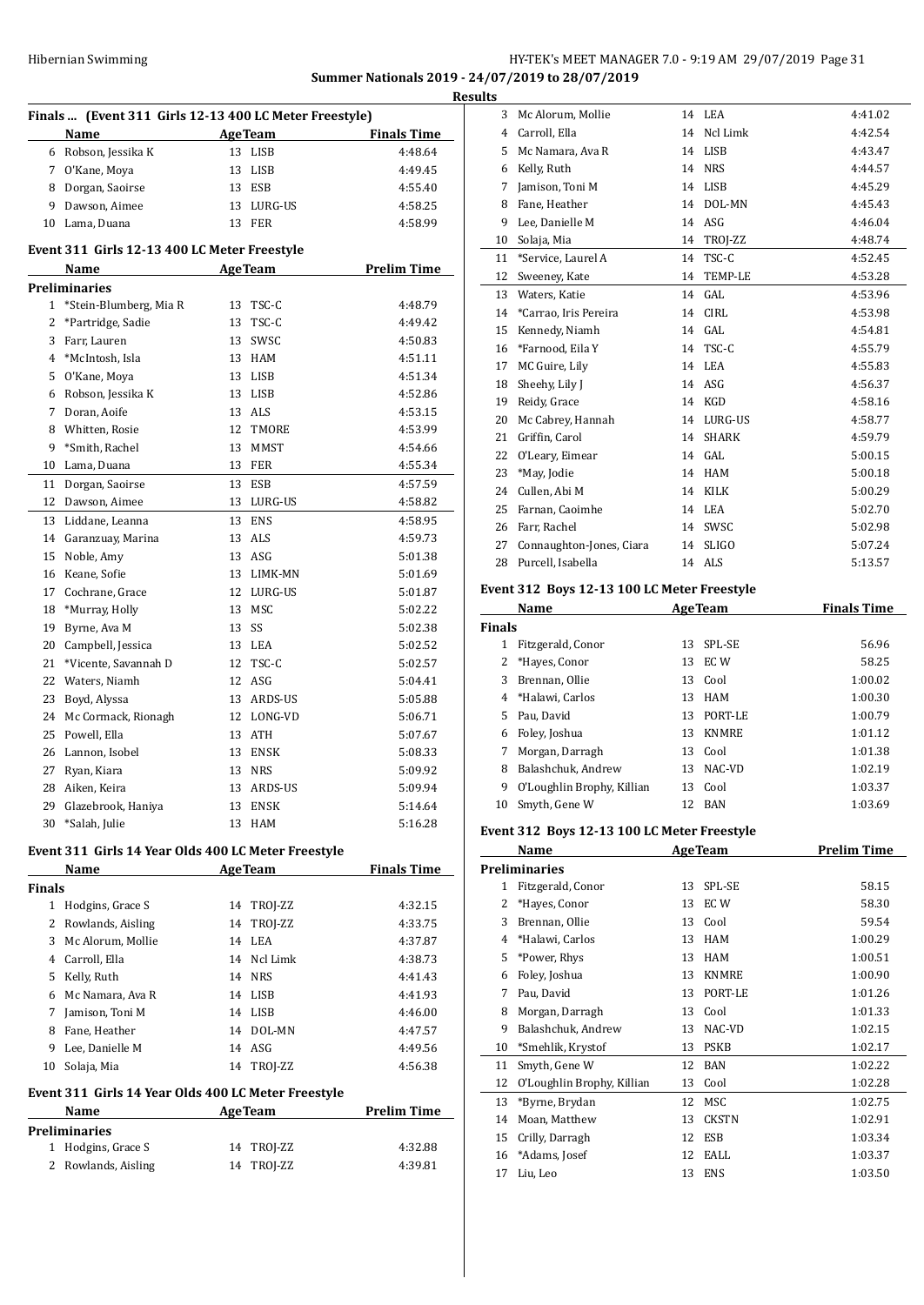## HY-TEK's MEET MANAGER 7.0 - 9:19 AM 29/07/2019 Page 32 **Summer Nationals 2019 - 24/07/2019 to 28/07/2019 Results**

| Preliminaries  (Event 312 Boys 12-13 100 LC Meter Freestyle) |                     |    |                                                                            |                    |  |
|--------------------------------------------------------------|---------------------|----|----------------------------------------------------------------------------|--------------------|--|
|                                                              | Name                |    | <b>AgeTeam</b>                                                             | <b>Prelim Time</b> |  |
| 18                                                           | *Tallal, Omar       | 13 | <b>HAM</b>                                                                 | 1:03.71            |  |
| 19                                                           | Shortt, John        | 12 | <b>BL FN</b>                                                               | 1:03.75            |  |
| $*20$                                                        | *Siddiqui, Amaan    | 13 | <b>HAM</b>                                                                 | 1:03.99            |  |
| $*20$                                                        | Leggett, David      | 13 | <b>OLY</b>                                                                 | 1:03.99            |  |
| 22                                                           | Sherry, Oliver      | 13 | NAC-VD                                                                     | 1:04.12            |  |
| 23                                                           | Kearney, Oliver     | 13 | LONG-VD                                                                    | 1:04.42            |  |
| 24                                                           | Mathers, Liam og G  | 13 | NY&MN                                                                      | 1:04.51            |  |
| 25                                                           | *Cayen, Riley       | 13 | <b>STARS</b>                                                               | 1:04.94            |  |
| 26                                                           | Rice, Pearse T      | 13 | <b>BANB</b>                                                                | 1:05.44            |  |
| 27                                                           | Coffey, Ian         | 13 | <b>KLRNY</b>                                                               | 1:05.63            |  |
| 28                                                           | Berryman, Sebastian | 12 | ARDS-US                                                                    | 1:06.04            |  |
| 29                                                           | Donnelly, Seanan    | 13 | ST DO-US                                                                   | 1:06.11            |  |
| 30                                                           | Donnellan, Sean     | 12 | GLN-ZZ                                                                     | 1:06.79            |  |
| 31                                                           | Ball, Darragh       | 12 | <b>ENS</b>                                                                 | 1:07.68            |  |
| Event 312 Boys 14 Year Olds 100 LC Meter Freestyle           |                     |    |                                                                            |                    |  |
|                                                              | Name                |    | <b>AgeTeam</b>                                                             | <b>Finals Time</b> |  |
| Finals                                                       |                     |    |                                                                            |                    |  |
| 1                                                            | Tebite, Oisin       | 14 | NAC-VD                                                                     | 55.28              |  |
| $\overline{\mathcal{L}}$                                     | Phelan, Sami        | 14 | GLN-ZZ                                                                     | 56.34              |  |
|                                                              | $0.011100 \mu$      |    | $\overline{A}$ $\overline{B}$ $\overline{B}$ $\overline{A}$ $\overline{B}$ | $- - - -$          |  |

|      | 1.11                        |    |            | ----  |
|------|-----------------------------|----|------------|-------|
|      | 3 Riddell, Ben M            | 14 | BAN        | 57.05 |
|      | 4 *Springer, Jan            |    | 14 HAM     | 57.23 |
|      | 5 Coulter, Evan C           |    | 14 CYBT    | 57.24 |
|      | 6 Bailey, Evan              |    | 14 NRS     | 57.39 |
|      | *7 *Senc-Samardzic, Filip N |    | 14 TSC-C   | 57.48 |
| $*7$ | Barnes, Adam                |    | 14 ARDS-US | 57.48 |
| 9    | O'Neill, Finn               |    | 14 TROJ-ZZ | 57.70 |
| 10   | Duda, Philip                | 14 | <b>COM</b> | 58.47 |
|      |                             |    |            |       |

## **Event 312 Boys 14 Year Olds 100 LC Meter Freestyle**

|                | <b>Name</b>              | <b>AgeTeam</b> |                | <b>Prelim Time</b> |
|----------------|--------------------------|----------------|----------------|--------------------|
|                | Preliminaries            |                |                |                    |
| 1              | Tebite, Oisin            | 14             | NAC-VD         | 56.18              |
| $\overline{c}$ | Phelan, Sami             | 14             | GLN-ZZ         | 56.27              |
| 3              | Riddell, Ben M           | 14             | <b>BAN</b>     | 56.95              |
| $\overline{4}$ | Coulter, Evan C          | 14             | CY BT          | 57.03              |
| 5              | *Senc-Samardzic, Filip N | 14             | TSC-C          | 57.42              |
| $*6$           | Bailey, Evan             | 14             | <b>NRS</b>     | 57.51              |
| $*6$           | O'Neill, Finn            | 14             | TROJ-ZZ        | 57.51              |
| 8              | *Springer, Jan           | 14             | <b>HAM</b>     | 57.52              |
| 9              | Barnes, Adam             | 14             | ARDS-US        | 57.68              |
| 10             | Duda, Philip             | 14             | COM            | 57.99              |
| 11             | Mulhall, John            | 14             | TROJ-ZZ        | 58.19              |
| 12             | Registe, Dylan L         | 14             | <b>LISB</b>    | 58.45              |
| 13             | Winston, Harry           | 14             | <b>ALS</b>     | 58.84              |
| 14             | Galland, Marc            | 14             | SWSC           | 59.20              |
| 15             | Patten, John             | 14             | GAL.           | 59.35              |
| 16             | Mc Kee, Ciaran E         | 14             | <b>BAN</b>     | 59.72              |
| 17             | Cassidy, Charlie         | 14             | DOL-MN         | 59.78              |
| 18             | Rockett, Mark            | 14             | <b>ATH</b>     | 59.84              |
| 19             | Eatwell, Charlie T       | 14             | CASC           | 59.90              |
| 20             | *Vakilha, Sam            | 14             | TSC-C          | 59.94              |
| 21             | Colgan, Adam             | 14             | <b>LEC</b>     | 1:00.07            |
| 22             | O'Seachnasaigh, Oisin    | 14             | Cool           | 1:00.17            |
| 23             | Behme, Johann            | 14             | <b>ECAV-US</b> | 1:00.29            |
| 24             | *Aldred, Matthew W       | 14             | CHAS-SE        | 1:00.41            |
| 25             | *Heanen, Brandon         | 14             | EALL           | 1:00.91            |
| 26             | Larkin, James            | 14             | <b>KILK</b>    | 1:00.93            |
| 27             | *Persala, Rudolf         | 14             | <b>PSKB</b>    | 1:00.95            |

| ILS   |                  |    |                 |         |
|-------|------------------|----|-----------------|---------|
| 28    | Geng, Kaelan     |    | 14 GAL          | 1:00.97 |
| 29    | Huges, Oliver    | 14 | LIMK-MN         | 1:01.02 |
| 30    | Cahill, Sam      |    | 14 C.WV         | 1:01.42 |
| *31   | Fahey, Ronan     |    | 14 TROJ-ZZ      | 1:01.46 |
| $*31$ | Fagan, Kyle      | 14 | ATH             | 1:01.46 |
| 33    | Langton, Killian | 14 | SLIGO           | 1:01.62 |
| 34    | Matheus, Andres  | 14 | <b>LIMK-MN</b>  | 1:02.01 |
| 35    | Carroll, Seamus  | 14 | TMORE           | 1:02.10 |
| 36    | Whelan, Jake     | 14 | ST FC           | 1:02.13 |
| 37    | Rusk, Darragh    |    | 14 ATH          | 1:02.20 |
| 38    | Mc Killion, Luke | 14 | <b>LARNE-US</b> | 1:02.33 |
| 39    | Briers, Daniel   | 14 | KILK            | 1:02.76 |
| 40    | Curley, Michael  | 14 | <b>ESB</b>      | 1:02.80 |
| 41    | Breen, Thomas    | 14 | NAC-VD          | 1:06.80 |
|       |                  |    |                 |         |

## **Event 313 Girls 12-13 200 LC Meter IM**

|               | Name                |    | <b>AgeTeam</b> | <b>Finals Time</b> |
|---------------|---------------------|----|----------------|--------------------|
| <b>Finals</b> |                     |    |                |                    |
|               | Davison, Grace      | 12 | ARDS-US        | 2:31.08            |
| 2.            | Doran, Aoife        | 13 | ALS            | 2:32.58            |
| 3             | Farr. Lauren        | 13 | <b>SWSC</b>    | 2:33.11            |
| 4             | Macfarlane, Katie S | 12 | <b>BANB</b>    | 2:33.43            |
|               | 5 *Gough, Daniela   | 13 | <b>HAM</b>     | 2:33.67            |
| 6             | Mc Cormack. Cara    | 13 | DOL-MN         | 2:36.12            |
|               | Kidney, Isabel      | 13 | DOL-MN         | 2:38.49            |
| 8             | Mc Grath, Izzy      | 13 | DOL-MN         | 2:38.50            |
| 9             | Buckley, Marguerite | 13 | <b>CLNM</b>    | 2:38.77            |
| 10            | Miskelly, Olivia E  | 12 | <b>BANB</b>    | 2:42.12            |

## **Event 313 Girls 12-13 200 LC Meter IM**

|    | Name                 |    | AgeTeam        | <b>Prelim Time</b> |
|----|----------------------|----|----------------|--------------------|
|    | <b>Preliminaries</b> |    |                |                    |
|    | 1 Davison, Grace     | 12 | ARDS-US        | 2:32.83            |
| 2  | Farr, Lauren         | 13 | SWSC           | 2:34.66            |
| 3  | Macfarlane, Katie S  | 12 | <b>BANB</b>    | 2:35.88            |
| 4  | *Gough, Daniela      | 13 | <b>HAM</b>     | 2:36.35            |
| 5  | Doran, Aoife         | 13 | <b>ALS</b>     | 2:37.62            |
| 6  | Buckley, Marguerite  | 13 | <b>CLNM</b>    | 2:39.50            |
| 7  | Mc Cormack, Cara     | 13 | DOL-MN         | 2:39.99            |
| 8  | Kidney, Isabel       | 13 | DOL-MN         | 2:40.45            |
| 9  | Mc Grath, Izzy       | 13 | DOL-MN         | 2:41.03            |
| 10 | Miskelly, Olivia E   | 12 | <b>BANB</b>    | 2:41.99            |
| 11 | *Oursha, Jade        | 12 | <b>HAM</b>     | 2:42.22            |
| 12 | Noble, Amy           | 13 | ASG            | 2:42.42            |
| 13 | *Eissa, Jasmine      | 13 | <b>HAM</b>     | 2:42.48            |
| 14 | *Tiernan. Adia       | 13 | WIGAN          | 2:42.52            |
| 15 | Curley, Caoimhe      | 13 | CBAR           | 2:42.76            |
| 16 | Aiken, Keira         | 13 | ARDS-US        | 2:42.97            |
| 17 | Boyd, Alyssa         | 13 | <b>ARDS-US</b> | 2:43.13            |
| 18 | Mathias, Poppy A     | 13 | <b>TMORE</b>   | 2:43.19            |
| 19 | Walker, Darcy S      | 12 | NY&MN          | 2:43.67            |
| 20 | Lama, Duana          | 13 | <b>FER</b>     | 2:44.57            |
| 21 | Quigley, Zophia      | 12 | ARDS-US        | 2:44.92            |
| 22 | Garanzuay, Marina    | 13 | <b>ALS</b>     | 2:45.53            |
| 23 | *Smith, Rachel       | 13 | <b>MMST</b>    | 2:45.73            |
| 24 | Burns-Atkin, Alana   | 13 | <b>BANB</b>    | 2:45.85            |
| 25 | Ivory, Aoibheann E   | 13 | ASG            | 2:46.41            |
| 26 | *Murray, Holly       | 13 | <b>MSC</b>     | 2:47.10            |
| 27 | *Prokesova, Barbora  | 13 | <b>PSKB</b>    | 2:47.32            |
| 28 | Mc Cormack, Rionagh  | 12 | LONG-VD        | 2:47.64            |
| 29 | Logan, Eliza         | 13 | ADSC           | 2:47.73            |
|    |                      |    |                |                    |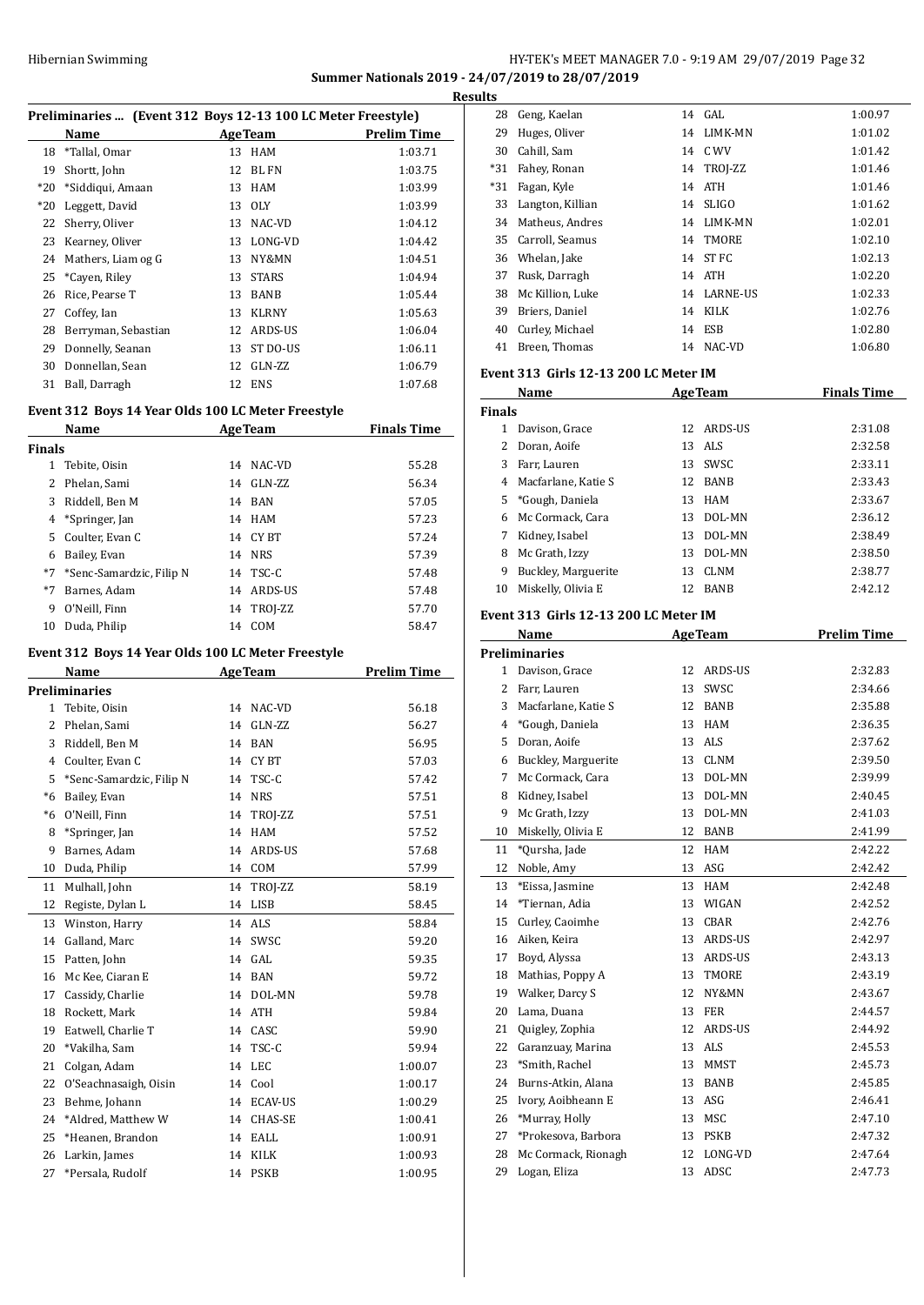## Hibernian Swimming HY-TEK's MEET MANAGER 7.0 - 9:19 AM 29/07/2019 Page 33 **Summer Nationals 2019 - 24/07/2019 to 28/07/2019**

**Results**

|               | Preliminaries  (Event 313 Girls 12-13 200 LC Meter IM) |    |             |                    |  |
|---------------|--------------------------------------------------------|----|-------------|--------------------|--|
|               | Name                                                   |    | AgeTeam     | <b>Prelim Time</b> |  |
|               | 30 Davitt, Ciara                                       |    | 13 GAL      | 2:48.34            |  |
|               | 31 Dawson, Aimee                                       |    | 13 LURG-US  | 2:48.65            |  |
|               |                                                        |    |             |                    |  |
|               | 32 *McIntosh, Isla                                     |    | 13 HAM      | 2:49.94            |  |
| 33            | Humphries, Louisa                                      |    | 12 LARNE-US | 2:49.96            |  |
| 34            | *Salah, Julie                                          |    | 13 HAM      | 2:50.49            |  |
| 35            | Lannon, Isobel                                         |    | 13 ENSK     | 2:50.85            |  |
|               | 36 Cochrane, Grace                                     |    | 12 LURG-US  | 2:50.90            |  |
|               | 37 Ryan, Kiara                                         |    | 13 NRS      | 2:51.01            |  |
|               | 38 Glazebrook, Haniya                                  |    | 13 ENSK     | 2:51.53            |  |
|               | 39 mc Cullagh, Joanna                                  | 13 | LEA         | 2:52.53            |  |
| 40            | Doyle, Caoimhe                                         | 13 | DROG-LE     | 2:53.07            |  |
|               |                                                        |    |             |                    |  |
|               | Event 313 Girls 14 Year Olds 200 LC Meter IM           |    |             |                    |  |
|               | Name                                                   |    | AgeTeam     | <b>Finals Time</b> |  |
| <b>Finals</b> |                                                        |    |             |                    |  |
|               | 1 Mc Cartney, Ellie                                    |    | 14 ENSK     | 2:26.37            |  |
|               | 2 Fane, Heather                                        |    | 14 DOL-MN   | 2:30.05            |  |
| 3             | *Peterson, Mack R                                      |    | 14 TSC-C    | 2:30.20            |  |
|               | 4 Rooney, Cora                                         |    | 14 ENSK     | 2:30.34            |  |
| 5             | Mc Mullen, Jodie H                                     |    | 14 BANB     | 2:30.73            |  |
|               |                                                        |    |             |                    |  |
|               | 6 Bingham, Ellie M                                     |    | 14 BANB     | 2:32.06            |  |
|               | 7 Rogers, Nemone                                       |    | 14 TROJ-ZZ  | 2:33.25            |  |
|               | 8 *Sheridan, Lily                                      | 14 | TSC-C       | 2:34.08            |  |
| 9             | Waters, Katie                                          | 14 | GAL         | 2:34.83            |  |
| 10            | Barr, Tarryn                                           |    | 14 ARDS-US  | 2:36.45            |  |
|               | Event 313 Girls 14 Year Olds 200 LC Meter IM           |    |             |                    |  |
|               |                                                        |    |             |                    |  |
|               | Name                                                   |    | AgeTeam     | <b>Prelim Time</b> |  |
|               | <b>Preliminaries</b>                                   |    |             |                    |  |
|               | 1 Mc Cartney, Ellie                                    |    | 14 ENSK     | 2:28.78            |  |
|               | 2 *Peterson, Mack R                                    |    | 14 TSC-C    | 2:31.90            |  |
|               | 3 Mc Mullen, Jodie H                                   |    | 14 BANB     | 2:32.23            |  |
|               | 4 Bingham, Ellie M                                     |    | 14 BANB     | 2:32.82            |  |
| 5             | Fane, Heather                                          |    | 14 DOL-MN   | 2:33.27            |  |
|               | 6 Rogers, Nemone                                       |    | 14 TROJ-ZZ  | 2:33.65            |  |
| 7             | *Sheridan, Lily                                        | 14 | TSC-C       | 2:33.80            |  |
| 8             | Rooney, Cora                                           |    | 14 ENSK     | 2:34.81            |  |
| 9             | *Khamash, Noor                                         | 14 | HAM         | 2:35.13            |  |
| 10            | Mc Namara, Ava R                                       | 14 | LISB        | 2:35.52            |  |
| 11            | Barr, Tarryn                                           | 14 | ARDS-US     | 2:36.13            |  |
|               |                                                        |    | GAL         |                    |  |
| 12            | Waters, Katie                                          | 14 |             | 2:36.22            |  |
| 13            | Gardiner, Ciara                                        | 14 | DOL-MN      | 2:37.23            |  |
| 14            | Kelly, Ruth                                            | 14 | <b>NRS</b>  | 2:37.99            |  |
| 15            | Jamison, Toni M                                        | 14 | LISB        | 2:38.53            |  |
| 16            | Ni Riain, Roisin                                       |    | 14 LIMK-MN  | 2:38.57            |  |
| 17            | Delany, Kate                                           |    | 14 ALS      | 2:38.87            |  |
| 18            | *Cummins, Isabella                                     | 14 | EALL        | 2:39.26            |  |
| 19            | *Byrne, Shannon                                        | 14 | MSC         | 2:40.19            |  |
| 20            | Comiskey, Lavinia                                      | 14 | GLN-ZZ      | 2:40.29            |  |
| 21            | Reidy, Grace                                           | 14 | KGD         | 2:40.70            |  |
| 22            | Kenny, Nevaeh                                          | 14 | ALS         | 2:40.73            |  |
| 23            | Lee, Danielle M                                        | 14 | ASG         | 2:41.21            |  |
| 24            | Curran, Kelis                                          | 14 | COM         | 2:41.38            |  |
|               |                                                        |    |             |                    |  |
| 25            | *Bergman, Astrid A                                     | 14 | TSC-C       | 2:42.33            |  |
| 26            | *Hill, Tia                                             | 14 | MSC         | 2:42.36            |  |
| 27            | Barrett, Ruth                                          | 14 | ALS         | 2:42.77            |  |
| 28            | Kelly, Clara                                           |    | 14 ALS      | 2:43.11            |  |
| 29            | *May, Jodie                                            | 14 | HAM         | 2:43.19            |  |
| 30            | Sheehy, Lily J                                         | 14 | ASG         | 2:43.75            |  |

| ults           |                                             |    |                |                    |
|----------------|---------------------------------------------|----|----------------|--------------------|
| 31             | Purcell, Isabella                           |    | 14 ALS         | 2:45.31            |
|                | 32 *Plumtree, Abi                           |    | 14 MSC         | 2:46.36            |
| $---$          | MC Guire, Lily                              |    | 14 LEA         | DQ                 |
|                | Event 314 Boys 12-13 200 LC Meter IM        |    |                |                    |
|                | Name                                        |    | <b>AgeTeam</b> | <b>Finals Time</b> |
| <b>Finals</b>  |                                             |    |                |                    |
| $\mathbf{1}$   | *Dufva, Christopher                         | 13 | HAM            | 2:24.66            |
| 2              | Pau, David                                  | 13 | PORT-LE        | 2:29.38            |
| 3              | Williams, Austin S                          |    | 13 BAN         | 2:30.61            |
| 4              | Foley, Joshua                               |    | 13 KNMRE       | 2:34.34            |
| 5              | Morgan, Darragh                             |    | 13 Cool        | 2:35.01            |
| 6              | Leggett, David                              |    | 13 OLY         | 2:36.79            |
| 7              | Maguire, Louis                              | 13 | BREF           | 2:37.15            |
| 8              | O'Loughlin Brophy, Killian                  |    | 13 Cool        | 2:42.12            |
|                | Event 314 Boys 12-13 200 LC Meter IM        |    |                |                    |
|                | Name                                        |    | <b>AgeTeam</b> | <b>Prelim Time</b> |
|                | <b>Preliminaries</b>                        |    |                |                    |
| 1              | *Dufva, Christopher                         | 13 | HAM            | 2:26.38            |
| 2              | *Smehlik, Krystof                           |    | 13 PSKB        | 2:29.82            |
| 3              | Pau, David                                  | 13 | PORT-LE        | 2:32.56            |
| 4              | Williams, Austin S                          |    | 13 BAN         | 2:32.66            |
| 5              | *Halawi, Carlos                             |    | 13 HAM         | 2:34.70            |
| 6              | *Byrne, Brydan                              |    | 12 MSC         | 2:35.03            |
| 7              | *Power, Rhys                                |    | 13 HAM         | 2:35.60            |
| 8              | Foley, Joshua                               |    | 13 KNMRE       | 2:35.65            |
| 9              | Maguire, Louis                              |    | 13 BREF        | 2:35.73            |
| 10             | Leggett, David                              |    | 13 OLY         | 2:36.95            |
| 11             | Morgan, Darragh                             | 13 | Cool           | 2:37.78            |
| 12             | Cummings, Benji                             |    | 13 SSEAL       | 2:38.16            |
| 13             | O'Loughlin Brophy, Killian                  |    | 13 Cool        | 2:38.58            |
| 14             | Pocevicius, Airidas                         | 13 | ST FC          | 2:38.66            |
| 15             | Allen, Frank J                              |    | 13 BAN         | 2:38.93            |
| 16             | Delaney, Jack                               |    | 13 CLM         | 2:39.36            |
|                | 17 Mc Aleer, Aleksandr                      |    | 13 GAL         | 2:39.87            |
| 18             | Sherry, Oliver                              |    | 13 NAC-VD      | 2:40.25            |
| 19             | Mc Cullagh, Cillian                         | 13 | GAL            | 2:40.34            |
| 20             | Breen, Bailey M                             | 13 | <b>BANB</b>    | 2:40.36            |
| 21             | Merrigan, Ben                               | 13 | <b>KNMRE</b>   | 2:41.73            |
| 22             | Brennan, Ollie                              | 13 | Cool           | 2:43.36            |
| 23             | Berryman, Sebastian                         | 12 | ARDS-US        | 2:48.28            |
|                | 24 Fitzgerald, Conor                        | 13 | SPL-SE         | 2:52.19            |
| $\overline{a}$ | *Cayen, Riley                               | 13 | <b>STARS</b>   | DQ                 |
|                | Event 314 Boys 14 Year Olds 200 LC Meter IM |    |                |                    |
|                | Name                                        |    | <b>AgeTeam</b> | <b>Finals Time</b> |
| <b>Finals</b>  |                                             |    |                |                    |
|                | 1 Kilcoyne, Ronan                           | 14 | <b>SLIGO</b>   | 2:18.51            |
| 2              | *Senc-Samardzic, Filip N                    | 14 | TSC-C          | 2:20.42            |
| 3              | Bailey, Evan                                | 14 | <b>NRS</b>     | 2:20.66            |

 Coulter, Evan C 14 CY BT 2:23.01 5 Phelan, Sami 14 GLN-ZZ 2:25.19 Fahey, Ronan 14 TROJ-ZZ 2:25.37 Duda, Philip 14 COM 2:25.98 \*Lebel, Yonatan 14 TSC-C 2:27.84 Mc Kee, Ciaran E 14 BAN 2:28.84 Cassidy, Charlie 14 DOL-MN 2:28.99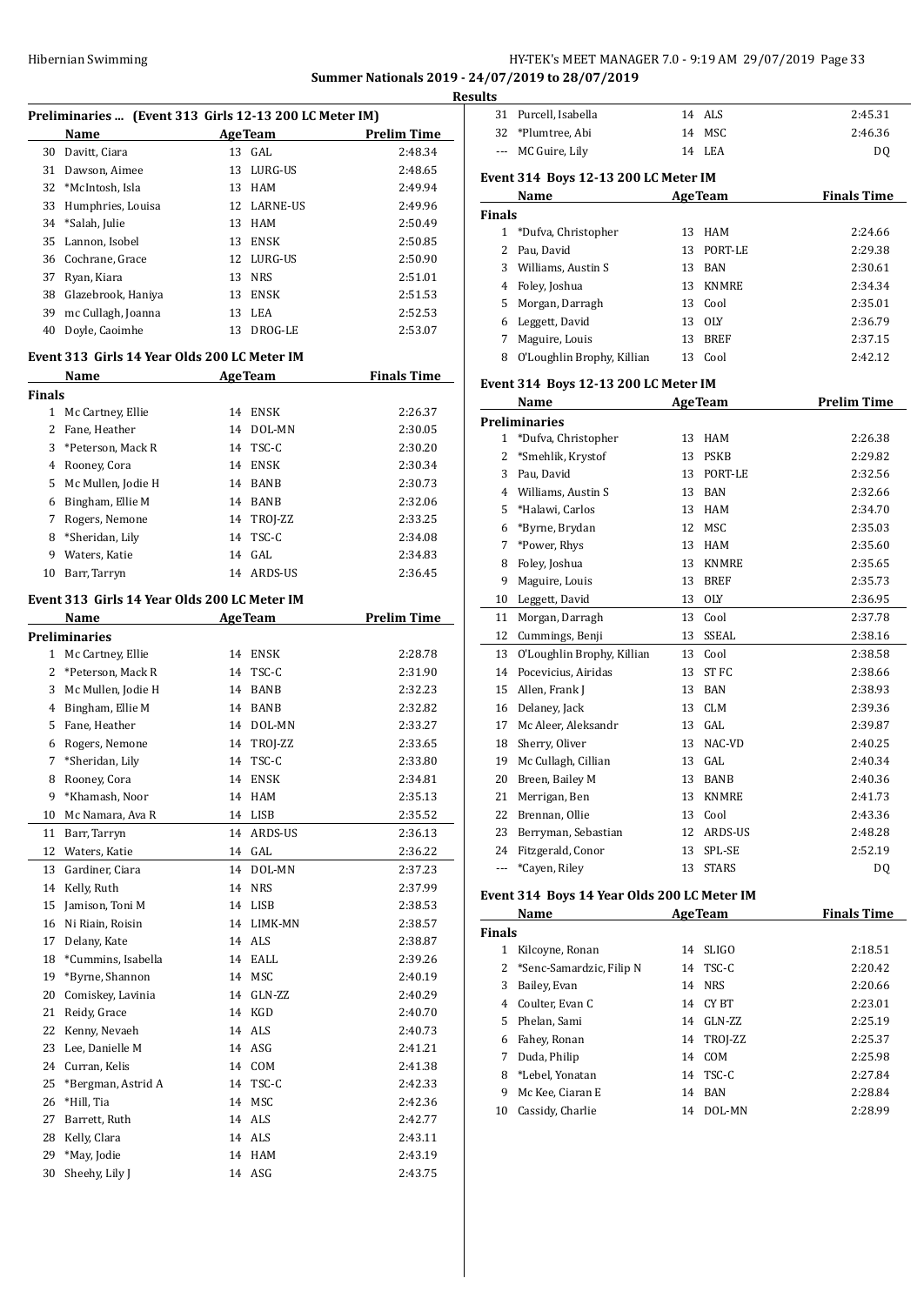## Hibernian Swimming HY-TEK's MEET MANAGER 7.0 - 9:19 AM 29/07/2019 Page 34 **Summer Nationals 2019 - 24/07/2019 to 28/07/2019 Results**

**Event 314 Boys 14 Year Olds 200 LC Meter IM Name Age Team Prelim Time Preliminaries** Kilcoyne, Ronan 14 SLIGO 2:19.68 2 \*Senc-Samardzic, Filip N 14 TSC-C 2:21.65 Bailey, Evan 14 NRS 2:22.15 Coulter, Evan C 14 CY BT 2:22.99 \*Lebel, Yonatan 14 TSC-C 2:24.28 Phelan, Sami 14 GLN-ZZ 2:25.35 7 Fahey, Ronan 14 TROJ-ZZ 2:26.47 Duda, Philip 14 COM 2:26.90 Mc Kee, Ciaran E 14 BAN 2:28.30 \*Vakilha, Sam 14 TSC-C 2:28.34 11 \*Aldred, Matthew W 14 CHAS-SE 2:28.51 Cassidy, Charlie 14 DOL-MN 2:28.71 13 Mulhall, John 14 TROJ-ZZ 2:28.75 Edgar, Daniel 14 TMORE 2:28.85 Colgan, Adam 14 LEC 2:29.69 Langton, Killian 14 SLIGO 2:29.71 Galland, Marc 14 SWSC 2:29.73 Calwell, Luke 14 LARNE-US 2:29.77 Carrig, Jack 14 LIMK-MN 2:30.46 O'Connor, Liam 14 TERE-LE 2:31.13 Patten, John 14 GAL 2:31.66 \*Shafi, Rafae 14 HAM 2:31.71 Geng, Kaelan 14 GAL 2:32.18 Fan, Logan 14 LIMK-MN 2:32.59 Larkin, James 14 KILK 2:33.76 Turner, Jack 14 NAC-VD 2:34.17 Mc Killion, Luke 14 LARNE-US 2:34.23 \*Ma, Caden 14 STARS 2:34.99 Donohoe, Conor 14 CBAR 2:35.60 30 Donnellan, Cormac 14 GLN-ZZ 2:35.85 Nevin, Alexander 14 PORT-LE 2:38.00 O'Seachnasaigh, Oisin 14 Cool 3:01.52 --- Hand, Matthew 14 ARDS-US DQ -- Registe, Dylan L 14 LISB DQ -- Riddell, Ben M 14 BAN DQ

## **Event 315 Girls 12-14 800 LC Meter Freestyle Relay**

 $\overline{a}$ 

|              | <b>Team</b> | Relay | <b>Finals Time</b> |
|--------------|-------------|-------|--------------------|
| $\mathbf{1}$ | TROJ-ZZ     | A     | 8:59.64            |
| 2            | LISB        | A     | 9:11.30            |
| 3            | <b>HAM</b>  | A     | 9:19.11            |
| 4            | <b>SWSC</b> | A     | 9:29.60            |
| 5.           | ALS         | A     | 9:30.33            |
| 6            | ASG         | A     | 9:31.90            |
| 7            | LEA         | A     | 9:34.87            |
| 8            | GAL         | A     | 9:35.04            |
| 9            | BANB        | A     | 9:38.15            |
| 10           | MSC         | A     | 9:40.31            |
| 11           | ARDS-US     | A     | 9:41.09            |
| 12           | DOL-MN      | A     | 9:50.85            |
| 13           | GLN-ZZ      | A     | 9:52.95            |
| 14           | <b>ESB</b>  | A     | 9:53.03            |
| 15           | <b>HAM</b>  | B     | 10:10.77           |

#### **Event 316 Boys 12-14 400 LC Meter Medley Relay**

| Team       | Relav | <b>Finals Time</b> |
|------------|-------|--------------------|
| <b>BAN</b> |       | 4:30.78            |
| 2 HAM      |       | 4:35.88            |

| ື     |             |   |         |
|-------|-------------|---|---------|
| 3     | NAC-VD      | А | 4:39.01 |
| 4     | ALS         | A | 4:39.75 |
| 5.    | LIMK-MN     | A | 4:43.33 |
| 6     | KILK        | А | 4:45.79 |
| 7     | GLN-ZZ      | A | 4:49.28 |
| 8     | GAL         | А | 4:53.09 |
| 9     | EALL        | A | 4:55.27 |
| 10    | <b>LISB</b> | А | 5:02.70 |
| 11    | <b>ENS</b>  | А | 5:18.00 |
| 12    | DOL-MN      | A | 5:24.41 |
| $---$ | Cool        | A | DO.     |

#### **Event 401 Girls 15 Year Olds 100 LC Meter Freestyle**

|               | Name                 | <b>AgeTeam</b> |                 | <b>Finals Time</b> |
|---------------|----------------------|----------------|-----------------|--------------------|
| <b>Finals</b> |                      |                |                 |                    |
| 1             | O'Shea, Hannah       | 15             | DOL-MN          | 59.83              |
|               | *Langenbach, Stella  |                | 15 HAM          | 1:00.08            |
| 3             | Baker, Jodie         | 15             | FER             | 1:00.50            |
| 4             | Williams, Ciara      | 15             | NAC-VD          | 1:01.42            |
| 5.            | Bailey, Sadhbh       | 15             | <b>NRS</b>      | 1:01.49            |
| 6             | *Vreeken. Stella     |                | 15 TSC-C        | 1:01.63            |
|               | 7 O' Sullivan, Cathy | 15             | <b>WAT-7.7.</b> | 1:02.78            |
| 8             | Urry, Amelia B       |                | 15 BAN          | 1:02.87            |
| 9             | Markey, Ruby         |                | 15 ALS          | 1:03.24            |
| 10            | Dowling, Caoimhe     | 15             | TROJ-ZZ         | 1:03.70            |

## **Event 401 Girls 15 Year Olds 100 LC Meter Freestyle**

|              | Name                 |    | <b>AgeTeam</b> | <b>Prelim Time</b> |
|--------------|----------------------|----|----------------|--------------------|
|              | Preliminaries        |    |                |                    |
| $\mathbf{1}$ | *Langenbach, Stella  | 15 | <b>HAM</b>     | 1:00.75            |
| 2            | Baker, Jodie         | 15 | <b>FER</b>     | 1:01.48            |
| 3            | Williams, Ciara      | 15 | NAC-VD         | 1:01.58            |
| 4            | O'Shea, Hannah       | 15 | DOL-MN         | 1:01.81            |
| 5            | *Vreeken, Stella     | 15 | TSC-C          | 1:02.16            |
| 6            | Urry, Amelia B       | 15 | <b>BAN</b>     | 1:02.68            |
| 7            | Bailey, Sadhbh       | 15 | <b>NRS</b>     | 1:02.76            |
| 8            | Bracken, Lucy A      | 15 | ASG            | 1:02.87            |
| 9            | *Bosco, Josie        | 15 | TSC-C          | 1:02.89            |
| 10           | Gannon, Jessica      | 15 | COM            | 1:03.09            |
| 11           | *Antonen, Tara J     | 15 | TSC-C          | 1:03.42            |
| 12           | O' Sullivan, Cathy   | 15 | WAT-ZZ         | 1:03.45            |
| 13           | Markey, Ruby         | 15 | ALS            | 1:03.70            |
| 14           | Dowling, Caoimhe     | 15 | TROI-ZZ        | 1:03.81            |
| 15           | Nulty, Molly         | 15 | SSEAL.         | 1:03.82            |
| 16           | Delaney, Erin        | 15 | TEMP-LE        | 1:04.39            |
| 17           | Pountney, Naeve      | 15 | <b>BAN</b>     | 1:04.41            |
| 18           | Rocks, Freya         | 15 | <b>OLY</b>     | 1:04.68            |
| 19           | O'Connor, Hannah     | 15 | SPL-SE         | 1:05.58            |
| 20           | Roclawska, Oliwia    | 15 | <b>SHARK</b>   | 1:05.90            |
| 21           | O'Brien King, Alanna | 15 | ALS            | 1:06.55            |
| 22           | *Galvin. Kvna        | 15 | <b>MLFD</b>    | 1:09.31            |

#### **Event 401 Girls 16 Year Olds 100 LC Meter Freestyle**

|        | Name               | <b>AgeTeam</b> |             | <b>Finals Time</b> |
|--------|--------------------|----------------|-------------|--------------------|
| Finals |                    |                |             |                    |
|        | Trait, Naomi       |                | 16 KILK     | 57.77              |
|        | 2 Donegan, Éle     |                | 16 LEA      | 59.25              |
| 3.     | Knox, Julia K      |                | 16 BANB     | 59.47              |
| 4      | Osing, Cara        |                | 16 TEMP-LE  | 59.57              |
| 5.     | Daly, Edel         |                | 16 Ncl Limk | 59.86              |
|        | *Somigliana, Lidia | 16             | HAM         | 1:00.48            |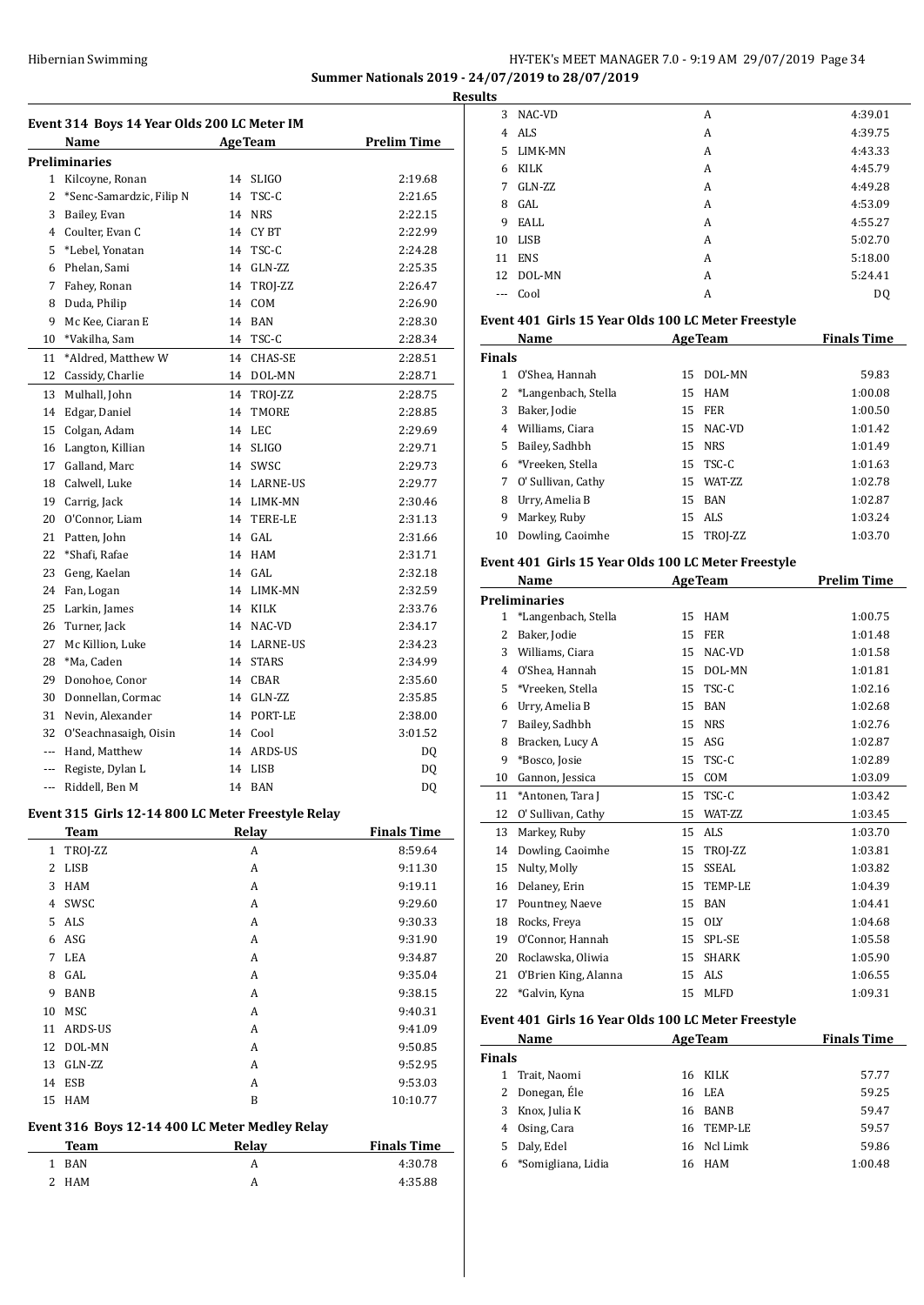## HY-TEK's MEET MANAGER 7.0 - 9:19 AM 29/07/2019 Page 35 **Summer Nationals 2019 - 24/07/2019 to 28/07/2019 Results**

|               | Finals  (Event 401 Girls 16 Year Olds 100 LC Meter Freestyle) |                |                |                    |  |  |
|---------------|---------------------------------------------------------------|----------------|----------------|--------------------|--|--|
|               | Name                                                          | <b>AgeTeam</b> |                | <b>Finals Time</b> |  |  |
|               | 7 Farrell, Danielle                                           |                | 16 SLIGO       | 1:00.70            |  |  |
|               | 8 Feenan, Anna                                                |                | 16 SWSC        | 1:01.17            |  |  |
|               | 9 Gardiner, Beth                                              |                | 16 NAC-VD      | 1:01.20            |  |  |
|               | 10 Killen, Laura                                              |                | 16 CLNM        | 1:01.64            |  |  |
|               |                                                               |                |                |                    |  |  |
|               | Event 401 Girls 16 Year Olds 100 LC Meter Freestyle           |                |                |                    |  |  |
|               | Name                                                          |                | AgeTeam        | <b>Prelim Time</b> |  |  |
|               | <b>Preliminaries</b>                                          |                |                |                    |  |  |
| 1             | Trait, Naomi                                                  |                | 16 KILK        | 59.96              |  |  |
| 2             | Donegan, Ele                                                  |                | 16 LEA         | 1:00.42            |  |  |
| 3             | Osing, Cara                                                   |                | 16 TEMP-LE     | 1:00.43            |  |  |
|               | 4 Daly, Edel                                                  |                | 16 Ncl Limk    | 1:00.56            |  |  |
| 5             | *Somigliana, Lidia                                            |                | 16 HAM         | 1:00.75            |  |  |
| 6             | Gardiner, Beth                                                |                | 16 NAC-VD      | 1:01.20            |  |  |
|               | 7 Knox, Julia K                                               |                | 16 BANB        | 1:01.24            |  |  |
| 8             | Tuinstra, Dara A                                              |                | 16 ASG         | 1:01.57            |  |  |
| 9             | Feenan, Anna                                                  |                | 16 SWSC        | 1:01.73            |  |  |
| 10            | Farrell, Danielle                                             |                | 16 SLIGO       | 1:01.92            |  |  |
| 11            | Killen, Laura                                                 |                | 16 CLNM        | 1:01.95            |  |  |
| 12            | Mc Bride, Hope                                                |                | 16 ARDS-US     | 1:01.97            |  |  |
| 13            | Hayman, Sophie                                                |                | 16 ALS         | 1:02.12            |  |  |
| 14            | Dawson, Ailbhe                                                |                | 16 NAC-VD      | 1:02.23            |  |  |
| 15            | Harte, Lucy                                                   |                | 16 KILK        | 1:02.25            |  |  |
| 16            | Falls, Ellie                                                  |                | 16 LARNE-US    | 1:02.34            |  |  |
| 17            | Ahearne, Niamh                                                |                | 16 KILK        | 1:02.59            |  |  |
|               | 18 Lynch, Drew                                                |                | 16 SWSC        | 1:02.60            |  |  |
|               | 19 Mc Keown, Sasha                                            |                | 16 LISB        | 1:02.70            |  |  |
|               | 20 Cunningham, Karla                                          |                | 16 MULL        | 1:02.80            |  |  |
| 21            | *Agent, Lauren                                                |                | 16 HAM         | 1:02.82            |  |  |
| $*22$         | O'Gara, Claire                                                |                | 16 ALS         | 1:03.71            |  |  |
| $*22$         | Allen, Min                                                    |                | 16 NRS         | 1:03.71            |  |  |
|               | 24 Baird, Shannon                                             |                | 16 BMNY        | 1:03.92            |  |  |
| 25            | Maloney, Kate                                                 |                | 16 ESB         | 1:06.81            |  |  |
|               | Event 401 Girls 17 & Over 100 LC Meter Freestyle              |                |                |                    |  |  |
|               | Name                                                          |                | <b>AgeTeam</b> | <b>Finals Time</b> |  |  |
| <b>Finals</b> |                                                               |                |                |                    |  |  |
| $\mathbf{1}$  | *Roas, Johanna                                                |                | 26 Germany     | 55.76              |  |  |
| 2             | Hill, Danielle                                                |                | 20 LARNE-US    | 56.01              |  |  |
| 3             | Mc Sharry, Mona                                               | 19             | MARI.          | 56.32              |  |  |
|               |                                                               |                |                |                    |  |  |

| 3 | Mc Sharry, Mona                                              |    | 19 MARL      | 56.32 |
|---|--------------------------------------------------------------|----|--------------|-------|
| 4 | *Neubert. Lia                                                | 19 | Germany      | 56.64 |
|   | 5 Catterson, Victoria                                        |    | 18 ARDS-US   | 56.66 |
|   | 6 Riordan, Erin                                              | 20 | UCD-LE       | 57.63 |
| 7 | Godden, Maria                                                | 17 | KILK         | 57.91 |
| 8 | Mc Crea, Alex                                                | 18 | CY BT        | 58.52 |
| 9 | Stapleton, Cara                                              | 18 | <b>OTTER</b> | 58.69 |
|   | 10 Kilgallen, Niamh                                          |    | 20 Ncd Clm   | 58.97 |
|   | $\sim$ 104 $C_{\rm obs}$ 17.0 $\sim$ 100 IC Meter Executed a |    |              |       |

## **Event 401 Girls 17 & Over 100 LC Meter Freestyle**

|   | Name                   |    | <b>AgeTeam</b>  | Prelim Time |
|---|------------------------|----|-----------------|-------------|
|   | <b>Preliminaries</b>   |    |                 |             |
|   | 1 *Roas, Johanna       | 26 | Germany         | 55.84       |
|   | 2 *Neubert, Lia        | 19 | Germany         | 56.50       |
| 3 | Mc Sharry, Mona        | 19 | MARI.           | 56.93       |
|   | 4 *Erichsen, Caroline  | 21 | <b>DEN</b>      | 57.10       |
|   | 5 *Schmidtke, Aliena   | 27 | Germany         | 57.44       |
|   | 6 *Mortensen, Amaile S | 18 | <b>DEN</b>      | 57.46       |
|   | Hill, Danielle         | 20 | <b>LARNE-US</b> | 57.64       |
| 8 | Godden, Maria          |    | KILK            | 58.14       |
|   |                        |    |                 |             |

| ults  |                         |    |                |         |
|-------|-------------------------|----|----------------|---------|
| 9     | *Casini, Juliette C     | 22 | <b>EEUX</b>    | 58.29   |
| 10    | *Bruun, Line J          | 24 | <b>DEN</b>     | 58.46   |
| 11    | *Brugger, Angelique     | 19 | <b>LSNE</b>    | 58.67   |
| 12    | Catterson, Victoria     | 18 | ARDS-US        | 58.84   |
| 13    | Riordan, Erin           | 20 | UCD-LE         | 58.86   |
| 14    | Mc Crea, Alex           | 18 | <b>CYBT</b>    | 59.16   |
| 15    | Stapleton, Cara         | 18 | <b>OTTER</b>   | 59.21   |
| 16    | Kilgallen, Niamh        | 20 | Ncd Clm        | 59.34   |
| 17    | *Wiuff, Cecilie         | 19 | <b>DEN</b>     | 59.36   |
| 18    | *Firth~, Bethy          | 23 | <b>ARDS-US</b> | 59.48   |
| 19    | O'Riordan, Charlotte    | 17 | <b>OTTER</b>   | 59.99   |
| $*20$ | Lowe, Rebecca           | 17 | <b>ATH</b>     | 1:00.36 |
| $*20$ | Macdougald, Jena        | 17 | <b>OTTER</b>   | 1:00.36 |
| 22    | Mc Menamin, Hannah      | 22 | <b>ALS</b>     | 1:00.37 |
| 23    | *Nunes, Sofia Alexandra | 19 | <b>CIRL</b>    | 1:00.60 |
| 24    | Nolan, Aisling M        | 18 | NAC-VD         | 1:00.70 |
| 25    | Burke, Jessica          | 19 | NAC-VD         | 1:00.74 |
| 26    | Leahy, Aoife            | 17 | GAL            | 1:00.79 |
| 27    | *Smith, Imogen          | 20 | BT CP          | 1:00.86 |
| 28    | *Lawrie, Kirstin E      | 18 | <b>EEUX</b>    | 1:00.89 |
| 29    | Montgomery, Emma C      | 17 | CY BT          | 1:00.94 |
| 30    | Flaherty, Ellen         | 17 | <b>ATH</b>     | 1:01.16 |
| 31    | Semchiy, Sharon         | 18 | SWSC           | 1:01.24 |
| 32    | Hunter, Kelly           | 18 | <b>CKSTN</b>   | 1:01.38 |
| 33    | Finlay, Caitriona       | 21 | <b>ALS</b>     | 1:01.46 |
| 34    | *Datars, Mahaylia       | 17 | <b>STARS</b>   | 1:01.87 |
| 35    | Grace, Hannah           | 21 | LIMK-MN        | 1:34.77 |

## **Event 402 Boys 15 Year Olds 400 LC Meter Freestyle**

|               | Name             |    | <b>AgeTeam</b> | <b>Finals Time</b> |
|---------------|------------------|----|----------------|--------------------|
| <b>Finals</b> |                  |    |                |                    |
| 1             | Cassin, Jack     | 15 | DOL-MN         | 4:16.54            |
| 2             | Uoka, Saulius    | 15 | TEMP-LE        | 4:19.41            |
| 3             | Cook, Aidan      |    | 15 KILK        | 4:21.01            |
| 4             | Cahill, Luke     |    | 15 C WV        | 4:21.19            |
| 5.            | Wright, Finlay J | 15 | <b>BANB</b>    | 4:26.54            |
| 6             | Keogh, Michael   | 15 | TERE-LE        | 4:30.21            |
| 7             | *Wootten, Finn   | 15 | <b>BECK</b>    | 4:32.28            |
| 8             | Coogan, Alfie    | 15 | ATH            | 4:32.74            |
| 9             | Murphy, Stephen  | 15 | TEMP-LE        | 4:35.11            |
| 10            | *Marawan, Adam   | 15 | HAM            | 4:35.58            |

## **Event 402 Boys 15 Year Olds 400 LC Meter Freestyle**

|    | Name                 | <b>AgeTeam</b> |                | <b>Prelim Time</b> |
|----|----------------------|----------------|----------------|--------------------|
|    | <b>Preliminaries</b> |                |                |                    |
| 1  | Cahill, Luke         | 15             | C WV           | 4:24.45            |
| 2  | Wright, Finlay J     | 15             | BANB           | 4:25.01            |
| 3  | Cassin, Jack         | 15             | DOL-MN         | 4:26.76            |
| 4  | Keogh, Michael       | 15             | <b>TERE-LE</b> | 4:27.60            |
| 5  | Cook, Aidan          | 15             | KILK           | 4:27.65            |
| 6  | Uoka, Saulius        | 15             | TEMP-LE        | 4:28.51            |
| 7  | *Wootten, Finn       | 15             | <b>BECK</b>    | 4:31.56            |
| 8  | *Salem, Adham        | 15             | <b>HAM</b>     | 4:33.49            |
| 9  | Coogan, Alfie        | 15             | ATH            | 4:34.03            |
| 10 | Murphy, Stephen      | 15             | TEMP-LE        | 4:34.34            |
| 11 | *Marawan, Adam       | 15             | <b>HAM</b>     | 4:36.16            |
| 12 | Maguire, Euan        | 15             | NAC-VD         | 4:36.23            |
| 13 | Ryan, Louis          | 15             | LEA            | 4:39.64            |
| 14 | Mc Sweeney, Richard  | 15             | DOL-MN         | 4:41.72            |
| 15 | Doyle, Jack          | 15             | KGD            | 4:42.95            |
| 16 | Harrison, James      | 15             | WAT-ZZ         | 4:43.53            |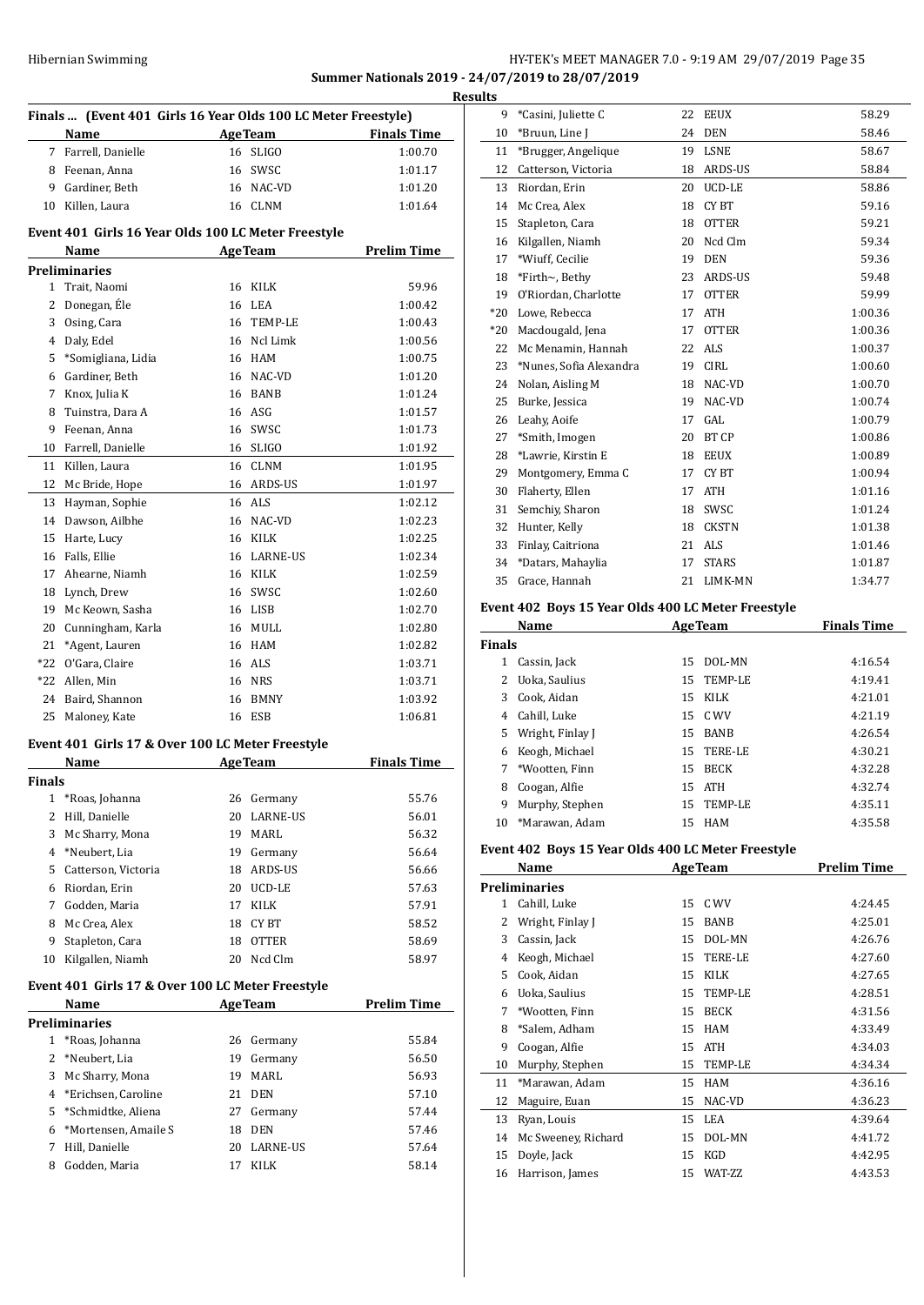## HY-TEK's MEET MANAGER 7.0 - 9:19 AM 29/07/2019 Page 36 **Summer Nationals 2019 - 24/07/2019 to 28/07/2019**

|              |                                                    |    |                | Ķ                                                                   |
|--------------|----------------------------------------------------|----|----------------|---------------------------------------------------------------------|
|              |                                                    |    |                | Preliminaries  (Event 402 Boys 15 Year Olds 400 LC Meter Freestyle) |
|              | <b>Name</b>                                        |    | <b>AgeTeam</b> | <b>Prelim Time</b>                                                  |
| 17           | *Somigliana, Flavio                                |    | 15 HAM         | 4:44.11                                                             |
| 18           | Cousins, Dillon                                    | 15 | WEX            | 4:44.67                                                             |
| 19           | Poots, Noah A                                      | 15 | LISB           | 4:47.36                                                             |
| 20           | Webster, Harry                                     |    | 15 NAC-VD      | 4:47.55                                                             |
| 21           | Mc Geown, Niall P                                  |    | 15 BANB        | 4:47.78                                                             |
| 22           | Stafford, Jake                                     |    | 15 ARDS-US     | 4:48.82                                                             |
| 23           | Carney, Colm                                       |    | 15 CBAR        | 4:48.96                                                             |
| 24           | Batori, Tommaso                                    |    | 15 ESB         | 4:49.44                                                             |
| 25           | Randles, Oscar                                     |    | 15 TEMP-LE     | 4:54.77                                                             |
|              | Event 402 Boys 16 Year Olds 400 LC Meter Freestyle |    |                |                                                                     |
|              | Name                                               |    | <b>AgeTeam</b> | <b>Finals Time</b>                                                  |
| Finals       |                                                    |    |                |                                                                     |
| $\mathbf{1}$ | Irwin, Neddie                                      | 16 | DOL-MN         | 4:18.00                                                             |
| 2            | Scully, Michael J                                  |    | 16 KFSHR       | 4:20.85                                                             |
| 3            | O'Sullivan, Tom                                    |    | 16 GAL         | 4:21.93                                                             |
| 4            | Lynch, Ben                                         |    | 16 ENSK        | 4:22.30                                                             |
| 5            | Grady, Rory                                        |    | 16 CBAR        | 4:28.00                                                             |
|              | 6 Strutt, James                                    |    | 16 LARNE-US    | 4:31.18                                                             |
| 7            | *Skalnik, Marek                                    |    | 16 PSKB        | 4:35.49                                                             |
|              | Event 402 Boys 16 Year Olds 400 LC Meter Freestyle |    |                |                                                                     |
|              | <b>Example 21 Age Team</b><br>Name                 |    |                | <b>Prelim Time</b>                                                  |
|              | Preliminaries                                      |    |                |                                                                     |
|              | 1 Irwin, Neddie                                    | 16 | DOL-MN         | 4:24.18                                                             |
|              | 2 O'Sullivan, Tom                                  |    | 16 GAL         | 4:25.35                                                             |
| 3            | Reidy, Joe                                         |    | 16 KGD         | 4:28.17                                                             |
| 4            | Lynch, Ben                                         | 16 | ENSK           | 4:30.24                                                             |
| 5            | Grady, Rory                                        |    | 16 CBAR        | 4:30.46                                                             |
| 6            | Scully, Michael J                                  |    | 16 KFSHR       | 4:30.84                                                             |
| 7            | Strutt, James                                      |    | 16 LARNE-US    | 4:31.73                                                             |
| 8            | Mc Manus, Oisin                                    |    | 16 ENSK        | 4:38.58                                                             |
| 9            | *Skalnik, Marek                                    |    | 16 PSKB        | 4:41.87                                                             |
|              | Event 402 Boys 17 & Over 400 LC Meter Freestyle    |    |                |                                                                     |
|              | Name                                               |    | AgeTeam        | <b>Finals Time</b>                                                  |
| Finals       |                                                    |    |                |                                                                     |
|              | 1 Mc Intyre, Jack                                  |    | 21 CBAR        | 3:54.51                                                             |
| 2            | *Hansen, Andreas                                   | 19 | DEN            | 3:57.26                                                             |
| 3            | *Braunberger, Richard                              | 19 | Germany        | 3:59.99                                                             |
| 4            | Mc Carthy, Cadan                                   | 19 | NCL M          | 4:00.78                                                             |
| 5.           | Power, Dean                                        | 22 | $\rm NCD$ U    | 4:00.98                                                             |
| 6            | Wiffen, Daniel M                                   | 18 | LISB           | 4:01.19                                                             |
| 7            | Camacho Lenihan, Fionn                             | 17 | NAC-VD         | 4:09.96                                                             |
| 8            | Turner, Nathan                                     | 20 | ALS            | 4:10.44                                                             |
| 9            | Kilbride, Denis                                    | 18 | <b>NRS</b>     | 4:11.69                                                             |
| 10           | Fleming, Jack H                                    | 18 | LISB           | 4:19.57                                                             |
|              |                                                    |    |                |                                                                     |
|              | Event 402 Boys 17 & Over 400 LC Meter Freestyle    |    |                |                                                                     |
|              | Name<br><b>Preliminaries</b>                       |    | <b>AgeTeam</b> | <b>Prelim Time</b>                                                  |
| 1            | *Braunberger, Richard                              | 19 | Germany        | 3:59.72                                                             |
| 2            | *Hansen, Andreas                                   | 19 | DEN            | 3:59.80                                                             |
| 3            | Wiffen, Daniel M                                   | 18 | LISB           | 4:01.93                                                             |
| 4            | Power, Dean                                        | 22 | NCD U          | 4:02.94                                                             |
| 5            | Mc Intyre, Jack                                    | 21 | CBAR           | 4:03.14                                                             |
| 6            | Mc Carthy, Cadan                                   | 19 | NCL M          | 4:03.57                                                             |
| 7            | Camacho Lenihan, Fionn                             | 17 | NAC-VD         | 4:08.16                                                             |
| 8            | *Hentschel, Paul                                   | 22 | Germany        | 4:10.82                                                             |
| 9            | Turner, Nathan                                     | 20 | ALS            | 4:11.08                                                             |
|              |                                                    |    |                |                                                                     |

|    | <b>Results</b> |                      |    |                |         |  |
|----|----------------|----------------------|----|----------------|---------|--|
| e) | 10             | Kilbride, Denis      | 18 | <b>NRS</b>     | 4:11.57 |  |
|    | 11             | *Neves, Pedro Barata | 19 | <b>CIRL</b>    | 4:15.27 |  |
|    | 12             | Fleming, Jack H      | 18 | <b>LISB</b>    | 4:16.35 |  |
|    | 13             | Fitzmaurice, Isaac   | 19 | NAC-VD         | 4:17.46 |  |
|    | 14             | O'Sullivan, Luke     | 18 | SWSC           | 4:17.78 |  |
|    | 15             | Kelly, Alfie         | 18 | DOL-MN         | 4:18.20 |  |
|    | 16             | *Richmond, Matthew   | 19 | NHNA-NI        | 4:19.51 |  |
|    | 17             | Malik, Hesham        | 17 | <b>LIMK-MN</b> | 4:21.00 |  |
|    | 18             | Brady, Ethan         | 17 | <b>TEMP-LE</b> | 4:22.78 |  |
|    | 19             | Mitchell. Ben        | 17 | <b>ESB</b>     | 4:23.05 |  |
|    | 20             | *Burns, Matthew      | 19 | <b>SRYP</b>    | 4:23.84 |  |
|    | 21             | Maguire, Caleb M     | 17 | <b>LISB</b>    | 4:24.05 |  |
|    | 22             | Mc Kinlay, Alastair  | 19 | TEMP-LE        | 4:25.59 |  |
|    | 23             | Shiels, Evan         | 17 | SPL-SE         | 4:26.20 |  |
|    | 24             | Foley, Cian          | 20 | <b>NRS</b>     | 4:28.36 |  |
|    | 25             | Stafford, Finlay     | 17 | <b>ARDS-US</b> | 4:28.72 |  |
|    | 26             | Collins, Daniel      | 18 | C WV           | 4:28.74 |  |
|    | 27             | David, Ben R         | 18 | BARRA-ZZ       | 4:29.42 |  |
|    | 28             | Doorly, David        | 17 | GAL            | 4:30.21 |  |
|    | 29             | Mac Carthy, Evan     | 17 | DOL-MN         | 4:35.79 |  |
|    | 30             | Leahy, Niklas        | 18 | DOL-MN         | 4:36.24 |  |
|    | 31             | Mc Clements, Barry   | 18 | ARDS-US        | 4:38.69 |  |
|    | 32             | O'Riordan, Sean      | 20 | SWSC           | 4:51.62 |  |
|    | 33             | O'Riordan, Cian      | 17 | SWSC           | 5:03.72 |  |
|    | 34             | Mc Grath, Jonathan   | 26 | Ncl Limk       | 5:10.16 |  |
|    | 35             | Flanagan, Patrick    | 22 | UCD-LE         | 5:48.88 |  |
|    |                |                      |    |                |         |  |

## **Event 403 Girls 15 Year Olds 200 LC Meter Butterfly**

| Name          |                       |    | <b>AgeTeam</b> | <b>Finals Time</b> |
|---------------|-----------------------|----|----------------|--------------------|
| <b>Finals</b> |                       |    |                |                    |
|               | O'Shea, Hannah        | 15 | DOL-MN         | 2:25.39            |
| 2             | *Daigle, Elsa S       |    | $15$ TSC-C     | 2:27.48            |
| 3             | Gannon, Jessica       | 15 | COM            | 2:29.40            |
| 4             | Heyburn, Faith E      |    | 15 TMORE       | 2:32.21            |
| 5.            | Bracken, Lucy A       |    | $15$ ASG       | 2:36.64            |
| 6             | Cousins-Bolger, Teddy | 15 | KILK           | 2:38.05            |
|               | *Vreeken, Stella      |    | 15 TSC-C       | 2:39.26            |
| 8             | *Noonan, Allison      | 15 | <b>STARS</b>   | 2:40.71            |
| 9             | Coyle, Grace          | 15 | SSEAL          | 2:44.17            |
| 10            | O'Brien, Saoirse      | 15 | ESB            | 2:45.23            |

## **Event 403 Girls 15 Year Olds 200 LC Meter Butterfly**

| Name |                       |    | <b>AgeTeam</b> | <b>Prelim Time</b> |
|------|-----------------------|----|----------------|--------------------|
|      | <b>Preliminaries</b>  |    |                |                    |
| 1    | O'Shea, Hannah        | 15 | DOL-MN         | 2:31.19            |
| 2    | *Daigle, Elsa S       | 15 | TSC-C          | 2:31.52            |
| 3    | Heyburn, Faith E      | 15 | TMORE          | 2:34.29            |
| 4    | Gannon, Jessica       | 15 | <b>COM</b>     | 2:36.21            |
| 5.   | *Vreeken, Stella      | 15 | TSC-C          | 2:39.08            |
| 6    | *Hulford, Kate S      | 15 | TSC-C          | 2:39.41            |
| 7    | Cousins-Bolger, Teddy | 15 | <b>KILK</b>    | 2:39.49            |
| 8    | Bracken, Lucy A       | 15 | ASG            | 2:39.80            |
| 9    | *Noonan, Allison      | 15 | <b>STARS</b>   | 2:39.90            |
| 10   | *Antonen, Tara J      | 15 | TSC-C          | 2:44.64            |
| 11   | Coyle, Grace          | 15 | <b>SSEAL</b>   | 2:44.92            |
| 12   | *Houston, Ella R      | 15 | <b>DEBN</b>    | 2:46.94            |
| 13   | Bentley, Hazel C      | 15 | ASG            | 2:47.97            |
| 14   | O'Brien, Saoirse      | 15 | ESB            | 2:51.33            |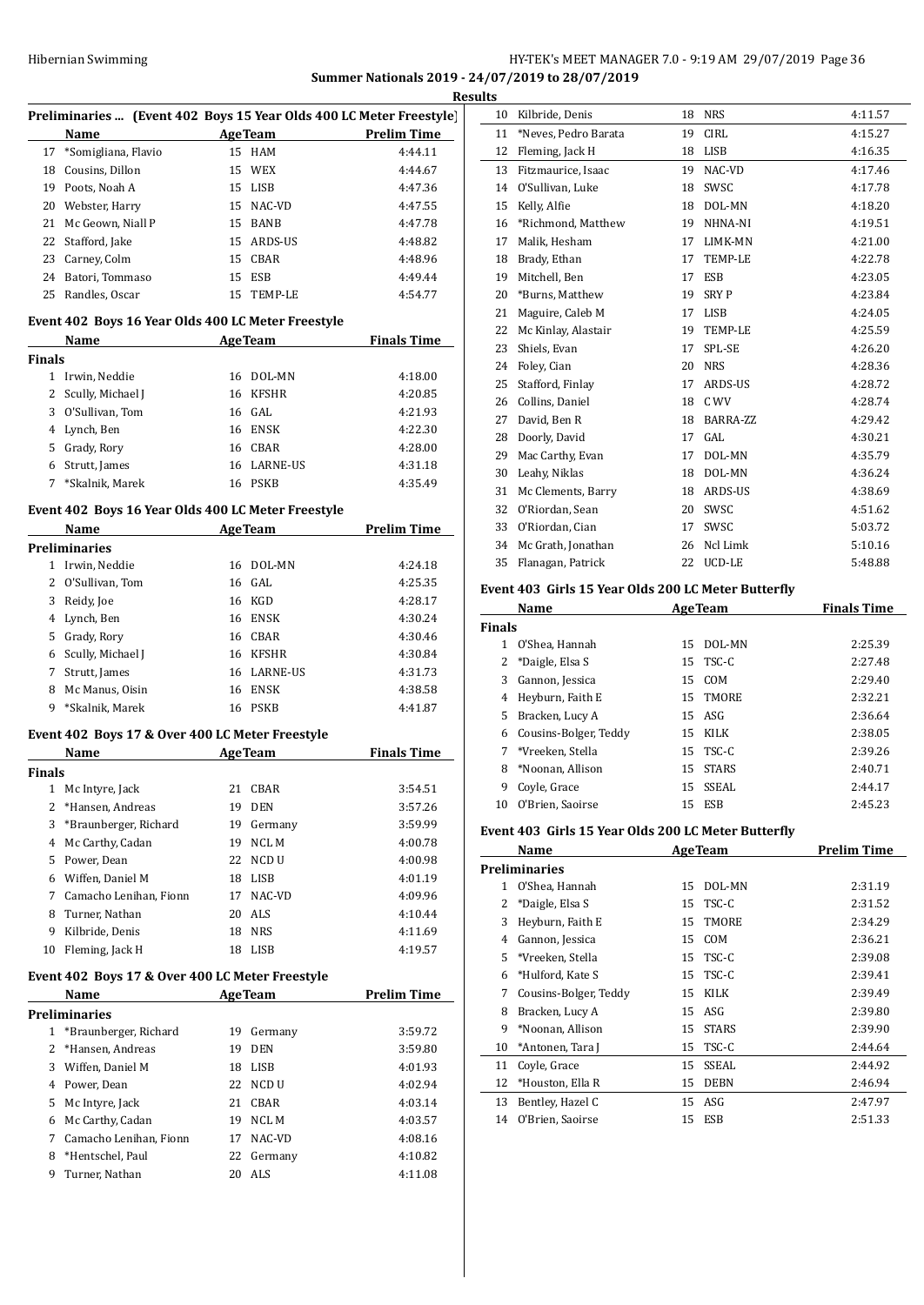## HY-TEK's MEET MANAGER 7.0 - 9:19 AM 29/07/2019 Page 37 **Summer Nationals 2019 - 24/07/2019 to 28/07/2019**

**Results**

## **Event 403 Girls 16 Year Olds 200 LC Meter Butterfly**

|               | Name              | <b>AgeTeam</b> |              | <b>Finals Time</b> |
|---------------|-------------------|----------------|--------------|--------------------|
| <b>Finals</b> |                   |                |              |                    |
| 1             | Kane, Amelia      | 16             | ARDS-US      | 2:18.21            |
|               | Cox, Andrea S     | 16             | LISB         | 2:23.69            |
| 3             | *Stoehr, Allison  | 16             | <b>STARS</b> | 2:27.23            |
| 4             | Mulhall, Ailbhe   |                | 16 GAL       | 2:30.49            |
| 5.            | Weinert, Wiktoria |                | $16$ SLIGO   | 2:36.39            |
| 6             | Feenan, Anna      |                | 16 SWSC      | 2:36.49            |
| 7             | Tuinstra, Dara A  |                | 16 ASG       | 2:36.77            |
| 8             | King, Sophie      | 16             | TMORE        | 2:37.40            |
| 9             | Allen. Min        | 16             | <b>NRS</b>   | 2:40.09            |
|               | Harte, Lucy       | 16             | KILK         | DO                 |
|               |                   |                |              |                    |

## **Event 403 Girls 16 Year Olds 200 LC Meter Butterfly**

|    | Name                 | <b>AgeTeam</b> |              | Prelim Time |  |
|----|----------------------|----------------|--------------|-------------|--|
|    | <b>Preliminaries</b> |                |              |             |  |
| 1  | Kane, Amelia         | 16             | ARDS-US      | 2:20.79     |  |
| 2  | *Stoehr, Allison     | 16             | <b>STARS</b> | 2:29.61     |  |
| 3  | Harte, Lucy          | 16             | <b>KILK</b>  | 2:33.33     |  |
| 4  | Mulhall, Ailbhe      | 16             | GAL          | 2:34.22     |  |
| 5  | Cox, Andrea S        | 16             | <b>LISB</b>  | 2:35.11     |  |
| 6  | King, Sophie         | 16             | <b>TMORE</b> | 2:37.95     |  |
| 7  | Tuinstra, Dara A     | 16             | ASG          | 2:38.23     |  |
| 8  | Feenan, Anna         | 16             | SWSC         | 2:38.61     |  |
| 9  | Allen, Min           | 16             | <b>NRS</b>   | 2:39.51     |  |
| 10 | Weinert, Wiktoria    | 16             | <b>SLIGO</b> | 2:39.78     |  |
| 11 | Wolseley, Rachel     | 16             | <b>TMORE</b> | 2:43.30     |  |
| 12 | Daly, Caoimhe        | 16             | <b>KILK</b>  | 2:46.38     |  |
| 13 | O'Donnell, Naoise    | 16             | <b>SHARK</b> | 2:47.75     |  |
| 14 | *Vrbanek, Klara      | 16             | <b>STARS</b> | 2:48.69     |  |
| 15 | Mc Mullen, Jessica E | 16             | <b>BANB</b>  | 2:52.09     |  |

### **Event 403 Girls 17 & Over 200 LC Meter Butterfly**

|               | Name              | <b>AgeTeam</b> |              | <b>Finals Time</b> |
|---------------|-------------------|----------------|--------------|--------------------|
| <b>Finals</b> |                   |                |              |                    |
|               | *Bach, Helena R   | 19             | <b>DEN</b>   | 2:10.17            |
|               | 2 *Gaard, Regitze | 18             | <b>DEN</b>   | 2:13.53            |
| 3.            | Thornton, Lucy    | 20             | ALS.         | 2:16.26            |
| 4             | *Duus, Mia S      | 18             | <b>DEN</b>   | 2:18.06            |
| 5.            | Bates, Aoife      | 17             | <b>SHARK</b> | 2:26.29            |
| 6             | Naughton, Imogen  | 20             | <b>SHARK</b> | 2:26.47            |
| 7             | *Smith, Emily     | 17             | <b>MMST</b>  | 2:28.65            |
| 8             | Vaughan, Rachel   | 17             | KILK         | 2:35.05            |

## **Event 403 Girls 17 & Over 200 LC Meter Butterfly**

|    | Name                | <b>AgeTeam</b> |              | <b>Prelim Time</b> |
|----|---------------------|----------------|--------------|--------------------|
|    | Preliminaries       |                |              |                    |
|    | *Bach, Helena R     | 19             | <b>DEN</b>   | 2:10.98            |
| 2  | *Gaard, Regitze     | 18             | <b>DEN</b>   | 2:15.54            |
| 3  | *Duus, Mia S        | 18             | <b>DEN</b>   | 2:16.88            |
| 4  | Thornton, Lucy      | 20             | ALS          | 2:17.87            |
| 5  | *Ehring, Mareike    | 18             | Germany      | 2:20.33            |
| 6  | *Rieder, Celine     | 18             | Germany      | 2:21.78            |
| 7  | *Smith, Emily       | 17             | MMST         | 2:30.02            |
| 8  | *Kyselova, Michaela | 20             | <b>PSKB</b>  | 2:30.59            |
| 9  | Naughton, Imogen    | 20             | <b>SHARK</b> | 2:31.98            |
| 10 | Bates, Aoife        | 17             | <b>SHARK</b> | 2:34.71            |
| 11 | Vaughan, Rachel     | 17             | KILK         | 2:36.61            |
|    | Mulhall, Pippa      | 17             | TROJ-ZZ      | DQ                 |
|    |                     |                |              |                    |

| Event 404 Boys 15 Year Olds 200 LC Meter Butterfly |                    |    |             |                    |  |  |
|----------------------------------------------------|--------------------|----|-------------|--------------------|--|--|
| Name<br><b>AgeTeam</b>                             |                    |    |             | <b>Finals Time</b> |  |  |
| <b>Finals</b>                                      |                    |    |             |                    |  |  |
| 1                                                  | Johnson, Conor     |    | 15 KILK     | 2:13.56            |  |  |
|                                                    | 2 O'Connor, Zac    |    | 15 LIMK-MN  | 2:17.33            |  |  |
| 3                                                  | *Salem. Adham      | 15 | HAM         | 2:18.85            |  |  |
| 4                                                  | Walsh, Daniel      |    | 15 TEMP-LE  | 2:19.75            |  |  |
| 5                                                  | Ronan, Dara        | 15 | <b>BREF</b> | 2:21.63            |  |  |
| 6                                                  | Morgan, Danny      |    | 15 Cool     | 2:23.71            |  |  |
| 7                                                  | Dunnion, Cody      |    | 15 SSEAL    | 2:23.77            |  |  |
| 8                                                  | Kenny, Conor       |    | 15 TEMP-LE  | 2:24.49            |  |  |
| 9                                                  | *Houston, Connor L | 15 | <b>DEBN</b> | 2:25.13            |  |  |
| 10                                                 | Allen. Dominic     | 15 | ARDS-US     | 2:28.39            |  |  |

#### **Event 404 Boys 15 Year Olds 200 LC Meter Butterfly**

|    | Name                 | <b>AgeTeam</b> |             | <b>Prelim Time</b> |
|----|----------------------|----------------|-------------|--------------------|
|    | <b>Preliminaries</b> |                |             |                    |
| 1  | O'Connor, Zac        | 15             | LIMK-MN     | 2:18.66            |
| 2  | Johnson, Conor       | 15             | KILK        | 2:21.34            |
| 3  | *Salem, Adham        | 15             | <b>HAM</b>  | 2:23.84            |
| 4  | Dunnion, Cody        | 15             | SSEAL       | 2:25.10            |
| 5  | Kenny, Conor         | 15             | TEMP-LE     | 2:25.99            |
| 6  | Ronan, Dara          | 15             | <b>BREF</b> | 2:27.90            |
| 7  | Walsh, Daniel        | 15             | TEMP-LE     | 2:29.22            |
| 8  | Morgan, Danny        | 15             | Cool        | 2:29.45            |
| 9  | Allen, Dominic       | 15             | ARDS-US     | 2:30.15            |
| 10 | *Houston, Connor L   | 15             | <b>DEBN</b> | 2:31.97            |
| 11 | Todd, Nathan         | 15             | LASER       | 2:32.14            |
| 12 | Mc Kee, Matthew C    | 15             | <b>BANB</b> | 2:33.05            |
| 13 | Ryan, Louis          | 15             | LEA         | 2:40.00            |
|    | Randles, Oscar       | 15             | TEMP-LE     | DQ                 |
|    | *Miller-Murphy, Reid |                | 15 TSC-C    | DQ                 |

## **Event 404 Boys 16 Year Olds 200 LC Meter Butterfly**

| Name          |                     | <b>AgeTeam</b> |             | <b>Finals Time</b> |
|---------------|---------------------|----------------|-------------|--------------------|
| <b>Finals</b> |                     |                |             |                    |
|               | 1 Mc Aviney, Brogan |                | 16 KILK     | 2:13.57            |
|               | 2 O'Sullivan, Tom   |                | 16 GAL      | 2:15.58            |
|               | 3 Lynch, Daragh     |                | 16 CORM     | 2:16.87            |
|               | 4 Wilson, Adam W    | 16.            | BANB        | 2:17.44            |
|               | Mullan, Eoin        |                | <b>BMNY</b> | 2:17.82            |

### **Event 404 Boys 16 Year Olds 200 LC Meter Butterfly**

| Name |                     | <b>AgeTeam</b> |             | <b>Prelim Time</b> |  |  |  |
|------|---------------------|----------------|-------------|--------------------|--|--|--|
|      | Preliminaries       |                |             |                    |  |  |  |
|      | 1 Mc Aviney, Brogan |                | 16 KILK     | 2:14.42            |  |  |  |
|      | 2 O'Sullivan, Tom   |                | 16 GAL      | 2:17.72            |  |  |  |
| 3    | Mullan, Eoin        | 16.            | <b>BMNY</b> | 2:19.29            |  |  |  |
| 4    | Wilson, Adam W      |                | 16 BANB     | 2:19.89            |  |  |  |
| 5.   | Millar. Michael B   |                | 16 ASC      | 2:20.24            |  |  |  |
| 6    | Lynch, Daragh       | 16.            | CORM        | 2:20.88            |  |  |  |

#### **Event 404 Boys 17 & Over 200 LC Meter Butterfly**

|        | Name<br><b>AgeTeam</b> |    | <b>Finals Time</b> |         |
|--------|------------------------|----|--------------------|---------|
| Finals |                        |    |                    |         |
|        | Melly, Cillian         |    | 22 Nel Char        | 2:00.85 |
|        | 2 Hansen, Ethan        |    | 17 TROJ-ZZ         | 2:03.99 |
| 3      | Mc Geever, Finn        | 19 | Ncl Limk           | 2:04.79 |
| 4      | Johnston, Paddy        | 18 | ARDS-US            | 2:05.55 |
| 5.     | Kelly, Alfie           | 18 | DOL-MN             | 2:06.97 |
| 6      | O'Connor, Jeremy       |    | Ncl Limk           | 2:09.18 |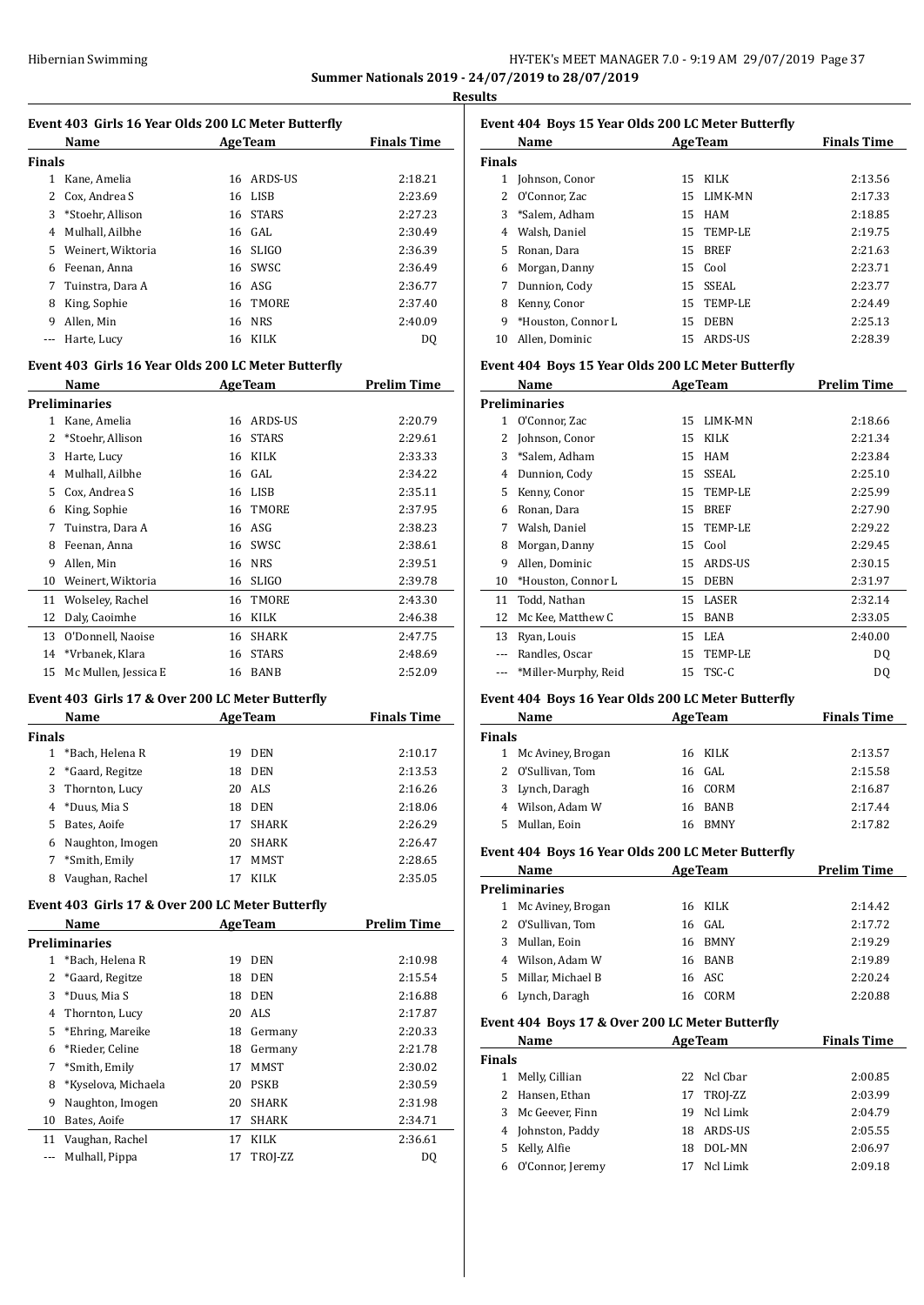## HY-TEK's MEET MANAGER 7.0 - 9:19 AM 29/07/2019 Page 38 **Summer Nationals 2019 - 24/07/2019 to 28/07/2019 Results**

|              | Finals  (Event 404 Boys 17 & Over 200 LC Meter Butterfly) |          |                |                    |
|--------------|-----------------------------------------------------------|----------|----------------|--------------------|
|              | Name                                                      |          | <b>AgeTeam</b> | <b>Finals Time</b> |
|              | 7 Hewitt, Michael                                         |          | 19 ARDS-US     | 2:10.46            |
|              | 8 Wiffen, Nathan J                                        |          | 18 LISB        | 2:10.84            |
|              | 9 *Neves, Pedro Barata                                    |          | 19 CIRL        | 2:13.37            |
|              | 10 Wiffen, Daniel M                                       |          | 18 LISB        | 2:16.03            |
|              | Event 404 Boys 17 & Over 200 LC Meter Butterfly           |          |                |                    |
|              | Name                                                      |          | <b>AgeTeam</b> | <b>Prelim Time</b> |
|              | Preliminaries                                             |          |                |                    |
| 1            | Melly, Cillian                                            | 22       | Ncl Cbar       | 2:01.37            |
|              | 2 Hansen, Ethan                                           | 17       | TROJ-ZZ        | 2:06.87            |
| 3            | Johnston, Paddy                                           |          | 18 ARDS-US     | 2:07.57            |
|              | 4 Mc Geever, Finn                                         |          | 19 Ncl Limk    | 2:08.14            |
|              | 5 Kelly, Alfie                                            |          | 18 DOL-MN      | 2:08.17            |
|              | 6 Hewitt, Michael                                         |          | 19 ARDS-US     | 2:08.78            |
|              | 7 Wiffen, Nathan J                                        |          | 18 LISB        | 2:11.11            |
| 8            | O'Connor, Jeremy                                          | 17       | Ncl Limk       | 2:11.47            |
| 9            | Wiffen, Daniel M                                          |          | 18 LISB        | 2:12.06            |
| 10           | *Neves, Pedro Barata                                      |          | 19 CIRL        | 2:14.32            |
| 11           | *Redemann, Fleming                                        |          | 19 Germany     | 2:15.29            |
| 12           | Nolan-Whitney, Jack D                                     |          | 18 KILK        | 2:16.48            |
| 13           | Campbell, Leon                                            | 19       | <b>SLBGH</b>   | 2:24.26            |
| 14           | Nolan. Adam                                               | 18       | TALL           | 2:24.39            |
| 15           | Leahy, Niklas                                             | 18       | DOL-MN         | 2:33.23            |
|              | Event 405 Girls 15 & Over 50 LC Meter Breaststroke        |          |                |                    |
|              | Name                                                      |          | <b>AgeTeam</b> | <b>Finals Time</b> |
| Finals       |                                                           |          |                |                    |
|              | 1 Mc Sharry, Mona                                         |          | 19 MARL        | 31.14              |
|              | 2 Haughey, Aisling                                        |          | 24 ALS         | 32.95              |
| 3            | Doyle, Eimear                                             |          | 18 WAT-ZZ      | 33.77              |
| 4            | Finlay, Caitriona                                         |          | 21 ALS         | 33.78              |
| 5            | *Onieva Henrich, Elena                                    |          | 18 LSNE        | 34.03              |
| 6            | Szmagara, Martyna                                         |          | 19 UCD-LE      | 34.70              |
| 7            | Burke, Jessica                                            |          | 19 NAC-VD      | 34.86              |
| *8           | Stapleton, Cara                                           | 18       | <b>OTTER</b>   | 35.18              |
| *8           | *Macor, Madison                                           | 18       | <b>MMST</b>    | 35.18              |
| 10           | O'Riordan, Charlotte                                      | 17       | <b>OTTER</b>   | 35.25              |
|              | Event 405 Girls 15 & Over 50 LC Meter Breaststroke        |          |                |                    |
|              | Name                                                      |          | <b>AgeTeam</b> | <b>Prelim Time</b> |
|              | <b>Preliminaries</b>                                      |          |                |                    |
| $\mathbf{1}$ | Mc Sharry, Mona                                           | 19       | MARL           | 31.81              |
| 2            | Haughey, Aisling                                          | 24       | ALS            | 32.73              |
| 3            | *Onieva Henrich, Elena                                    |          | 18 LSNE        | 33.75              |
| 4            | Doyle, Eimear                                             | 18       | WAT-ZZ         | 34.15              |
| 5            | Finlay, Caitriona                                         | 21       | ALS            | 34.31              |
| 6            | Szmagara, Martyna                                         | 19       | UCD-LE         | 34.64              |
| 7            | Burke, Jessica                                            | 19       | NAC-VD         | 34.76              |
| 8            | Stapleton, Cara                                           | 18       | <b>OTTER</b>   | 34.88              |
| 9            | *Macor, Madison                                           | 18       | MMST           | 34.90              |
| 10           | O'Riordan, Charlotte                                      | 17       | OTTER          | 35.06              |
| 11           | Mc Clure, Charlotte                                       | 16       | ENSK           | 35.17              |
| 12           | Murphy, Jade                                              | 22       | <b>SLIGO</b>   | 35.19              |
| 13           | Mc Menamin, Hannah                                        | 22       | ALS            | 35.36              |
| 14           | *Podestova, Radka                                         | 20       | PSKB           | 35.46              |
| 15           | Joyce, Grace                                              | 17       | SHARK          | 35.54              |
| $*16$        | *Szabo, Jackie                                            | 17       | MMST           | 35.66              |
| $*16$        | Nolan, Beth                                               | 17<br>40 | SWSC           | 35.66              |
| 18           | Reid, Charlotte                                           |          | ALS M          | 36.10              |

| .s    |                    |    |                 |                |
|-------|--------------------|----|-----------------|----------------|
| 19    | Moore, Aoife       | 17 | ECAV-US         | 36.30          |
| *20   | Crisan, Paula      | 16 | <b>LASER</b>    | 36.36          |
| $*20$ | Quinn, Orla G      |    | 15 CASC         | 36.36          |
|       | 22 Lamont, Oonagh  | 15 | <b>BMENA-US</b> | 36.40          |
|       | 23 Lucid, Sara     | 16 | KGD             | 36.50          |
|       | 24 Murphy, Emma    |    | 15 GAL          | 36.70          |
| 25    | Gibbs, Alison      |    | 15 GAL          | 36.78          |
|       | 26 O'Shea, Aoife   |    | 16 SWSC         | 37.19          |
| 27    | Baird, Shannon     | 16 | <b>BMNY</b>     | 37.32          |
| 28    | Mc Kenna, Thomasin | 16 | ESB             | 37.49          |
| 29    | Kavanagh, Freja L  | 16 | ASG             | 37.59          |
|       | Cooke, Olwyn       |    | 16 Ncl Limk     | D <sub>0</sub> |

## **Event 406 Boys 15 & Over 50 LC Meter Breaststroke**

| Name          |                    |    | <b>AgeTeam</b>  | <b>Finals Time</b> |  |
|---------------|--------------------|----|-----------------|--------------------|--|
| <b>Finals</b> |                    |    |                 |                    |  |
|               | *Imoudu, Melvin    | 20 | Germany         | 27.81              |  |
|               | *Kuhn, Wassili     | 20 | Germany         | 28.04              |  |
| 3             | Moore, Andrew      | 21 | UCD-LE          | 28.14              |  |
| 4             | Doyle, Liam        | 22 | Ncl Dol         | 29.09              |  |
| $*5$          | Mc Glade. Kevin    | 26 | UCD-LE          | 29.93              |  |
| $*5$          | Woodside, Ben      | 16 | <b>LARNE-US</b> | 29.93              |  |
|               | Sutton, Diarmuid   | 17 | Ncl Limk        | 30.71              |  |
| 8             | Vedernikov. Nikita | 19 | NAC-VD          | 30.91              |  |
| 9             | Cox, Paul Y        | 17 | <b>LISB</b>     | 30.95              |  |
| 10            | Feenan, Andrew     | 18 | SWSC            | 31.19              |  |

## **Event 406 Boys 15 & Over 50 LC Meter Breaststroke**

|                | Name                 |    | <b>AgeTeam</b>  | <b>Prelim Time</b> |
|----------------|----------------------|----|-----------------|--------------------|
|                | <b>Preliminaries</b> |    |                 |                    |
| 1              | *Imoudu, Melvin      | 20 | Germany         | 27.58              |
| $\overline{2}$ | *Kuhn, Wassili       | 20 | Germany         | 28.03              |
| 3              | *Matzerath, Lucas    | 19 | Germany         | 28.10              |
| 4              | Moore, Andrew        | 21 | UCD-LE          | 28.30              |
| 5              | Doyle, Liam          | 22 | Ncl Dol         | 28.89              |
| 6              | *Jorgenson, Jacob    | 22 | <b>KVIKS</b>    | 29.76              |
| 7              | Mc Glade, Kevin      | 26 | UCD-LE          | 29.89              |
| 8              | *Gerber, Yaron       | 21 | <b>EALL</b>     | 30.08              |
| 9              | *Britton, John       | 24 | EALL            | 30.33              |
| 10             | Woodside, Ben        | 16 | <b>LARNE-US</b> | 30.43              |
| 11             | *Ogbonna, Alex       | 20 | <b>LSNE</b>     | 30.49              |
| 12             | *El Dawy, Yousef     | 15 | <b>HAM</b>      | 30.62              |
| 13             | Sutton, Diarmuid     | 17 | Ncl Limk        | 30.63              |
| 14             | Feenan. Andrew       | 18 | SWSC            | 30.68              |
| 15             | Cox, Paul Y          | 17 | <b>LISB</b>     | 30.73              |
| 16             | Vedernikov, Nikita   | 19 | NAC-VD          | 30.97              |
| 17             | Stoops, Mark         | 19 | <b>BAN</b>      | 31.02              |
| 18             | Kenny, Joe           | 18 | TEMP-LE         | 31.04              |
| 19             | Murray-Byrne, Noel   | 19 | <b>ESB</b>      | <b>J31.04</b>      |
| 20             | Donnelly, John       | 18 | <b>SLBGH</b>    | 31.09              |
| 21             | Mc Sharry, Mouric    | 17 | <b>MARL</b>     | 31.20              |
| 22             | *Vazirani, Rohan     | 18 | EALL            | 31.56              |
| 23             | O'Keefe Tighe, Cian  | 19 | ALS <sub></sub> | 31.57              |
| 24             | Cassidy, Joseph      | 29 | <b>TALL</b>     | 31.61              |
| 25             | Kenny, Sean          | 16 | <b>TEMP-LE</b>  | 31.86              |
| 26             | *Mc Carthy, Dominic  | 17 | <b>HDSDN</b>    | 31.99              |
| 27             | Woods, David         | 21 | UCD-LE          | 32.32              |
| 28             | Kennedy, Eidhne      | 17 | GAL             | 32.38              |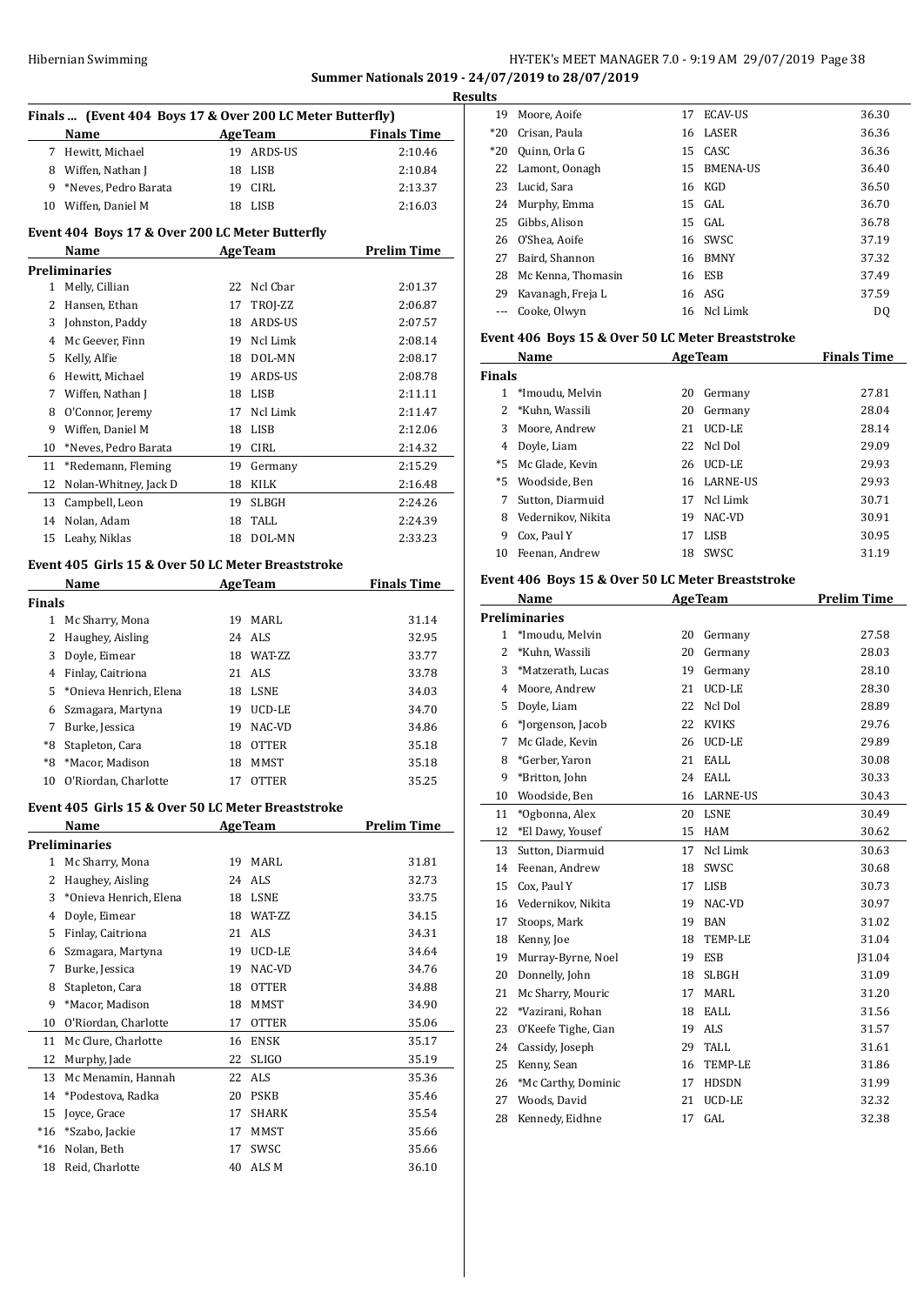## Hibernian Swimming HY-TEK's MEET MANAGER 7.0 - 9:19 AM 29/07/2019 Page 39 **Summer Nationals 2019 - 24/07/2019 to 28/07/2019**

**Results**

| Event 407 Girls 15 Year Olds 100 LC Meter Backstroke |                      |    |                |                    |  |
|------------------------------------------------------|----------------------|----|----------------|--------------------|--|
|                                                      | Name                 |    | <b>AgeTeam</b> | <b>Finals Time</b> |  |
| <b>Finals</b>                                        |                      |    |                |                    |  |
| 1.                                                   | Cullen, Charlotte    |    | 15 TMORE       | 1:06.99            |  |
|                                                      | 2 *Bosco, Josie      |    | 15 TSC-C       | 1:07.29            |  |
|                                                      | 3 *Stokes, Natalie S |    | $15$ TSC-C     | 1:08.45            |  |
| 4                                                    | Delaney, Erin        |    | 15 TEMP-LE     | 1:09.11            |  |
|                                                      | 5 Pountney, Naeve    |    | 15 BAN         | 1:10.49            |  |
| 6                                                    | Deely, Ella          | 15 | CBAR           | 1:10.89            |  |
| 7                                                    | Mc Auley, Sile       |    | 15 ATH         | 1:10.96            |  |
| 8                                                    | Nulty, Molly         | 15 | SSEAL          | 1:11.14            |  |
| 9                                                    | Whelan O'Connor, Mia | 15 | ESB            | 1:12.39            |  |
| 10                                                   | Quinn, Sasha A       | 15 | LISB           | 1:12.58            |  |

## **Event 407 Girls 15 Year Olds 100 LC Meter Backstroke**

|              | <b>Name</b>                   |    | <b>AgeTeam</b>  | <b>Prelim Time</b> |
|--------------|-------------------------------|----|-----------------|--------------------|
|              | <b>Preliminaries</b>          |    |                 |                    |
| $\mathbf{1}$ | Cullen, Charlotte             | 15 | <b>TMORE</b>    | 1:08.77            |
| 2            | *Stokes, Natalie S            | 15 | TSC-C           | 1:09.13            |
| 3            | *Bosco, Josie                 | 15 | TSC-C           | 1:09.31            |
| 4            | *Daigle, Elsa S               | 15 | TSC-C           | 1:10.59            |
| 5            | Delaney, Erin                 | 15 | TEMP-LE         | 1:10.79            |
| 6            | Mc Auley, Sile                | 15 | <b>ATH</b>      | 1:10.92            |
| 7            | Pountney, Naeve               | 15 | <b>BAN</b>      | 1:11.49            |
| 8            | Deely, Ella                   | 15 | <b>CBAR</b>     | 1:11.55            |
| 9            | *Vadon, Millie                | 15 | <b>EALL</b>     | 1:11.57            |
| 10           | Nulty, Molly                  | 15 | <b>SSEAL</b>    | 1:12.03            |
| 11           | Quinn, Sasha A                | 15 | <b>LISB</b>     | 1:12.57            |
| 12           | Dunne, Kirsty S               | 15 | ASG             | 1:12.60            |
| 13           | Whelan O'Connor, Mia          | 15 | ESB             | 1:12.75            |
| 14           | Roche, Allie                  | 15 | GLN-ZZ          | 1:13.07            |
| 15           | Urry, Amelia B                | 15 | <b>BAN</b>      | 1:13.16            |
| 16           | Callery, Aislinn              | 15 | <b>CLNM</b>     | 1:13.32            |
| 17           | Mc Knight, Lucy               | 15 | <b>LARNE-US</b> | 1:13.56            |
| 18           | *Vreeken, Stella              | 15 | TSC-C           | 1:13.91            |
| 19           | *Farrington - Knight, Annabel | 15 | FIT R           | 1:14.03            |
| 20           | Semple, Penny                 | 15 | SWSC            | 1:14.13            |
| 21           | Niskanen Moran, Eva G         | 15 | TALL            | 1:14.41            |
| 22           | *Antonen, Tara J              | 15 | TSC-C           | 1:14.68            |

## **Event 407 Girls 16 Year Olds 100 LC Meter Backstroke**

|    | Name               |    | <b>AgeTeam</b> | <b>Finals Time</b> |  |  |  |
|----|--------------------|----|----------------|--------------------|--|--|--|
|    | Finals             |    |                |                    |  |  |  |
|    | *Somigliana, Lidia | 16 | HAM            | 1:05.72            |  |  |  |
| 2  | Killen, Laura      | 16 | CLNM           | 1:06.81            |  |  |  |
| 3  | Hayman, Sophie     |    | 16 ALS         | 1:07.54            |  |  |  |
| 4  | Osing, Cara        | 16 | TEMP-LE        | 1:07.93            |  |  |  |
| 5  | Martin, Leah       | 16 | TEMP-LE        | 1:08.33            |  |  |  |
| 6  | Ahearne, Niamh     | 16 | KILK           | 1:08.43            |  |  |  |
| 7  | Sharkey, Lauren    |    | 16 GAL         | 1:08.92            |  |  |  |
| 8  | Fagan, Emma        |    | 16 ALS         | 1:09.66            |  |  |  |
| 9  | Ashton, Iona       | 16 | <b>SHARK</b>   | 1:09.79            |  |  |  |
| 10 | Harty, Lucy        | 16 | DOL-MN         | 1:10.02            |  |  |  |

## **Event 407 Girls 16 Year Olds 100 LC Meter Backstroke**

|               | <b>Name</b>          |  | <b>AgeTeam</b> | <b>Prelim Time</b> |  |  |  |
|---------------|----------------------|--|----------------|--------------------|--|--|--|
| Preliminaries |                      |  |                |                    |  |  |  |
|               | 1 *Somigliana, Lidia |  | 16 HAM         | 1:07.08            |  |  |  |
|               | 2 Killen, Laura      |  | 16 CLNM        | 1:07.81            |  |  |  |
|               | 3 Hayman, Sophie     |  | 16 ALS         | 1:08.18            |  |  |  |
|               | Fagan, Emma          |  | 16 ALS         | 1:08.54            |  |  |  |

| uits |                     |    |                 |         |
|------|---------------------|----|-----------------|---------|
| 5.   | Martin, Leah        | 16 | <b>TEMP-LE</b>  | 1:09.45 |
| 6    | Osing, Cara         | 16 | TEMP-LE         | 1:09.46 |
| 7    | Ahearne, Niamh      | 16 | <b>KILK</b>     | 1:09.55 |
| 8    | Ashton, Iona        | 16 | <b>SHARK</b>    | 1:09.86 |
| 9    | Sharkey, Lauren     | 16 | GAL             | 1:09.92 |
| 10   | Farrell, Danielle   | 16 | <b>SLIGO</b>    | 1:10.06 |
| 11   | Harty, Lucy         | 16 | DOL-MN          | 1:10.61 |
| 12   | O'Mahony, Mairead   | 16 | LARNE-US        | 1:10.65 |
| 13   | Kelly, Aimee        | 16 | <b>SHARK</b>    | 1:10.97 |
| 14   | O'Shea, Aoife       | 16 | SWSC            | 1:11.05 |
| 15   | Trait, Naomi        | 16 | <b>KILK</b>     | 1:11.13 |
| 16   | Moore, Julia        | 16 | <b>CURRA-LE</b> | 1:11.39 |
| 17   | Feenan, Anna        | 16 | SWSC            | 1:11.72 |
| 18   | Clancy, Rose        | 16 | LIMK-MN         | 1:11.91 |
| 19   | King, Sophie        | 16 | TMORE           | 1:12.20 |
| 20   | Hyland, Alison      | 16 | LIRSC           | 1:12.72 |
| 21   | *Hendrikx, Claire A | 16 | TSC-C           | 1:12.97 |
| 22   | Whitten, Lara       | 16 | TMORE           | 1:13.29 |
| 23   | O'Gara, Claire      | 16 | <b>ALS</b>      | 1:13.33 |
| 24   | Wall, Lillie        | 16 | <b>CLNM</b>     | 1:13.65 |
| 25   | Kearney, Caoilin    | 16 | <b>BLFN</b>     | 1:13.81 |
|      |                     |    |                 |         |

## **Event 407 Girls 17 & Over 100 LC Meter Backstroke**

|               | Name                 |    | <b>AgeTeam</b>  | <b>Finals Time</b> |
|---------------|----------------------|----|-----------------|--------------------|
| <b>Finals</b> |                      |    |                 |                    |
|               | Hill, Danielle       | 20 | <b>LARNE-US</b> | 1:01.08            |
|               | *Schaal, Barbara     | 18 | Germany         | 1:03.28            |
| 3             | Godden, Maria        | 17 | <b>KILK</b>     | 1:04.15            |
| 4             | Reid, Rebecca        | 18 | ARDS-US         | 1:04.29            |
|               | 5 *Strickner, Chiara | 19 | <b>LSNE</b>     | 1:04.95            |
| 6             | Quinn, Caoimhe       | 17 | ALS             | 1:05.51            |
| 7             | Kavanagh, Kate       | 21 | UCD-LE          | 1:05.78            |
| 8             | Bergin, Katelyn      | 18 | ALS             | 1:06.07            |
| 9             | Lowe, Rebecca        | 17 | <b>ATH</b>      | 1:06.22            |
| 10            | Martin, Alie         | 18 | TEMP-LE         | 1:06.82            |

#### **Event 407 Girls 17 & Over 100 LC Meter Backstroke**

|               | Name                     |    | <b>AgeTeam</b>  | <b>Prelim Time</b> |
|---------------|--------------------------|----|-----------------|--------------------|
|               | <b>Preliminaries</b>     |    |                 |                    |
| 1             | Hill, Danielle           | 20 | <b>LARNE-US</b> | 1:02.69            |
| $\mathcal{L}$ | *Schaal, Barbara         | 18 | Germany         | 1:03.71            |
| 3             | *Strickner, Chiara       | 19 | <b>LSNE</b>     | 1:04.59            |
| 4             | Godden, Maria            | 17 | <b>KILK</b>     | 1:04.71            |
| 5             | Reid, Rebecca            | 18 | ARDS-US         | 1:04.92            |
| 6             | Quinn, Caoimhe           | 17 | ALS <sub></sub> | 1:05.68            |
| 7             | Bergin, Katelyn          | 18 | ALS             | 1:05.72            |
| 8             | Kavanagh, Kate           | 21 | UCD-LE          | 1:06.21            |
| 9             | Martin, Alie             | 18 | <b>TEMP-LE</b>  | 1:06.99            |
| 10            | Lowe, Rebecca            | 17 | <b>ATH</b>      | 1:07.02            |
| 11            | Macdougald, Jena         | 17 | <b>OTTER</b>    | 1:07.10            |
| 12            | Semchiy, Sharon          | 18 | SWSC            | 1:07.34            |
| 13            | *Firth $\sim$ , Bethy    | 23 | <b>ARDS-US</b>  | 1:07.37            |
| 14            | Cassidy, Ellen           | 18 | DOL-MN          | 1:08.00            |
| 15            | Kilgallen, Megan         | 17 | <b>CLM</b>      | 1:08.60            |
| 16            | Nolan, Beth              | 17 | SWSC            | 1:08.63            |
| 17            | *Nunes, Sofia Alexandra  | 19 | <b>CIRL</b>     | 1:08.66            |
| 18            | Leahy, Aoife             | 17 | GAL             | 1:09.75            |
| 19            | *Esteves, Maria Mousinho | 17 | <b>CIRL</b>     | 1:10.05            |
| 20            | *Datars, Mahaylia        | 17 | <b>STARS</b>    | 1:10.41            |
| 21            | Doherty, Rachel          | 18 | NAC-VD          | 1:10.42            |
| 22            | O'Halloran, Erin         | 17 | <b>KGD</b>      | 1:10.49            |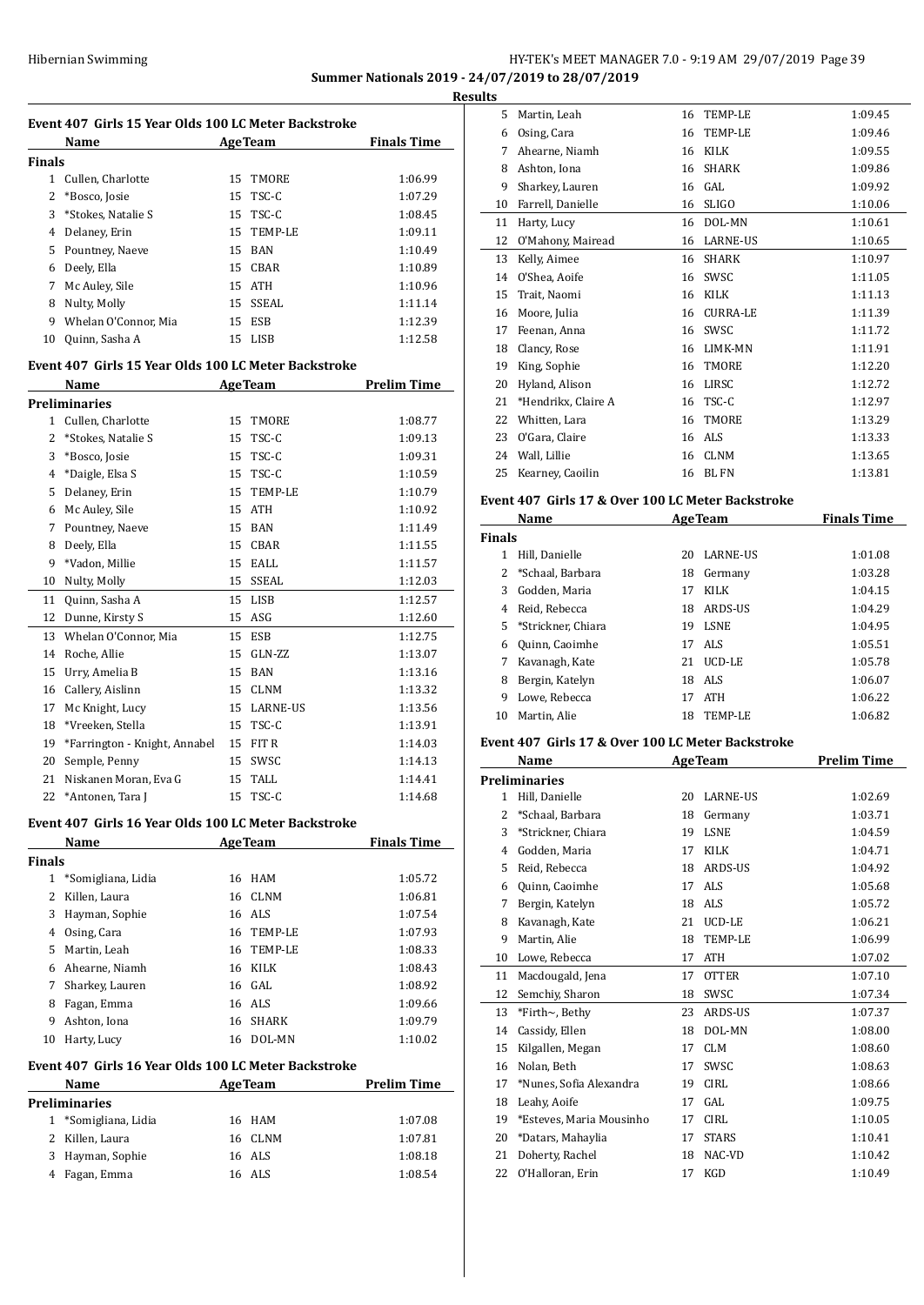## Hibernian Swimming **HY-TEK's MEET MANAGER 7.0 - 9:19 AM 29/07/2019** Page 40 **Summer Nationals 2019 - 24/07/2019 to 28/07/2019**

**Results**

| Preliminaries  (Event 407 Girls 17 & Over 100 LC Meter Backstroke) |  |  |  |
|--------------------------------------------------------------------|--|--|--|
|                                                                    |  |  |  |

|       | Name             |    | <b>AgeTeam</b>  | <b>Prelim Time</b> |
|-------|------------------|----|-----------------|--------------------|
| 23    | Gibbs, Isabelle  |    | 17 GAL          | 1:11.00            |
| 24    | Gallagher, Elena | 17 | TROJ-ZZ         | 1:11.23            |
| 25    | Vaughan, Rachel  | 17 | KILK            | 1:11.32            |
| $*26$ | Mc Daid, Carrie  | 17 | <b>SLIGO</b>    | 1:11.90            |
| $*26$ | Donaghy, Onagh   | 17 | <b>BMENA-US</b> | 1:11.90            |
| 28    | Mulhall, Pippa   | 17 | TROJ-ZZ         | 1:12.22            |
| 29    | Ryan, Christine  | 17 | <b>NEN</b>      | 1:12.27            |
| 30    | Mc Bride, Naóse  |    | 17 TALL         | 1:12.98            |
| 31    | O'Hara, Brogán   |    | 21 LEA          | 1:13.07            |
| 32    | Farrell, Rachel  | 17 | Cool            | 1:13.10            |
| 33    | Beattie, Jenni H | 18 | TMORE           | 1:14.15            |
| 34    | Kelly, Ailbhe    | 21 | NAC-VD          | 1:28.53            |
| 35    | Turner, Nicole   | 17 | NAC-VD          | 1:39.53            |
|       |                  |    |                 |                    |

## **Event 408 Boys 15 Year Olds 100 LC Meter Backstroke**

|        | Name                  |    | <b>AgeTeam</b> | <b>Finals Time</b> |
|--------|-----------------------|----|----------------|--------------------|
| Finals |                       |    |                |                    |
| 1      | Fon, Bradley          | 15 | ARDS-US        | 1:02.99            |
| 2      | Walsh Hussey, Matthew |    | 15 NAC-VD      | 1:03.83            |
| 3      | Balgos, Jericho A     |    | 15 CYBT        | 1:03.84            |
| 4      | Cook, Aidan           | 15 | KILK           | 1:04.73            |
| 5      | *Miller-Murphy, Reid  |    | $15$ TSC-C     | 1:05.46            |
| 6      | *Mahmutoglu, Jason    |    | 15 EALL        | 1:05.59            |
| 7      | Hartney, Conor        | 15 | LIMK-MN        | 1:05.61            |
| 8      | O'Connor, Zac         | 15 | LIMK-MN        | 1:05.98            |
| 9      | Martin, Jacob W       | 15 | CY BT          | 1:07.18            |
| 10     | Corcoran, David       | 15 | TEMP-LE        | 1:08.72            |
|        |                       |    |                |                    |

## **Event 408 Boys 15 Year Olds 100 LC Meter Backstroke**

|              | Name                  |    | <b>AgeTeam</b>   | <b>Prelim Time</b> |
|--------------|-----------------------|----|------------------|--------------------|
|              | <b>Preliminaries</b>  |    |                  |                    |
| $\mathbf{1}$ | Balgos, Jericho A     | 15 | CY BT            | 1:03.68            |
| 2            | Walsh Hussey, Matthew | 15 | NAC-VD           | 1:04.84            |
| 3            | Cook, Aidan           | 15 | <b>KILK</b>      | 1:04.97            |
| 4            | Fon, Bradley          | 15 | ARDS-US          | 1:05.13            |
| 5            | Hartney, Conor        | 15 | LIMK-MN          | 1:05.28            |
| 6            | O'Connor, Zac         | 15 | LIMK-MN          | 1:06.14            |
| 7            | *Mahmutoglu, Jason    | 15 | EALL             | 1:06.56            |
| 8            | *Miller-Murphy, Reid  | 15 | TSC-C            | 1:06.61            |
| 9            | *Armes, Theo          | 15 | <b>MSC</b>       | 1:07.12            |
| 10           | Martin, Jacob W       | 15 | CY BT            | 1:07.16            |
| 11           | Corcoran, David       | 15 | TEMP-LE          | 1:07.35            |
| 12           | Walsh, Daniel         | 15 | TEMP-LE          | 1:07.69            |
| 13           | *Somigliana, Flavio   | 15 | <b>HAM</b>       | 1:07.79            |
| 14           | Mc Kendry, Gerard     | 15 | TITAN-ZZ         | 1:08.16            |
| 15           | Keogh, Michael        | 15 | <b>TERE-LE</b>   | 1:08.41            |
| 16           | Harrison, James       | 15 | WAT-ZZ           | 1:08.70            |
| 17           | O'Neill, Thomas       | 15 | NAC-VD           | 1:09.39            |
| 18           | Mc Sweeney, Richard   | 15 | DOL-MN           | 1:09.70            |
| 19           | Bondarevs, Nikita     | 15 | ST <sub>FC</sub> | 1:09.76            |
| 20           | Noonan, Senan         | 15 | <b>ALS</b>       | 1:09.86            |
| 21           | Duane, David          | 15 | MAL-MN           | 1:10.03            |
| 22           | Wright, Finlay J      | 15 | <b>BANB</b>      | 1:10.05            |
| 23           | Mc Lean, Pierce       | 15 | PORT-LE          | 1:10.25            |
| 24           | Crowley, Ronan        | 15 | DOL-MN           | 1:10.48            |
| 25           | Stafford, Jake        | 15 | ARDS-US          | 1:10.83            |
| 26           | Purcell, Sam          | 15 | <b>ENS</b>       | 1:10.91            |
| 27           | Mc Donald, James      | 15 | <b>KILK</b>      | 1:10.98            |
| 28           | Cousins, Dillon       | 15 | <b>WEX</b>       | 1:11.51            |

| เ๖ |                      |          |         |
|----|----------------------|----------|---------|
| 29 | Cahill, Luke         | 15 C WV  | 1:11.84 |
| 30 | *Neilson, Declan     | 15 ENFLD | 1:12.15 |
|    | 31 Murphy, Conor M   | 15 LISB  | 1:12.34 |
|    | 32 Ronan, Dara       | 15 BREF  | 1:12.80 |
|    | 33 Ilslev, Jake J    | 15 CASC  | 1:12.96 |
|    | 34 Todd, Nathan      | 15 LASER | 1:13.37 |
|    | --- *Humphreys, Ryan | 15 HAM   | DO      |

## **Event 408 Boys 16 Year Olds 100 LC Meter Backstroke**

|               | Name                 |    | <b>AgeTeam</b> | <b>Finals Time</b> |
|---------------|----------------------|----|----------------|--------------------|
| <b>Finals</b> |                      |    |                |                    |
|               | Irwin, Neddie        | 16 | DOL-MN         | 1:00.56            |
|               | Geddis, Adam         | 16 | CKSTN          | 1:02.11            |
| 3             | Reidy, Joe           | 16 | KGD            | 1:02.55            |
| 4             | Mulholland, Daniel J | 16 | LISB           | 1:03.71            |
| 5.            | Joyce, Niall         | 16 | SHARK          | 1:04.11            |
| 6             | Carroll, David       | 16 | DOL-MN         | 1:04.45            |
|               | Ryan, James          |    | 16 SWSC        | 1:04.46            |
| 8             | *Vasala, Michal      | 16 | <b>PSKB</b>    | 1:04.55            |
| 9             | Kenny, Sean          | 16 | TEMP-LE        | 1:05.70            |
| 10            | Willmott, Ben        |    | 16 SPL-SE      | 1:07.18            |

## **Event 408 Boys 16 Year Olds 100 LC Meter Backstroke**

|    | Name                 |    | <b>AgeTeam</b> | <b>Prelim Time</b> |
|----|----------------------|----|----------------|--------------------|
|    | <b>Preliminaries</b> |    |                |                    |
| 1  | Irwin, Neddie        | 16 | DOL-MN         | 1:01.05            |
| 2  | Geddis, Adam         | 16 | <b>CKSTN</b>   | 1:02.84            |
| 3  | Reidy, Joe           | 16 | KGD            | 1:03.66            |
| 4  | Mulholland, Daniel J | 16 | <b>LISB</b>    | 1:03.87            |
| 5  | Ryan, James          | 16 | SWSC           | 1:04.68            |
| 6  | Harris, Andrew       | 16 | <b>BMNY</b>    | 1:04.70            |
| 7  | Carroll, David       | 16 | DOL-MN         | 1:05.28            |
| 8  | *Vasala, Michal      | 16 | <b>PSKB</b>    | 1:05.34            |
| 9  | Joyce, Niall         | 16 | <b>SHARK</b>   | 1:05.61            |
| 10 | Kenny, Sean          | 16 | TEMP-LE        | 1:05.97            |
| 11 | Nijs, Tiarnan        | 16 | LIMK-MN        | 1:06.01            |
| 12 | Willmott, Ben        | 16 | SPL-SE         | 1:06.61            |
| 13 | Pfeiffer, Robin      | 16 | BL FN          | 1:07.26            |
| 14 | O'Connor, Killian    | 16 | BARRA-ZZ       | 1:07.85            |
| 15 | Tan, Ronan           | 16 | <b>ESB</b>     | 1:08.35            |
| 16 | Nyland, Kristian     | 16 | NAC-VD         | 1:08.65            |
| 17 | Powell, Teige        | 16 | <b>KILK</b>    | 1:09.46            |
| 18 | Jagodzinski, Szymon  | 16 | MULL           | 1:11.33            |

## **Event 408 Boys 17 & Over 100 LC Meter Backstroke**

|               | Name                   |    | <b>AgeTeam</b> | <b>Finals Time</b> |
|---------------|------------------------|----|----------------|--------------------|
| <b>Finals</b> |                        |    |                |                    |
| 1             | Mc Evoy, Rory          | 21 | Ned Ens        | 56.18              |
|               | 2 *Braunschweig, Ole   |    | 22 Germany     | 56.19              |
|               | 3 Scannell, Sean       | 17 | Ncd KK         | 56.93              |
| 4             | Corby, Alan            |    | 22 Ncl Limk    | 57.79              |
|               | 5 *Müller, Anton Willy | 19 | Germany        | 58.09              |
| 6             | 0 Rourke, Oiśn         | 18 | TUAM           | 59.17              |
|               | Byrne, Stephen         | 20 | TALL           | 59.92              |
| 8             | Fervo, Matt            | 20 | GAL.           | 1:00.21            |
| 9             | Brady, Ethan           | 17 | TEMP-LE        | 1:00.96            |
| 10            | Keating, Aaron         | 17 | CORM           | 1:01.01            |

## **Event 408 Boys 17 & Over 100 LC Meter Backstroke**

| Name                 | <b>AgeTeam</b> | <b>Prelim Time</b> |  |
|----------------------|----------------|--------------------|--|
| <b>Preliminaries</b> |                |                    |  |
| *Braunschweig, Ole   | 22 Germany     | 56.63              |  |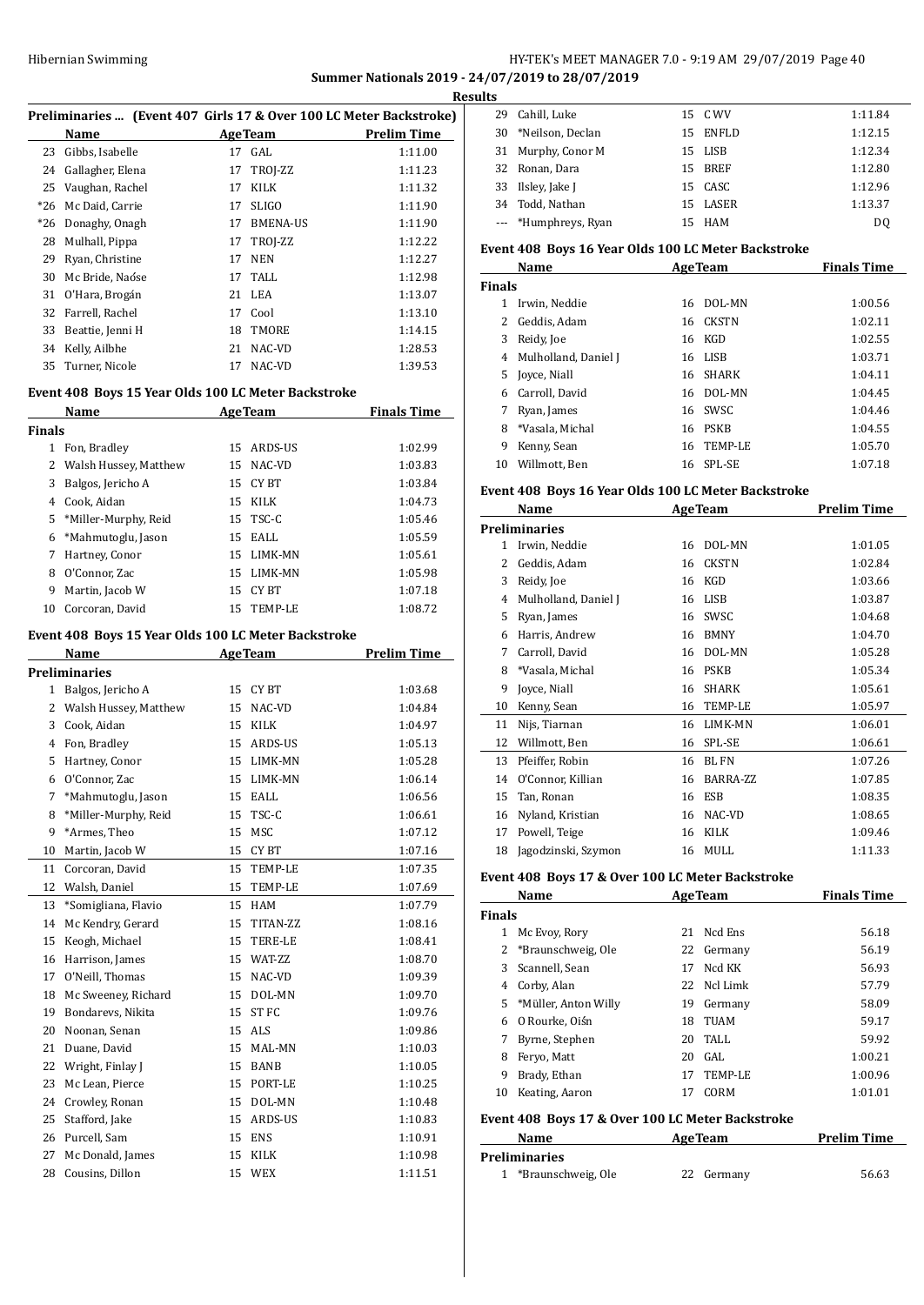## Hibernian Swimming **HY-TEK's MEET MANAGER 7.0 - 9:19 AM 29/07/2019** Page 41 **Summer Nationals 2019 - 24/07/2019 to 28/07/2019**

**Results**

|                |                                           |    | Preliminaries  (Event 408 Boys 17 & Over 100 LC Meter Backstroke)<br><b>AgeTeam</b> | <b>Prelim Time</b> |
|----------------|-------------------------------------------|----|-------------------------------------------------------------------------------------|--------------------|
| 2              | Name<br>Mc Evoy, Rory                     |    | 21 Ncd Ens                                                                          | 56.78              |
| 3              | Scannell, Sean                            | 17 | Ncd KK                                                                              | 56.95              |
| $\overline{4}$ | *Müller, Anton Willy                      |    | 19 Germany                                                                          | 57.26              |
| 5              | *Kuhn. Wassili                            |    | 20 Germany                                                                          | 57.53              |
| 6              | Corby, Alan                               | 22 | Ncl Limk                                                                            | 58.63              |
| 7              |                                           | 18 | TUAM                                                                                | 59.19              |
|                | O Rourke, Oiśn<br>*Pires. Ricardo Saraiva |    | <b>CIRL</b>                                                                         |                    |
| 8              |                                           | 21 |                                                                                     | 59.87              |
| 9              | Byrne, Stephen                            | 20 | TALL                                                                                | 59.88              |
| 10             | *Hadjazi, Rabah                           |    | 19 EALL                                                                             | 59.95              |
| 11             | *Sebastian, Tullberg                      |    | 19 DEN                                                                              | 1:00.14            |
| 12             | Johnston, Paddy                           |    | 18 ARDS-US                                                                          | 1:00.44            |
| 13             | *Richmond, Matthew                        | 19 | NHNA-NI                                                                             | 1:00.59            |
| 14             | Feryo, Matt                               |    | 20 GAL                                                                              | 1:00.73            |
| 15             | *Toscan, Fabio                            | 20 | Schwimmverein St                                                                    | 1:00.95            |
| 16             | Keating, Aaron                            |    | 17 CORM                                                                             | 1:01.02            |
| 17             | Brady, Ethan                              | 17 | TEMP-LE                                                                             | 1:01.17            |
| 18             | Symons, James                             |    | $22$ GAL                                                                            | 1:01.21            |
| 19             | Mc Menamin, Conor                         |    | 24 ALS                                                                              | 1:02.67            |
| 20             | *Vazirani, Rohan                          |    | 18 EALL                                                                             | 1:03.36            |
| 21             | *Pears, Jason                             |    | 19 EALL                                                                             | 1:03.39            |
| 22             | Wiffen, Nathan J                          |    | 18 LISB                                                                             | 1:03.47            |
| 23             | Mc Menamin, Fionnan                       |    | 19 ALS                                                                              | 1:03.53            |
| 24             | Moynihan, Riley                           | 17 | MAL-MN                                                                              | 1:03.55            |
| 25             | Winston, Sam                              | 17 | ALS                                                                                 | 1:03.64            |
| 26             | Lee, Rory                                 |    | 18 SWSC                                                                             | 1:03.87            |
| 27             | Gardiner, Matthew                         |    | 18 NAC-VD                                                                           | 1:03.89            |
| 28             | *Finlayson, Cameron A                     |    | 21 EEUX                                                                             | 1:04.16            |
| 29             | O'Sullivan, Luke                          |    | 18 SWSC                                                                             | 1:04.21            |
| 30             | Galland, Luc                              |    | 19 SWSC                                                                             | 1:04.66            |
| 31             | Mc Mahon, Aaron                           | 17 | DOL-MN                                                                              | 1:04.72            |
| 32             | Yau, David                                | 18 | ESB                                                                                 | 1:04.74            |
| 33             | Wall, Illann                              | 17 | SWSC                                                                                | 1:04.80            |
| 34             | Doorly, David                             | 17 | GAL                                                                                 | 1:04.87            |
| 35             | David, Ben R                              |    | 18 BARRA-ZZ                                                                         | 1:04.93            |
| 36             | Kilbride, Denis                           | 18 | <b>NRS</b>                                                                          | 1:05.27            |
| 37             | Mc Shea, Kealan                           | 17 | <b>ENSK</b>                                                                         | 1:05.43            |
| 38             | Ryan, Mark                                | 18 | LIMK-MN                                                                             | 1:05.55            |
| 39             | Kelly, Niall                              | 18 | CLM                                                                                 | 1:05.69            |
| 40             | Shiels, Evan                              | 17 | SPL-SE                                                                              | 1:06.12            |
| 41             | Carter, Niall                             | 17 | CBAR                                                                                | 1:06.33            |
| *42            | Mc Cartney, Lewis                         | 17 | <b>ENSK</b>                                                                         | 1:06.46            |
| *42            | Brennan, Sean                             | 17 | TUAM                                                                                | 1:06.46            |
| 44             | Nolan, Adam                               | 18 | TALL                                                                                | 1:06.60            |
| 45             | Mitchell, Ben                             | 17 | ESB                                                                                 | 1:06.71            |
| 46             | O'Gara, Hugh                              | 19 | ALS                                                                                 | 1:06.75            |
| 47             | Coleman, Noah                             | 17 | DOL-MN                                                                              | 1:07.02            |
| 48             | Comerford, Ethan                          | 18 | TALL                                                                                | 1:07.40            |
| 49             | O'Riordan, Sean                           | 20 | SWSC                                                                                | 1:12.33            |
| 50             | Flanagan, Patrick                         | 22 | UCD-LE                                                                              | 1:29.86            |
| 51             | Murray, Conor                             | 21 | LIMK-MN                                                                             | 1:33.80            |
|                |                                           |    |                                                                                     |                    |

| <b>Team</b>      | Relay | <b>Finals Time</b> |
|------------------|-------|--------------------|
| <b>DEN</b><br>1. | A     | 8:13.03            |
| 2 Germany        | A     | 8:13.09            |
| ARDS-US<br>3     | A     | 8:35.42            |
| NAC-VD<br>4      | A     | 8:43.07            |
| 5 ALS            | A     | 8:48.05            |
| GAL              | A     | 8:54.98            |
|                  |       |                    |

| ults          |                                             |    |                |                    |
|---------------|---------------------------------------------|----|----------------|--------------------|
| 7             | SWSC.                                       |    | A              | 9:11.22            |
| 8             | <b>STARS</b>                                |    | A              | 9:16.87            |
| 9             | CIRL                                        |    | A              | 9:18.42            |
| 10            | <b>LARNE-US</b>                             |    | A              | 9:22.66            |
|               | Event 411 Boys 12-13 400 LC Meter Freestyle |    |                |                    |
|               | Name                                        |    | <b>AgeTeam</b> | <b>Finals Time</b> |
| <b>Finals</b> |                                             |    |                |                    |
|               | *Haves, Conor                               | 13 | EC W           | 4:34.04            |
|               | 2 *Halawi, Carlos                           | 13 | HAM            | 4:39.84            |
| 3             | O'Loughlin Brophy, Killian                  | 13 | Cool           | 4:39.91            |
|               |                                             |    |                |                    |
| 4             | Mc Aleer, Aleksandr                         | 13 | GAL            | 4:45.88            |

| 6 Foley, Joshua       | 13 KNMRE   | 4:50.91 |
|-----------------------|------------|---------|
| 7 Smyth, Gene W       | 12 BAN     | 4:55.79 |
| 8 Mc Cullagh, Cillian | $13$ GAL   | 4:57.77 |
| 9 Berryman, Sebastian | 12 ARDS-US | 4:58.21 |
| 10 Liu, Leo           | 13 ENS     | 4:58.38 |

## **Event 411 Boys 12-13 400 LC Meter Freestyle**

|                | Name                       |    | <b>AgeTeam</b> | <b>Prelim Time</b> |
|----------------|----------------------------|----|----------------|--------------------|
|                | <b>Preliminaries</b>       |    |                |                    |
| $\mathbf{1}$   | *Hayes, Conor              | 13 | EC W           | 4:33.26            |
| 2              | O'Loughlin Brophy, Killian | 13 | Cool           | 4:43.77            |
| 3              | Mc Aleer, Aleksandr        | 13 | GAL            | 4:44.06            |
| $\overline{4}$ | *Halawi, Carlos            | 13 | <b>HAM</b>     | 4:46.60            |
| 5              | *Cayen, Riley              | 13 | <b>STARS</b>   | 4:47.60            |
| 6              | *Power, Rhys               | 13 | <b>HAM</b>     | 4:48.57            |
| 7              | Rice, Pearse T             | 13 | <b>BANB</b>    | 4:51.24            |
| 8              | Foley, Joshua              | 13 | <b>KNMRE</b>   | 4:53.54            |
| 9              | Liu, Leo                   | 13 | <b>ENS</b>     | 4:54.02            |
| 10             | Berryman, Sebastian        | 12 | <b>ARDS-US</b> | 4:54.93            |
| 11             | *Siddiqui, Amaan           | 13 | <b>HAM</b>     | 4:56.20            |
| 12             | Smyth, Gene W              | 12 | <b>BAN</b>     | 4:57.41            |
| 13             | *Sennis, Jacob             | 13 | EALL           | 4:57.76            |
| 14             | Mc Cullagh, Cillian        | 13 | GAL            | 4:57.82            |
| 15             | Cummings, Benji            | 13 | <b>SSEAL</b>   | 4:57.99            |
| 16             | Merrigan, Ben              | 13 | <b>KNMRE</b>   | 4:59.30            |
| 17             | Pocevicius, Airidas        | 13 | ST FC          | 4:59.35            |
| 18             | Cousins, Emmet             | 13 | <b>WEX</b>     | 5:03.38            |
| 19             | Simpson, Evan              | 12 | NAC-VD         | 5:05.52            |
| 20             | *Tallal, Omar              | 13 | <b>HAM</b>     | 5:05.93            |
| 21             | Donnellan, Sean            | 12 | GLN-ZZ         | 5:06.54            |
| ---            | Sherry, Oliver             | 13 | NAC-VD         | DO.                |

## **Event 411 Boys 14 Year Olds 400 LC Meter Freestyle**

|               | Name               |    | <b>AgeTeam</b> | <b>Finals Time</b> |
|---------------|--------------------|----|----------------|--------------------|
| <b>Finals</b> |                    |    |                |                    |
| 1.            | O'Neill, Finn      |    | 14 TROJ-ZZ     | 4:20.17            |
| 2             | Bailey, Evan       | 14 | <b>NRS</b>     | 4:21.81            |
| 3             | Kilcoyne, Ronan    | 14 | <b>SLIGO</b>   | 4:27.49            |
| 4             | Hand, Matthew      | 14 | ARDS-US        | 4:29.04            |
| 5.            | Cassidy, Charlie   | 14 | DOL-MN         | 4:30.03            |
| 6             | Riddell, Ben M     | 14 | BAN            | 4:35.21            |
| 7             | Galland, Marc      | 14 | <b>SWSC</b>    | 4:35.35            |
| 8             | *Aldred, Matthew W | 14 | CHAS-SE        | 4:36.24            |
| 9             | *Persala, Rudolf   | 14 | <b>PSKB</b>    | 4:36.33            |
| 10            | Langton, Killian   | 14 | SLIGO          | 4:39.76            |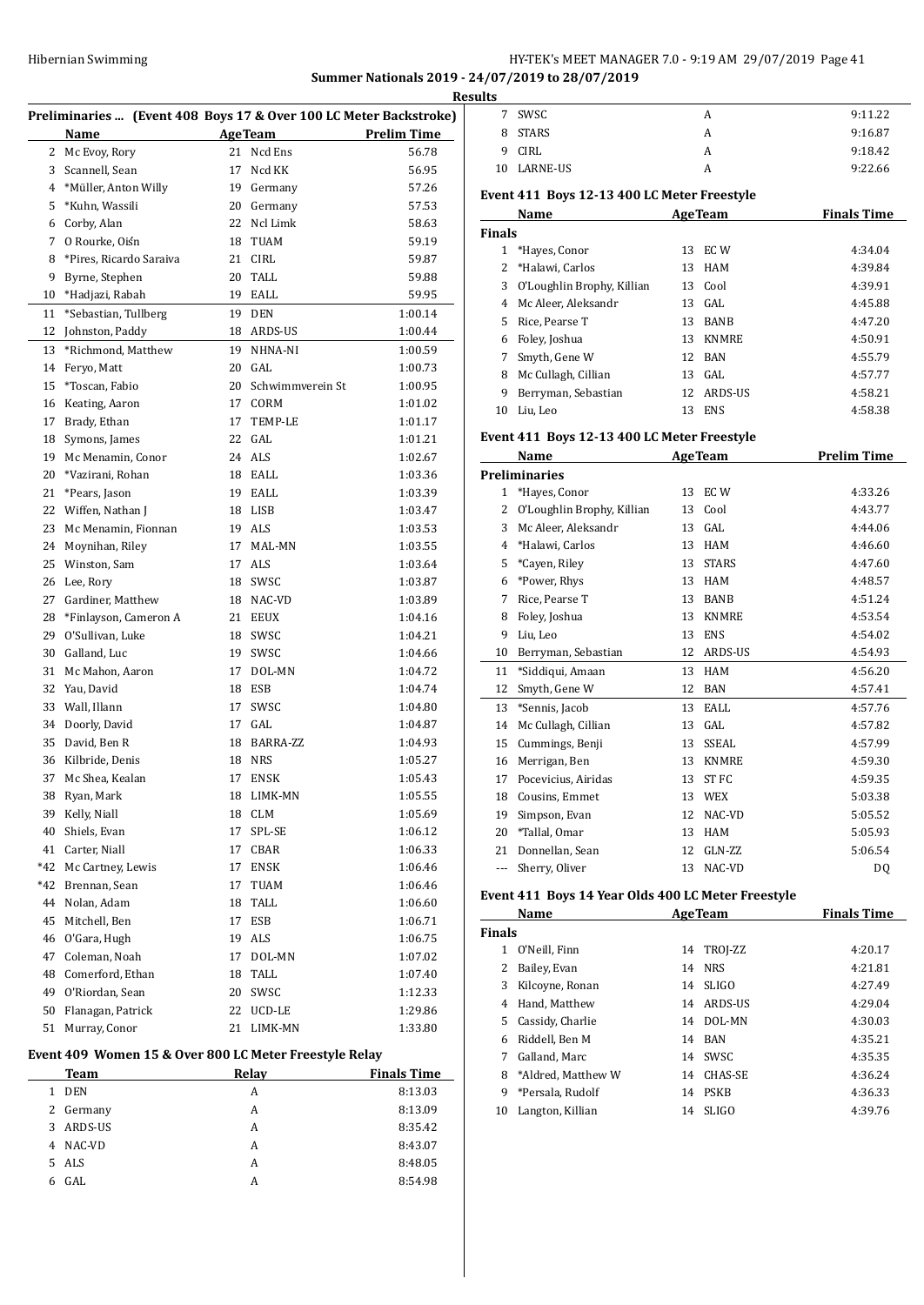## Hibernian Swimming HY-TEK's MEET MANAGER 7.0 - 9:19 AM 29/07/2019 Page 42 **Summer Nationals 2019 - 24/07/2019 to 28/07/2019 Results**

**Event 411 Boys 14 Year Olds 400 LC Meter Freestyle Name Age Team Prelim Time Preliminaries** O'Neill, Finn 14 TROJ-ZZ 4:25.35 Hand, Matthew 14 ARDS-US 4:29.35 Kilcoyne, Ronan 14 SLIGO 4:30.35 Bailey, Evan 14 NRS 4:30.75 Cassidy, Charlie 14 DOL-MN 4:33.80 \*Aldred, Matthew W 14 CHAS-SE 4:35.37 \*Persala, Rudolf 14 PSKB 4:36.01 Galland, Marc 14 SWSC 4:37.30 Riddell, Ben M 14 BAN 4:37.81 Langton, Killian 14 SLIGO 4:38.46 \*Shafi, Rafae 14 HAM 4:39.24 Colgan, Adam 14 LEC 4:41.19 Patten, John 14 GAL 4:42.06 Lennon, Jack T 14 BANB 4:42.36 Cahill, Sam 14 C WV 4:43.22 Geng, Kaelan 14 GAL 4:44.05 \*Springer, Jan 14 HAM 4:44.22 Coyle, David 14 ALS 4:48.27 Carroll, Seamus 14 TMORE 4:48.82 Donnellan, Cormac 14 GLN-ZZ 4:50.99 Moran, Ben 14 ALS 4:52.27 22 Huges, Oliver 14 LIMK-MN 4:54.26 Rusk, Darragh 14 ATH 4:54.39 -- Duda, Philip 14 COM DQ

## **Event 412 Girls 12-13 100 LC Meter Freestyle**

|               | Name                |    | <b>AgeTeam</b> | <b>Finals Time</b> |
|---------------|---------------------|----|----------------|--------------------|
| <b>Finals</b> |                     |    |                |                    |
|               | *Smith, Rachel      | 13 | MMST           | 1:00.99            |
| 2             | Whitten, Rosie      | 12 | <b>TMORE</b>   | 1:02.34            |
| 3             | *Clerkin, Sophie    | 13 | B&B            | 1:02.98            |
| 4             | Davison, Grace      | 12 | ARDS-US        | 1:03.21            |
| 5.            | O'Kane, Moya        | 13 | <b>LISB</b>    | 1:03.30            |
| 6             | Buckley, Marguerite | 13 | <b>CLNM</b>    | 1:04.41            |
| 7             | Powell, Ella        | 13 | <b>ATH</b>     | 1:04.86            |
| 8             | Robson, Jessika K   | 13 | <b>LISB</b>    | 1:05.54            |
| 9             | Miskelly, Olivia E  | 12 | <b>BANB</b>    | 1:06.01            |
| 10            | Quigley, Zophia     | 12 | ARDS-US        | 1:07.06            |

## **Event 412 Girls 12-13 100 LC Meter Freestyle**

|              | Name                   |    | <b>AgeTeam</b> | Prelim Time |
|--------------|------------------------|----|----------------|-------------|
|              | Preliminaries          |    |                |             |
| $\mathbf{1}$ | *Smith, Rachel         | 13 | <b>MMST</b>    | 1:01.52     |
| 2            | *Clerkin, Sophie       | 13 | B&B            | 1:03.17     |
| $*3$         | *McIntosh, Isla        | 13 | <b>HAM</b>     | 1:03.39     |
| $*3$         | Whitten, Rosie         | 12 | TMORE          | 1:03.39     |
| 5            | *Stein-Blumberg, Mia R | 13 | TSC-C          | 1:03.44     |
| 6            | O'Kane, Moya           | 13 | LISB           | 1:03.72     |
| 7            | Miskelly, Olivia E     | 12 | BANB           | 1:04.32     |
| *8           | Davison, Grace         | 12 | ARDS-US        | 1:04.45     |
| *8           | Buckley, Marguerite    | 13 | <b>CLNM</b>    | 1:04.45     |
| 10           | *McAndrew, Orlaith     | 13 | <b>HAM</b>     | 1:04.63     |
| 11           | Powell, Ella           | 13 | <b>ATH</b>     | 1:04.88     |
| 12           | *Partridge, Sadie      | 13 | TSC-C          | 1:04.98     |
| 13           | Quigley, Zophia        | 12 | ARDS-US        | 1:05.01     |
| 14           | Robson, Jessika K      | 13 | <b>LISB</b>    | 1:05.11     |
| 15           | Liddane, Leanna        | 13 | <b>ENS</b>     | 1:05.47     |
|              |                        |    |                |             |

| 16    | Byrne, Ava M         | 13 | SS           | 1:05.54 |
|-------|----------------------|----|--------------|---------|
| 17    | Noble, Amy           | 13 | ASG          | 1:05.55 |
| 18    | Lawlor, Rihanna      | 13 | <b>LISB</b>  | 1:05.61 |
| 19    | Ryan, Kiara          | 13 | <b>NRS</b>   | 1:05.89 |
| 20    | Reihill, Emilie      | 13 | <b>ENSK</b>  | 1:06.13 |
| 21    | Keane, Sofie         | 13 | LIMK-MN      | 1:06.22 |
| 22    | Bach, Izzy           | 13 | ADSC         | 1:06.54 |
| 23    | *Murray, Holly       | 13 | MSC          | 1:06.66 |
| 24    | Bailey, Leagh        | 13 | <b>NRS</b>   | 1:06.88 |
| 25    | Mc Grath, Izzy       | 13 | DOL-MN       | 1:06.96 |
| 26    | Lama, Duana          | 13 | <b>FER</b>   | 1:07.09 |
| 27    | Harrington, Eva      | 13 | DOL-MN       | 1:07.14 |
| 28    | O'Connor, Anna       | 13 | <b>SLIGO</b> | 1:07.18 |
| 29    | Curley, Caoimhe      | 13 | CBAR         | 1:07.21 |
| 30    | Kidney, Isabel       | 13 | DOL-MN       | 1:07.46 |
| 31    | Maher, Elly          | 13 | TEMP-LE      | 1:07.49 |
| 32    | Dawson, Aimee        | 13 | LURG-US      | 1:07.54 |
| $*33$ | Boyd, Alyssa         | 13 | ARDS-US      | 1:07.55 |
| $*33$ | Davitt, Ciara        | 13 | GAL          | 1:07.55 |
| $*35$ | *Vicente, Savannah D | 12 | TSC-C        | 1:07.60 |
| $*35$ | *Callanan, Olivia    | 13 | <b>WINS</b>  | 1:07.60 |
| 37    | Monaghan, Riona      | 13 | <b>ESB</b>   | 1:07.66 |
| 38    | Mc Clean, Maeve      | 12 | <b>SSEAL</b> | 1:07.70 |
| 39    | Mc Cormack, Cara     | 13 | DOL-MN       | 1:07.81 |
| 40    | Mc Tigue, Kim        | 13 | <b>KGD</b>   | 1:07.96 |
| 41    | Kasozi, Skye         | 12 | ADSC         | 1:08.00 |
| 42    | Logan, Eliza         | 13 | ADSC         | 1:08.10 |
| 43    | Rosu, Maria - Lorena | 12 | TEMP-LE      | 1:08.32 |
| 44    | O'Bric, Molly E      | 13 | ASG          | 1:08.76 |
| 45    | Cochrane, Grace      | 12 | LURG-US      | 1:09.39 |
| 46    | Murphy, Kate         | 13 | NAC-VD       | 1:10.95 |
|       |                      |    |              |         |

## **Event 412 Girls 14 Year Olds 100 LC Meter Freestyle**

|               | Name                |    | <b>AgeTeam</b> | <b>Finals Time</b> |
|---------------|---------------------|----|----------------|--------------------|
| <b>Finals</b> |                     |    |                |                    |
| 1             | *Whittaker, Leah    | 14 | EALL           | 58.90              |
|               | Rowlands, Aisling   |    | 14 TROJ-ZZ     | 59.19              |
| 3             | Mc Cartney, Ellie   | 14 | <b>ENSK</b>    | 1:00.69            |
| 4             | Rogers, Nemone      | 14 | TROJ-ZZ        | 1:00.72            |
|               | 5 *Peterson, Mack R | 14 | TSC-C          | 1:00.78            |
| 6             | Lee, Ellen          |    | 14 SWSC        | 1:01.70            |
|               | Lee, Danielle M     |    | 14 ASG         | 1:01.83            |
| 8             | MC Guire, Lily      |    | 14 LEA         | 1:02.49            |
| 9             | Mc Mullen, Jodie H  | 14 | <b>BANB</b>    | 1:03.34            |
| 10            | Fane, Heather       | 14 | DOL-MN         | 1:04.44            |

## **Event 412 Girls 14 Year Olds 100 LC Meter Freestyle**

|               | Name                  |    | <b>AgeTeam</b> | <b>Prelim Time</b> |
|---------------|-----------------------|----|----------------|--------------------|
|               | Preliminaries         |    |                |                    |
| 1             | Rowlands, Aisling     | 14 | TROJ-ZZ        | 59.90              |
| $\mathcal{L}$ | *Peterson, Mack R     | 14 | TSC-C          | 1:00.54            |
| 3             | Rogers, Nemone        | 14 | TROJ-ZZ        | 1:00.98            |
| 4             | *Whittaker, Leah      | 14 | EALL           | 1:01.02            |
| 5.            | Lee, Ellen            | 14 | SWSC           | 1:01.63            |
| 6             | Mc Cartney, Ellie     | 14 | ENSK           | 1:01.68            |
| 7             | *Yu, Emily Q          | 14 | TSC-C          | 1:01.74            |
| 8             | Lee, Danielle M       |    | 14 ASG         | 1:02.22            |
| 9             | *Khamash, Noor        |    | 14 HAM         | 1:02.28            |
| $*10$         | Mc Mullen, Jodie H    | 14 | BANB           | 1:02.82            |
| $*10$         | *Byrne, Shannon       |    | 14 MSC         | 1:02.82            |
|               | Swim-Off Required     |    |                |                    |
| 12            | *Carrao, Iris Pereira | 14 | CIRL           | 1:02.85            |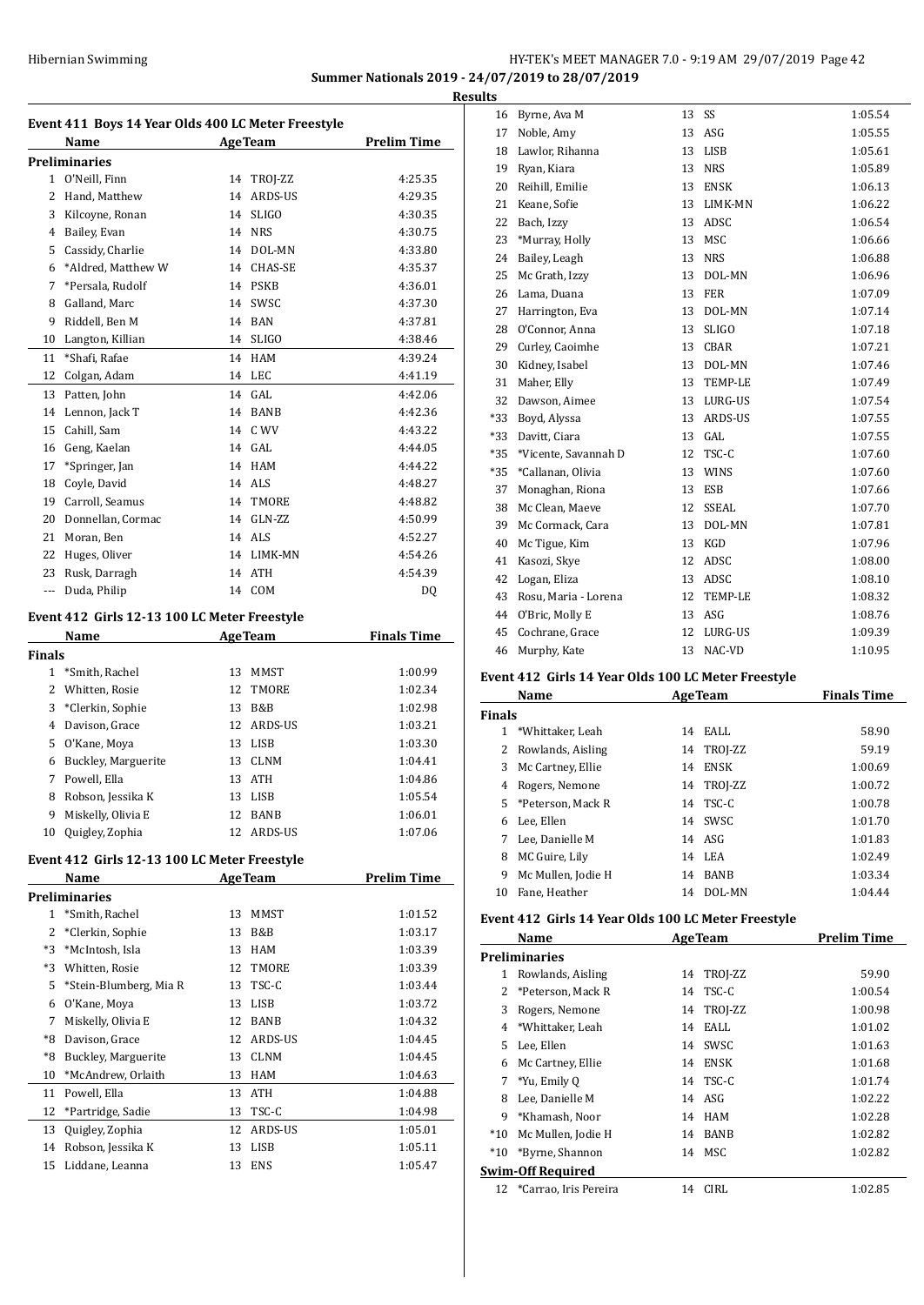## HY-TEK's MEET MANAGER 7.0 - 9:19 AM 29/07/2019 Page 43 **Summer Nationals 2019 - 24/07/2019 to 28/07/2019**

**Results**

|                      |                                                                              |    |                  | <b>Resu</b>        |
|----------------------|------------------------------------------------------------------------------|----|------------------|--------------------|
|                      | Preliminaries  (Event 412 Girls 14 Year Olds 100 LC Meter Freestyle)<br>Name |    | <b>AgeTeam</b>   |                    |
| 13                   | *Cummins, Isabella                                                           |    | 14 EALL          | 1:03.10            |
|                      | 14 MC Guire, Lily                                                            |    | 14 LEA           | 1:03.34            |
| 15                   | Fane, Heather                                                                |    | 14 DOL-MN        | 1:03.80            |
| $*16$                | *Sheridan, Lily                                                              |    | 14 TSC-C         | 1:04.21            |
| $*16$                | Gardiner, Ciara                                                              |    | 14 DOL-MN        | 1:04.21            |
| 18                   | Mc Namara, Ava R                                                             |    | 14 LISB          | 1:04.67            |
|                      | 19 Ni Riain, Roisin                                                          |    | 14 LIMK-MN       | 1:04.75            |
| 20                   | Seale Mc Kend, Isabella C                                                    |    | 14 TROJ-ZZ       | 1:04.78            |
| 21                   | Solaja, Mia                                                                  |    | 14 TROJ-ZZ       | 1:04.80            |
|                      | 22 Kelly, Ruth                                                               |    | 14 NRS           | 1:04.84            |
| 23                   | Jamison, Toni M                                                              |    | 14 LISB          | 1:04.98            |
|                      | 24 *Service, Laurel A                                                        |    | 14 TSC-C         | 1:05.09            |
| 25                   | *Plumtree, Abi                                                               |    | 14 MSC           | 1:05.23            |
|                      |                                                                              |    | 14 GLN-ZZ        | 1:05.26            |
| 27                   | 26 Walsh, Niamh                                                              |    |                  |                    |
|                      | Sweeney, Kate                                                                |    | 14 TEMP-LE       | 1:05.33            |
|                      | 28 O'Connor, Aisling                                                         |    | 14 NAC-VD        | 1:05.63            |
|                      | 29 Millar, Ellen                                                             |    | 14 LARNE-US      | 1:06.18            |
| 30                   | Forde, Lara                                                                  |    | 14 ESB           | 1:07.65            |
|                      | 31 Doran, Sophie                                                             |    | 14 LARNE-US      | 1:07.72            |
| $\sim$ $\sim$ $\sim$ | Mc Alorum, Mollie                                                            |    | 14 LEA           | DQ                 |
|                      | Event 413 Boys 12-13 200 LC Meter Butterfly                                  |    |                  |                    |
|                      | Name                                                                         |    | <b>AgeTeam</b>   | <b>Finals Time</b> |
| <b>Finals</b>        |                                                                              |    |                  |                    |
|                      | 1 Mc Clure, James                                                            |    | 13 ENSK          | 2:21.65            |
|                      | 2 *Smehlik, Krystof                                                          |    | 13 PSKB          | 2:29.46            |
|                      | 3 Maguire, Louis                                                             |    | 13 BREF          | 2:29.90            |
|                      | 4 Williams, Austin S                                                         |    | 13 BAN           | 2:34.10            |
| 5                    | Breen, Bailey M                                                              |    | 13 BANB          | 2:35.78            |
| 6                    | Donnellan, Sean                                                              |    | 12 GLN-ZZ        | 2:40.37            |
| 7                    |                                                                              |    |                  |                    |
|                      | *Siddiqui, Amaan                                                             |    | 13 HAM           | 2:43.83            |
| 8                    | Peng, Aaron                                                                  |    | 13 TALL          | 2:50.33            |
| 9                    | O'Connor, Freddie                                                            |    | 12 LIMK-MN       | 2:51.45            |
| 10                   | Farren, Cormac P                                                             |    | 12 BAN           | 2:54.36            |
|                      | Event 413 Boys 12-13 200 LC Meter Butterfly                                  |    |                  |                    |
|                      | Name                                                                         |    | <b>AgeTeam</b>   | <b>Prelim Time</b> |
|                      | <b>Preliminaries</b>                                                         |    |                  |                    |
|                      | 1 Mc Clure, James                                                            |    | 13 ENSK          | 2:26.40            |
|                      | 2 Williams, Austin S                                                         |    | 13 BAN           | 2:34.88            |
|                      | 3 *Smehlik, Krystof                                                          |    | 13 PSKB          | 2:35.52            |
|                      | 4 Breen, Bailey M                                                            |    | 13 BANB          | 2:39.40            |
|                      | 5 Maguire, Louis                                                             |    | 13 BREF          | 2:39.84            |
|                      | 6 Donnellan, Sean                                                            |    | 12 GLN-ZZ        | 2:46.42            |
| $7^{\circ}$          | *Siddiqui, Amaan                                                             |    | 13 HAM           | 2:48.54            |
| 8                    | Peng, Aaron                                                                  |    | 13 TALL          | 2:49.17            |
| 9                    | O'Connor, Freddie                                                            |    | 12 LIMK-MN       | 2:53.97            |
| 10                   | Farren, Cormac P                                                             |    | 12 BAN           | 2:55.88            |
|                      |                                                                              |    |                  |                    |
|                      | Event 413 Boys 14 Year Olds 200 LC Meter Butterfly<br>Name                   |    | <b>AgeTeam</b>   | <b>Finals Time</b> |
|                      |                                                                              |    |                  |                    |
|                      |                                                                              |    | 14 TSC-C         | 2:20.56            |
|                      |                                                                              |    |                  |                    |
| $\mathbf{1}$         | *Senc-Samardzic, Filip N                                                     |    |                  |                    |
|                      | 2 Hand, Matthew                                                              |    | 14 ARDS-US       | 2:21.21            |
|                      | 3 Registe, Dylan L                                                           |    | 14 LISB          | 2:21.57            |
|                      | *4 Fahey, Ronan                                                              |    | 14 TROJ-ZZ       | 2:24.17            |
|                      | *4 Bailey, Evan                                                              |    | 14 NRS           | 2:24.17            |
| <b>Finals</b>        | 6 *Vakilha, Sam                                                              |    | 14 TSC-C         | 2:24.39            |
| 7<br>8               | Larkin, James<br>Kilcoyne, Ronan                                             | 14 | 14 KILK<br>SLIGO | 2:24.84<br>2:25.78 |

| uits          |                                                    |    |                 |                    |
|---------------|----------------------------------------------------|----|-----------------|--------------------|
| 9             | Wright, Samuel L                                   | 14 | <b>BAN</b>      | 2:34.84            |
| 10            | Edgar, Daniel                                      | 14 | <b>TMORE</b>    | 2:35.08            |
|               | Event 413 Boys 14 Year Olds 200 LC Meter Butterfly |    |                 |                    |
|               | Name                                               |    | <b>AgeTeam</b>  | <b>Prelim Time</b> |
|               | <b>Preliminaries</b>                               |    |                 |                    |
| 1             | *Senc-Samardzic, Filip N                           | 14 | TSC-C           | 2:21.27            |
| 2             | Hand, Matthew                                      | 14 | <b>ARDS-US</b>  | 2:21.85            |
| 3             | Fahey, Ronan                                       | 14 | TROJ-ZZ         | 2:23.58            |
| 4             | *Vakilha, Sam                                      | 14 | TSC-C           | 2:25.14            |
| 5             | Kilcoyne, Ronan                                    | 14 | <b>SLIGO</b>    | 2:26.53            |
| 6             | Larkin, James                                      | 14 | <b>KILK</b>     | 2:26.95            |
| 7             | Registe, Dylan L                                   |    | 14 LISB         | 2:28.31            |
| 8             | Bailey, Evan                                       | 14 | <b>NRS</b>      | 2:29.21            |
| 9             | Coulter, Evan C                                    | 14 | <b>CYBT</b>     | 2:29.62            |
| 10            | Edgar, Daniel                                      | 14 | <b>TMORE</b>    | 2:30.71            |
| 11            | *Lebel, Yonatan                                    | 14 | TSC-C           | 2:32.16            |
| 12            | Wright, Samuel L                                   | 14 | <b>BAN</b>      | 2:35.71            |
| 13            | Calwell, Luke                                      |    | 14 LARNE-US     | 2:35.87            |
| 14            | Halaczkiewicz, Filip                               | 14 | <b>CURRA-LE</b> | 2:41.10            |
| 15            | Mc Goldrick, Ewan J                                | 14 | ASC.            | 2:42.95            |
| 16            | Slagter, Callum                                    | 14 | <b>BAN</b>      | 2:46.29            |
| 17            | Meagher, Tommy                                     | 14 | <b>KNMRE</b>    | 2:47.33            |
| 18            | Bowden, Corey                                      | 14 | <b>KILK</b>     | 2:48.96            |
| ---           | Crowe, Daniel J                                    | 14 | <b>BANB</b>     | DQ                 |
|               | Event 414 Girls 12-13 200 LC Meter Butterfly       |    |                 |                    |
|               | Name                                               |    | <b>AgeTeam</b>  | <b>Finals Time</b> |
| <b>Finals</b> |                                                    |    |                 |                    |
|               |                                                    |    |                 |                    |

|       | <b>Name</b>            |    | <b>AgeTeam</b> | <b>Finals Time</b> |
|-------|------------------------|----|----------------|--------------------|
| inals |                        |    |                |                    |
|       | Macfarlane, Katie S    |    | 12 BANB        | 2:32.78            |
|       | *Stein-Blumberg, Mia R |    | 13 TSC-C       | 2:34.39            |
| 3     | Campbell, Jessica      | 13 | LEA            | 2:37.12            |
| 4     | Quigley, Zophia        |    | 12 ARDS-US     | 2:40.14            |
| 5.    | *Eissa, Jasmine        | 13 | HAM            | 2:42.25            |
| 6     | Aylward, Alegra        | 13 | <b>BREF</b>    | 2:48.23            |
|       | Lyons, Aoife           | 13 | C. WV          | 2:48.32            |
| 8     | Liddane, Leanna        | 13 | <b>ENS</b>     | 2:51.33            |
| 9     | Bryce, Lauren          | 13 | ALS            | 2:52.95            |
| 10    | Mathias, Poppy A       | 13 | TMORE          | 2:52.99            |

## **Event 414 Girls 12-13 200 LC Meter Butterfly**

|    | Name                   |    | <b>AgeTeam</b> | <b>Prelim Time</b> |
|----|------------------------|----|----------------|--------------------|
|    | <b>Preliminaries</b>   |    |                |                    |
| 1  | Macfarlane, Katie S    | 12 | <b>BANB</b>    | 2:40.90            |
| 2  | *Stein-Blumberg, Mia R | 13 | TSC-C          | 2:41.21            |
| 3  | Campbell, Jessica      | 13 | LEA            | 2:43.32            |
| 4  | *Eissa, Jasmine        | 13 | HAM            | 2:44.41            |
| 5. | Aylward, Alegra        | 13 | <b>BREF</b>    | 2:48.09            |
| 6  | Quigley, Zophia        | 12 | <b>ARDS-US</b> | 2:48.79            |
| 7  | Lyons, Aoife           | 13 | C WV           | 2:49.83            |
| 8  | *Smith, Rachel         | 13 | <b>MMST</b>    | 2:51.63            |
| 9  | Bryce, Lauren          | 13 | <b>ALS</b>     | 2:52.65            |
| 10 | Mathias, Poppy A       | 13 | TMORE          | 2:55.36            |
| 11 | Liddane, Leanna        | 13 | <b>ENS</b>     | 2:57.89            |
| 12 | Bayley, Eva            | 12 | <b>NRS</b>     | 3:03.47            |
|    | Burns-Atkin, Alana     | 13 | <b>BANB</b>    | DQ                 |

## **Event 414 Girls 14 Year Olds 200 LC Meter Butterfly**

| Name              | <b>AgeTeam</b> | <b>Finals Time</b> |
|-------------------|----------------|--------------------|
| Finals            |                |                    |
| 1 Jamison, Toni M | 14 LISB        | 2:28.55            |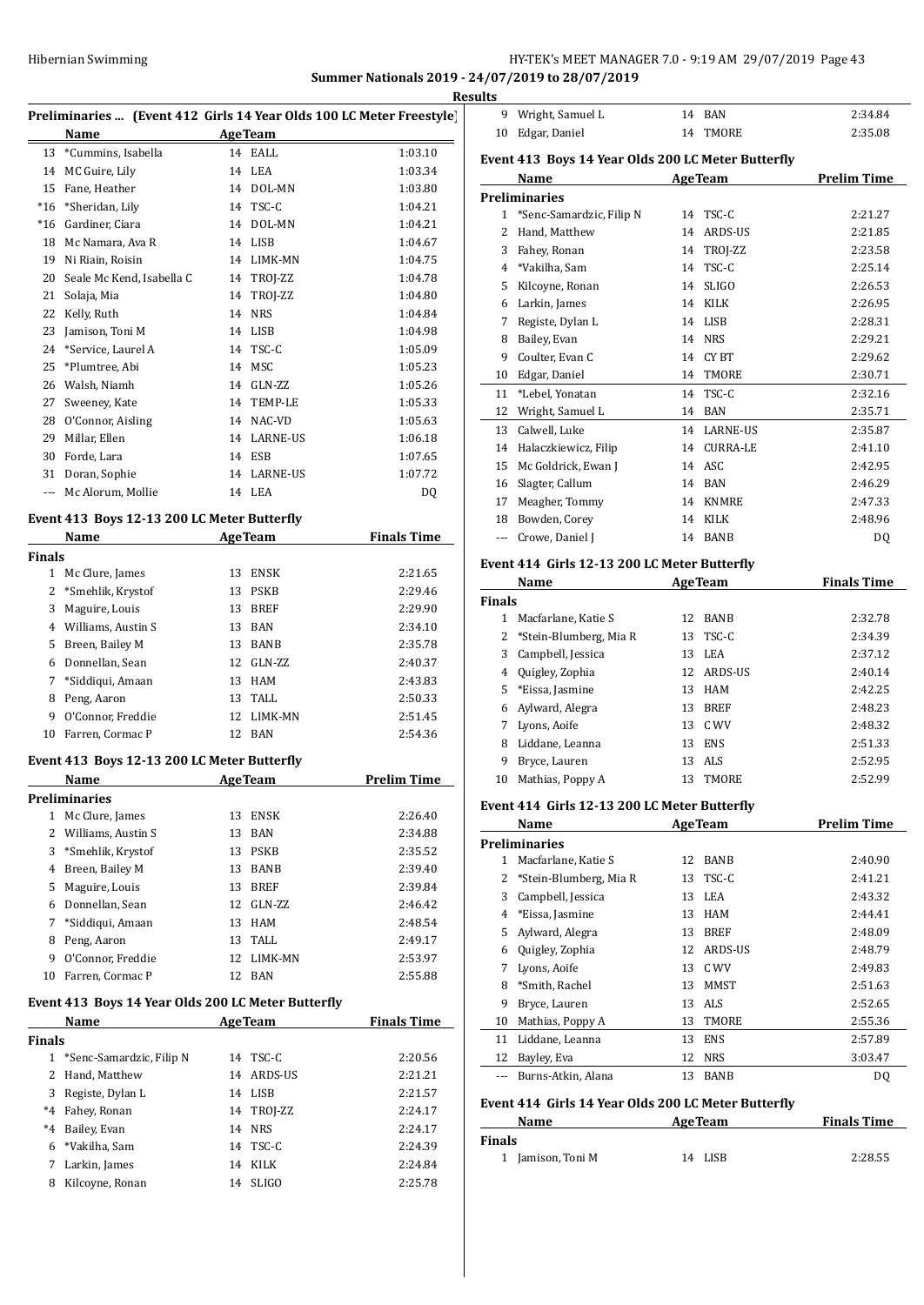## Hibernian Swimming **HY-TEK's MEET MANAGER 7.0 - 9:19 AM 29/07/2019** Page 44 **Summer Nationals 2019 - 24/07/2019 to 28/07/2019 Results**

|                | Finals  (Event 414 Girls 14 Year Olds 200 LC Meter Butterfly) |         |                |                    |
|----------------|---------------------------------------------------------------|---------|----------------|--------------------|
|                | Name                                                          |         | <b>AgeTeam</b> | <b>Finals Time</b> |
| $\overline{2}$ | Hodgins, Grace S                                              | 14      | TROJ-ZZ        | 2:28.69            |
| 3              | Barr, Tarryn                                                  |         | 14 ARDS-US     | 2:30.54            |
|                | 4 Kelly, Ruth                                                 |         | 14 NRS         | 2:30.57            |
|                | 5 Mc Alorum, Mollie                                           |         | 14 LEA         | 2:34.30            |
|                | 6 Delany, Kate                                                |         | 14 ALS         | 2:37.42            |
| 7              | *Farnood, Eila Y                                              |         | 14 TSC-C       | 2:41.12            |
|                | 8 Cullen, Abi M                                               |         | 14 KILK        | 2:42.14            |
| 9              | Becker, Fallon                                                |         | 14 GLN-ZZ      | 2:43.69            |
| 10             | Kenny, Nevaeh                                                 |         | 14 ALS         | 2:44.56            |
|                | Event 414 Girls 14 Year Olds 200 LC Meter Butterfly           |         |                |                    |
|                | Name                                                          | AgeTeam |                | <b>Prelim Time</b> |
|                | <b>Preliminaries</b>                                          |         |                |                    |
|                | 1 Jamison, Toni M                                             |         | 14 LISB        | 2:28.61            |
|                | 2 Barr, Tarryn                                                |         | 14 ARDS-US     | 2:30.95            |
| 3              | Hodgins, Grace S                                              |         | 14 TROJ-ZZ     | 2:31.84            |
|                | 4 Kelly, Ruth                                                 |         | 14 NRS         | 2:34.21            |
| 5              | Mc Alorum, Mollie                                             |         | 14 LEA         | 2:36.25            |
| $*6$           | Delany, Kate                                                  |         | 14 ALS         | 2:41.14            |
|                | *6 Cullen, Abi M                                              |         | 14 KILK        | 2:41.14            |
| 8              | *Farnood, Eila Y                                              |         | 14 TSC-C       | 2:42.92            |
| 9              | Kenny, Nevaeh                                                 |         | 14 ALS         | 2:45.89            |
| 10             | Becker, Fallon                                                |         | 14 GLN-ZZ      | 2:49.68            |
| 11             | *Vilomova, Katerina                                           |         | 14 PSKB        | 2:59.68            |
| $\overline{a}$ | Mc Cabrey, Hannah                                             |         | 14 LURG-US     | D <sub>0</sub>     |
| $\overline{a}$ | Cosgrave, Sarah                                               |         | 14 CBAR        | DQ                 |
|                | Event 415 Boys 12-13 100 LC Meter Backstroke                  |         |                |                    |
|                | Name AgeTeam                                                  |         |                | <b>Finals Time</b> |
| <b>Finals</b>  |                                                               |         |                |                    |
| $\mathbf{1}$   | *Dufva, Christopher                                           |         | 13 HAM         | 1:06.44            |
| $\overline{2}$ | Pau, David                                                    |         | 13 PORT-LE     | 1:07.31            |
| 3              | Fitzgerald, Conor                                             |         | 13 SPL-SE      | 1:07.56            |
|                | 4 *Byrne, Brydan                                              |         | 12 MSC         | 1:08.20            |
| 5              | Foley, Joshua                                                 |         | 13 KNMRE       | 1:09.98            |
| 6              | Morgan, Darragh                                               |         | 13 Cool        | 1:10.55            |
| 7              | Mathers, Liam og G                                            |         | 13 NY&MN       | 1:10.90            |
| 8              | Hussey, Michael                                               |         | 13 GAL         | 1:11.82            |
| 9              | Liu, Leo                                                      |         | 13 ENS         | 1:13.02            |
| 10             | O'Shea, Ray                                                   |         | 13 ESB         | 1:13.41            |
|                | Event 415 Boys 12-13 100 LC Meter Backstroke                  |         |                |                    |
|                | Name                                                          |         | <b>AgeTeam</b> | <b>Prelim Time</b> |

|    | маше                |    | нее геаш     | гтении типе |
|----|---------------------|----|--------------|-------------|
|    | Preliminaries       |    |              |             |
| 1  | *Dufva, Christopher | 13 | <b>HAM</b>   | 1:07.44     |
| 2  | Pau, David          | 13 | PORT-LE      | 1:08.42     |
| 3  | *Byrne, Brydan      | 12 | MSC          | 1:09.38     |
| 4  | Fitzgerald, Conor   | 13 | SPL-SE       | 1:10.04     |
| 5  | Foley, Joshua       | 13 | <b>KNMRE</b> | 1:10.33     |
| 6  | Mathers, Liam og G  | 13 | NY&MN        | 1:11.03     |
| 7  | Hussey, Michael     | 13 | GAL          | 1:11.81     |
| *8 | O'Shea, Ray         | 13 | ESB          | 1:11.97     |
| *8 | *Power, Rhys        | 13 | <b>HAM</b>   | 1:11.97     |
| 10 | Liu, Leo            | 13 | <b>ENS</b>   | 1:12.15     |
| 11 | Morgan, Darragh     | 13 | Cool         | 1:12.82     |
| 12 | Kearney, Oliver     | 13 | LONG-VD      | 1:12.87     |
| 13 | Brennan, Ollie      | 13 | Cool         | 1:13.01     |
| 14 | Mc Clure, James     | 13 | <b>ENSK</b>  | 1:13.09     |
| 15 | Brennan, Charlie    | 13 | ASG          | 1:13.11     |
|    |                     |    |              |             |

| เร    |                            |    |                  |         |
|-------|----------------------------|----|------------------|---------|
| 16    | Boyd, Rory                 | 13 | KGD              | 1:13.18 |
| $*17$ | Shortt, John               | 12 | <b>BL FN</b>     | 1:13.38 |
| $*17$ | Delaney, Jack              | 13 | <b>CLM</b>       | 1:13.38 |
| 19    | Mc Aleer, Aleksandr        | 13 | GAL              | 1:13.56 |
| 20    | *Hayes, Conor              | 13 | EC W             | 1:13.61 |
| 21    | *Adams, Josef              | 12 | EALL             | 1:14.14 |
| 22    | Buchanan, Frank            | 13 | <b>ENSK</b>      | 1:14.29 |
| 23    | Simpson, Evan              | 12 | NAC-VD           | 1:14.63 |
| 24    | Leggett, David             | 13 | <b>OLY</b>       | 1:14.72 |
| $*25$ | Hynes, Mark                | 13 | LASER            | 1:14.89 |
| $*25$ | *Cayen, Riley              | 13 | <b>STARS</b>     | 1:14.89 |
| 27    | Berryman, Sebastian        | 12 | ARDS-US          | 1:15.04 |
| 28    | Mc Cullagh, Cillian        | 13 | GAL              | 1:15.09 |
| *29   | Cummings, Benji            | 13 | <b>SSEAL</b>     | 1:15.14 |
| *29   | Merrigan, Ben              | 13 | <b>KNMRE</b>     | 1:15.14 |
| 31    | Allen, Frank J             | 13 | <b>BAN</b>       | 1:15.39 |
| 32    | Maguire, Louis             | 13 | <b>BREF</b>      | 1:15.72 |
| 33    | Balashchuk, Andrew         | 13 | NAC-VD           | 1:16.37 |
| 34    | French, Dominic            | 13 | <b>SLIGO</b>     | 1:16.50 |
| 35    | Coffey, Ian                | 13 | <b>KLRNY</b>     | 1:16.68 |
| 36    | Summerville, Darragh       | 13 | MARL             | 1:16.85 |
| 37    | Pocevicius, Airidas        | 13 | ST <sub>FC</sub> | 1:17.05 |
| 38    | Mc Mahon, Sean             | 13 | BARRA-ZZ         | 1:17.26 |
| 39    | Cousins, Emmet             | 13 | <b>WEX</b>       | 1:17.33 |
| 40    | O'Loughlin Brophy, Killian | 13 | Cool             | 1:17.47 |
| 41    | Crilly, Darragh            | 12 | <b>ESB</b>       | 1:17.72 |
| 42    | Donnellan, Sean            | 12 | GLN-ZZ           | 1:20.72 |
| 43    | O'Grady, Oisin             | 13 | <b>ENS</b>       | 1:21.37 |
|       |                            |    |                  |         |

## **Event 415 Boys 14 Year Olds 100 LC Meter Backstroke**

|               | Name                     |    | <b>AgeTeam</b> | <b>Finals Time</b> |
|---------------|--------------------------|----|----------------|--------------------|
| <b>Finals</b> |                          |    |                |                    |
|               | Barnes, Adam             | 14 | ARDS-US        | 1:01.51            |
| 2             | Phelan, Sami             | 14 | $GLN-ZZ$       | 1:03.73            |
| 3             | Coulter, Evan C          | 14 | CY BT          | 1:04.53            |
| 4             | Tebite, Oisin            |    | 14 NAC-VD      | 1:05.23            |
| 5.            | Winston, Harry           |    | 14 ALS         | 1:06.03            |
| 6.            | Mc Kee, Ciaran E         |    | 14 BAN         | 1:06.59            |
| 7             | Cassidy, Charlie         | 14 | DOL-MN         | 1:07.52            |
| 8             | Duda, Philip             | 14 | COM            | 1:08.30            |
| 9             | *Aldred. Matthew W       | 14 | CHAS-SE        | 1:08.37            |
| 10            | *Senc-Samardzic, Filip N |    | 14 TSC-C       | 1:08.45            |

## **Event 415 Boys 14 Year Olds 100 LC Meter Backstroke**

|    | Name                     |    | <b>AgeTeam</b> | <b>Prelim Time</b> |
|----|--------------------------|----|----------------|--------------------|
|    | <b>Preliminaries</b>     |    |                |                    |
| 1  | Barnes, Adam             | 14 | ARDS-US        | 1:02.09            |
| 2  | Phelan, Sami             | 14 | GLN-ZZ         | 1:04.21            |
| 3  | Coulter, Evan C          | 14 | CY BT          | 1:04.84            |
| 4  | Winston, Harry           | 14 | ALS            | 1:06.05            |
| 5. | Duda, Philip             | 14 | COM            | 1:06.37            |
| 6  | Tebite, Oisin            | 14 | NAC-VD         | 1:06.50            |
| 7  | *Senc-Samardzic, Filip N |    | 14 TSC-C       | 1:06.84            |
| 8  | Mc Kee, Ciaran E         | 14 | <b>BAN</b>     | 1:06.87            |
| 9  | Cassidy, Charlie         | 14 | DOL-MN         | 1:07.16            |
| 10 | *Aldred, Matthew W       | 14 | CHAS-SE        | 1:07.83            |
| 11 | *Springer, Jan           | 14 | <b>HAM</b>     | 1:08.03            |
| 12 | Fahey, Ronan             | 14 | TROI-ZZ        | 1:08.26            |
| 13 | Mulhall, John            | 14 | TROJ-ZZ        | 1:08.37            |
| 14 | Colgan, Adam             | 14 | <b>LEC</b>     | 1:08.39            |
| 15 | *Persala, Rudolf         | 14 | <b>PSKB</b>    | 1:09.43            |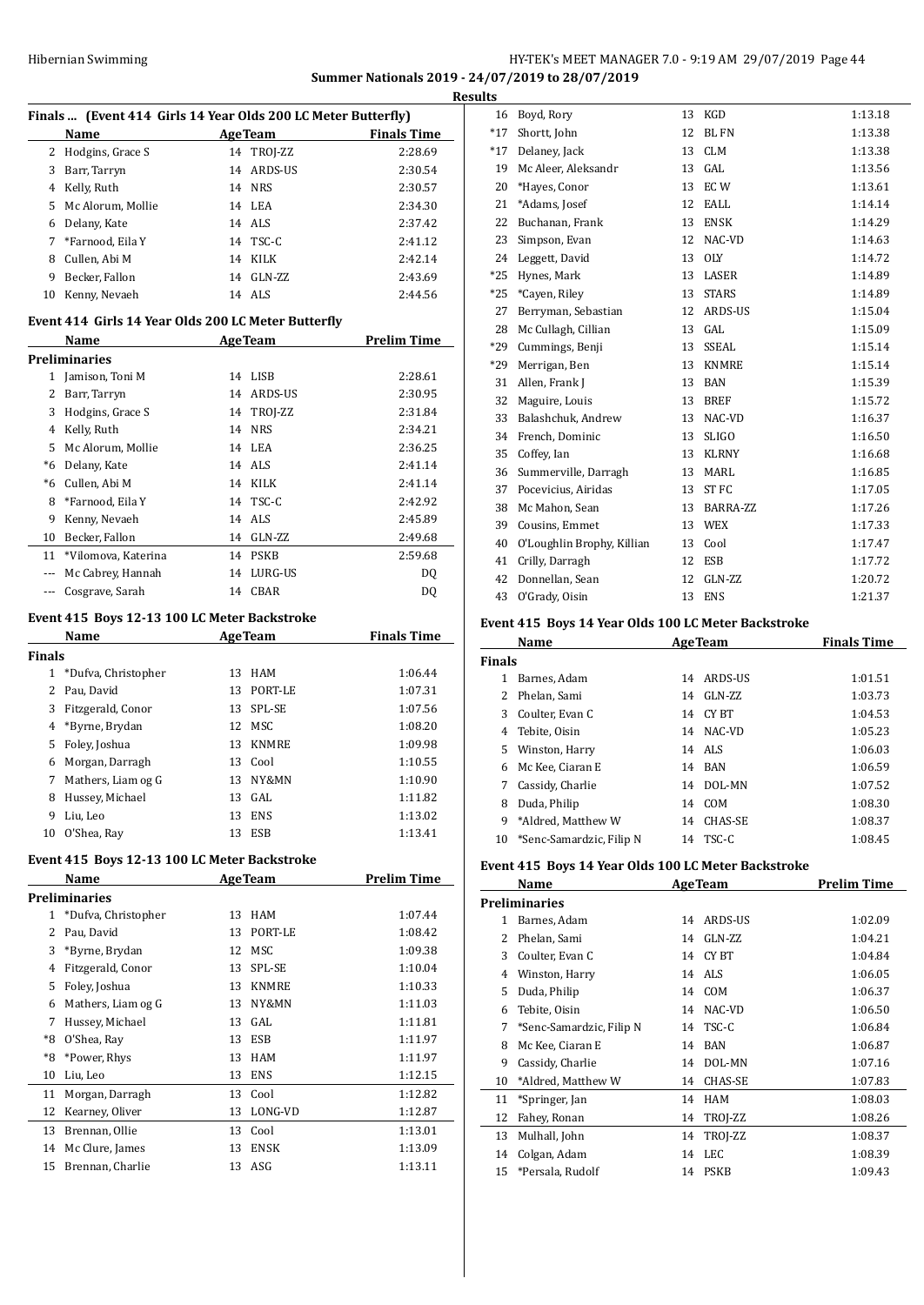## HY-TEK's MEET MANAGER 7.0 - 9:19 AM 29/07/2019 Page 45 **Summer Nationals 2019 - 24/07/2019 to 28/07/2019**

|    | Preliminaries  (Event 415 Boys 14 Year Olds 100 LC Meter Backstrol |    |                  |                    |  |  |
|----|--------------------------------------------------------------------|----|------------------|--------------------|--|--|
|    | Name                                                               |    | <b>AgeTeam</b>   | <b>Prelim Time</b> |  |  |
| 16 | Rockett, Mark                                                      |    | 14 ATH           | 1:09.60            |  |  |
| 17 | Pantic, Sergej                                                     | 14 | <b>ENS</b>       | 1:09.64            |  |  |
| 18 | Carroll, Seamus                                                    | 14 | TMORE            | 1:09.70            |  |  |
| 19 | Patten, John                                                       | 14 | GAL.             | 1:09.71            |  |  |
| 20 | Galland, Marc                                                      | 14 | SWSC             | 1:10.04            |  |  |
| 21 | *Shafi, Rafae                                                      | 14 | HAM              | 1:10.20            |  |  |
| 22 | Buckley, Luke                                                      | 14 | ALS              | 1:10.26            |  |  |
| 23 | Duggan, Luca                                                       | 14 | <b>BALL</b>      | 1:10.70            |  |  |
| 24 | O'Seachnasaigh, Oisin                                              |    | 14 Cool          | 1:10.72            |  |  |
| 25 | Mc Gann, Jack                                                      | 14 | TROJ-ZZ          | 1:10.85            |  |  |
| 26 | Donohoe, Conor                                                     | 14 | CBAR             | 1:11.12            |  |  |
| 27 | Doherty, Eamon                                                     | 14 | <b>BALL</b>      | 1:11.61            |  |  |
| 28 | Turner, Jack                                                       | 14 | NAC-VD           | 1:11.68            |  |  |
| 29 | Whelan, Jake                                                       | 14 | ST <sub>FC</sub> | 1:11.80            |  |  |
| 30 | Rusk, Darragh                                                      | 14 | <b>ATH</b>       | 1:13.38            |  |  |
| 31 | Behme, Johann                                                      | 14 | <b>ECAV-US</b>   | 1:13.47            |  |  |
| 32 | Carrig, Jack                                                       | 14 | LIMK-MN          | 1:14.16            |  |  |
| 33 | Geng, Kaelan                                                       | 14 | GAL              | 1:14.20            |  |  |
| 34 | Donnellan, Cormac                                                  | 14 | GLN-ZZ           | 1:14.78            |  |  |
| 35 | Mitchell, Bradley                                                  | 14 | TMORE            | 1:15.01            |  |  |
| 36 | O'Neill, Finn                                                      | 14 | TROJ-ZZ          | 1:15.06            |  |  |
| 37 | Crowe, Daniel J                                                    | 14 | <b>BANB</b>      | 1:15.09            |  |  |
| 38 | Larkin, James                                                      | 14 | <b>KILK</b>      | 1:16.57            |  |  |
| 39 | Registe, Dylan L                                                   |    | 14 LISB          | 1:16.75            |  |  |

## **Event 416 Girls 12-13 100 LC Meter Backstroke**

|        | Name              |    | <b>AgeTeam</b> | <b>Finals Time</b> |
|--------|-------------------|----|----------------|--------------------|
| Finals |                   |    |                |                    |
| 1      | Farr, Lauren      | 13 | SWSC           | 1:08.72            |
| 2      | Doran, Aoife      |    | 13 ALS         | 1:10.70            |
| 3      | Davison, Grace    |    | 12 ARDS-US     | 1:10.76            |
| 4      | O'Kane, Moya      | 13 | LISB           | 1:11.18            |
| 5      | Robson, Jessika K | 13 | LISB           | 1:11.48            |
| 6      | Boyd, Alyssa      | 13 | ARDS-US        | 1:11.62            |
| 7      | Batori, Aurora    | 13 | ESB            | 1:12.14            |
| 8      | Bailey, Leagh     | 13 | <b>NRS</b>     | 1:12.75            |
| 9      | *Partridge, Sadie | 13 | TSC-C          | 1:12.79            |
| 10     | *Clerkin, Sophie  | 13 | B&B            | 1:14.50            |

## **Event 416 Girls 12-13 100 LC Meter Backstroke**

|       | Name                |    | <b>AgeTeam</b> | Prelim Time |
|-------|---------------------|----|----------------|-------------|
|       | Preliminaries       |    |                |             |
| 1     | Farr, Lauren        | 13 | SWSC           | 1:10.50     |
| 2     | Batori, Aurora      | 13 | <b>ESB</b>     | 1:11.88     |
| 3     | O'Kane, Moya        | 13 | <b>LISB</b>    | 1:12.22     |
| 4     | Robson, Jessika K   | 13 | <b>LISB</b>    | 1:12.80     |
| 5     | Davison, Grace      | 12 | ARDS-US        | 1:12.91     |
| 6     | Bailey, Leagh       | 13 | <b>NRS</b>     | 1:12.94     |
| 7     | *Partridge, Sadie   | 13 | TSC-C          | 1:13.06     |
| 8     | Doran, Aoife        | 13 | ALS            | 1:13.26     |
| 9     | *Clerkin, Sophie    | 13 | B&B            | 1:13.82     |
| 10    | *Gough, Daniela     | 13 | <b>HAM</b>     | 1:14.16     |
| 11    | Boyd, Alyssa        | 13 | ARDS-US        | 1:14.23     |
| 12    | Whitten, Rosie      | 12 | <b>TMORE</b>   | 1:14.34     |
| $*13$ | Macfarlane, Katie S | 12 | <b>BANB</b>    | 1:14.60     |
| $*13$ | Logan, Eliza        | 13 | ADSC           | 1:14.60     |
| 15    | Bach, Izzy          | 13 | ADSC           | 1:14.67     |
| 16    | *Henry, Isla        | 12 | <b>HAM</b>     | 1:14.90     |
| 17    | O Rourke, Meabh     | 12 | TUAM           | 1:15.36     |

|    | <b>Results</b> |                     |    |                 |         |  |  |
|----|----------------|---------------------|----|-----------------|---------|--|--|
| J. | 18             | Mc Cormack, Cara    | 13 | DOL-MN          | 1:15.49 |  |  |
| -  | 19             | Buckley, Marguerite | 13 | <b>CLNM</b>     | 1:15.50 |  |  |
|    | 20             | Byrne, Ava M        | 13 | SS              | 1:15.64 |  |  |
|    | 21             | *Murray, Holly      | 13 | <b>MSC</b>      | 1:16.06 |  |  |
|    | 22             | Waters, Niamh       | 12 | ASG             | 1:16.10 |  |  |
|    | 23             | Lawless, Roisin     | 13 | <b>WEX</b>      | 1:16.46 |  |  |
|    | 24             | Garanzuay, Marina   | 13 | <b>ALS</b>      | 1:16.68 |  |  |
|    | 25             | Wills, Lucy A       | 13 | <b>TMORE</b>    | 1:16.76 |  |  |
|    | 26             | Mc Grath, Izzy      | 13 | DOL-MN          | 1:16.89 |  |  |
|    | 27             | Harford, Tia        | 13 | BARRA-ZZ        | 1:16.93 |  |  |
|    | 28             | Doyle, Caoimhe      | 13 | DROG-LE         | 1:17.04 |  |  |
|    | 29             | Dawson, Aimee       | 13 | LURG-US         | 1:17.37 |  |  |
|    | 30             | Kidney, Isabel      | 13 | DOL-MN          | 1:17.44 |  |  |
|    | 31             | *Oursha, Jade       | 12 | <b>HAM</b>      | 1:17.51 |  |  |
|    | 32             | Lannon, Isobel      | 13 | <b>ENSK</b>     | 1:17.57 |  |  |
|    | 33             | Mc Clean, Maeve     | 12 | <b>SSEAL</b>    | 1:18.07 |  |  |
|    | 34             | O'Boyle, Jane       | 13 | LONG-VD         | 1:18.16 |  |  |
|    | 35             | Humphries, Louisa   | 12 | <b>LARNE-US</b> | 1:18.54 |  |  |
|    | 36             | Walker, Darcy S     | 12 | NY&MN           | 1:18.60 |  |  |
|    | 37             | Brennan, Sorcha     | 13 | <b>TUAM</b>     | 1:18.71 |  |  |
|    | 38             | Curley, Caoimhe     | 13 | <b>CBAR</b>     | 1:19.02 |  |  |
|    | 39             | Quigley, Zophia     | 12 | <b>ARDS-US</b>  | 1:19.57 |  |  |
|    | 40             | Bryce, Lauren       | 13 | <b>ALS</b>      | 1:19.63 |  |  |

### **Event 416 Girls 14 Year Olds 100 LC Meter Backstroke**

|               | Name<br><b>AgeTeam</b> |    |                | <b>Finals Time</b> |
|---------------|------------------------|----|----------------|--------------------|
| <b>Finals</b> |                        |    |                |                    |
| 1             | *Whittaker, Leah       | 14 | EALL           | 1:04.89            |
|               | Rooney, Cora           | 14 | ENSK           | 1:06.90            |
| 3             | Rowlands, Aisling      | 14 | TROJ-ZZ        | 1:07.52            |
| 4             | Ni Riain, Roisin       | 14 | <b>LIMK-MN</b> | 1:09.67            |
| 5.            | Fane, Heather          | 14 | DOL-MN         | 1:10.34            |
| 6             | Rogers, Nemone         | 14 | TROI-ZZ        | 1:11.04            |
| 7             | *Sheridan, Lily        | 14 | TSC-C          | 1:11.43            |
| 8             | Bingham, Ellie M       | 14 | <b>BANB</b>    | 1:11.64            |
| 9             | Walsh, Kallie          | 14 | TERE-LE        | 1:11.89            |
| 10            | Curran. Kelis          | 14 | COM            | 1:12.35            |

## **Event 416 Girls 14 Year Olds 100 LC Meter Backstroke**

|                | Name                     |    | <b>AgeTeam</b> | <b>Prelim Time</b> |
|----------------|--------------------------|----|----------------|--------------------|
|                | <b>Preliminaries</b>     |    |                |                    |
| 1              | Rooney, Cora             | 14 | <b>ENSK</b>    | 1:07.35            |
| $\overline{c}$ | *Whittaker, Leah         | 14 | EALL           | 1:07.56            |
| 3              | Rowlands, Aisling        | 14 | TROJ-ZZ        | 1:08.82            |
| 4              | Lee, Ellen               | 14 | SWSC           | 1:10.59            |
| 5              | Rogers, Nemone           | 14 | TROJ-ZZ        | 1:10.65            |
| 6              | Ni Riain. Roisin         | 14 | <b>LIMK-MN</b> | 1:10.91            |
| 7              | Bingham, Ellie M         | 14 | <b>BANB</b>    | 1:11.48            |
| 8              | Fane, Heather            | 14 | DOL-MN         | 1:11.54            |
| 9              | Walsh, Kallie            | 14 | <b>TERE-LE</b> | 1:12.12            |
| 10             | *Sheridan, Lily          | 14 | TSC-C          | 1:12.17            |
| $*11$          | *Byrne, Shannon          | 14 | <b>MSC</b>     | 1:12.47            |
| $*11$          | Curran, Kelis            | 14 | COM            | 1:12.47            |
|                | <b>Swim-Off Required</b> |    |                |                    |
| 13             | *May, Jodie              | 14 | <b>HAM</b>     | 1:13.08            |
| 14             | Mc Cartney, Ellie        | 14 | <b>ENSK</b>    | 1:13.28            |
| 15             | Kelly, Clara             | 14 | ALS            | 1:13.39            |
| 16             | Delany, Kate             | 14 | ALS            | 1:13.60            |
| 17             | Browne, Alice            | 14 | <b>TMORE</b>   | 1:13.85            |
| 18             | Mc William, Tea          | 14 | <b>BMNY</b>    | 1:14.06            |
| 19             | *Peterson, Mack R        | 14 | TSC-C          | 1:14.14            |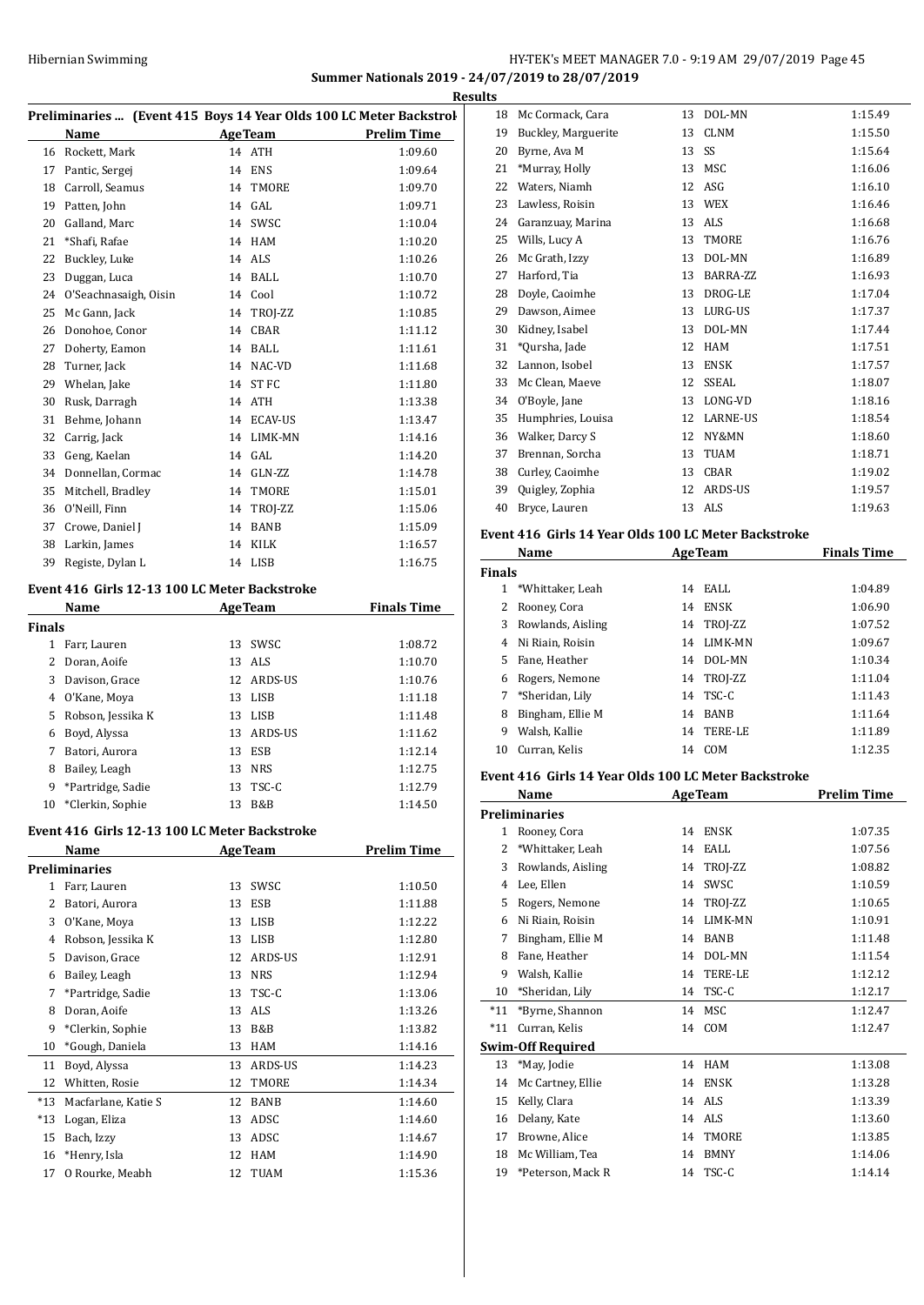## HY-TEK's MEET MANAGER 7.0 - 9:19 AM 29/07/2019 Page 46 **Summer Nationals 2019 - 24/07/2019 to 28/07/2019**

**Results**

|                |                                                                |                                                                     | <b>Res</b>                    |
|----------------|----------------------------------------------------------------|---------------------------------------------------------------------|-------------------------------|
|                |                                                                | Preliminaries  (Event 416 Girls 14 Year Olds 100 LC Meter Backstrol |                               |
|                | <b>Name</b>                                                    | AgeTeam Prelim Time                                                 |                               |
| 20             | Kennedy, Niamh                                                 | 14 GAL                                                              | 1:14.18                       |
| 21             | Hill, Lucy                                                     | 14 ARDS-US                                                          | 1:14.43                       |
| 22             | *Hill, Tia                                                     | 14 MSC                                                              | 1:15.08                       |
| 23             | Farr, Rachel                                                   | 14 SWSC                                                             | 1:15.33                       |
|                | 24 Gardiner, Ciara                                             | 14 DOL-MN                                                           | 1:15.58                       |
|                | 25 Conroy, Emily                                               | 14 GLN-ZZ                                                           | 1:15.89                       |
|                | 26 *Carrao, Iris Pereira                                       | 14 CIRL                                                             | 1:16.26                       |
|                | 27 Barr, Tarryn                                                | 14 ARDS-US                                                          | 1:16.32                       |
| 28             | Russell, Aimee                                                 | 14 BMENA-US                                                         | 1:16.58                       |
|                | 29 Sallai, Sara                                                | 14 ST FC                                                            | 1:16.67                       |
|                | 30 *Plumtree, Abi                                              | 14 MSC                                                              | 1:17.75                       |
|                |                                                                | Event 417 Boys 12-14 800 LC Meter Freestyle Relay                   |                               |
|                | Team                                                           | Relay                                                               | <b>Finals Time</b>            |
|                | 1 Cool                                                         | A                                                                   | 8:49.10                       |
| $\overline{2}$ | HAM                                                            | A                                                                   | 8:58.16                       |
|                | 3 GAL                                                          | A                                                                   | 8:59.99                       |
| $\overline{4}$ | ALS                                                            | A                                                                   | 9:08.54                       |
| 5.             | BANB                                                           | A                                                                   | 9:25.95                       |
| 6              | GLN-ZZ                                                         | A                                                                   | 9:29.18                       |
| 7              | LIMK-MN                                                        | A                                                                   | 9:53.38                       |
|                |                                                                |                                                                     |                               |
|                | Event 418 Girls 12-14 400 LC Meter Medley Relay<br><b>Team</b> | Relay                                                               |                               |
|                | 1 TSC-C                                                        | A                                                                   | <b>Finals Time</b><br>4:39.87 |
|                |                                                                |                                                                     |                               |
| 2              | HAM                                                            | A                                                                   | 4:41.13                       |
| 3              | LISB                                                           | A                                                                   | 4:42.01                       |
| 4              | DOL-MN                                                         | A                                                                   | 4:47.79                       |
| 5              | ALS                                                            | A                                                                   | 4:48.04                       |
| 6              | ARDS-US                                                        | A                                                                   | 4:53.26                       |
| 7              | SWSC                                                           | A                                                                   | 4:55.88                       |
| 8              | ASG                                                            | A                                                                   | 4:56.18                       |
| 9              | MSC                                                            | A                                                                   | 4:56.94                       |
| 10             | GLN-ZZ                                                         | A                                                                   | 4:57.24                       |
| 11             | BANB                                                           | A                                                                   | 4:57.51                       |
| 12             | <b>HAM</b>                                                     | B                                                                   | 5:00.94                       |
| 13             | ENSK                                                           | A                                                                   | 5:03.93                       |
|                | 14 GAL                                                         | A                                                                   | 5:03.97                       |
| 15             | LEA                                                            | А                                                                   | 5:04.00                       |
| 16             | ESB                                                            | А                                                                   | 5:04.04                       |
| 17             | LURG-US                                                        | А                                                                   | 5:06.86                       |
| 18             | <b>NRS</b>                                                     | A                                                                   | 5:06.87                       |
| 19             | DOL-MN                                                         | B                                                                   | 5:20.10                       |
| 20             | LARNE-US                                                       | А                                                                   | 5:20.85                       |
| 21             | LISB                                                           | B                                                                   | 5:50.22                       |
|                |                                                                | Event 501 Girls 15 Year Olds 200 LC Meter Backstroke                |                               |
|                | Name                                                           | <b>AgeTeam</b>                                                      | <b>Finals Time</b>            |
| Finals         |                                                                |                                                                     |                               |
| $\mathbf{1}$   | *Hulford, Kate S                                               | 15 TSC-C                                                            | 2:25.09                       |
| 2              | *Daigle, Elsa S                                                | TSC-C<br>15                                                         | 2:25.74                       |
| 3              | Cullen, Charlotte                                              | 15<br>TMORE                                                         | 2:28.77                       |
|                | 4 Bracken, Lucy A                                              | 15 ASG                                                              | 2:31.80                       |
|                | 5 Gannon, Jessica                                              | 15<br>COM                                                           | 2:32.04                       |
| 6              | Whelan O'Connor, Mia                                           | ESB<br>15                                                           | 2:34.31                       |
| 7              | Pountney, Naeve                                                | 15 BAN                                                              | 2:34.61                       |
| 8              | Dunne, Kirsty S                                                | 15 ASG                                                              | 2:34.66                       |
| 9              | Mc Auley, Sile                                                 | ATH<br>15                                                           | 2:35.05                       |
| 10             | Nulty, Molly                                                   | SSEAL<br>15                                                         | 2:37.74                       |
|                |                                                                |                                                                     |                               |
|                |                                                                |                                                                     |                               |

|                | Name                          |    | <b>AgeTeam</b>  | <b>Prelim Time</b> |
|----------------|-------------------------------|----|-----------------|--------------------|
|                | Preliminaries                 |    |                 |                    |
| $\mathbf{1}$   | *Hulford, Kate S              | 15 | TSC-C           | 2:26.45            |
| 2              | *Daigle, Elsa S               | 15 | TSC-C           | 2:27.34            |
| 3              | *Stokes, Natalie S            | 15 | TSC-C           | 2:28.08            |
| $\overline{4}$ | *Bosco, Josie                 | 15 | TSC-C           | 2:29.30            |
| 5              | Cullen, Charlotte             | 15 | <b>TMORE</b>    | 2:32.78            |
| 6              | Bracken, Lucy A               | 15 | ASG             | 2:33.82            |
| 7              | *Vadon, Millie                | 15 | EALL            | 2:34.56            |
| 8              | *Vreeken, Stella              | 15 | TSC-C           | 2:34.69            |
| 9              | Gannon, Jessica               | 15 | COM             | 2:35.00            |
| 10             | *Antonen, Tara J              | 15 | TSC-C           | 2:35.44            |
| 11             | Dunne, Kirsty S               | 15 | ASG             | 2:36.25            |
| 12             | Nulty, Molly                  | 15 | <b>SSEAL</b>    | 2:37.47            |
| 13             | Mc Auley, Sile                | 15 | <b>ATH</b>      | 2:37.58            |
| 14             | Pountney, Naeve               | 15 | <b>BAN</b>      | 2:37.90            |
| 15             | Whelan O'Connor, Mia          | 15 | <b>ESB</b>      | 2:38.21            |
| 16             | Semple, Penny                 | 15 | SWSC            | 2:38.49            |
| 17             | Deely, Ella                   | 15 | CBAR            | 2:39.24            |
| 18             | Niskanen Moran, Eva G         | 15 | TALL            | 2:39.67            |
| 19             | Mc Knight, Lucy               | 15 | <b>LARNE-US</b> | 2:40.96            |
| 20             | Roche, Allie                  | 15 | GLN-ZZ          | 2:41.19            |
| 21             | *Farrington - Knight, Annabel | 15 | FIT R           | 2:41.40            |
| 22             | Quinn, Sasha A                | 15 | <b>LISB</b>     | 2:42.11            |
| 23             | Bailey, Sadhbh                | 15 | <b>NRS</b>      | 2:42.34            |
| 24             | Delaney, Erin                 | 15 | TEMP-LE         | 2:44.90            |

### **Event 501 Girls 16 Year Olds 200 LC Meter Backstroke**

| Name          |                      |    | <b>AgeTeam</b> | <b>Finals Time</b> |
|---------------|----------------------|----|----------------|--------------------|
| <b>Finals</b> |                      |    |                |                    |
| 1             | Kane, Amelia         | 16 | ARDS-US        | 2:20.38            |
| 2             | Killen, Laura        | 16 | CLNM           | 2:24.24            |
|               | 3 *Somigliana, Lidia | 16 | HAM            | 2:25.47            |
| 4             | Osing, Cara          | 16 | TEMP-LE        | 2:26.74            |
| 5             | Mc Clure, Charlotte  | 16 | <b>ENSK</b>    | 2:28.46            |
| 6             | Moore, Julia         | 16 | CURRA-LE       | 2:28.90            |
|               | 7 *Stoehr, Allison   | 16 | <b>STARS</b>   | 2:29.28            |
| 8             | Harty, Lucy          | 16 | DOL-MN         | 2:32.24            |
| 9             | Ashton, Iona         | 16 | <b>SHARK</b>   | 2:32.88            |
| 10            | Martin, Leah         | 16 | TEMP-LE        | 2:34.39            |

## **Event 501 Girls 16 Year Olds 200 LC Meter Backstroke**

|      | Name                |    | <b>AgeTeam</b>  | <b>Prelim Time</b> |
|------|---------------------|----|-----------------|--------------------|
|      | Preliminaries       |    |                 |                    |
| 1    | Kane, Amelia        | 16 | ARDS-US         | 2:21.31            |
| 2    | *Somigliana, Lidia  | 16 | HAM             | 2:26.38            |
| 3    | Killen, Laura       | 16 | <b>CLNM</b>     | 2:27.15            |
| 4    | Moore, Julia        | 16 | <b>CURRA-LE</b> | 2:30.57            |
| 5    | Osing, Cara         | 16 | TEMP-LE         | 2:30.89            |
| 6    | Mc Clure, Charlotte | 16 | <b>ENSK</b>     | 2:32.40            |
| 7    | Harty, Lucy         | 16 | DOL-MN          | 2:33.55            |
| $*8$ | Ashton, Iona        | 16 | <b>SHARK</b>    | 2:33.80            |
| *8   | Martin, Leah        | 16 | <b>TEMP-LE</b>  | 2:33.80            |
| 10   | *Stoehr, Allison    | 16 | <b>STARS</b>    | 2:33.86            |
| 11   | Kelly, Aimee        | 16 | <b>SHARK</b>    | 2:34.00            |
| 12   | Feenan, Anna        | 16 | SWSC            | 2:34.41            |
| 13   | *Hendrikx, Claire A | 16 | TSC-C           | 2:34.49            |
| 14   | King, Sophie        | 16 | <b>TMORE</b>    | 2:34.64            |
| 15   | Sharkey, Lauren     | 16 | GAL             | 2:34.69            |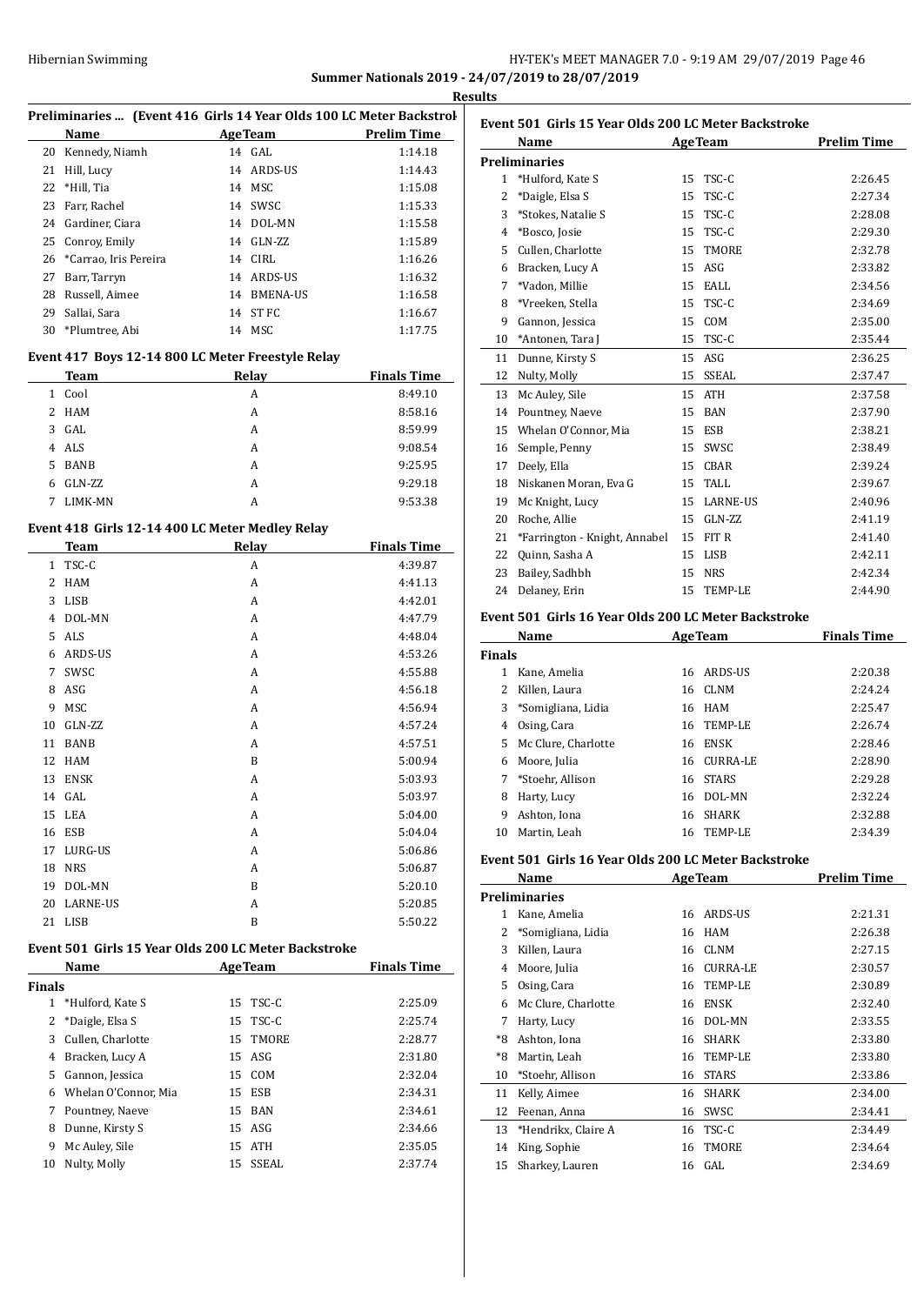## Hibernian Swimming HY-TEK's MEET MANAGER 7.0 - 9:19 AM 29/07/2019 Page 47 **Summer Nationals 2019 - 24/07/2019 to 28/07/2019**

**Results**

|    | Preliminaries  (Event 501 Girls 16 Year Olds 200 LC Meter Backstrol |    |                |                    |  |
|----|---------------------------------------------------------------------|----|----------------|--------------------|--|
|    | Name                                                                |    | <b>AgeTeam</b> | <b>Prelim Time</b> |  |
|    | 16 Fagan, Emma                                                      |    | 16 ALS         | 2:35.39            |  |
| 17 | Ahearne, Niamh                                                      |    | 16 KILK        | 2:35.69            |  |
| 18 | O'Shea. Aoife                                                       |    | 16 SWSC        | 2:36.08            |  |
| 19 | Rice, Mia L                                                         |    | 16 BAN         | 2:36.30            |  |
|    | 20 O'Mahony, Mairead                                                |    | 16 LARNE-US    | 2:37.27            |  |
|    | 21 Kearney, Caoilin                                                 |    | 16 BL FN       | 2:38.04            |  |
| 22 | Wall, Lillie                                                        |    | 16 CLNM        | 2:38.64            |  |
| 23 | Clancy, Rose                                                        |    | 16 LIMK-MN     | 2:39.32            |  |
|    | 24 Whitten, Lara                                                    | 16 | TMORE          | 2:39.41            |  |
|    | *Hudacin, Clara                                                     |    | 16 TSC-C       | DO                 |  |

## **Event 501 Girls 17 & Over 200 LC Meter Backstroke**

| Name          |                         |    | <b>AgeTeam</b> | <b>Finals Time</b> |
|---------------|-------------------------|----|----------------|--------------------|
| <b>Finals</b> |                         |    |                |                    |
| 1             | Godden, Maria           | 17 | KILK           | 2:18.52            |
|               | 2 *Strickner, Chiara    | 19 | <b>LSNE</b>    | 2:20.42            |
| 3             | Quinn, Caoimhe          |    | 17 ALS         | 2:20.43            |
| 4             | Lowe, Rebecca           | 17 | ATH            | 2:20.82            |
| 5.            | Bergin, Katelyn         | 18 | ALS            | 2:21.06            |
| 6             | Nolan, Beth             | 17 | SWSC           | 2:25.47            |
| 7             | Burke, Jessica          | 19 | NAC-VD         | 2:26.32            |
| 8             | Semchiy, Sharon         | 18 | SWSC           | 2:26.70            |
| 9             | Leahy, Aoife            | 17 | GAL            | 2:29.10            |
| 10            | *Nunes, Sofia Alexandra | 19 | <b>CIRL</b>    | 2:31.28            |

## **Event 501 Girls 17 & Over 200 LC Meter Backstroke**

|                                                     | Name                    |    | <b>AgeTeam</b>  | <b>Prelim Time</b> |  |
|-----------------------------------------------------|-------------------------|----|-----------------|--------------------|--|
|                                                     | <b>Preliminaries</b>    |    |                 |                    |  |
| $\mathbf{1}$                                        | *Strickner, Chiara      | 19 | <b>LSNE</b>     | 2:21.83            |  |
| 2                                                   | Godden, Maria           | 17 | <b>KILK</b>     | 2:21.98            |  |
| 3                                                   | Quinn, Caoimhe          | 17 | ALS <sub></sub> | 2:22.51            |  |
| 4                                                   | Hill, Danielle          | 20 | <b>LARNE-US</b> | 2:23.32            |  |
| 5                                                   | Lowe, Rebecca           | 17 | <b>ATH</b>      | 2:23.45            |  |
| 6                                                   | Bergin, Katelyn         | 18 | <b>ALS</b>      | 2:24.56            |  |
| 7                                                   | Nolan, Beth             | 17 | SWSC            | 2:27.01            |  |
| 8                                                   | Burke, Jessica          | 19 | NAC-VD          | 2:27.18            |  |
| 9                                                   | Semchiy, Sharon         | 18 | SWSC            | 2:27.52            |  |
| 10                                                  | *Nunes, Sofia Alexandra | 19 | <b>CIRL</b>     | 2:28.71            |  |
| 11                                                  | Leahy, Aoife            | 17 | GAL.            | 2:30.15            |  |
| 12                                                  | Mc Evoy, Lara           | 18 | <b>ALS</b>      | 2:31.87            |  |
| 13                                                  | O'Halloran, Erin        | 17 | KGD             | 2:32.32            |  |
| 14                                                  | Martin, Alie            | 18 | TEMP-LE         | 2:32.86            |  |
| 15                                                  | Gallagher, Elena        | 17 | TROJ-ZZ         | 2:32.97            |  |
| 16                                                  | Vaughan, Rachel         | 17 | KILK            | 2:34.77            |  |
| 17                                                  | Ryan, Christine         | 17 | <b>NEN</b>      | 2:35.34            |  |
| 18                                                  | Donaghy, Onagh          | 17 | <b>BMENA-US</b> | 2:35.86            |  |
| 19                                                  | Mulhall, Pippa          | 17 | TROJ-ZZ         | 2:36.41            |  |
| 20                                                  | Beattie, Jenni H        | 18 | TMORE           | 2:37.46            |  |
| 21                                                  | Farrell, Rachel         | 17 | Cool            | 2:38.82            |  |
| 22                                                  | Mc Bride, Naóse         | 17 | TALL            | 2:44.65            |  |
| 23                                                  | Kelly, Ailbhe           | 21 | NAC-VD          | 3:03.47            |  |
| Event 502 Boys 15 Year Olds 200 LC Meter Backstroke |                         |    |                 |                    |  |

| Name          |                         | <b>AgeTeam</b> |            | <b>Finals Time</b> |  |
|---------------|-------------------------|----------------|------------|--------------------|--|
| <b>Finals</b> |                         |                |            |                    |  |
|               | 1 Hartney, Conor        |                | 15 LIMK-MN | 2:18.60            |  |
|               | 2 Walsh Hussey, Matthew |                | 15 NAC-VD  | 2:19.64            |  |
|               | 3 Balgos, Jericho A     |                | 15 CYBT    | 2:21.44            |  |
|               | 4 *Miller-Murphy, Reid  |                | 15 TSC-C   | 2:21.57            |  |

| ıэ |                  |            |         |
|----|------------------|------------|---------|
|    | 5 O'Connor, Zac  | 15 LIMK-MN | 2:23.49 |
|    | 6 Fon, Bradley   | 15 ARDS-US | 2:23.60 |
| 7  | Martin, Jacob W  | 15 CY BT   | 2:23.82 |
| 8  | Corcoran, David  | 15 TEMP-LE | 2:23.90 |
|    | 9 Stafford, Jake | 15 ARDS-US | 2:30.76 |
| 10 | Walsh, Daniel    | 15 TEMP-LE | 2:31.57 |

#### **Event 502 Boys 15 Year Olds 200 LC Meter Backstroke**

|    | Name                  |    | <b>AgeTeam</b>  | <b>Prelim Time</b> |
|----|-----------------------|----|-----------------|--------------------|
|    | <b>Preliminaries</b>  |    |                 |                    |
| 1  | Hartney, Conor        | 15 | <b>LIMK-MN</b>  | 2:21.21            |
| 2  | Corcoran, David       | 15 | <b>TEMP-LE</b>  | 2:25.30            |
| 3  | Walsh Hussey, Matthew | 15 | NAC-VD          | 2:25.50            |
| 4  | Balgos, Jericho A     | 15 | CY BT           | 2:25.93            |
| 5  | Fon, Bradley          | 15 | ARDS-US         | 2:25.95            |
| 6  | O'Connor, Zac         | 15 | <b>LIMK-MN</b>  | 2:26.00            |
| 7  | Martin, Jacob W       | 15 | <b>CYBT</b>     | 2:26.37            |
| 8  | *Miller-Murphy, Reid  | 15 | TSC-C           | 2:28.00            |
| 9  | Walsh, Daniel         | 15 | <b>TEMP-LE</b>  | 2:28.55            |
| 10 | Keogh, Michael        | 15 | <b>TERE-LE</b>  | 2:30.94            |
| 11 | Stafford, Jake        | 15 | <b>ARDS-US</b>  | 2:30.95            |
| 12 | Cousins, Dillon       | 15 | <b>WEX</b>      | 2:31.12            |
| 13 | Mc Kendry, Gerard     | 15 | TITAN-ZZ        | 2:32.20            |
| 14 | Noonan, Senan         | 15 | ALS <sub></sub> | 2:32.43            |
| 15 | Murphy, Conor M       | 15 | <b>LISB</b>     | 2:33.69            |
| 16 | Ronan, Dara           | 15 | <b>BREF</b>     | 2:34.50            |
| 17 | Purcell, Sam          | 15 | <b>ENS</b>      | 2:35.25            |
| 18 | Mc Donald, James      | 15 | <b>KILK</b>     | 2:35.66            |
| 19 | Mc Carthy, Fionn      | 15 | <b>SHARK</b>    | 2:35.70            |
| 20 | O'Neill, Thomas       | 15 | NAC-VD          | 2:35.89            |
| 21 | Ilsley, Jake J        | 15 | CASC            | 2:36.68            |
| 22 | Bondarevs, Nikita     | 15 | <b>STFC</b>     | 2:37.50            |

## **Event 502 Boys 16 Year Olds 200 LC Meter Backstroke**

|               | Name<br><b>AgeTeam</b> |    |             | <b>Finals Time</b> |
|---------------|------------------------|----|-------------|--------------------|
| <b>Finals</b> |                        |    |             |                    |
|               | Irwin, Neddie          | 16 | DOL-MN      | 2:08.64            |
| 2             | Geddis, Adam           | 16 | CKSTN       | 2:16.75            |
| 3             | Reidy, Joe             | 16 | KGD         | 2:16.84            |
| 4             | Joyce, Niall           | 16 | SHARK       | 2:19.19            |
| 5.            | Kenny, Sean            | 16 | TEMP-LE     | 2:19.44            |
| 6             | Ryan, James            |    | 16 SWSC     | 2:20.47            |
| 7             | Mulholland, Daniel J   | 16 | LISB        | 2:21.02            |
| 8             | Pfeiffer, Robin        | 16 | BL FN       | 2:23.15            |
| 9             | Tan, Ronan             | 16 | ESB         | 2:25.50            |
| 10            | Lynch, Ben             | 16 | <b>ENSK</b> | 2:25.92            |

## **Event 502 Boys 16 Year Olds 200 LC Meter Backstroke**

|    | Name                 |     | <b>AgeTeam</b> | <b>Prelim Time</b> |
|----|----------------------|-----|----------------|--------------------|
|    | <b>Preliminaries</b> |     |                |                    |
| 1  | Irwin, Neddie        | 16  | DOL-MN         | 2:10.20            |
| 2  | Reidy, Joe           | 16  | <b>KGD</b>     | 2:20.92            |
| 3  | Mulholland, Daniel J | 16  | LISB           | 2:21.66            |
| 4  | Joyce, Niall         |     | 16 SHARK       | 2:22.03            |
| 5. | Geddis, Adam         |     | 16 CKSTN       | 2:23.39            |
| 6  | Pfeiffer, Robin      | 16  | BL FN          | 2:24.74            |
| 7  | Ryan, James          | 16  | SWSC           | 2:24.90            |
| 8  | Kenny, Sean          | 16. | TEMP-LE        | 2:24.92            |
| 9  | Tan, Ronan           | 16  | <b>ESB</b>     | 2:27.03            |
| 10 | Lynch, Ben           | 16  | <b>ENSK</b>    | 2:27.80            |
| 11 | Nijs, Tiarnan        | 16  | <b>LIMK-MN</b> | 2:28.32            |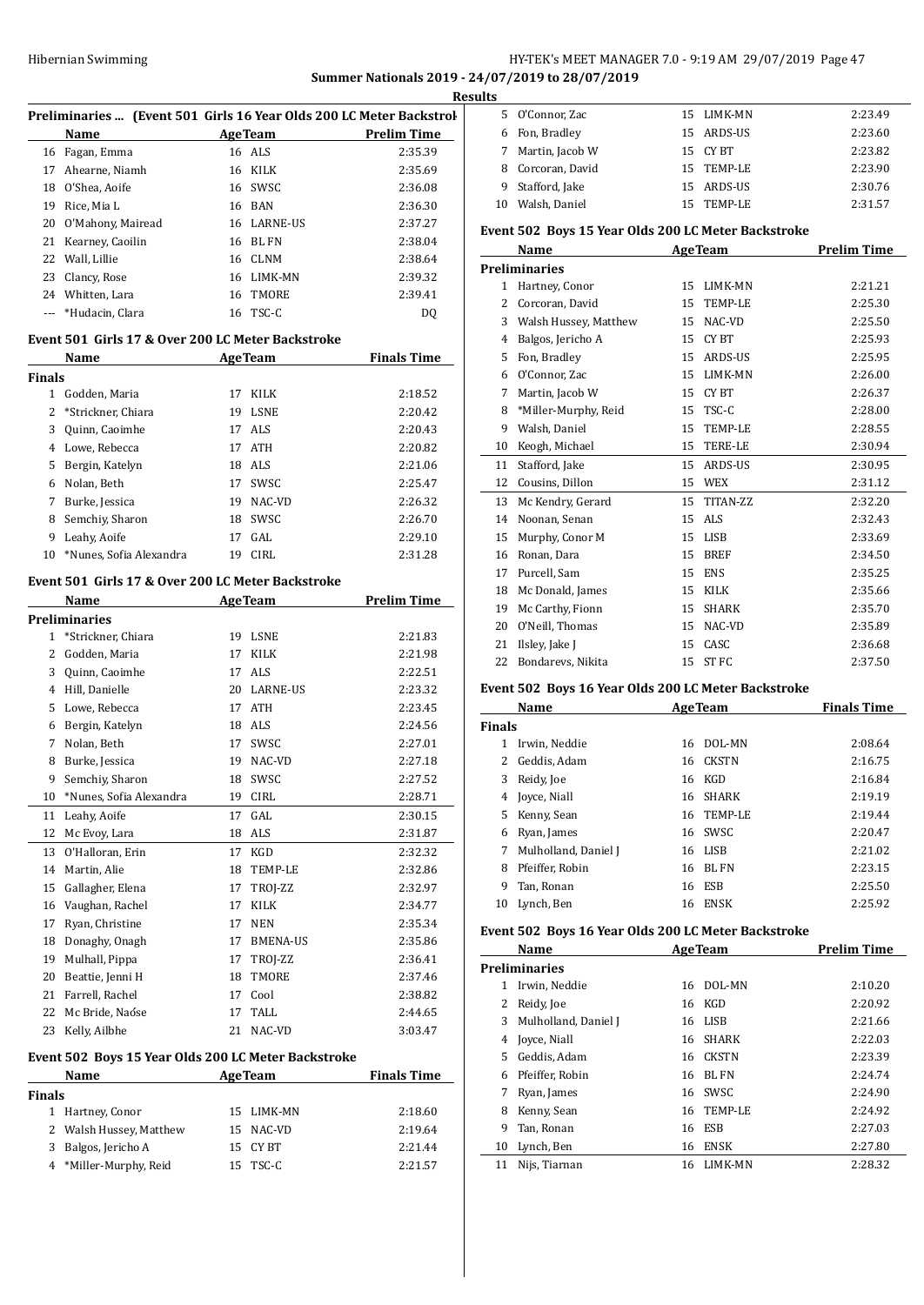## HY-TEK's MEET MANAGER 7.0 - 9:19 AM 29/07/2019 Page 48 **Summer Nationals 2019 - 24/07/2019 to 28/07/2019**

|               | Name                                             |    | <b>Example 2 Age Team</b> Prelim Time |                    |
|---------------|--------------------------------------------------|----|---------------------------------------|--------------------|
|               | 12 O'Connor, Killian                             |    | 16 BARRA-ZZ                           | 2:29.51            |
|               | 13 Willmott, Ben                                 |    | 16 SPL-SE                             | 2:29.86            |
|               | 14 Carroll, David                                |    | 16 DOL-MN                             | 2:32.07            |
|               | 15 Jagodzinski, Szymon                           |    | 16 MULL                               | 2:33.12            |
|               | 16 Nyland, Kristian                              |    | 16 NAC-VD                             | 2:33.57            |
|               | Event 502 Boys 17 & Over 200 LC Meter Backstroke |    |                                       |                    |
|               | Name                                             |    | <b>AgeTeam</b>                        | <b>Finals Time</b> |
| <b>Finals</b> |                                                  |    |                                       |                    |
|               | 1 Scannell, Sean                                 |    | 17 Ncd KK                             | 2:03.49            |
|               | 2 Hansen, Ethan                                  |    | 17 TROJ-ZZ                            | 2:08.42            |
|               | 3 *Britton, John                                 |    | 24 EALL                               | 2:08.83            |
|               | 4 0 Rourke, Oiśn                                 |    | 18 TUAM                               | 2:09.06            |
|               | 5 Wiffen, Nathan J                               |    | 18 LISB                               | 2:09.14            |
|               | 6 Feryo, Matt                                    |    | 20 GAL                                | 2:10.12            |
|               | 7 *Richmond, Matthew                             |    | 19 NHNA-NI                            | 2:11.66            |
| 8             | Kelly, Alfie                                     |    | 18 DOL-MN                             | 2:12.75            |
|               | 9 Byrne, Stephen                                 |    | 20 TALL                               | 2:14.93            |
|               | 10 Keating, Aaron                                |    | 17 CORM                               | 2:19.16            |
|               | Event 502 Boys 17 & Over 200 LC Meter Backstroke |    |                                       |                    |
|               | Name                                             |    | <b>AgeTeam</b>                        | <b>Prelim Time</b> |
|               | <b>Preliminaries</b>                             |    |                                       |                    |
|               | 1 Scannell, Sean                                 |    | 17 Ncd KK                             | 2:04.40            |
|               | 2 *Britton, John                                 |    | 24 EALL                               | 2:08.22            |
|               | 3 Wiffen, Nathan J                               |    | 18 LISB                               | 2:10.23            |
|               | 4 Hansen, Ethan                                  |    | 17 TROJ-ZZ                            | 2:10.28            |
|               | 5 *Richmond, Matthew                             |    | 19 NHNA-NI                            | 2:11.61            |
|               | 6 0 Rourke, Oiśn                                 |    | 18 TUAM                               | 2:11.82            |
|               | 7 *Pires, Ricardo Saraiva                        |    | 21 CIRL                               | 2:12.18            |
| 8             | Feryo, Matt                                      |    | 20 GAL                                | 2:12.58            |
| 9             | Kelly, Alfie                                     |    | 18 DOL-MN                             | 2:14.34            |
|               | 10 Keating, Aaron                                |    | 17 CORM                               | 2:14.51            |
| 11            | *Toscan, Fabio                                   | 20 | Schwimmverein St                      | 2:14.92            |
| 12            | Byrne, Stephen                                   |    | 20 TALL                               | 2:15.08            |
| 13            | Mc Menamin, Conor                                |    | 24 ALS                                | 2:15.33            |
|               | 14 Moynihan, Riley                               |    | 17 MAL-MN                             | 2:16.51            |
|               | 15 Lee, Rory                                     |    | 18 SWSC                               | 2:18.49            |
| 16            | Doorly, David                                    | 17 | GAL                                   | 2:18.91            |
|               | 17 Winston, Sam                                  | 17 | ALS                                   | 2:20.41            |
|               | 18 Brady, Ethan                                  |    | 17 TEMP-LE                            | 2:20.54            |
|               | 19 Mc Mahon, Aaron                               | 17 | DOL-MN                                | 2:21.98            |
|               | 20 Wall, Illann                                  | 17 | SWSC                                  | 2:22.33            |
|               | 21 Shiels, Evan                                  | 17 | SPL-SE                                | 2:23.26            |
|               | 22 Mc Cartney, Lewis                             |    | 17 ENSK                               | 2:24.03            |
|               | 23 Nolan, Adam                                   |    | 18 TALL                               | 2:26.36            |
|               | 24 Yau, David                                    |    | 18 ESB                                | 2:26.52            |
|               | 25 Coleman, Noah                                 | 17 | DOL-MN                                | 2:27.80            |
|               | 26 Carter, Niall                                 |    | 17 CBAR                               | 2:27.82            |
|               | 27 Ryan, Mark                                    |    | 18 LIMK-MN                            | 2:28.49            |
|               | 28 Comerford, Ethan                              |    | 18 TALL                               | 2:33.05            |
|               | 29 Brennan, Sean                                 |    | 17 TUAM                               | 2:34.51            |
|               | 30 Mc Grath, Jonathan                            |    | 26 Ncl Limk                           | 2:52.14            |
|               | 31 Flanagan, Patrick                             |    | 22 UCD-LE                             | 3:09.35            |
|               | Event 503 Girls 15 & Over 50 LC Meter Butterfly  |    |                                       |                    |
|               | Name AgeTeam                                     |    |                                       | <b>Finals Time</b> |
| <b>Finals</b> |                                                  |    |                                       |                    |
|               | 1 Mc Sharry, Mona                                |    | 19 MARL                               | 26.62              |

|    | 2 *Mikkelsen, Amalie |    | 22 DEN          | 26.86 |
|----|----------------------|----|-----------------|-------|
| 3  | *Schmidtke, Aliena   | 27 | Germany         | 26.94 |
| 4  | Hill, Danielle       | 20 | <b>LARNE-US</b> | 27.14 |
| 5. | Reid, Emma J         | 20 | <b>BAN</b>      | 27.88 |
| 6  | Macdougald, Jena     | 17 | <b>OTTER</b>    | 28.11 |
|    | 7 Thornton, Lucy     | 20 | ALS             | 28.23 |
| 8  | Mc Crea, Alex        | 18 | CY BT           | 28.79 |
| 9  | Cox, Andrea S        | 16 | LISB            | 28.89 |
| 10 | Bergin, Katelyn      | 18 | ALS.            | 29.58 |
|    |                      |    |                 |       |

## **Event 503 Girls 15 & Over 50 LC Meter Butterfly**

|                | Name                     |    | <b>AgeTeam</b> | <b>Prelim Time</b> |
|----------------|--------------------------|----|----------------|--------------------|
|                | <b>Preliminaries</b>     |    |                |                    |
| $\mathbf{1}$   | *Mikkelsen, Amalie       | 22 | DEN            | 27.06              |
| $\overline{c}$ | *Schmidtke, Aliena       | 27 | Germany        | 27.08              |
| 3              | Mc Sharry, Mona          | 19 | <b>MARL</b>    | 27.09              |
| 4              | *Erichsen, Caroline      | 21 | <b>DEN</b>     | 27.10              |
| 5              | *Gaard, Regitze          | 18 | <b>DEN</b>     | 27.97              |
| 6              | Reid, Emma J             | 20 | <b>BAN</b>     | 28.03              |
| 7              | Hill, Danielle           | 20 | LARNE-US       | 28.07              |
| 8              | *Brugger, Angelique      | 19 | <b>LSNE</b>    | 28.14              |
| 9              | Macdougald, Jena         | 17 | <b>OTTER</b>   | 28.19              |
| 10             | *Wiuff, Cecilie          | 19 | <b>DEN</b>     | 28.35              |
| $*11$          | Thornton, Lucy           | 20 | <b>ALS</b>     | 28.77              |
| $*11$          | Mc Crea, Alex            | 18 | <b>CYBT</b>    | 28.77              |
|                | <b>Swim-Off Required</b> |    |                |                    |
|                | 13 *McAllister, Mia E    | 19 | <b>EEUX</b>    | 28.90              |
| 14             | Bergin, Katelyn          |    | 18 ALS         | 29.01              |
| 15             | *Smith, Emily            | 17 | <b>MMST</b>    | 29.42              |
|                | 16 Cox, Andrea S         | 16 | <b>LISB</b>    | 29.53              |
|                | 17 *Lawrie, Kirstin E    | 18 | <b>EEUX</b>    | 29.57              |
| 18             | *Smith, Imogen           | 20 | <b>BT CP</b>   | 29.72              |
| 19             | Lynch, Robyn             | 17 | TEMP-LE        | 29.75              |
| 20             | *Onieva Henrich, Elena   | 18 | <b>LSNE</b>    | 30.01              |
| 21             | Williams, Ciara          | 15 | NAC-VD         | 30.07              |
| 22             | *Kyselova, Michaela      | 20 | <b>PSKB</b>    | 30.08              |
| $*23$          | Wolseley, Rachel         | 16 | <b>TMORE</b>   | 30.12              |
| $*23$          | Hunter, Kelly            | 18 | <b>CKSTN</b>   | 30.12              |
| 25             | Montgomery, Emma C       | 17 | CY BT          | 30.27              |
| 26             | O'Donnell, Megan         | 19 | UCD-LE         | 30.42              |
| 27             | Mc Daid, Carrie          | 17 | <b>SLIGO</b>   | 30.44              |
| 28             | Nolan, Aisling M         | 18 | NAC-VD         | 30.56              |
| 29             | Moore, Aoife             | 17 | <b>ECAV-US</b> | 30.57              |
| 30             | Bracken, Lucy A          | 15 | ASG            | 30.75              |
| 31             | Semchiy, Sharon          | 18 | SWSC           | 30.79              |
| 32             | Gardiner, Beth           | 16 | NAC-VD         | 30.80              |
| 33             | Flaherty, Ellen          | 17 | <b>ATH</b>     | 30.86              |
| 34             | Mc Clure, Charlotte      | 16 | <b>ENSK</b>    | 31.02              |
| 35             | *Antonen, Tara J         | 15 | TSC-C          | 31.09              |
| 36             | Fagan, Emma              | 16 | <b>ALS</b>     | 31.28              |
| 37             | Turner, Nicole           | 17 | NAC-VD         | 38.49              |
|                |                          |    |                |                    |

# **Event 504 Boys 15 & Over 50 LC Meter Butterfly**

| Name          |                     |     | <b>AgeTeam</b> | <b>Finals Time</b> |
|---------------|---------------------|-----|----------------|--------------------|
| <b>Finals</b> |                     |     |                |                    |
|               | 1 *Kistorp, Jonas S |     | 22 DEN         | 24.37              |
|               | 2 *Ogbonna, Alex    | 20. | <b>LSNE</b>    | 24.55              |
| 3             | Higgins, John       | 24  | UCD-LE         | 24.82              |
|               | 4 Mc Nicholl, Sean  | 18  | TEMP-LE        | 24.91              |
| 5.            | Lennon, Fiachra     | 21  | UCD-LE         | 24.93              |
|               | Hewitt. Michael     |     | <b>ARDS-US</b> | 24.94              |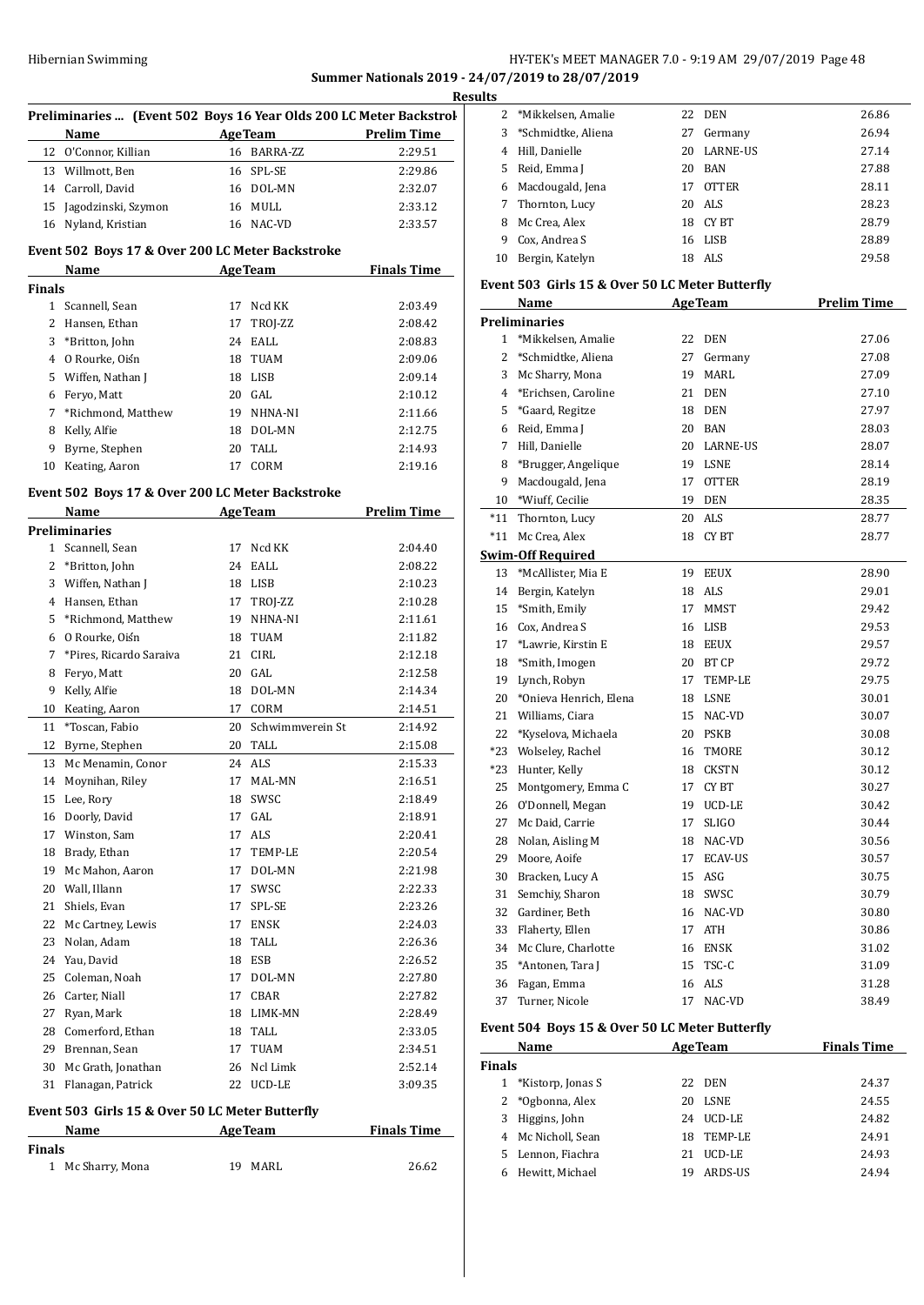## HY-TEK's MEET MANAGER 7.0 - 9:19 AM 29/07/2019 Page 49 **Summer Nationals 2019 - 24/07/2019 to 28/07/2019**

 $\frac{1}{2}$ 

| Finals  (Event 504 Boys 15 & Over 50 LC Meter Butterfly) |                                                     |    |                |                    |  |
|----------------------------------------------------------|-----------------------------------------------------|----|----------------|--------------------|--|
|                                                          | Name                                                |    | <b>AgeTeam</b> | <b>Finals Time</b> |  |
| $7^{\circ}$                                              | Johnston, Paddy                                     |    | 18 ARDS-US     | 25.41              |  |
|                                                          | 8 Colvin, Cillian                                   |    | 22 NAC-VD      | 25.49              |  |
|                                                          | 9 Mc Menamin, Fionnan                               |    | 19 ALS         | 25.85              |  |
| 10                                                       | Symons, James                                       |    | 22 GAL         | 26.01              |  |
|                                                          |                                                     |    |                |                    |  |
|                                                          | Event 504 Boys 15 & Over 50 LC Meter Butterfly      |    |                |                    |  |
|                                                          | Name                                                |    | AgeTeam        | <b>Prelim Time</b> |  |
|                                                          | <b>Preliminaries</b>                                |    |                |                    |  |
| 1                                                        | *Kistorp, Jonas S                                   |    | 22 DEN         | 24.34              |  |
| 2                                                        | *Ogbonna, Alex                                      |    | 20 LSNE        | 24.69              |  |
|                                                          | 3 Lennon, Fiachra                                   |    | 21 UCD-LE      | 24.77              |  |
|                                                          | 4 Mc Nicholl, Sean                                  |    | 18 TEMP-LE     | 25.11              |  |
| 5                                                        | *Sebastian, Tullberg                                |    | 19 DEN         | 25.12              |  |
| 6                                                        | Hewitt, Michael                                     |    | 19 ARDS-US     | 25.15              |  |
| 7                                                        | Higgins, John                                       |    | 24 UCD-LE      | 25.26              |  |
| 8                                                        | Johnston, Paddy                                     |    | 18 ARDS-US     | 25.28              |  |
| 9                                                        | Colvin, Cillian                                     |    | 22 NAC-VD      | 25.41              |  |
| 10                                                       | *Rindshøj, Frederik                                 |    | 20 DEN         | 25.53              |  |
| 11                                                       | Symons, James                                       | 22 | GAL.           | 25.89              |  |
| 12                                                       | *Hansen, Andreas                                    |    | 19 DEN         | 25.92              |  |
| 13                                                       | Mc Menamin, Fionnan                                 |    | 19 ALS         | 25.94              |  |
| $*14$                                                    | O'Connor, Jeremy                                    |    | 17 Ncl Limk    | 26.19              |  |
| $*14$                                                    | Mc Glade. Kevin                                     |    | 26 UCD-LE      | 26.19              |  |
| 16                                                       | O'Sullivan, Brian                                   |    | 25 NAC-VD      | 26.32              |  |
| 17                                                       | Gardiner, Matthew                                   |    | 18 NAC-VD      | 26.48              |  |
| 18                                                       | Higgins, Paul                                       |    | 16 SWSC        | 26.57              |  |
| 19                                                       | Karmazin, Tamas A                                   |    | 18 WAT-ZZ      | 26.58              |  |
| 20                                                       | Turner, Nathan                                      |    | 20 ALS         | 26.68              |  |
| 21                                                       | Hayes/ Breheny, Iarlaith                            |    | 18 KGD         | 26.82              |  |
| 22                                                       | Nolan-Whitney, Jack D                               |    | 18 KILK        | 27.04              |  |
| 23                                                       | Mc Glynn, Sam                                       |    | 26 ESB         | 27.15              |  |
|                                                          |                                                     |    |                |                    |  |
|                                                          | Event 505 Girls 15 Year Olds 800 LC Meter Freestyle |    |                |                    |  |
|                                                          | Name                                                |    | <b>AgeTeam</b> | <b>Finals Time</b> |  |
| $\mathbf{1}$                                             | *Hulford, Kate S                                    |    | 15 TSC-C       | 9:26.26            |  |
| 2                                                        | O'Shea, Hannah                                      | 15 | DOL-MN         | 9:30.14            |  |
| 3                                                        | *Vreeken, Stella                                    | 15 | TSC-C          | 9:41.54            |  |
| 4                                                        | Bentley, Hazel C                                    |    | 15 ASG         | 9:51.94            |  |
| 5                                                        | Finnegan, Leah                                      |    | 15 WAT-ZZ      | 10:21.35           |  |
|                                                          |                                                     |    |                |                    |  |
|                                                          | Event 505 Girls 16 Year Olds 800 LC Meter Freestyle |    |                |                    |  |
|                                                          | <b>Name</b>                                         |    | <b>AgeTeam</b> | <b>Finals Time</b> |  |
| 1                                                        | Donegan, Éle                                        |    | 16 LEA         | 9:22.52            |  |
| $\mathbf{2}$                                             | Farrell, Danielle                                   | 16 | <b>SLIGO</b>   | 9:31.33            |  |
| 3                                                        | *Stoehr, Allison                                    |    | 16 STARS       | 9:41.19            |  |
| 4                                                        | Tuinstra, Dara A                                    |    | 16 ASG         | 9:44.66            |  |
| 5                                                        | Cox, Andrea S                                       |    | 16 LISB        | 9:49.34            |  |
| 6                                                        | *Mc Gee, Caoimhe                                    |    | 16 WINS        | 9:56.37            |  |
| 7                                                        | Cunningham, Karla                                   |    | 16 MULL        | 9:59.28            |  |
| 8                                                        | *Hudacin, Clara                                     |    | 16 TSC-C       | 9:59.52            |  |
| 9                                                        | *Agent, Lauren                                      |    | 16 HAM         | 10:04.97           |  |
| 10                                                       | Mc Bride, Hope                                      |    | 16 ARDS-US     | 10:13.74           |  |
| 11                                                       | Perets, Katherina                                   | 16 | TALL           | 10:24.44           |  |
|                                                          |                                                     |    |                |                    |  |
|                                                          | Event 505 Girls 17 & Over 800 LC Meter Freestyle    |    |                |                    |  |
|                                                          | Name                                                |    | <b>AgeTeam</b> | <b>Finals Time</b> |  |
| $\mathbf{1}$                                             | *Bach, Helena R                                     |    | 19 DEN         | 8:46.00            |  |
| $\mathbf{2}$                                             | *Britton, Phyllida                                  | 22 | EALL           | 9:02.15            |  |
| 3                                                        | Catterson, Victoria                                 | 18 | ARDS-US        | 9:09.23            |  |
| 4                                                        | Garrity, Katie                                      | 21 | TROJ-ZZ        | 9:09.45            |  |

| <b>Results</b> |                            |     |                 |          |
|----------------|----------------------------|-----|-----------------|----------|
|                | 5 *Datars, Mahaylia        | 17  | <b>STARS</b>    | 9:15.26  |
| 6              | *Brugger, Angelique        | 19  | <b>LSNE</b>     | 9:27.94  |
| 7              | *Onieva Henrich, Elena     |     | 18 LSNE         | 9:36.83  |
| 8              | 0'Hara, Brogán             |     | 21 LEA          | 9:36.86  |
| 9              | Doyle, Eimear              | 18. | <b>WAT-7.7.</b> | 9:38.31  |
|                | 10 *Varandas, Joana Filipa | 17  | CIRL            | 9:46.17  |
|                | 11 *Kyselova, Michaela     | 20  | <b>PSKB</b>     | 10:07.33 |
| 12             | Doherty, Ella              | 17  | C. WV           | 10:21.77 |
|                |                            |     |                 |          |

## **Event 506 Boys 15 Year Olds 800 LC Meter Freestyle**

|    | Name              | <b>AgeTeam</b>    | <b>Finals Time</b> |
|----|-------------------|-------------------|--------------------|
| 1  | Cassin, Jack      | 15 DOL-MN         | 8:48.26            |
| 2  | Cahill, Luke      | 15 C WV           | 9:08.08            |
| 3  | *Wootten, Finn    | <b>BECK</b><br>15 | 9:17.77            |
| 4  | Murphy, Stephen   | 15 TEMP-LE        | 9:22.47            |
| 5. | Keogh, Michael    | TERE-LE<br>15     | 9:23.87            |
| 6  | O'Connor, Zac     | LIMK-MN<br>15     | 9:24.90            |
| 7  | Kenny, Conor      | 15 TEMP-LE        | 9:28.72            |
| 8  | Mc Geown, Niall P | <b>BANB</b><br>15 | 9:30.50            |
| 9  | Maguire, Euan     | NAC-VD<br>15      | 9:34.48            |
| 10 | Cousins, Dillon   | <b>WEX</b><br>15  | 9:42.31            |
| 11 | Batori, Tommaso   | ESB<br>15         | 9:58.42            |
| 12 | Dornan, Calum H   | <b>BAN</b><br>15  | 9:58.49            |

## **Event 506 Boys 16 Year Olds 800 LC Meter Freestyle**

| Name          | <b>AgeTeam</b> | <b>Finals Time</b> |
|---------------|----------------|--------------------|
| 1 Lynch, Ben  | 16 ENSK        | 9:11.05            |
| 2 Grady, Rory | 16 CBAR        | 9:13.76            |

#### **Event 506 Boys 17 & Over 800 LC Meter Freestyle**

|   | Name               |     | <b>AgeTeam</b> | <b>Finals Time</b> |
|---|--------------------|-----|----------------|--------------------|
| 1 | Wiffen, Daniel M   | 18  | LISB           | 8:31.94            |
|   | 2 Wiffen, Nathan J |     | 18 LISB        | 8:38.71            |
|   | 3 Kilbride, Denis  | 18  | NRS            | 8:40.23            |
|   | 4 Turner, Nathan   |     | 20 ALS         | 8:50.28            |
|   | 5 Fleming, Jack H  |     | 18 LISB        | 9:04.71            |
| 6 | Maguire, Caleb M   |     | 17 LISB        | 9:08.32            |
|   | Foley, Cian        | 20. | <b>NRS</b>     | 9:10.64            |

## **Event 507 Men 15 & Over 400 LC Meter Medley Relay**

|              | <b>Team</b> | Relay | <b>Finals Time</b> |
|--------------|-------------|-------|--------------------|
| $\mathbf{1}$ | <b>DEN</b>  | A     | 3:44.92            |
| 2            | <b>DEN</b>  | B     | 3:45.40            |
| 3            | ARDS-US     | A     | 3:56.45            |
| 4            | <b>ALS</b>  | A     | 4:00.07            |
| 5            | NAC-VD      | A     | 4:02.31            |
| 6            | ESB         | A     | 4:03.30            |
| 7            | EALL        | A     | 4:03.70            |
| 8            | TEMP-LE     | A     | 4:07.49            |
| 9            | GAL         | A     | 4:08.57            |
| 10           | SWSC        | A     | 4:10.96            |
| 11           | KILK        | A     | 4:12.67            |
| 12           | TEMP-LE     | B     | 4:14.24            |
| 13           | <b>CLM</b>  | А     | 4:21.25            |
| 14           | DOL-MN      | A     | 4:24.57            |
| 15           | <b>NRS</b>  | А     | 4:25.59            |

## **Event 508 Women 15 & Over 400 LC Meter Medley Relay**

| <b>Team</b>  | Relay | <b>Finals Time</b> |
|--------------|-------|--------------------|
| DEN<br>1.    | А     | 4:13.60            |
| 2 DEN        | B     | 4:17.28            |
| ALS<br>3.    | А     | 4:19.66            |
| 4 ARDS-US    | А     | 4:22.98            |
| NAC-VD<br>5. | А     | 4:31.85            |
|              |       |                    |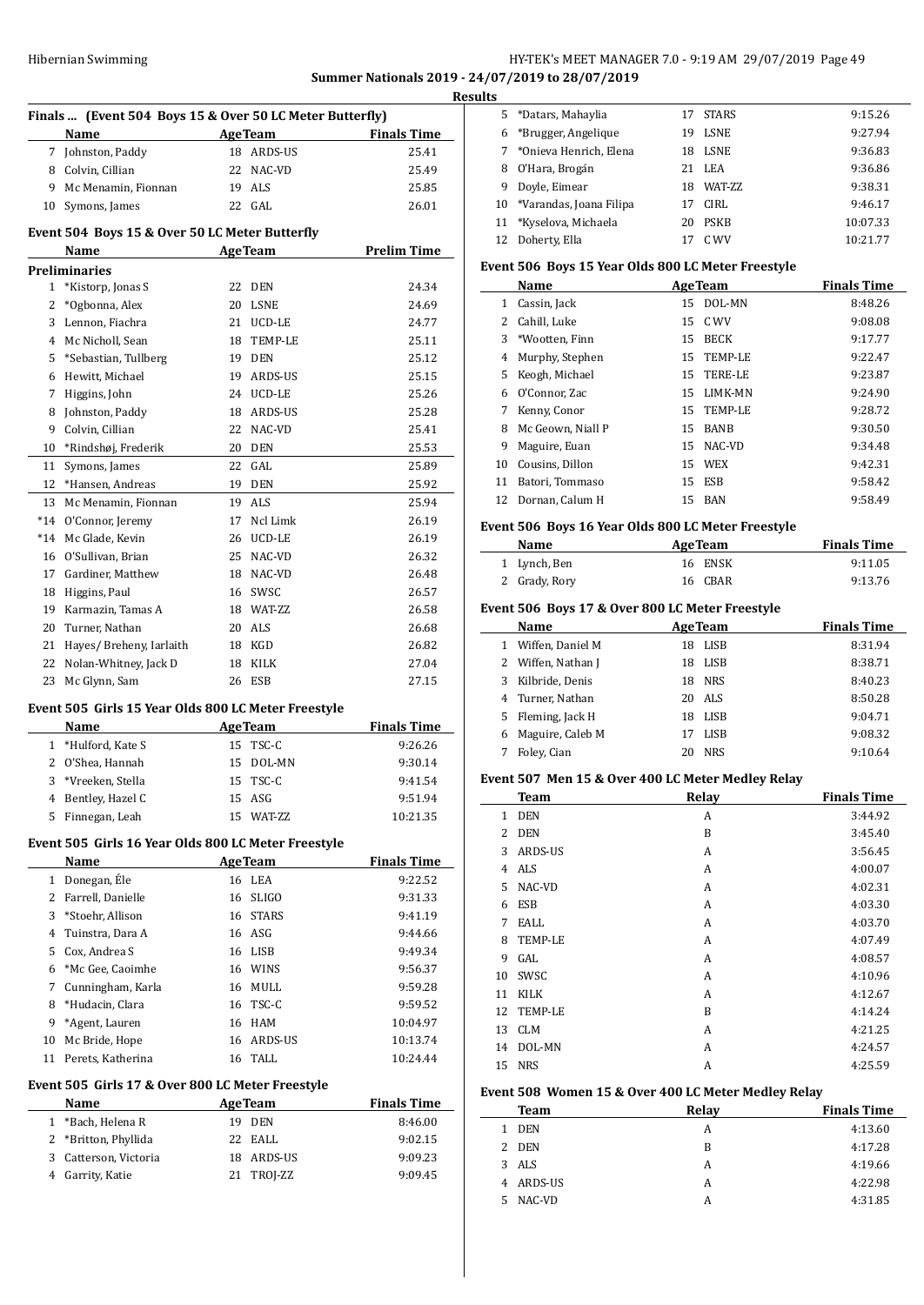## HY-TEK's MEET MANAGER 7.0 - 9:19 AM 29/07/2019 Page 50 **Summer Nationals 2019 - 24/07/2019 to 28/07/2019 Results**

| (Event 508 Women 15 & Over 400 LC Meter Medley Relay) |                 |       |                    |  |  |
|-------------------------------------------------------|-----------------|-------|--------------------|--|--|
|                                                       | <b>Team</b>     | Relay | <b>Finals Time</b> |  |  |
| 6                                                     | TSC-C           | A     | 4:32.27            |  |  |
| 7                                                     | TEMP-LE         | A     | 4:33.91            |  |  |
| 8                                                     | GAL.            | A     | 4:35.93            |  |  |
| 9                                                     | KILK            | A     | 4:36.84            |  |  |
| 10                                                    | <b>SHARK</b>    | A     | 4:38.07            |  |  |
| 11                                                    | <b>SWSC</b>     | A     | 4:38.60            |  |  |
| 12                                                    | TSC-C           | B     | 4:40.59            |  |  |
| 13                                                    | <b>LARNE-US</b> | A     | 4:43.30            |  |  |
| 14                                                    | ASG             | A     | 4:44.13            |  |  |
| 15                                                    | DOL-MN          | A     | 4:46.96            |  |  |
| 16                                                    | <b>STARS</b>    | A     | 4:47.11            |  |  |
| 17                                                    | WAT-ZZ          | A     | 4:47.86            |  |  |
| 18                                                    | <b>CIRL</b>     | A     | 4:49.18            |  |  |
| 19                                                    | <b>ESB</b>      | A     | 4:57.00            |  |  |

## **Event 511 Girls 12-13 200 LC Meter Backstroke**

|               | Name                | <b>AgeTeam</b> |             | <b>Finals Time</b> |  |
|---------------|---------------------|----------------|-------------|--------------------|--|
| <b>Finals</b> |                     |                |             |                    |  |
| 1             | Farr, Lauren        | 13             | SWSC        | 2:26.82            |  |
| 2             | Davison, Grace      | 12             | ARDS-US     | 2:30.51            |  |
| 3             | Doran, Aoife        |                | 13 ALS      | 2:30.77            |  |
| 4             | Robson, Jessika K   |                | 13 LISB     | 2:33.65            |  |
| 5             | *Partridge, Sadie   | 13             | TSC-C       | 2:34.77            |  |
| 6             | O'Kane, Moya        | 13             | <b>LISB</b> | 2:35.48            |  |
| 7             | Macfarlane. Katie S | 12             | <b>BANB</b> | 2:36.50            |  |
| 8             | *Gough, Daniela     | 13             | HAM         | 2:38.15            |  |
| 9             | Boyd, Alyssa        | 13             | ARDS-US     | 2:38.54            |  |
|               | Buckley, Marguerite | 13             | CLNM        | D <sub>0</sub>     |  |

## **Event 511 Girls 12-13 200 LC Meter Backstroke**

|                | <b>Name</b>            |    | <b>AgeTeam</b> | <b>Prelim Time</b> |
|----------------|------------------------|----|----------------|--------------------|
|                | <b>Preliminaries</b>   |    |                |                    |
| $\mathbf{1}$   | Farr, Lauren           | 13 | SWSC           | 2:32.72            |
| $\overline{c}$ | Robson, Jessika K      | 13 | <b>LISB</b>    | 2:34.24            |
| 3              | Doran, Aoife           | 13 | <b>ALS</b>     | 2:34.36            |
| 4              | Davison, Grace         | 12 | <b>ARDS-US</b> | 2:35.39            |
| 5              | *Partridge, Sadie      | 13 | TSC-C          | 2:36.87            |
| 6              | Macfarlane, Katie S    | 12 | <b>BANB</b>    | 2:38.17            |
| 7              | *Gough, Daniela        | 13 | <b>HAM</b>     | 2:38.58            |
| 8              | O'Kane, Moya           | 13 | <b>LISB</b>    | 2:39.99            |
| 9              | Boyd, Alyssa           | 13 | ARDS-US        | 2:40.34            |
| 10             | Buckley, Marguerite    | 13 | <b>CLNM</b>    | 2:40.99            |
| 11             | Batori, Aurora         | 13 | <b>ESB</b>     | 2:41.41            |
| 12             | Garanzuay, Marina      | 13 | ALS            | 2:41.42            |
| 13             | Waters, Niamh          | 12 | ASG            | 2:42.42            |
| 14             | *Murray, Holly         | 13 | <b>MSC</b>     | 2:42.54            |
| 15             | *Henry, Isla           | 12 | <b>HAM</b>     | 2:43.04            |
| 16             | Mc Grath, Izzy         | 13 | DOL-MN         | 2:43.22            |
| 17             | Bach, Izzy             | 13 | ADSC           | 2:43.29            |
| 18             | Walker, Darcy S        | 12 | NY&MN          | 2:43.90            |
| 19             | Mathias, Poppy A       | 13 | <b>TMORE</b>   | 2:44.11            |
| 20             | *Stein-Blumberg, Mia R | 13 | TSC-C          | 2:44.27            |
| 21             | Kidney, Isabel         | 13 | DOL-MN         | 2:44.52            |
| 22             | O'Boyle, Jane          | 13 | LONG-VD        | 2:44.68            |
| 23             | Mc Cormack, Cara       | 13 | DOL-MN         | 2:45.14            |
| 24             | Whitten, Rosie         | 12 | <b>TMORE</b>   | 2:45.20            |
| 25             | Byrne, Ava M           | 13 | SS             | 2:45.23            |
| 26             | Ryan, Kiara            | 13 | <b>NRS</b>     | 2:45.31            |
| 27             | Logan, Eliza           | 13 | ADSC           | 2:45.37            |

| 28            | Wills, Lucy A                                        | 13       | TMORE           | 2:45.68            |
|---------------|------------------------------------------------------|----------|-----------------|--------------------|
| 29            | Quigley, Zophia                                      | 12       | ARDS-US         | 2:45.86            |
| 30            | *Vicente, Savannah D                                 | 12       | TSC-C           | 2:47.20            |
| 31            | Humphries, Louisa                                    | 12       | LARNE-US        | 2:47.23            |
| 32            | Lannon, Isobel                                       | 13       | ENSK            | 2:47.30            |
| 33            | Bailey, Leagh                                        | 13       | NRS             | 2:47.36            |
| 34            | O Rourke, Meabh                                      | 12       | TUAM            | 2:47.71            |
| 35            | Lawless, Roisin                                      | 13       | WEX             | 2:48.16            |
| 36            | Mc Clean, Maeve                                      | 12       | SSEAL           | 2:48.80            |
| 37            | Davitt, Ciara                                        | 13       | GAL             | 2:49.82            |
|               | 38 Brennan, Sorcha                                   | 13       | TUAM            | 2:50.18            |
|               | 39 Liddane, Leanna                                   | 13       | ENS             | 2:51.34            |
|               | 40 Bryce, Lauren                                     | 13       | ALS             | 2:51.98            |
|               |                                                      |          |                 |                    |
|               | Event 511 Girls 14 Year Olds 200 LC Meter Backstroke |          |                 |                    |
|               | Name                                                 |          | <b>AgeTeam</b>  | <b>Finals Time</b> |
| <b>Finals</b> |                                                      |          |                 |                    |
|               | 1 Rooney, Cora                                       | 14       | ENSK            | 2:25.16            |
|               | 2 Rowlands, Aisling                                  | 14       | TROJ-ZZ         | 2:27.12            |
| 3             | Fane, Heather                                        | 14       | DOL-MN          | 2:30.45            |
| 4             | Rogers, Nemone                                       |          | 14 TROJ-ZZ      | 2:31.91            |
| 5             | Ni Riain, Roisin                                     | 14       | LIMK-MN         | 2:32.42            |
| 6             | *Sheridan, Lily                                      |          | 14 TSC-C        | 2:34.25            |
|               | 7 Walsh, Kallie                                      | 14       | TERE-LE         | 2:35.01            |
|               | 8 *Yu, Emily Q                                       | 14       | TSC-C           | 2:36.36            |
|               | 9 Waters, Katie                                      | 14       | GAL             | 2:37.71            |
| 10            | Kelly, Ruth                                          |          | 14 NRS          | 2:39.02            |
|               | Event 511 Girls 14 Year Olds 200 LC Meter Backstroke |          |                 |                    |
|               |                                                      |          |                 |                    |
|               |                                                      |          |                 |                    |
|               | Name                                                 |          | <b>AgeTeam</b>  | <b>Prelim Time</b> |
|               | <b>Preliminaries</b>                                 | 14       | ENSK            |                    |
|               | 1 Rooney, Cora                                       |          |                 | 2:27.98            |
| 2             | Rowlands, Aisling                                    | 14       | TROJ-ZZ         | 2:30.22            |
| 3<br>4        | Fane, Heather                                        | 14       | DOL-MN          | 2:31.60            |
|               | *Sheridan, Lily                                      | 14       | TSC-C           | 2:34.80            |
| 5             | Ni Riain, Roisin                                     | 14<br>14 | LIMK-MN         | 2:34.95            |
|               | 6 Walsh, Kallie                                      |          | TERE-LE         | 2:35.46            |
| 7             | Rogers, Nemone                                       | 14       | TROJ-ZZ         | 2:35.50            |
| 8<br>9        | *Yu, Emily Q                                         | 14<br>14 | TSC-C           | 2:36.26            |
|               | *Byrne, Shannon                                      |          | MSC             | 2:36.48            |
| 10            | Waters, Katie                                        | 14       | GAL             | 2:37.26            |
| 11            | Kelly, Ruth                                          | 14       | NRS             | 2:37.84            |
| 12            | Bingham, Ellie M                                     | 14       | BANB            | 2:38.00            |
| 13            | Curran, Kelis                                        | 14       | COM             | 2:38.14            |
| 14            | *May, Jodie                                          | 14       | HAM             | 2:39.25            |
| 15            | Kennedy, Niamh                                       | 14       | GAL             | 2:39.45            |
| 16            | Delany, Kate                                         | 14       | ALS             | 2:40.14            |
| 17            | Browne, Alice                                        | 14       | TMORE           | 2:40.16            |
| $^*18$        | Kenny, Nevaeh                                        | 14       | ALS             | 2:40.87            |
| $^*18$        | Mc William, Tea                                      | 14       | BMNY            | 2:40.87            |
| 20            | Conroy, Emily                                        | 14       | GLN-ZZ          | 2:43.12            |
| 21            | *Carrao, Iris Pereira                                | 14       | CIRL            | 2:43.37            |
| 22            | Farr, Rachel                                         | 14       | SWSC            | 2:43.41            |
| 23            | Russell, Aimee                                       | 14       | BMENA-US        | 2:43.86            |
| 24<br>25      | Gardiner, Ciara<br>*Bergman, Astrid A                | 14<br>14 | DOL-MN<br>TSC-C | 2:43.89<br>2:46.21 |

Farnan, Caoimhe 14 LEA 2:48.35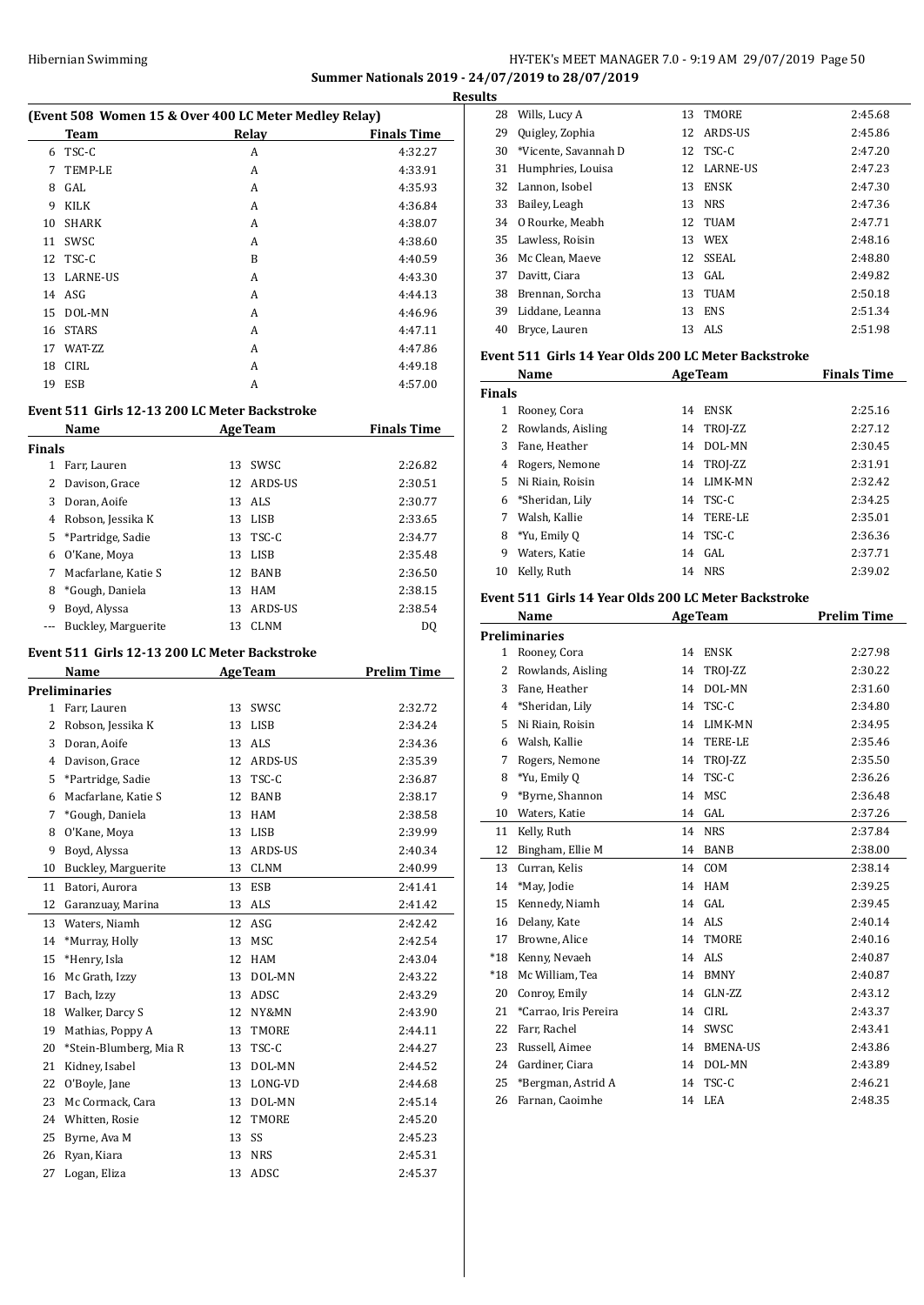## Hibernian Swimming **HY-TEK's MEET MANAGER 7.0 - 9:19 AM 29/07/2019** Page 51 **Summer Nationals 2019 - 24/07/2019 to 28/07/2019**

**Results**

÷,

 $\sim$ 

 $\overline{a}$ 

| Event 512 Boys 12-13 200 LC Meter Backstroke |                       |     |                |                    |  |
|----------------------------------------------|-----------------------|-----|----------------|--------------------|--|
|                                              | Name                  |     | <b>AgeTeam</b> | <b>Finals Time</b> |  |
| Finals                                       |                       |     |                |                    |  |
|                                              | 1 *Dufva, Christopher | 13  | HAM            | 2:24.83            |  |
| 2                                            | Pau, David            | 13. | PORT-LE        | 2:27.65            |  |
| 3                                            | Morgan, Darragh       |     | 13 Cool        | 2:30.66            |  |
| 4                                            | Foley, Joshua         | 13  | KNMRE          | 2:31.45            |  |
| 5.                                           | Liu, Leo              | 13  | <b>ENS</b>     | 2:31.55            |  |
| 6                                            | Mathers, Liam og G    | 13  | NY&MN          | 2:32.96            |  |
| 7                                            | Boyd, Rory            | 13  | <b>KGD</b>     | 2:34.43            |  |
| 8                                            | Shortt, John          | 12  | BL FN          | 2:34.52            |  |
| 9                                            | Mc Aleer, Aleksandr   | 13  | GAL.           | 2:34.82            |  |
| 10                                           | Mc Cullagh, Cillian   | 13  | GAL.           | 2:37.05            |  |
|                                              |                       |     |                |                    |  |

## **Event 512 Boys 12-13 200 LC Meter Backstroke**

| Name           |                            |    | <b>AgeTeam</b> | <b>Prelim Time</b> |
|----------------|----------------------------|----|----------------|--------------------|
|                | <b>Preliminaries</b>       |    |                |                    |
| 1              | *Dufva, Christopher        | 13 | <b>HAM</b>     | 2:24.01            |
| $\overline{2}$ | Pau, David                 | 13 | PORT-LE        | 2:30.62            |
| 3              | Liu, Leo                   | 13 | <b>ENS</b>     | 2:31.31            |
| 4              | *Smehlik, Krystof          | 13 | <b>PSKB</b>    | 2:32.16            |
| 5              | Foley, Joshua              | 13 | <b>KNMRE</b>   | 2:33.26            |
| 6              | Morgan, Darragh            | 13 | Cool           | 2:33.31            |
| 7              | Mc Aleer, Aleksandr        | 13 | GAL            | 2:33.53            |
| 8              | Boyd, Rory                 | 13 | KGD            | 2:34.77            |
| 9              | *Byrne, Brydan             | 12 | <b>MSC</b>     | 2:35.16            |
| 10             | *Power, Rhys               | 13 | <b>HAM</b>     | 2:35.48            |
| 11             | Mathers, Liam og G         | 13 | NY&MN          | 2:35.73            |
| 12             | Mc Clure, James            | 13 | <b>ENSK</b>    | 2:35.90            |
| 13             | Mc Cullagh, Cillian        | 13 | GAL            | 2:36.22            |
| 14             | O'Loughlin Brophy, Killian | 13 | Cool           | 2:36.40            |
| 15             | *Cayen, Riley              | 13 | <b>STARS</b>   | 2:36.80            |
| 16             | Shortt, John               | 12 | <b>BL FN</b>   | 2:36.90            |
| 17             | O'Shea, Ray                | 13 | <b>ESB</b>     | 2:36.96            |
| 18             | Hussey, Michael            | 13 | GAL            | 2:37.45            |
| 19             | Merrigan, Ben              | 13 | <b>KNMRE</b>   | 2:37.91            |
| 20             | *Adams, Josef              | 12 | <b>EALL</b>    | 2:38.01            |
| 21             | Buchanan, Frank            | 13 | <b>ENSK</b>    | 2:40.00            |
| 22             | Simpson, Evan              | 12 | NAC-VD         | 2:40.27            |
| 23             | French, Dominic            | 13 | <b>SLIGO</b>   | 2:41.03            |
| 24             | Maguire, Louis             | 13 | <b>BREF</b>    | 2:41.14            |
| 25             | Mc Mahon, Sean             | 13 | BARRA-ZZ       | 2:41.38            |
| 26             | Cummings, Benji            | 13 | <b>SSEAL</b>   | 2:41.88            |
| $*27$          | Allen, Frank J             | 13 | <b>BAN</b>     | 2:42.25            |
| $*27$          | Cousins, Emmet             | 13 | <b>WEX</b>     | 2:42.25            |
| 29             | Balashchuk, Andrew         | 13 | NAC-VD         | 2:44.16            |
| 30             | Donnellan, Sean            | 12 | GLN-ZZ         | 2:45.34            |
| 31             | Summerville, Darragh       | 13 | MARL           | 2:46.36            |
| 32             | O'Grady, Oisin             | 13 | <b>ENS</b>     | 2:49.87            |
| $\overline{a}$ | Brennan, Charlie           | 13 | ASG            | D <sub>0</sub>     |

## **Event 512 Boys 14 Year Olds 200 LC Meter Backstroke**

| <b>Name</b>   |                            |    | <b>AgeTeam</b> | <b>Finals Time</b> |
|---------------|----------------------------|----|----------------|--------------------|
| <b>Finals</b> |                            |    |                |                    |
| 1.            | Coulter, Evan C            |    | 14 CYBT        | 2:18.14            |
| 2             | Bailey, Evan               |    | 14 NRS         | 2:18.41            |
| 3             | Cassidy, Charlie           |    | 14 DOL-MN      | 2:20.29            |
|               | 4 Duda, Philip             | 14 | COM            | 2:21.33            |
|               | 5 *Aldred, Matthew W       | 14 | CHAS-SE        | 2:21.70            |
|               | 6 *Senc-Samardzic, Filip N | 14 | TSC-C          | 2:22.04            |

| LS. |                   |            |         |
|-----|-------------------|------------|---------|
|     | Winston, Harry    | 14 ALS     | 2:24.37 |
|     | 8 Tebite, Oisin   | 14 NAC-VD  | 2:24.56 |
|     | 9 Kilcoyne, Ronan | 14 SLIGO   | 2:25.52 |
|     | 10 Fahey, Ronan   | 14 TROJ-ZZ | 2:28.49 |
|     |                   |            |         |

## **Event 512 Boys 14 Year Olds 200 LC Meter Backstroke**

|                | Name                                           | <b>AgeTeam</b> |              | <b>Prelim Time</b> |
|----------------|------------------------------------------------|----------------|--------------|--------------------|
|                | <b>Preliminaries</b>                           |                |              |                    |
| 1              | Bailey, Evan                                   | 14             | <b>NRS</b>   | 2:22.50            |
| $\overline{2}$ | Coulter, Evan C                                | 14             | CY BT        | 2:22.80            |
| 3              | *Aldred, Matthew W                             | 14             | CHAS-SE      | 2:23.12            |
| $\overline{4}$ | Duda, Philip                                   | 14             | COM          | 2:23.16            |
| 5              | *Senc-Samardzic, Filip N                       | 14             | TSC-C        | 2:23.73            |
| 6              | Kilcoyne, Ronan                                | 14             | <b>SLIGO</b> | 2:23.74            |
| 7              | Cassidy, Charlie                               | 14             | DOL-MN       | 2:25.20            |
| 8              | Winston, Harry                                 | 14             | ALS          | 2:25.74            |
| 9              | *Springer, Jan                                 | 14             | <b>HAM</b>   | 2:26.03            |
| 10             | Tebite, Oisin                                  | 14             | NAC-VD       | 2:26.39            |
| 11             | Fahey, Ronan                                   | 14             | TROJ-ZZ      | 2:26.56            |
| 12             | Mc Kee, Ciaran E                               | 14             | <b>BAN</b>   | 2:26.70            |
| 13             | Galland, Marc                                  | 14             | SWSC         | 2:27.85            |
| 14             | Mulhall, John                                  | 14             | TROJ-ZZ      | 2:27.95            |
| 15             | *Persala, Rudolf                               | 14             | <b>PSKB</b>  | 2:29.10            |
| 16             | Colgan, Adam                                   | 14             | <b>LEC</b>   | 2:29.98            |
| 17             | *Shafi, Rafae                                  | 14             | <b>HAM</b>   | 2:30.74            |
| 18             | O'Seachnasaigh, Oisin                          | 14             | Cool         | 2:31.00            |
| 19             | Pantic, Sergej                                 | 14             | <b>ENS</b>   | 2:31.30            |
| 20             | Buckley, Luke                                  | 14             | <b>ALS</b>   | 2:31.93            |
| 21             | Langton, Killian                               | 14             | <b>SLIGO</b> | 2:32.24            |
| 22             | Rockett, Mark                                  | 14             | <b>ATH</b>   | 2:32.65            |
| 23             | Carroll, Seamus                                | 14             | TMORE        | 2:32.72            |
| 24             | Mc Gann, Jack                                  | 14             | TROJ-ZZ      | 2:33.54            |
| 25             | Donohoe, Conor                                 | 14             | CBAR         | 2:35.02            |
| 26             | Crowe, Daniel J                                | 14             | <b>BANB</b>  | 2:35.17            |
| 27             | Duggan, Luca                                   | 14             | BALL         | 2:35.52            |
| 28             | Turner, Jack                                   | 14             | NAC-VD       | 2:35.64            |
| 29             | Carrig, Jack                                   | 14             | LIMK-MN      | 2:38.14            |
| 30             | Donnellan, Cormac                              | 14             | GLN-ZZ       | 2:38.36            |
| 31             | Doherty, Eamon                                 | 14             | <b>BALL</b>  | 2:38.41            |
| 32             | Bell, Carter J                                 | 14             | <b>BANB</b>  | 2:40.45            |
| 33             | Mitchell, Bradley                              | 14             | TMORE        | 2:43.48            |
|                | Event E12, Cirls 12, 12, 900 LC Meter Executed |                |              |                    |

## **Event 513 Girls 12-13 800 LC Meter Freestyle**

|    | Name                 |    | <b>AgeTeam</b> | <b>Finals Time</b> |
|----|----------------------|----|----------------|--------------------|
| 1  | Robson, Jessika K    | 13 | <b>LISB</b>    | 9:53.96            |
| 2  | Doran, Aoife         | 13 | <b>ALS</b>     | 9:55.40            |
| 3  | *McIntosh, Isla      | 13 | HAM            | 10:03.73           |
| 4  | *Partridge, Sadie    | 13 | TSC-C          | 10:08.52           |
| 5  | O'Kane, Moya         | 13 | <b>LISB</b>    | 10:12.19           |
| 6  | Mc Cormack, Cara     | 13 | DOL-MN         | 10:21.22           |
| 7  | Ryan, Kiara          | 13 | <b>NRS</b>     | 10:23.93           |
| 8  | Dawson, Aimee        | 13 | LURG-US        | 10:24.06           |
| 9  | Cochrane, Grace      | 12 | LURG-US        | 10:24.23           |
| 10 | Keane, Sofie         | 13 | LIMK-MN        | 10:25.50           |
| 11 | *Vicente, Savannah D | 12 | TSC-C          | 10:27.75           |
| 12 | Campbell, Jessica    | 13 | LEA            | 10:28.34           |
| 13 | Aiken, Keira         | 13 | ARDS-US        | 10:37.46           |
| 14 | Boyd, Alyssa         | 13 | <b>ARDS-US</b> | 10:39.90           |
| 15 | Moore, Eilidh        | 13 | <b>ATH</b>     | 10:54.50           |